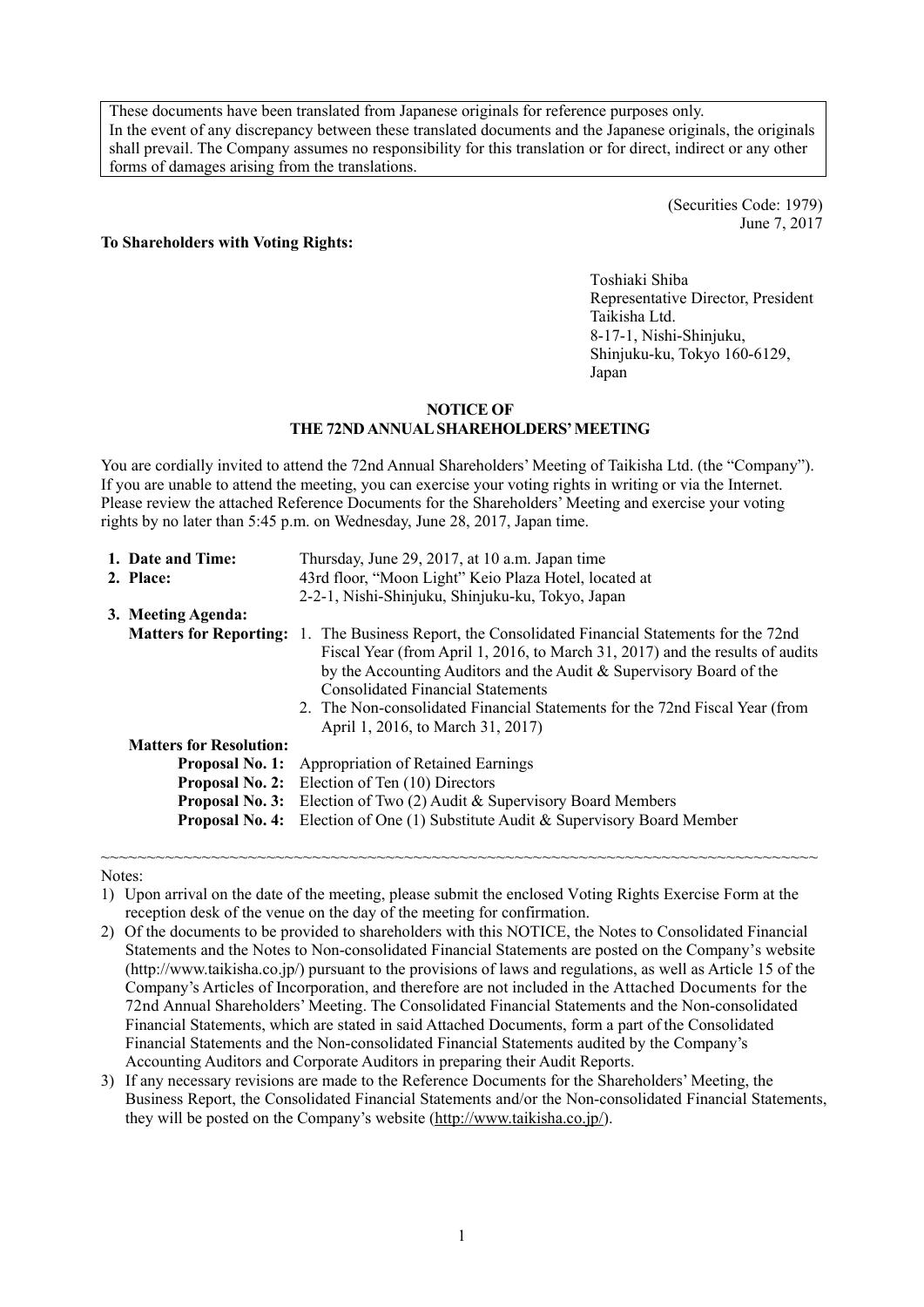# **Reference Documents for the Shareholders' Meeting**

## **Proposals and References**

**Proposal No. 1:** Appropriation of Retained Earnings

The Company proposes to distribute a year-end dividend with due consideration to the operating results to reflect our appreciation of shareholders' continued support.

The annual dividend per share, therefore, would be ¥70, a year-on-year increase of ¥3 per share, including the interim dividend per share of ¥25 having already been paid.

Meanwhile, to prepare for future business development, the Company proposes to post a "Reserve for investment on information technology" of ¥200 million.

- 1. Matters concerning year-end dividends
	- (1) Type of property for dividends: Money
	- (2) Matters concerning allotment of property dividends to shareholders and the total amount thereof The Company proposes a year-end dividend of ¥45 per share of common shares for a total of ¥1,539,277,560 to be distributed.
	- (3) Effective date of distribution from surplus: June 30, 2017

2. Matters concerning other retained earnings

- (1) Item and amount of surplus to be decreased Retained earnings brought forward: ¥200,000,000
- (2) Item and amount of surplus to be increased Reserve for investment on information technology: ¥200,000,000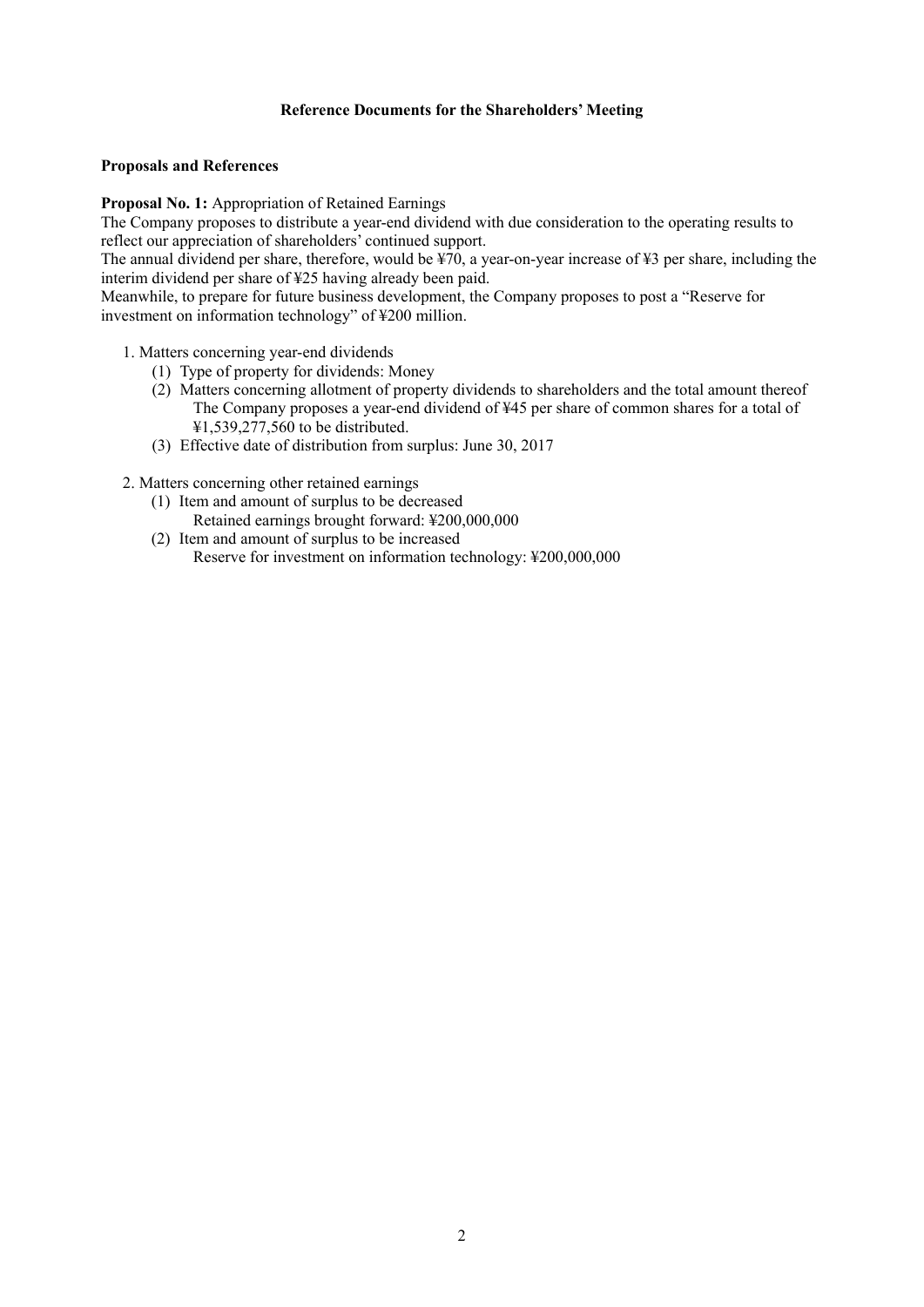# Proposal No. 2: Election of Ten (10) Directors

The terms of office of all ten (10) Directors will expire at the conclusion of this Annual Shareholders' Meeting. Accordingly, the election of ten (10) Directors is proposed.

The candidates are as follows, and the two candidates for Outside Director satisfy the "Independence Criteria for Outside Director/Outside Audit & Supervisory Board Member" stipulated by the Company. Refer to page 10 for details of said criteria.

| Candidate      |                    |                   | Positions and                   | Attendance at the Board |
|----------------|--------------------|-------------------|---------------------------------|-------------------------|
| No.            |                    | Name              | assignments in the              | of Directors Meetings   |
|                |                    |                   | Company                         | (Attendance rate)       |
| $\mathbf{1}$   | [Reappointment]    | Eitaro Uenishi    | Director, Chairman              | 12/12 (100%)            |
| $\overline{2}$ | [Reappointment]    | Toshiaki Shiba    | Representative Director,        | 12/12 (100%)            |
|                |                    |                   | President Corporate Officer     |                         |
| $\overline{3}$ | [Reappointment]    | Koji Kato         | Representative Director,        | 12/12 (100%)            |
|                |                    |                   | <b>Executive Vice President</b> |                         |
|                |                    |                   | Corporate Officer,              |                         |
|                |                    |                   | in charge of Administrative     |                         |
|                |                    |                   | Management Headquarters         |                         |
| $\overline{4}$ | [Reappointment]    | Hiroshi Mukai     | Director, Executive             | 12/12 (100%)            |
|                |                    |                   | Corporate Officer, Chief        |                         |
|                |                    |                   | General Manager, Green          |                         |
|                |                    |                   | <b>Technology System</b>        |                         |
|                |                    |                   | Division                        |                         |
| $\overline{5}$ | [New appointment]  | Ryoichi Uenodan   | <b>Executive Corporate</b>      |                         |
|                |                    |                   | Officer, Chief General          |                         |
|                |                    |                   | Manager, Paint Finishing        |                         |
|                |                    |                   | <b>System Division</b>          |                         |
| 6              | [Reappointment]    | Yukinori Hamanaka | Director, Managing              | 11/12(91.7%)            |
|                |                    |                   | Corporate Officer, Vice         |                         |
|                |                    |                   | General Manager, Paint          |                         |
|                |                    |                   | Finishing System Division       |                         |
| $\tau$         | [New appointment]  | Kazuhide Hayakawa | Managing Corporate              |                         |
|                |                    |                   | Officer, Chief Executive,       |                         |
|                |                    |                   | Corporate Planning              |                         |
|                |                    |                   | Headquarters                    |                         |
| 8              | [New appointment]  | Yasushi Nakajima  | Managing Corporate              |                         |
|                |                    |                   | Officer, Vice General           |                         |
|                |                    |                   | Manager, Green Technology       |                         |
|                |                    |                   | <b>System Division</b>          |                         |
| 9              | [Reappointment]    | Shuichi Murakami  | Director                        | 12/12 (100%)            |
|                | [Outside Director] |                   |                                 |                         |
|                | [Independent]      |                   |                                 |                         |
| 10             | [New appointment]  | Hirokazu Hikosaka | Audit & Supervisory Board       |                         |
|                | [Outside Director] |                   | Member                          |                         |
|                | [Independent]      |                   |                                 |                         |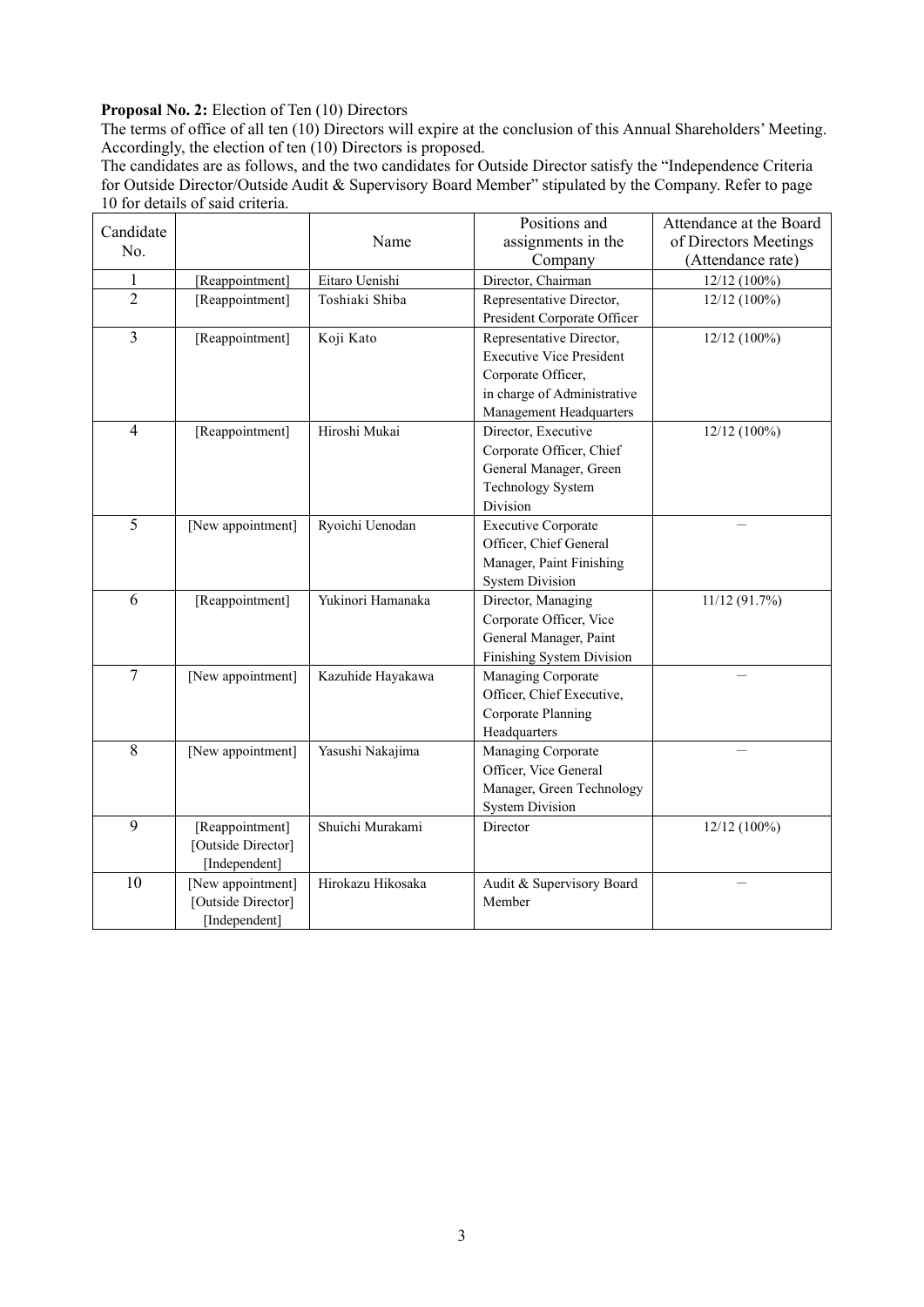| Candidate<br>No. | Name<br>(Date of birth; Age)                                                                                                                                                                                                                         | Career summary, positions and assignments in the Company<br>and important positions concurrently held at other companies |                                                                                                                                                                                                                                                                                                                                                                                 |  |  |
|------------------|------------------------------------------------------------------------------------------------------------------------------------------------------------------------------------------------------------------------------------------------------|--------------------------------------------------------------------------------------------------------------------------|---------------------------------------------------------------------------------------------------------------------------------------------------------------------------------------------------------------------------------------------------------------------------------------------------------------------------------------------------------------------------------|--|--|
|                  |                                                                                                                                                                                                                                                      | April 1974                                                                                                               | Joined the Company                                                                                                                                                                                                                                                                                                                                                              |  |  |
|                  | Eitaro Uenishi                                                                                                                                                                                                                                       | June 2003                                                                                                                | Director                                                                                                                                                                                                                                                                                                                                                                        |  |  |
|                  | (January 12, 1951; 66)                                                                                                                                                                                                                               | April 2005                                                                                                               | General Manager, Osaka Branch Office, Green Technology System                                                                                                                                                                                                                                                                                                                   |  |  |
|                  | [Reappointment]                                                                                                                                                                                                                                      | April 2007                                                                                                               | Division<br>Director, Senior Corporate Officer, General Manager, Tokyo Branch                                                                                                                                                                                                                                                                                                   |  |  |
|                  | Number of years as<br>Director of the Company:<br>14 years                                                                                                                                                                                           | April 2008<br>April 2009                                                                                                 | Office 1, Green Technology System Division<br>Director, Senior Corporate Officer, Assistant to President, in charge of<br>Corporate Planning<br>Director, Managing Corporate Officer, Assistant to President, in charge of                                                                                                                                                      |  |  |
|                  | (at the conclusion of the<br>Meeting)                                                                                                                                                                                                                |                                                                                                                          | Company-wide Sales Promotion                                                                                                                                                                                                                                                                                                                                                    |  |  |
|                  |                                                                                                                                                                                                                                                      | April 2010                                                                                                               | Representative Director, President Corporate Officer                                                                                                                                                                                                                                                                                                                            |  |  |
| $\mathbf{1}$     | Attendance at the Board of<br>Directors Meetings:<br>12/12 (100%)                                                                                                                                                                                    | April 2013<br>April 2016                                                                                                 | Representative Director, Chairman Corporate Officer<br>Director, Chairman (current position)                                                                                                                                                                                                                                                                                    |  |  |
|                  | Number of shares of the<br>Company held:<br>216,400                                                                                                                                                                                                  |                                                                                                                          |                                                                                                                                                                                                                                                                                                                                                                                 |  |  |
|                  | [Reason for nominating as a candidate for Director]<br>taking into account his good track record.                                                                                                                                                    |                                                                                                                          | After having served as Representative Director, President Corporate Officer and at other positions, Eitaro Uenishi has<br>addressed reinforcing the supervisory function of the Board of Directors as Chairman who is not an executive director since<br>2016. The Company reappoints him as a candidate for Director based on its judgment that he qualifies for this position |  |  |
|                  | Toshiaki Shiba                                                                                                                                                                                                                                       | April 1968                                                                                                               | Joined the Company                                                                                                                                                                                                                                                                                                                                                              |  |  |
|                  |                                                                                                                                                                                                                                                      | April 2008                                                                                                               | Corporate Officer, General Manager, Global Business Management                                                                                                                                                                                                                                                                                                                  |  |  |
|                  | (December 19, 1949; 67)                                                                                                                                                                                                                              |                                                                                                                          | Supporting Office, Green Technology System Division, and Vice Senior                                                                                                                                                                                                                                                                                                            |  |  |
|                  | [Reappointment]                                                                                                                                                                                                                                      |                                                                                                                          | General Manager, Engineering Supervisory Dept., Green Technology<br>System Division, and General Manager, Construction Purchasing Office,                                                                                                                                                                                                                                       |  |  |
|                  | Number of years as                                                                                                                                                                                                                                   |                                                                                                                          | Green Technology System Division                                                                                                                                                                                                                                                                                                                                                |  |  |
|                  | Director of the Company:                                                                                                                                                                                                                             | April 2009                                                                                                               | Senior Corporate Officer, Senior General Manager, Engineering                                                                                                                                                                                                                                                                                                                   |  |  |
|                  | 5 years                                                                                                                                                                                                                                              | April 2012                                                                                                               | Supervisory Dept., Green Technology System Division<br>Managing Corporate Officer, Chief General Manager, Green Technology                                                                                                                                                                                                                                                      |  |  |
|                  | (at the conclusion of the                                                                                                                                                                                                                            |                                                                                                                          | <b>System Division</b>                                                                                                                                                                                                                                                                                                                                                          |  |  |
|                  | Meeting)                                                                                                                                                                                                                                             | June 2012                                                                                                                | Director, Managing Corporate Officer, Chief General Manager, Green                                                                                                                                                                                                                                                                                                              |  |  |
| $\overline{2}$   |                                                                                                                                                                                                                                                      |                                                                                                                          | Technology System Division                                                                                                                                                                                                                                                                                                                                                      |  |  |
|                  | Attendance at the Board of<br>Directors Meetings:                                                                                                                                                                                                    | April 2013                                                                                                               | Director, Executive Corporate Officer, Chief General Manager, Green                                                                                                                                                                                                                                                                                                             |  |  |
|                  | $12/12(100\%)$                                                                                                                                                                                                                                       |                                                                                                                          | Technology System Division                                                                                                                                                                                                                                                                                                                                                      |  |  |
|                  |                                                                                                                                                                                                                                                      | April 2015                                                                                                               | Director, Executive Vice President Corporate Officer, Chief General                                                                                                                                                                                                                                                                                                             |  |  |
|                  | Number of shares of the                                                                                                                                                                                                                              |                                                                                                                          | Manager, Green Technology System Division                                                                                                                                                                                                                                                                                                                                       |  |  |
|                  | Company held:                                                                                                                                                                                                                                        | April 2016<br>April 2017                                                                                                 | Representative Director, Executive Vice President Corporate Officer<br>Representative Director, President Corporate Officer (current position)                                                                                                                                                                                                                                  |  |  |
|                  | 16,800                                                                                                                                                                                                                                               |                                                                                                                          |                                                                                                                                                                                                                                                                                                                                                                                 |  |  |
|                  | [Reason for nominating as a candidate for Director]                                                                                                                                                                                                  |                                                                                                                          |                                                                                                                                                                                                                                                                                                                                                                                 |  |  |
|                  |                                                                                                                                                                                                                                                      |                                                                                                                          | Toshiaki Shiba has commanded the management of the Taikisha Group since April 2017 as Representative Director,                                                                                                                                                                                                                                                                  |  |  |
|                  | President Corporate Officer. The Company reappoints him as a candidate for Director based on its judgment that he<br>qualifies for this position taking into account his good track record, as well as in ensuring the stable and sustainable growth |                                                                                                                          |                                                                                                                                                                                                                                                                                                                                                                                 |  |  |
|                  |                                                                                                                                                                                                                                                      |                                                                                                                          | of the Group and increasing corporate value by implementing the Mid-Term Business Plan.                                                                                                                                                                                                                                                                                         |  |  |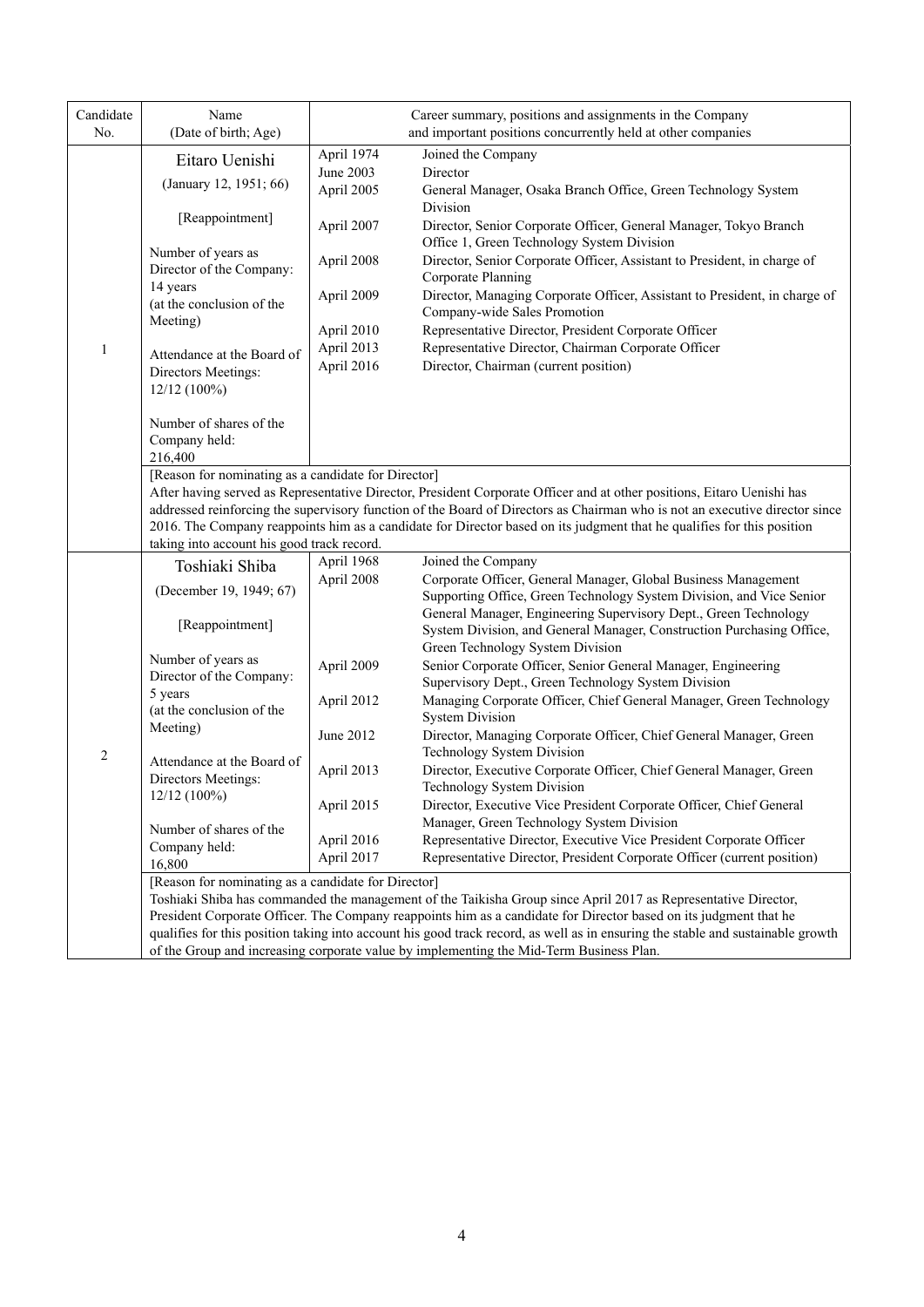| Candidate<br>No. | Name<br>(Date of birth; Age)                                                                                                                                                      | Career summary, positions and assignments in the Company<br>and important positions concurrently held at other companies |                                                                                                                                                                                                                                              |  |  |  |
|------------------|-----------------------------------------------------------------------------------------------------------------------------------------------------------------------------------|--------------------------------------------------------------------------------------------------------------------------|----------------------------------------------------------------------------------------------------------------------------------------------------------------------------------------------------------------------------------------------|--|--|--|
|                  | Koji Kato                                                                                                                                                                         | April 1978                                                                                                               | Joined the Company                                                                                                                                                                                                                           |  |  |  |
|                  |                                                                                                                                                                                   | June 2005                                                                                                                | Director                                                                                                                                                                                                                                     |  |  |  |
|                  | (June 12, 1955; 62)                                                                                                                                                               | April 2007                                                                                                               | Assistant to Chief General Manager, Green Technology System Division                                                                                                                                                                         |  |  |  |
|                  |                                                                                                                                                                                   | April 2009                                                                                                               | Corporate Officer; General Manager, Engineering Planning Dept., Green                                                                                                                                                                        |  |  |  |
|                  | [Reappointment]                                                                                                                                                                   |                                                                                                                          | Technology System Division                                                                                                                                                                                                                   |  |  |  |
|                  | Number of years as                                                                                                                                                                | April 2010                                                                                                               | Managing Corporate Officer, Chief General Manager, Green Technology                                                                                                                                                                          |  |  |  |
|                  | Director of the Company:                                                                                                                                                          |                                                                                                                          | System Division, and General Manager, Engineering Planning Dept.,                                                                                                                                                                            |  |  |  |
|                  | 8 years and 9 months                                                                                                                                                              |                                                                                                                          | Green Technology System Division                                                                                                                                                                                                             |  |  |  |
|                  | (at the conclusion of the                                                                                                                                                         | June 2010                                                                                                                | Director, Managing Corporate Officer, Chief General Manager, Green                                                                                                                                                                           |  |  |  |
|                  | Meeting)                                                                                                                                                                          |                                                                                                                          | Technology System Division, and General Manager, Engineering Planning<br>Dept., Green Technology System Division                                                                                                                             |  |  |  |
|                  |                                                                                                                                                                                   | April 2012                                                                                                               | Director, Managing Corporate Officer, Chief Executive, Corporate                                                                                                                                                                             |  |  |  |
|                  | Attendance at the Board of                                                                                                                                                        |                                                                                                                          | Planning Headquarters and in charge of Environment, and General                                                                                                                                                                              |  |  |  |
| 3                | Directors Meetings:                                                                                                                                                               |                                                                                                                          | Manager, Corporate Planning Office                                                                                                                                                                                                           |  |  |  |
|                  | 12/12 (100%)                                                                                                                                                                      | April 2013                                                                                                               | Director, Managing Corporate Officer, Chief Executive, Corporate                                                                                                                                                                             |  |  |  |
|                  | Number of shares of the                                                                                                                                                           |                                                                                                                          | Planning Headquarters and in charge of CSR                                                                                                                                                                                                   |  |  |  |
|                  | Company held:                                                                                                                                                                     | April 2014                                                                                                               | Director, Managing Corporate Officer, Chief Executive, Administrative                                                                                                                                                                        |  |  |  |
|                  | 7,800                                                                                                                                                                             |                                                                                                                          | Management Headquarters and in charge of CSR                                                                                                                                                                                                 |  |  |  |
|                  |                                                                                                                                                                                   | April 2016                                                                                                               | Director, Executive Corporate Officer, Chief Executive, Administrative                                                                                                                                                                       |  |  |  |
|                  |                                                                                                                                                                                   |                                                                                                                          | Management Headquarters and in charge of CSR                                                                                                                                                                                                 |  |  |  |
|                  |                                                                                                                                                                                   | April 2017                                                                                                               | Representative Director, Executive Vice President Corporate Officer, in                                                                                                                                                                      |  |  |  |
|                  | charge of Administrative Management Headquarters (current position)                                                                                                               |                                                                                                                          |                                                                                                                                                                                                                                              |  |  |  |
|                  | [Reason for nominating as a candidate for Director]<br>Koji Kato has played a significant role as Representative Director, Executive Vice President Corporate Officer since April |                                                                                                                          |                                                                                                                                                                                                                                              |  |  |  |
|                  |                                                                                                                                                                                   |                                                                                                                          | 2017 in promoting the enhancement of the business base of the Taikisha Group through strengthened corporate governance.                                                                                                                      |  |  |  |
|                  |                                                                                                                                                                                   |                                                                                                                          | The Company reappoints him as a candidate for Director based on its judgment that he qualifies for this position taking into                                                                                                                 |  |  |  |
|                  | account his good track record.                                                                                                                                                    |                                                                                                                          |                                                                                                                                                                                                                                              |  |  |  |
|                  | Hiroshi Mukai                                                                                                                                                                     | April 1974                                                                                                               | Joined the Company                                                                                                                                                                                                                           |  |  |  |
|                  | (October 10, 1953; 63)                                                                                                                                                            | April 2012                                                                                                               | Corporate Officer, General Manager, Osaka Branch Office, Green                                                                                                                                                                               |  |  |  |
|                  |                                                                                                                                                                                   |                                                                                                                          | Technology System Division                                                                                                                                                                                                                   |  |  |  |
|                  | [Reappointment]                                                                                                                                                                   | April 2014                                                                                                               | Senior Corporate Officer, General Manager, Osaka Branch Office, Green                                                                                                                                                                        |  |  |  |
|                  |                                                                                                                                                                                   |                                                                                                                          | Technology System Division                                                                                                                                                                                                                   |  |  |  |
|                  | Number of years as                                                                                                                                                                | April 2015                                                                                                               | Managing Corporate Officer, Vice General Manager, Green Technology<br><b>System Division</b>                                                                                                                                                 |  |  |  |
|                  | Director of the Company:                                                                                                                                                          | June 2015                                                                                                                | Director, Managing Corporate Officer, Vice General Manager, Green                                                                                                                                                                            |  |  |  |
|                  | 2 years                                                                                                                                                                           |                                                                                                                          | Technology System Division                                                                                                                                                                                                                   |  |  |  |
|                  | (at the conclusion of the                                                                                                                                                         | April 2016                                                                                                               | Director, Managing Corporate Officer, Chief General Manager, Green                                                                                                                                                                           |  |  |  |
|                  | Meeting)                                                                                                                                                                          |                                                                                                                          | Technology System Division                                                                                                                                                                                                                   |  |  |  |
|                  | Attendance at the Board of                                                                                                                                                        | April 2017                                                                                                               | Director, Executive Corporate Officer, Chief General Manager, Green                                                                                                                                                                          |  |  |  |
| $\overline{4}$   | Directors Meetings:                                                                                                                                                               |                                                                                                                          | Technology System Division (current position)                                                                                                                                                                                                |  |  |  |
|                  | $12/12(100\%)$                                                                                                                                                                    |                                                                                                                          |                                                                                                                                                                                                                                              |  |  |  |
|                  |                                                                                                                                                                                   |                                                                                                                          |                                                                                                                                                                                                                                              |  |  |  |
|                  | Number of shares of the                                                                                                                                                           |                                                                                                                          |                                                                                                                                                                                                                                              |  |  |  |
|                  | Company held:                                                                                                                                                                     |                                                                                                                          |                                                                                                                                                                                                                                              |  |  |  |
|                  | 5,300                                                                                                                                                                             |                                                                                                                          |                                                                                                                                                                                                                                              |  |  |  |
|                  | [Reason for nominating as a candidate for Director]                                                                                                                               |                                                                                                                          |                                                                                                                                                                                                                                              |  |  |  |
|                  |                                                                                                                                                                                   |                                                                                                                          | Hiroshi Mukai has abundant business experience in the field of the green technology system business and has sufficiently                                                                                                                     |  |  |  |
|                  |                                                                                                                                                                                   |                                                                                                                          | fulfilled his duties as a Director, including decisions on important management matters, the execution of business and<br>supervising the execution of duties by other Directors, since his assumption of the Director position. The Company |  |  |  |
|                  |                                                                                                                                                                                   |                                                                                                                          | reappoints him as a candidate for Director based on its judgment that he qualifies for this position taking into account his                                                                                                                 |  |  |  |
|                  | good track record.                                                                                                                                                                |                                                                                                                          |                                                                                                                                                                                                                                              |  |  |  |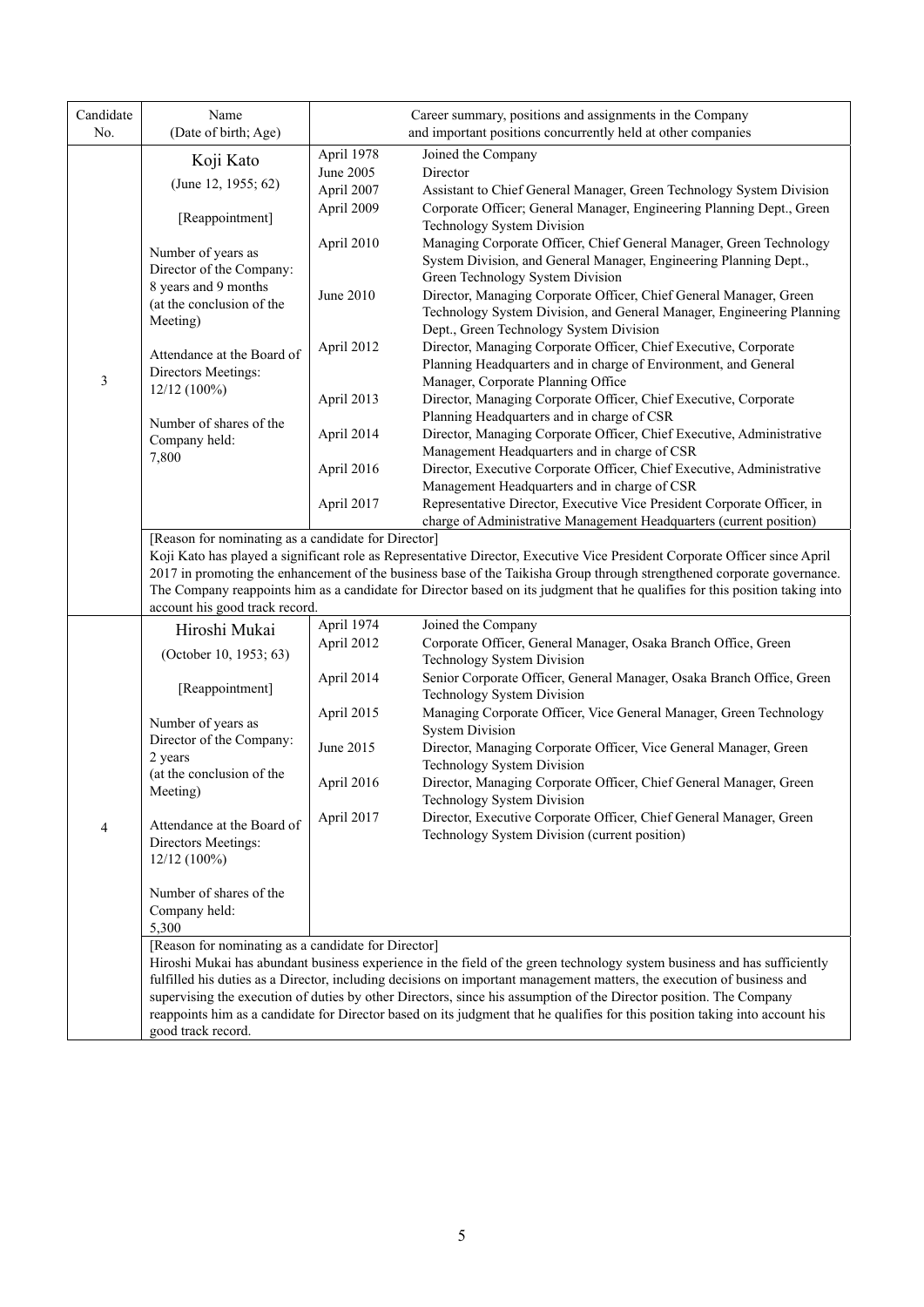| Candidate<br>No. | Name<br>(Date of birth; Age)                                                                                                                                                                                                                                                                                                                                                                                                                                                                                               | Career summary, positions and assignments in the Company<br>and important positions concurrently held at other companies |                                                                                                                                                                                                                                                                                                                                                                                                                                                                                                 |  |  |
|------------------|----------------------------------------------------------------------------------------------------------------------------------------------------------------------------------------------------------------------------------------------------------------------------------------------------------------------------------------------------------------------------------------------------------------------------------------------------------------------------------------------------------------------------|--------------------------------------------------------------------------------------------------------------------------|-------------------------------------------------------------------------------------------------------------------------------------------------------------------------------------------------------------------------------------------------------------------------------------------------------------------------------------------------------------------------------------------------------------------------------------------------------------------------------------------------|--|--|
|                  | Ryoichi Uenodan<br>(July 20, 1953; 63)                                                                                                                                                                                                                                                                                                                                                                                                                                                                                     | February 1981<br>April 2008                                                                                              | Joined the Company<br>Corporate Officer, General Manager, Automation System Head Office,<br>Paint Finishing System Division                                                                                                                                                                                                                                                                                                                                                                     |  |  |
|                  | [New appointment]                                                                                                                                                                                                                                                                                                                                                                                                                                                                                                          | April 2010                                                                                                               | Senior Corporate Officer, General Manager, Office 3 and Automation<br>System Head Office, Paint Finishing System Division                                                                                                                                                                                                                                                                                                                                                                       |  |  |
|                  | Number of years as<br>Director of the Company:                                                                                                                                                                                                                                                                                                                                                                                                                                                                             | April 2011                                                                                                               | Senior Corporate Officer, Vice Senior General Manager, Engineering<br>Supervisory Dept., and General Manager, Office 3 and Automation<br>System Head Office, Paint Finishing System Division                                                                                                                                                                                                                                                                                                    |  |  |
|                  | Attendance at the Board of                                                                                                                                                                                                                                                                                                                                                                                                                                                                                                 | April 2012                                                                                                               | Senior Corporate Officer, Vice Senior General Manager, Engineering<br>Supervisory Dept., and General Manager, Office 3, Paint Finishing System<br>Division                                                                                                                                                                                                                                                                                                                                      |  |  |
| 5                | Directors Meetings:                                                                                                                                                                                                                                                                                                                                                                                                                                                                                                        | April 2013                                                                                                               | Senior Corporate Officer, Vice General Manager and General Manager,<br>Automation System Head Office, Paint Finishing System Division                                                                                                                                                                                                                                                                                                                                                           |  |  |
|                  | Number of shares of the<br>Company held:                                                                                                                                                                                                                                                                                                                                                                                                                                                                                   | April 2015                                                                                                               | Managing Corporate Officer, Vice General Manager and General<br>Manager, Automation System Head Office, Paint Finishing System<br>Division                                                                                                                                                                                                                                                                                                                                                      |  |  |
|                  | 3,500                                                                                                                                                                                                                                                                                                                                                                                                                                                                                                                      | April 2017                                                                                                               | Executive Corporate Officer, Chief General Manager, Paint Finishing<br>System Division (current position)                                                                                                                                                                                                                                                                                                                                                                                       |  |  |
|                  | [Reason for nominating as a candidate for Director]<br>Ryoichi Uenodan has abundant business experience in the field of the paint finishing system business and has served as<br>Chief General Manager, Paint Finishing System Division since April 2017. The Company newly appoints him as a<br>candidate for Director based on its judgment that he qualifies for this position taking into account his good track record and<br>his expected contribution to the further development of the Taikisha Group as Director. |                                                                                                                          |                                                                                                                                                                                                                                                                                                                                                                                                                                                                                                 |  |  |
|                  | Yukinori Hamanaka                                                                                                                                                                                                                                                                                                                                                                                                                                                                                                          | April 1981                                                                                                               | Joined the Company                                                                                                                                                                                                                                                                                                                                                                                                                                                                              |  |  |
|                  | (December 10, 1958; 58)                                                                                                                                                                                                                                                                                                                                                                                                                                                                                                    | April 2010                                                                                                               | Corporate Officer, General Manager, Office 1, Paint Finishing System<br>Division                                                                                                                                                                                                                                                                                                                                                                                                                |  |  |
|                  | [Reappointment]                                                                                                                                                                                                                                                                                                                                                                                                                                                                                                            | April 2013                                                                                                               | Senior Corporate Officer, Senior General Manager, Engineering Dept.,<br>Paint Finishing System Division                                                                                                                                                                                                                                                                                                                                                                                         |  |  |
|                  | Number of years as<br>Director of the Company:                                                                                                                                                                                                                                                                                                                                                                                                                                                                             | April 2015                                                                                                               | Senior Corporate Officer, Vice General Manager, Paint Finishing System<br>Division, and Senior General Manager, Sales and Engineering Dept., Paint<br>Finishing System Division                                                                                                                                                                                                                                                                                                                 |  |  |
|                  | 2 years<br>(at the conclusion of the<br>Meeting)                                                                                                                                                                                                                                                                                                                                                                                                                                                                           | June 2015                                                                                                                | Director, Senior Corporate Officer, Vice General Manager, Paint Finishing<br>System Division, and Senior General Manager, Sales and Engineering<br>Dept., Paint Finishing System Division                                                                                                                                                                                                                                                                                                       |  |  |
| 6                | Attendance at the Board of<br>Directors Meetings:<br>11/12 (91.7%)                                                                                                                                                                                                                                                                                                                                                                                                                                                         | April 2016                                                                                                               | Director, Managing Corporate Officer, Vice General Manager, Paint<br>Finishing System Division (current position)                                                                                                                                                                                                                                                                                                                                                                               |  |  |
|                  | Number of shares of the<br>Company held:<br>2,100                                                                                                                                                                                                                                                                                                                                                                                                                                                                          |                                                                                                                          |                                                                                                                                                                                                                                                                                                                                                                                                                                                                                                 |  |  |
|                  | [Reason for nominating as a candidate for Director]<br>account his good track record.                                                                                                                                                                                                                                                                                                                                                                                                                                      |                                                                                                                          | Yukinori Hamanaka has abundant business experience in the field of the paint finishing system business and has<br>sufficiently fulfilled his duties as a Director, including decisions on important management matters, the execution of<br>business and supervising the execution of duties by other Directors, since his assumption of the Director position. The<br>Company reappoints him as a candidate for Director based on its judgment that he qualifies for this position taking into |  |  |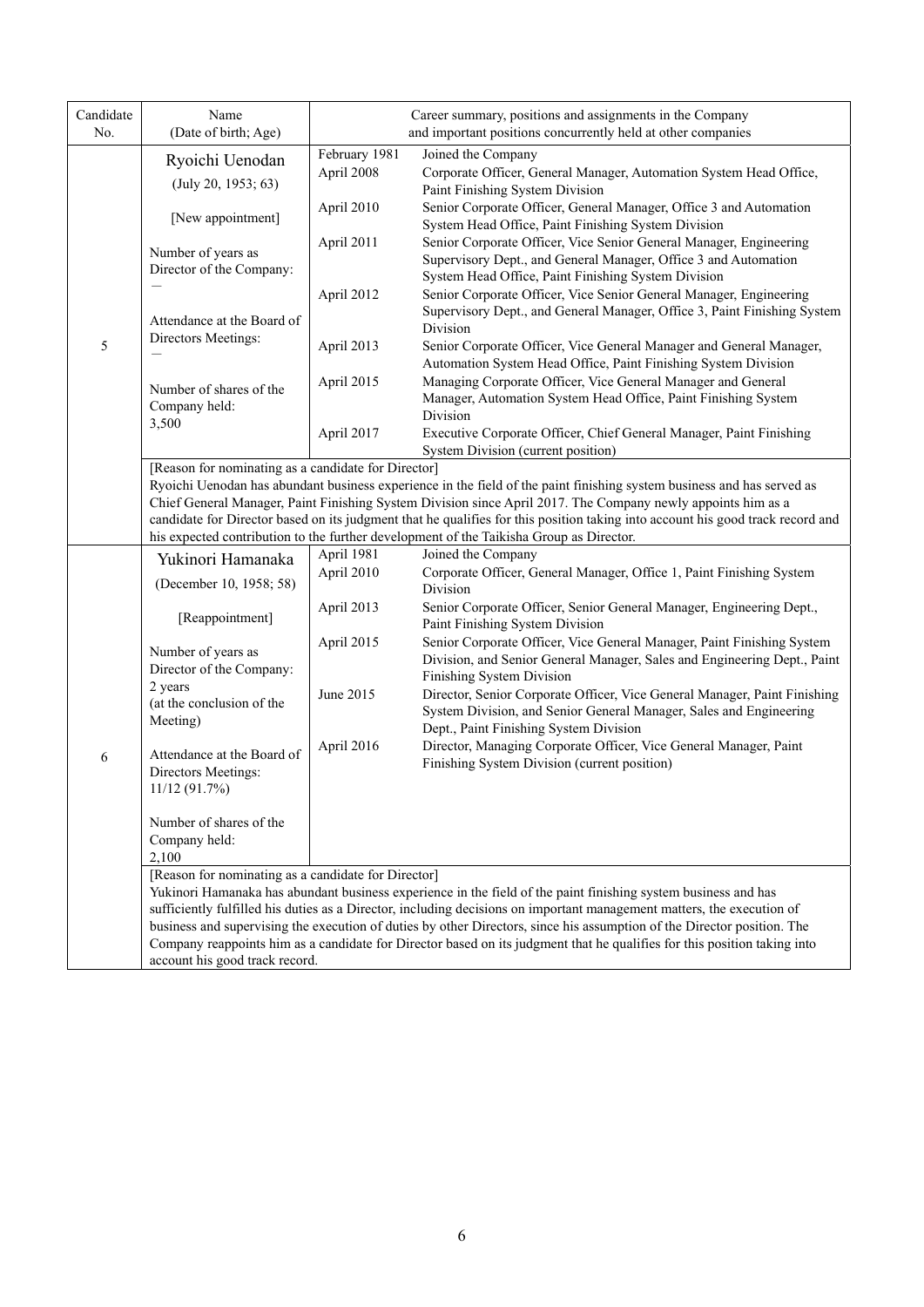| Candidate<br>No. | Name<br>(Date of birth; Age)                                                                                                                                                                                                                                                                                                                                                                                                                                                                                            | Career summary, positions and assignments in the Company<br>and important positions concurrently held at other companies |                                                                                                                                                                                                                                              |  |  |  |
|------------------|-------------------------------------------------------------------------------------------------------------------------------------------------------------------------------------------------------------------------------------------------------------------------------------------------------------------------------------------------------------------------------------------------------------------------------------------------------------------------------------------------------------------------|--------------------------------------------------------------------------------------------------------------------------|----------------------------------------------------------------------------------------------------------------------------------------------------------------------------------------------------------------------------------------------|--|--|--|
|                  | Kazuhide Hayakawa<br>(April 18, 1955; 62)                                                                                                                                                                                                                                                                                                                                                                                                                                                                               | April 1979<br>April 2012                                                                                                 | Joined the Company<br>Corporate Officer, Senior General Manager, Engineering Supervisory<br>Dept., Green Technology System Division                                                                                                          |  |  |  |
|                  | [New appointment]                                                                                                                                                                                                                                                                                                                                                                                                                                                                                                       | October 2013                                                                                                             | Corporate Officer, Senior General Manager, Sales and Marketing Dept.,<br>Green Technology System Division                                                                                                                                    |  |  |  |
|                  | Number of years as<br>Director of the Company:                                                                                                                                                                                                                                                                                                                                                                                                                                                                          | April 2014                                                                                                               | Senior Corporate Officer, Senior General Manager, Sales and Marketing<br>Dept., Green Technology System Division                                                                                                                             |  |  |  |
|                  |                                                                                                                                                                                                                                                                                                                                                                                                                                                                                                                         | April 2016                                                                                                               | Senior Corporate Officer, Vice General Manager in charge of sales and<br>Senior General Manager, Sales and Marketing Dept., Green Technology<br><b>System Division</b>                                                                       |  |  |  |
| $\boldsymbol{7}$ | Attendance at the Board of<br>Directors Meetings:                                                                                                                                                                                                                                                                                                                                                                                                                                                                       | April 2017                                                                                                               | Managing Corporate Officer, Chief Executive, Corporate Planning<br>Headquarters (current position)                                                                                                                                           |  |  |  |
|                  | Number of shares of the<br>Company held:<br>2,000                                                                                                                                                                                                                                                                                                                                                                                                                                                                       |                                                                                                                          |                                                                                                                                                                                                                                              |  |  |  |
|                  | [Reason for nominating as a candidate for Director]<br>Kazuhide Hayakawa has abundant business experience in the field of the green technology system business and has served<br>as Chief Executive, Corporate Planning Headquarters since April 2017. The Company newly appoints him as a candidate<br>for Director based on its judgment that he qualifies for this position taking into account his good track record and his<br>expected contribution to the further development of the Taikisha Group as Director. |                                                                                                                          |                                                                                                                                                                                                                                              |  |  |  |
|                  | Yasushi Nakajima                                                                                                                                                                                                                                                                                                                                                                                                                                                                                                        | April 1982                                                                                                               | Joined the Company                                                                                                                                                                                                                           |  |  |  |
|                  | (February 23, 1960; 57)                                                                                                                                                                                                                                                                                                                                                                                                                                                                                                 | April 2013                                                                                                               | Director, WuZhou Taikisha Engineering Co., Ltd. (current position)                                                                                                                                                                           |  |  |  |
|                  |                                                                                                                                                                                                                                                                                                                                                                                                                                                                                                                         | April 2014                                                                                                               | Corporate Officer, Senior General Manager, Engineering Supervisory                                                                                                                                                                           |  |  |  |
|                  | [New appointment]                                                                                                                                                                                                                                                                                                                                                                                                                                                                                                       |                                                                                                                          | Dept., Green Technology System Division                                                                                                                                                                                                      |  |  |  |
|                  | Number of years as                                                                                                                                                                                                                                                                                                                                                                                                                                                                                                      | April 2015                                                                                                               | Senior Corporate Officer, Senior General Manager, Engineering<br>Supervisory Dept., Green Technology System Division and Senior<br>General Manager, Global Business Management Dept.                                                         |  |  |  |
|                  | Director of the Company:                                                                                                                                                                                                                                                                                                                                                                                                                                                                                                | April 2016                                                                                                               | Senior Corporate Officer, Vice General Manager in charge of technology<br>and Senior General Manager, Engineering Supervisory Dept., Green                                                                                                   |  |  |  |
| $\,$ 8 $\,$      | Attendance at the Board of                                                                                                                                                                                                                                                                                                                                                                                                                                                                                              |                                                                                                                          | Technology System Division and Senior General Manager, Global<br>Business Management Dept.                                                                                                                                                   |  |  |  |
|                  | Directors Meetings:                                                                                                                                                                                                                                                                                                                                                                                                                                                                                                     | April 2017                                                                                                               | Managing Corporate Officer, Vice General Manager, Green Technology<br>System Division (current position)                                                                                                                                     |  |  |  |
|                  | Number of shares of the                                                                                                                                                                                                                                                                                                                                                                                                                                                                                                 |                                                                                                                          |                                                                                                                                                                                                                                              |  |  |  |
|                  | Company held:<br>3,000                                                                                                                                                                                                                                                                                                                                                                                                                                                                                                  |                                                                                                                          |                                                                                                                                                                                                                                              |  |  |  |
|                  | [Reason for nominating as a candidate for Director]                                                                                                                                                                                                                                                                                                                                                                                                                                                                     |                                                                                                                          |                                                                                                                                                                                                                                              |  |  |  |
|                  |                                                                                                                                                                                                                                                                                                                                                                                                                                                                                                                         |                                                                                                                          | Yasushi Nakajima has abundant business experience in the field of the green technology system business and has served as<br>Vice General Manager, Green Technology System Division since 2016. The Company newly appoints him as a candidate |  |  |  |
|                  |                                                                                                                                                                                                                                                                                                                                                                                                                                                                                                                         |                                                                                                                          | for Director based on its judgment that he qualifies for this position taking into account his good track record and his                                                                                                                     |  |  |  |
|                  |                                                                                                                                                                                                                                                                                                                                                                                                                                                                                                                         |                                                                                                                          | expected contribution to the further development of the Taikisha Group as Director.                                                                                                                                                          |  |  |  |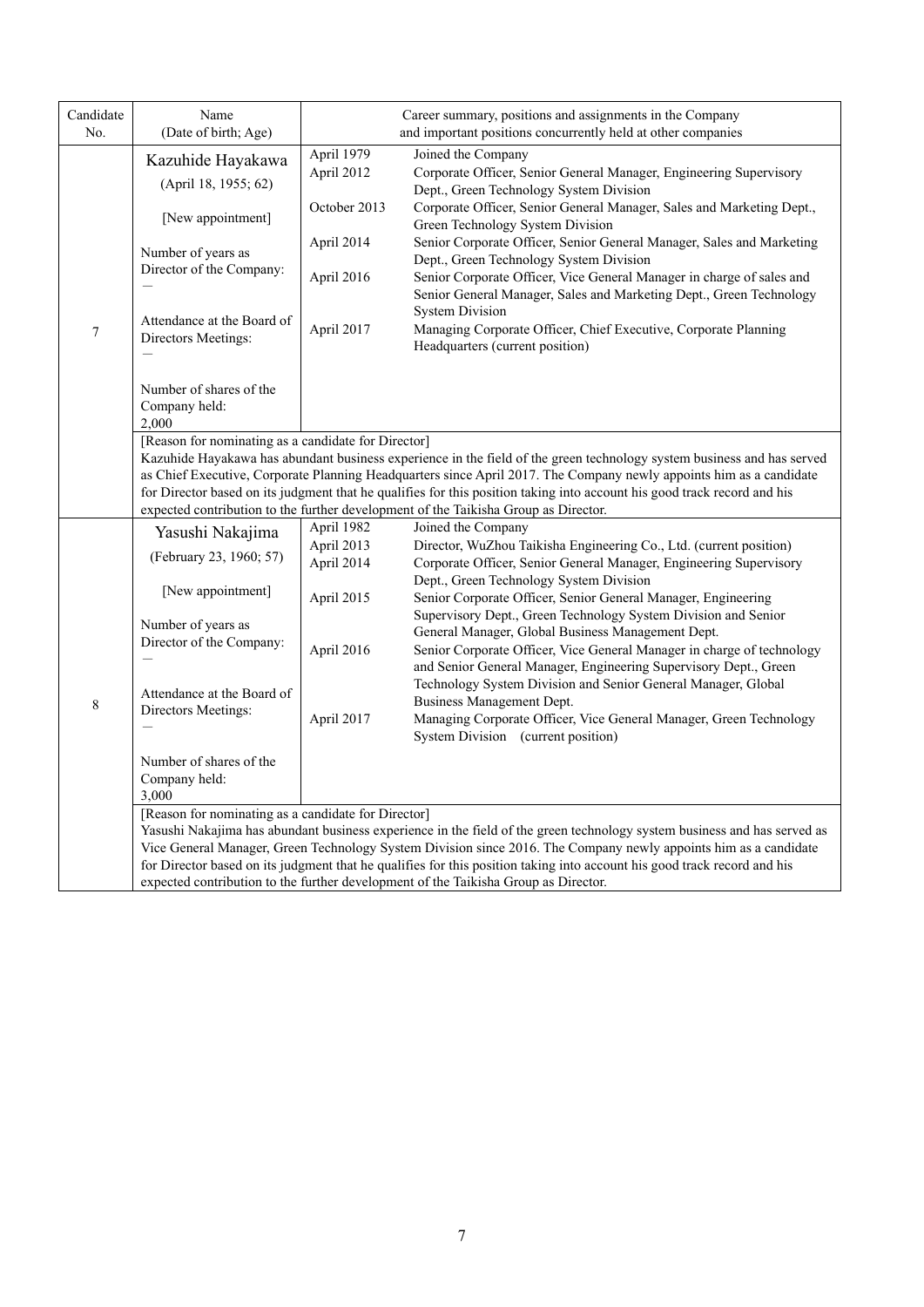| Candidate<br>No. | Name<br>(Date of birth; Age)                                                                                                                                                                                                                                                                                                                  | Career summary, positions and assignments in the Company<br>and important positions concurrently held at other companies                                                                                                                                                                                                                                                                                                                                                                                                                                                                                                                                                                                                                                                                                                                                                                                                                                                                                                                                                                                                                                                                                                                                                                                                                                            |  |  |  |  |
|------------------|-----------------------------------------------------------------------------------------------------------------------------------------------------------------------------------------------------------------------------------------------------------------------------------------------------------------------------------------------|---------------------------------------------------------------------------------------------------------------------------------------------------------------------------------------------------------------------------------------------------------------------------------------------------------------------------------------------------------------------------------------------------------------------------------------------------------------------------------------------------------------------------------------------------------------------------------------------------------------------------------------------------------------------------------------------------------------------------------------------------------------------------------------------------------------------------------------------------------------------------------------------------------------------------------------------------------------------------------------------------------------------------------------------------------------------------------------------------------------------------------------------------------------------------------------------------------------------------------------------------------------------------------------------------------------------------------------------------------------------|--|--|--|--|
| 9                | Shuichi Murakami<br>(November 12, 1950; 66)<br>[Reappointment]<br>[Outside Director]<br>[Independent]<br>Number of years as<br>Director of the Company:<br>5 years<br>(at the conclusion of the<br>Meeting)<br>Attendance at the Board of<br>Directors Meetings:<br>12/12 (100%)<br>Number of shares of the<br>Company held:<br>8,100         | April 2005<br>Managing Corporate Officer, General Manager, Shikoku Business, Sompo<br>Japan Insurance Inc. (current Sompo Japan Nipponkoa Insurance Inc.)<br>April 2008<br>Advisor, Corporate Planning Department. Sompo Japan Insurance Inc.<br><b>June 2008</b><br>Resigned from Sompo Japan Insurance Inc.<br>Audit & Supervisory Board Member of the Company<br>Full-time Outside Audit & Supervisory Board Member, Origin Electric<br>Co., Ltd. (Retired in June 2012)<br>Director of the Company (current position)<br>June 2012                                                                                                                                                                                                                                                                                                                                                                                                                                                                                                                                                                                                                                                                                                                                                                                                                              |  |  |  |  |
|                  | [Reason for nominating as a candidate for Director]<br>thereon.<br>[View on independence]                                                                                                                                                                                                                                                     | Shuichi Murakami has abundant expertise and experience nurtured during his tenure as the person responsible for<br>conducting business and affairs at a leading non-life insurance company and has provided precise advice and supervision<br>on the management of the Company from an independent standpoint since his assumption of the Director position. The<br>Company reappoints him as a candidate for Outside Director based on its judgment that he qualifies for this position from<br>the viewpoint of ensuring transparent decision making by the Board of Directors and reinforcing the supervisory functions<br>As Shuichi Murakami satisfies the "Independence Criteria for Outside Director/Outside Audit & Supervisory Board<br>Member" stipulated by the Company, the Company judges that he maintains independence from the Company. He came<br>from Sompo Japan Nipponkoa Insurance Inc. but resigned in 2008. Although this company holds the Company's shares, its<br>shareholding ratio is 0.36%. Although this company and the Company had transactions such as construction contract and<br>insurance contracts in fiscal 2016, the respective amount of the relevant transactions did not exceed the amount of<br>payments specified in the aforementioned criteria. (The average transaction amounts between both companies for the past |  |  |  |  |
|                  | three fiscal years (meaning fiscal 2014 through fiscal 2016; hereinafter, the same shall apply) was less than 1% of the<br>three-year average transaction amounts of this company's non-consolidated ordinary income as well as the Company's<br>consolidated net sales of completed construction contracts for the past three fiscal years.) |                                                                                                                                                                                                                                                                                                                                                                                                                                                                                                                                                                                                                                                                                                                                                                                                                                                                                                                                                                                                                                                                                                                                                                                                                                                                                                                                                                     |  |  |  |  |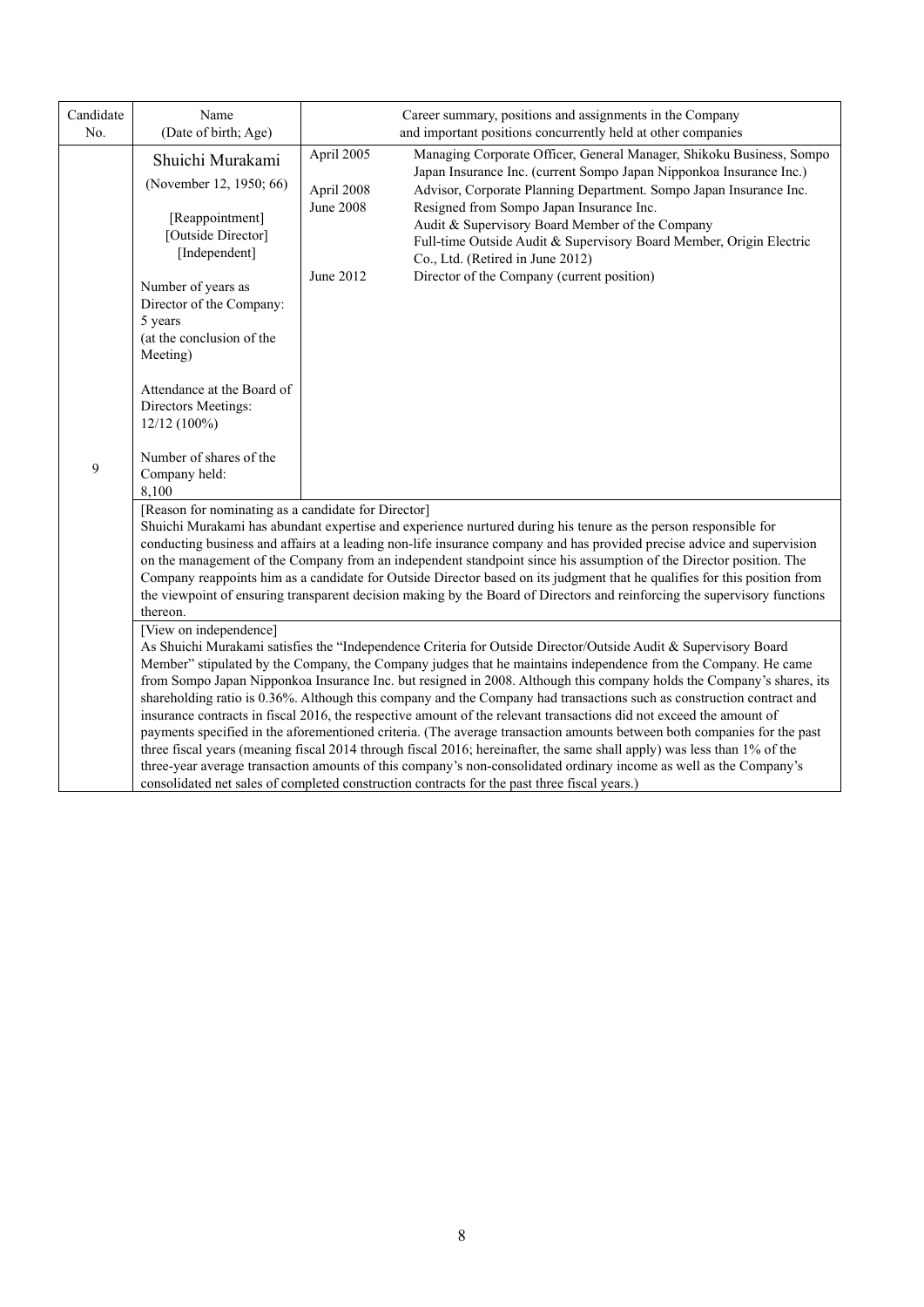| Name                                                                                                                                                      | Career summary, positions and assignments in the Company                                                                                                                                                                                                                                                                                                                                                                                                                                                                                                                                                                                                                                                                                                                                                                                                                                                                                                                                                                                                                                                                                                                                                                                                |
|-----------------------------------------------------------------------------------------------------------------------------------------------------------|---------------------------------------------------------------------------------------------------------------------------------------------------------------------------------------------------------------------------------------------------------------------------------------------------------------------------------------------------------------------------------------------------------------------------------------------------------------------------------------------------------------------------------------------------------------------------------------------------------------------------------------------------------------------------------------------------------------------------------------------------------------------------------------------------------------------------------------------------------------------------------------------------------------------------------------------------------------------------------------------------------------------------------------------------------------------------------------------------------------------------------------------------------------------------------------------------------------------------------------------------------|
| Hirokazu Hikosaka<br>(December 2, 1960; 56)<br>[New appointment]<br>[Outside Director]<br>[Independent]<br>Number of years as<br>Director of the Company: | and important positions concurrently held at other companies<br>Joined Asahi Shinkin Bank (Resigned in March 1985)<br>April 1983<br>April 1992<br>Admitted as attorney and joined Nakajima Law Office (current Nakajima<br>Hikosaka Kubouchi Law Office) (current position)<br>Commissioner, Kanto Federation of Bar Associations<br>April 1999<br>April 2005<br>Executive Commissioner, Japan Federation of Bar Associations<br>June 2006<br>Outside Director, Adways Inc.<br>June 2010<br>Audit & Supervisory Board Member, Adway Inc. (current position)<br>Vice President, Tokyo Bar Association<br>April 2014<br>June 2015<br>Audit & Supervisory Board Member of the Company (current position)                                                                                                                                                                                                                                                                                                                                                                                                                                                                                                                                                   |
| Attendance at the Board of<br>Directors Meetings:                                                                                                         |                                                                                                                                                                                                                                                                                                                                                                                                                                                                                                                                                                                                                                                                                                                                                                                                                                                                                                                                                                                                                                                                                                                                                                                                                                                         |
| Number of shares of the<br>Company held:<br>400                                                                                                           |                                                                                                                                                                                                                                                                                                                                                                                                                                                                                                                                                                                                                                                                                                                                                                                                                                                                                                                                                                                                                                                                                                                                                                                                                                                         |
| [Reason for nominating as a candidate for Director]                                                                                                       | Although Hirokazu Hikosaka has had no experience of directly engaging in corporate management, the Company considers<br>that he would provide valuable advice and supervision on the management of the Company especially in the aspect of legal<br>affairs from an independent and objective standpoint as he has professional expertise and abundant experience as a lawyer.<br>The Company newly appoints him as a candidate for Outside Director based on its judgment that he qualifies for this<br>position from the viewpoint of ensuring transparent decision making by the Board of Directors and reinforcing the                                                                                                                                                                                                                                                                                                                                                                                                                                                                                                                                                                                                                              |
| [View on independence]                                                                                                                                    | As Hirokazu Hikosaka satisfies the "Independence Criteria for Outside Director/Outside Audit & Supervisory Board<br>Member" stipulated by the Company, the Company judges that he maintains independence from the Company. There are<br>no interests including personal, capital and transactional relationships between Nakajima Hikosaka Kubouchi Law Office,                                                                                                                                                                                                                                                                                                                                                                                                                                                                                                                                                                                                                                                                                                                                                                                                                                                                                         |
| Notes:                                                                                                                                                    | 1. No material conflict of interest exists between the Company and any of the above candidates for Director.<br>Shuichi Murakami and Hirokazu Hikosaka are candidates for Outside Director.<br>Although Hirokazu Hikosaka is currently an Outside Audit & Supervisory Board Member of the Company,<br>he will resign from the position at the conclusion of this Annual Shareholders' Meeting. The number of years<br>he has served as Outside Audit & Supervisory Board Member will be two years at the conclusion of this<br>Annual Shareholders' Meeting. The attendance rate of his attendance at the Board of Directors and the Audit<br>& Supervisory Board Meetings held during the fiscal year under review was as follows:<br>Attendance at the Board of Directors Meetings<br>$12/12$ (Attendance rate: 100%)<br>Attendance at the Audit & Supervisory Board Meetings<br>9/9 (Attendance rate: 100%)                                                                                                                                                                                                                                                                                                                                          |
| director.<br>liability for the damage shall be up to the minimum liability amount provided for in law when said                                           | The Company has stipulated in its Articles of Incorporation that it can conclude a limited liability agreement<br>with each Director who is not an executive director to limit his/her liability for damages to a certain degree,<br>and has concluded such limited liability agreements with Eitaro Uenishi and Shuichi Murakami. If their<br>appointment is approved, the Company intends to continue the limited liability agreement with each of them.<br>The Company has also stipulated in its Articles of Incorporation that it can conclude a limited<br>liability agreement with each Audit & Supervisory Board Member to limit his/her liability for<br>damages to a certain degree, and has concluded such limited liability agreement with Hirokazu<br>Hikosaka, who is currently an Outside Audit & Supervisory Board Member of the Company. If his<br>appointment as Director is approved at this Annual Shareholders' Meeting, the Company intends to<br>newly conclude a similar limited liability agreement with him as Director who is not an executive<br>The outline of the aforementioned limited liability agreement is as follows:<br>In case a Director causes damage to the Company due to his/her negligence of duty, his/her |
|                                                                                                                                                           | (Date of birth; Age)<br>supervisory functions thereon.<br>at which he works as a lawyer, and the Company.                                                                                                                                                                                                                                                                                                                                                                                                                                                                                                                                                                                                                                                                                                                                                                                                                                                                                                                                                                                                                                                                                                                                               |

5. The Company has notified Tokyo Stock Exchange of the designation of Shuichi Murakami as Independent Directors and Hirokazu Hikosaka as Independent Auditor as stipulated in the provisions of the Tokyo Stock Exchange.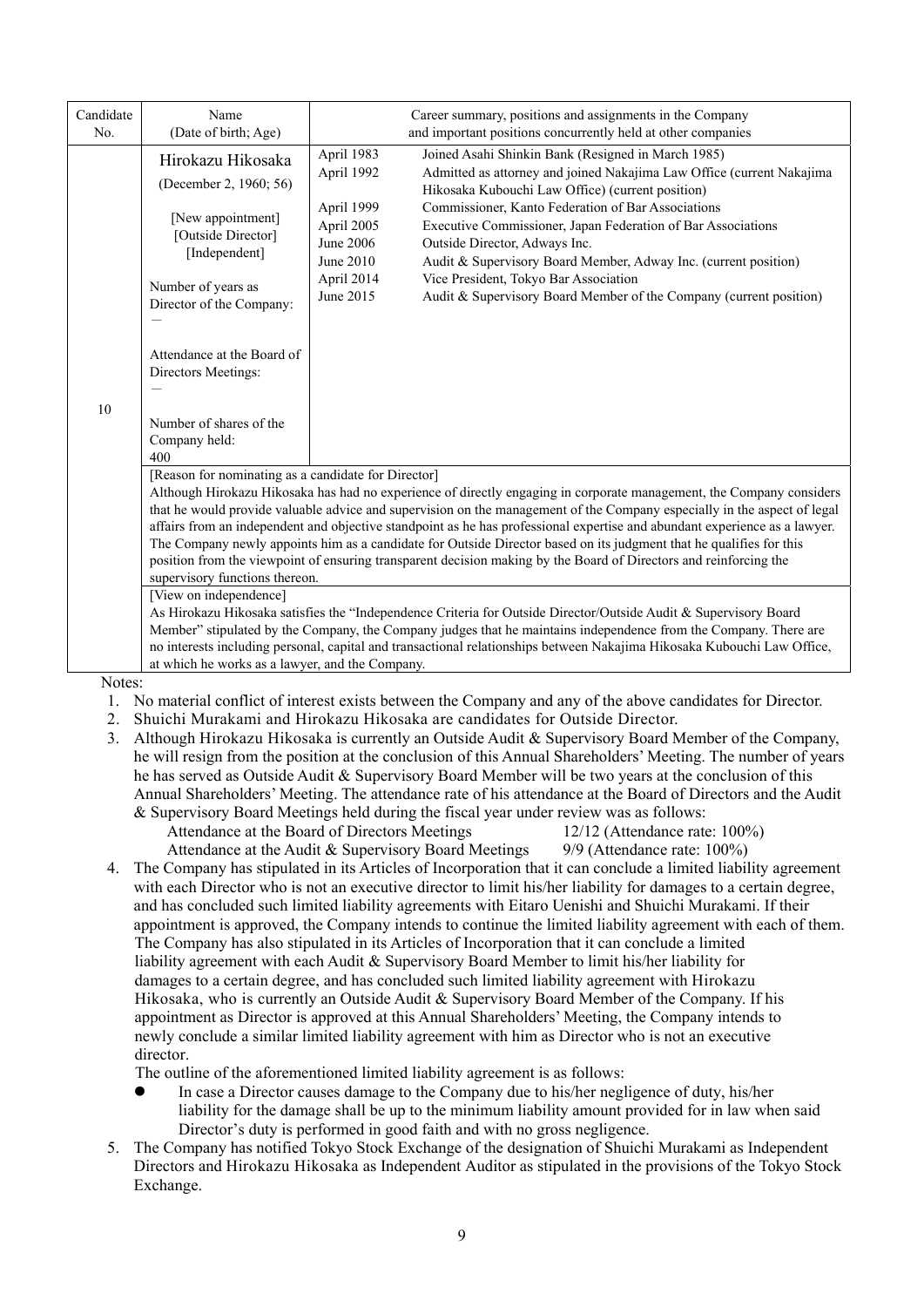6. The age of the respective candidates is indicated on a full-year basis at the conclusion of this Annual Shareholders' Meeting.

# (Reference)

"Independence Criteria for Outside Director/Outside Audit & Supervisory Board Member" In order to increase the soundness and transparency of management, the Company has established the following independence criteria for outside directors and outside audit & supervisory board members. Outside directors and outside audit & supervisory board members are considered to be independent unless any of the following criteria applies.

- 1. Major shareholder<sup>1</sup> of the Company or an Executive thereof;
- 2. Major lender<sup>2</sup> of the Company or an Executive thereof;
- 3. A party whose major client or supplier is the Company<sup>3</sup> or an Executive thereof;
- 4. Major client or supplier of the Company<sup>4</sup> or an Executive thereof;
- 5. Consultant, accountant or legal professional who receives ¥10 million per year in monetary consideration or other property from the Company besides compensation as a director/audit & supervisory board member (if the recipient of such property is a corporation, partnership or other entities, a person who belongs to an entity for which the total amount of money and property received from the Company exceeds 2% of its annual gross revenue);
- 6. Person who receives more than ¥10 million per year in donation from the Company (or Executive thereof, if the recipient of such donation is a corporation, partnership or other entities);
- 7. Person who fell under any of the above-listed items 1. through 6.during the past three years; or
- 8. Relatives within the second degree of kinship of the person (excluding significant persons) who fall under any of the following items (1) through (3).
	- (1) Person who falls under any of the above-listed items 1 through 7;
	- (2) Executive of any subsidiaries of the Company; or
	- (3) Non-Executive director of any subsidiaries of the Company.

Notes:

- 1. "Major shareholder" refers to a shareholder who holds 10% or more of the voting rights directly or indirectly at the end of the nearest fiscal year.
- 2. "Major lender" refers to a lender to whom the Company has outstanding borrowings in the amount that exceeded 2% of the consolidated total assets of the Company at the end of the nearest fiscal year.
- 3. "A party whose major client or supplier is the Company" refers to a party for whom the average amount of payments received from the Company for the past three fiscal years exceeds 2% of the average consolidated net sales of said party for the past three fiscal years.
- 4. "A major client or supplier of the Company" refers to a party for whom the average amount of payments to the Company for the past three years exceeds 2% of the average consolidated net sales of the Company for the past three fiscal years.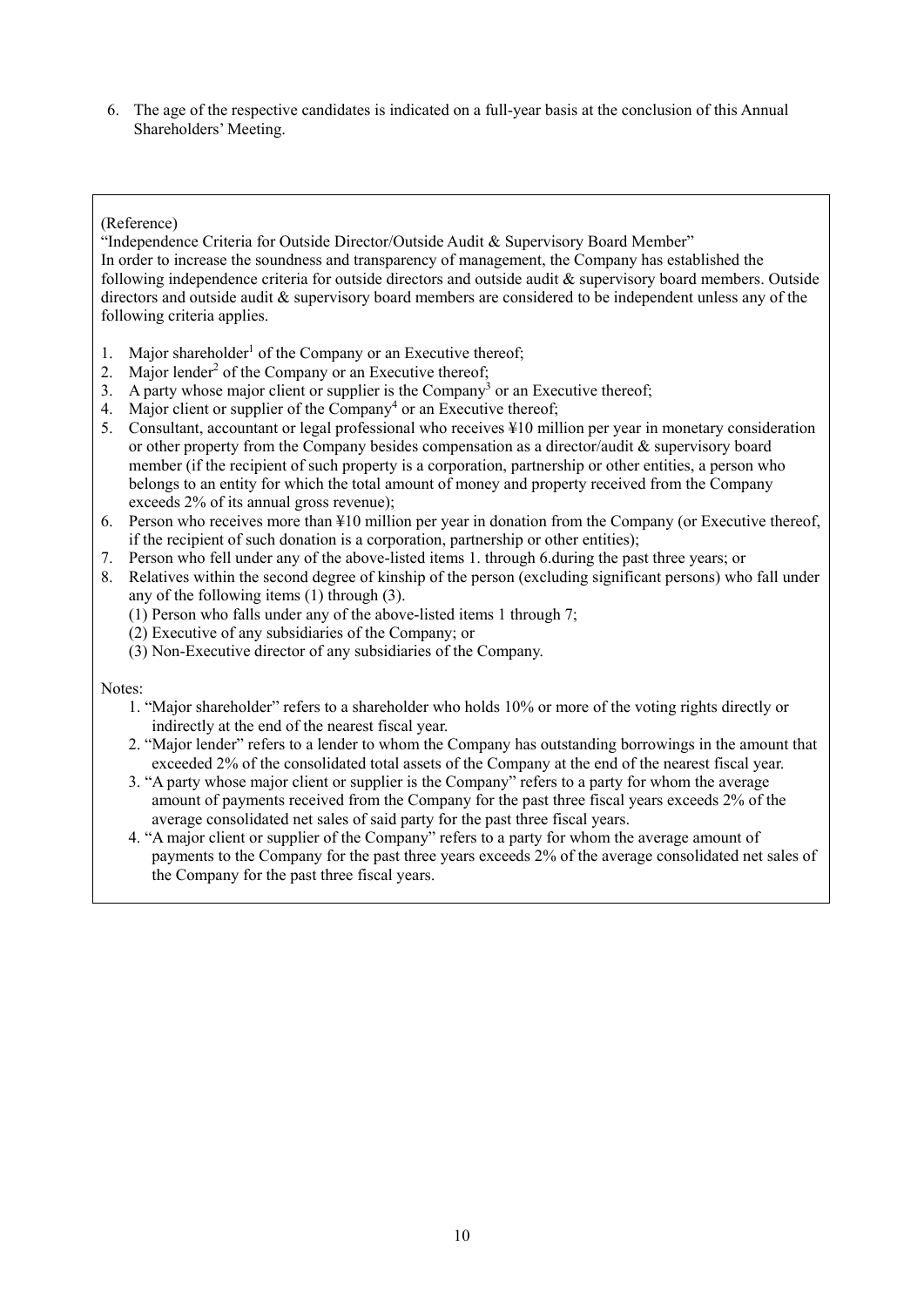**Proposal No. 3:** Election of Two (2) Audit & Supervisory Board Members

The term of office of Audit & Supervisory Board Member Masaaki Saito will expire and Audit & Supervisory Board Member Hirokazu Hikosaka will resign from the position at the conclusion of this Annual Shareholders' Meeting. Accordingly, the election of two (2) Audit & Supervisory Board Members is proposed. As Kiyotaka Fuke will be elected as a substitute for Hirokazu Hikosaka, his term of office will be until the expiration of the term of office of the resigning Audit & Supervisory Board Member in accordance with the provision of the Articles of Incorporation, with the remaining period of two (2) years.

The Audit & Supervisory Board has given its prior consent to this Proposal.

The candidates are as follows, and the candidate for Outside Audit & Supervisory Board Member satisfies the "Independence Criteria for Outside Director/Outside Audit & Supervisory Board Member" stipulated by the Company. Refer to page 10 for details of said criteria.

| Candidate | Name                                                                                                                                        | Career summary and positions in the Company |                                                                                                                                                             |  |  |  |
|-----------|---------------------------------------------------------------------------------------------------------------------------------------------|---------------------------------------------|-------------------------------------------------------------------------------------------------------------------------------------------------------------|--|--|--|
| No.       | (Date of birth; Age)                                                                                                                        |                                             | and important positions concurrently held at other companies                                                                                                |  |  |  |
|           | Tetsuya Ogawa                                                                                                                               | April 1972                                  | Joined the Company                                                                                                                                          |  |  |  |
|           | (April 25, 1953; 64)                                                                                                                        | April 2007                                  | Corporate Officer, Senior General Manager, Process Quality Dept., Paint<br>Finishing System Division                                                        |  |  |  |
|           | [New appointment]                                                                                                                           | April 2010                                  | Senior Corporate Officer, Vice General Manager and Senior General<br>Manager, Engineering Headquarters, Paint Finishing System Division                     |  |  |  |
|           | Number of years as Audit<br>& Supervisory Board                                                                                             | June 2011                                   | Director, Senior Corporate Officer, Vice General Manager and Senior<br>General Manager, Engineering Headquarters, Paint Finishing System<br><b>Division</b> |  |  |  |
|           | Member of the Company:                                                                                                                      | April 2012                                  | Director, Managing Corporate Officer, Vice General Manager and Senior<br>General Manager, Engineering Headquarters, Paint Finishing System                  |  |  |  |
|           | Attendance at the Board of<br>Directors Meetings:                                                                                           | April 2013                                  | Division<br>Director, Managing Corporate Officer, Vice General Manager, Paint<br>Finishing System Division                                                  |  |  |  |
|           | Attendance at the Audit &<br>Supervisory Board                                                                                              | April 2014                                  | Director, Managing Corporate Officer, Chief General Manager, Paint<br>Finishing System Division                                                             |  |  |  |
|           |                                                                                                                                             | April 2016                                  | Director, Executive Corporate Officer, Chief General Manager, Paint<br>Finishing System Division                                                            |  |  |  |
|           | Meetings:                                                                                                                                   | April 2017                                  | Director (current position)                                                                                                                                 |  |  |  |
|           | Number of shares of the<br>Company held:<br>7,200                                                                                           |                                             |                                                                                                                                                             |  |  |  |
|           |                                                                                                                                             |                                             | [Reason for nominating as a candidate for Audit & Supervisory Board Member]                                                                                 |  |  |  |
|           | The Company newly appoints Tetsuya Ogawa as a candidate for Audit & Supervisory Board Member based on its                                   |                                             |                                                                                                                                                             |  |  |  |
|           |                                                                                                                                             |                                             | judgment that he qualifies for this position to supervise the execution of duties by Directors because he is well-versed in the                             |  |  |  |
|           | business of the Company as he has engaged in the management of the Taikisha Group since his assumption of the Director<br>position in 2011. |                                             |                                                                                                                                                             |  |  |  |
|           |                                                                                                                                             |                                             |                                                                                                                                                             |  |  |  |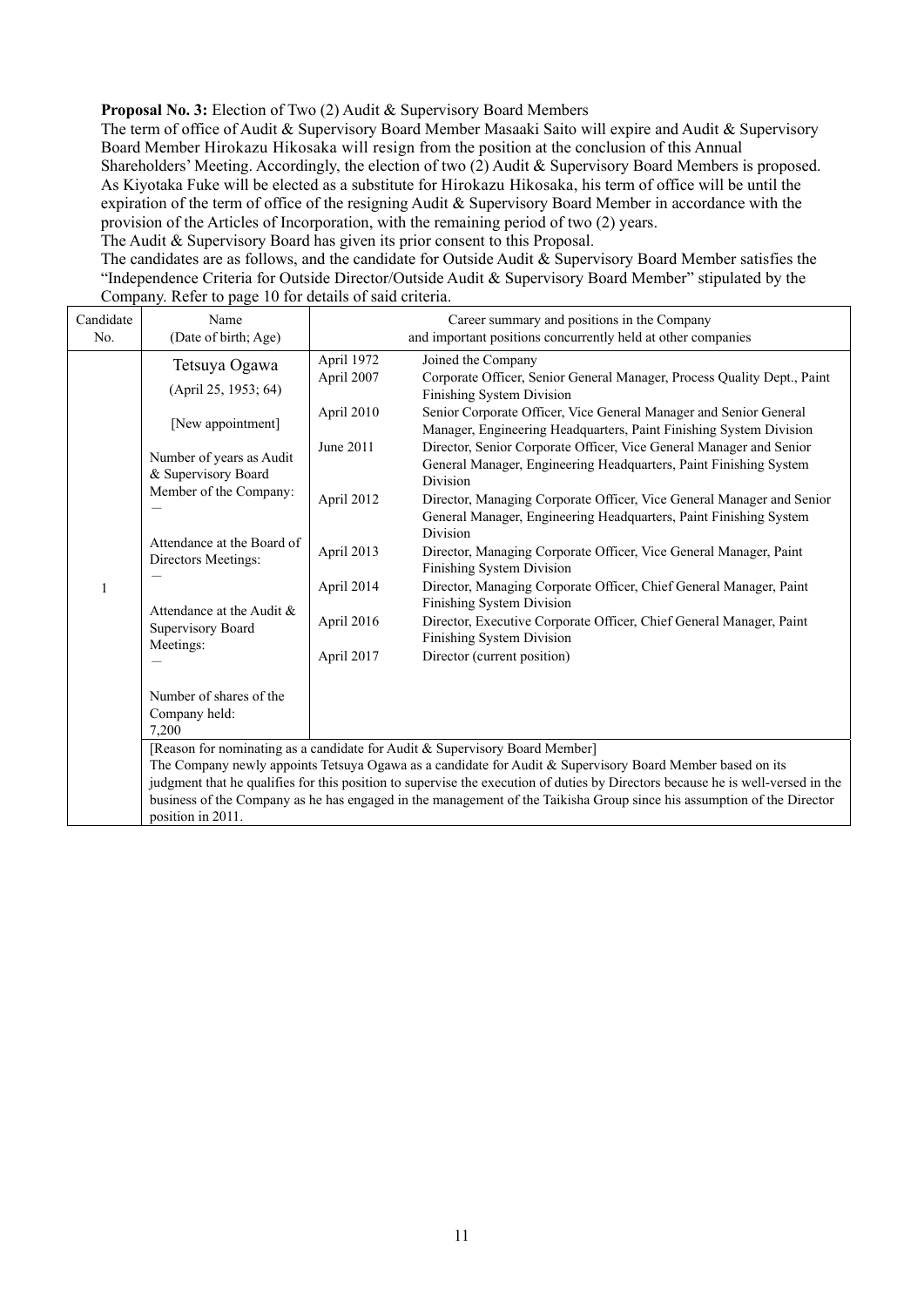| Candidate             | Name                                                                                                                                                                                                                                                                                                                                                     | Career summary and positions in the Company                                                                                                                                                                                                                                                                                                                                                                                                                                                                                                                                                                                                                                                                                                                                                                                                                                                                                                                                             |
|-----------------------|----------------------------------------------------------------------------------------------------------------------------------------------------------------------------------------------------------------------------------------------------------------------------------------------------------------------------------------------------------|-----------------------------------------------------------------------------------------------------------------------------------------------------------------------------------------------------------------------------------------------------------------------------------------------------------------------------------------------------------------------------------------------------------------------------------------------------------------------------------------------------------------------------------------------------------------------------------------------------------------------------------------------------------------------------------------------------------------------------------------------------------------------------------------------------------------------------------------------------------------------------------------------------------------------------------------------------------------------------------------|
| No.<br>$\overline{2}$ | (Date of birth; Age)<br>Kiyotaka Fuke<br>(April 19, 1954; 63)<br>[New appointment]<br>[Outside Audit &<br>Supervisory Board<br>member]<br>[Independent]<br>Number of years as Audit<br>& Supervisory Board<br>Member of the Company:<br>Attendance at the Board of<br>Directors Meetings:<br>Attendance at the Audit &<br>Supervisory Board<br>Meetings: | and important positions concurrently held at other companies<br>April 2014<br>Deputy President, Meiji Yasuda Life Insurance Company<br><b>July 2014</b><br>Director, Deputy President, Meiji Yasuda Life Insurance Company<br>April 2016<br>Director, Meiji Yasuda Life Insurance Company (retired in July 2016)<br>June 2016<br>Outside Audit & Supervisory Board Member, Mizuho Trust & Banking<br>Co., Ltd. (current position)<br><b>July 2016</b><br>Advisor, Meiji Yasuda Life Insurance Company (current position)                                                                                                                                                                                                                                                                                                                                                                                                                                                                |
|                       | Number of shares of the<br>Company held:<br>$\Omega$                                                                                                                                                                                                                                                                                                     |                                                                                                                                                                                                                                                                                                                                                                                                                                                                                                                                                                                                                                                                                                                                                                                                                                                                                                                                                                                         |
|                       |                                                                                                                                                                                                                                                                                                                                                          | [Reason for nominating as a candidate for Outside Audit & Supervisory Board Member]<br>The Company newly appoints Kiyotaka Fuke as a candidate for Outside Audit & Supervisory Board Member based on its<br>judgment that he qualifies for this position as he has abundant expertise and experience nurtured during his tenure as a<br>manager of a leading life insurance company and the expectation that he would appropriately perform duties from an<br>objective standpoint to audit the execution of duties by Directors.                                                                                                                                                                                                                                                                                                                                                                                                                                                       |
|                       | [View on independence]                                                                                                                                                                                                                                                                                                                                   | As Kiyotaka Fuke satisfies the "Independence Criteria for Outside Director/Outside Audit & Supervisory Board Member"<br>stipulated by the Company, the Company judges that he maintains independence from the Company. Although he<br>concurrently serves as Advisor to Meiji Yasuda Life Insurance Company and this company holds the Company's shares, its<br>shareholding ratio is 1.25%. Although this company and the Company had transactions such as construction contract and<br>insurance contracts in fiscal 2016, the respective amount of the relevant transactions did not exceed the amount of<br>payments specified in the aforementioned criteria. (The average transaction amounts between both companies for the past<br>three fiscal years was less than 1% of the three-year average transaction amounts of this company's ordinary income as<br>well as the Company's consolidated net sales of completed construction contracts for the past three fiscal years.) |
| Notes:                |                                                                                                                                                                                                                                                                                                                                                          |                                                                                                                                                                                                                                                                                                                                                                                                                                                                                                                                                                                                                                                                                                                                                                                                                                                                                                                                                                                         |

- 1. No material conflict of interest exists between the Company and either of the above two (2) candidates for Audit & Supervisory Board Member.
- 2. Kiyotaka Fuke is a candidate for Outside Audit & Supervisory Board Member.
- 3. Although Tetsuya Ogawa is currently Director of the Company, he will resign from the position at the conclusion of this Annual Shareholders' Meeting. The number of years the candidate has served as Director will be six years at the conclusion of this Annual Shareholders' Meeting. The attendance rate of his attendance at the Board of Directors Meetings held during the fiscal year under review was as follows: Attendance at the Board of Directors Meetings 12/12 (Attendance rate: 100%)
- 4. The Company has stipulated in its Articles of Incorporation that it can conclude a limited liability agreement with each Audit & Supervisory Board Member to limit his/her liability for damages to a certain degree. If the appointment of Tetsuya Ogawa and Kiyotaka Fuke is approved, the Company intends to conclude said agreement with each of them.

The outline of the aforementioned limited liability agreement is as follows:

 In case an Audit & Supervisory Board Member causes damage to the Company due to his/her negligence of duty, his/her liability for the damage shall be up to the minimum liability amount provided for in law when said Audit & Supervisory Board Member's duty is performed in good faith and with no gross negligence.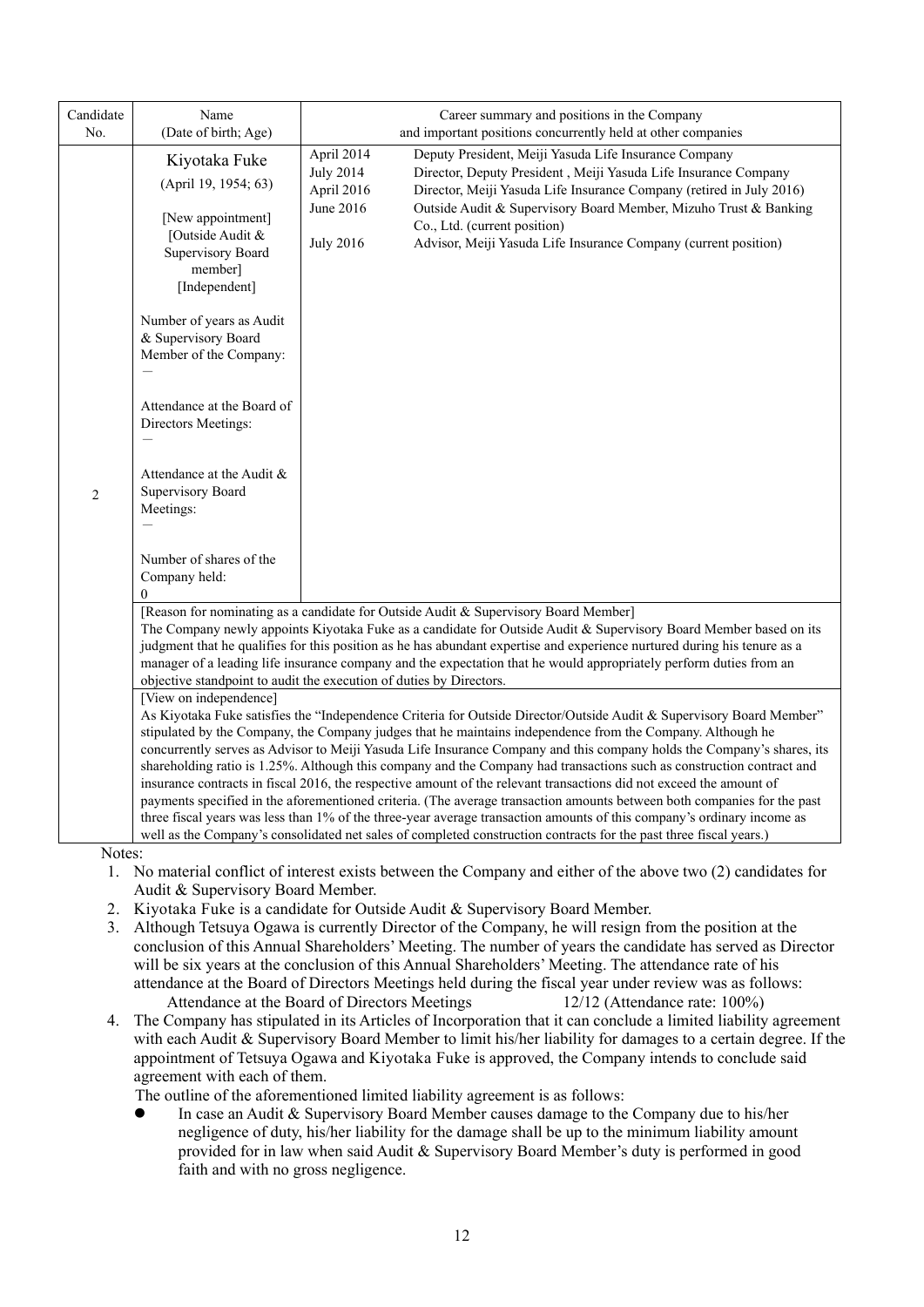- 5. If the appointment of Kiyotaka Fuke as Audit & Supervisory Board Member is approved, the Company intends to designate him as an Independent Auditor as stipulated in the provisions of the Tokyo Stock Exchange and notify the Tokyo Stock Exchange of his designation as such.
- 6. The age of the respective candidates is indicated on a full-year basis at the conclusion of this Annual Shareholders' Meeting.

**Proposal No. 4:** Election of One (1) Substitute Audit & Supervisory Board Member To prepare for a possible vacancy in the number of Audit & Supervisory Board Members, which is stipulated

by the relevant laws and regulations, the prior election of one (1) Substitute Audit & Supervisory Board Member is proposed.

The Audit & Supervisory Board has given its prior consent to this Proposal.

The candidate is as follows:

| Name<br>(Date of birth; Age)                         |                           | Career summary and positions in the Company<br>and important positions concurrently held at other companies                               |  |  |  |
|------------------------------------------------------|---------------------------|-------------------------------------------------------------------------------------------------------------------------------------------|--|--|--|
| Takashi Kouno                                        | April 1978                | Joined The Long-Term Credit Bank of Japan, Limited (current Shinsei)<br>Bank, Limited) (Resigned in October 1985)                         |  |  |  |
| (February 22, 1955; 62                               | April 1992                | Admitted as attorney. Joined Komatsu & Koma Law Office                                                                                    |  |  |  |
| Number of shares of the<br>Company held:<br>$\theta$ | January 1996<br>June 1997 | Established Toranomon Daiichi Law Office<br>Outside Audit & Supervisory Board Member, Tamura Electric Works, Ltd.<br>(current SAXA, Inc.) |  |  |  |
|                                                      | February 2004             | Outside Audit & Supervisory Board Member, SAXA Holdings, Inc.<br>(retired in June $2016$ )                                                |  |  |  |
|                                                      | April 2004                | Outside Audit & Supervisory Board Member, SAXA, Inc. (retired in June<br>2016)                                                            |  |  |  |
|                                                      | October 2006              | Established Kouno Law Office (current Kouno & Sugano Law Office)<br>(current position)                                                    |  |  |  |

Notes:

- 1. No material conflict of interest exists between the Company and the candidate for Substitute Audit & Supervisory Board Member.
- 2. Takashi Kouno is a candidate for Substitute Outside Audit & Supervisory Board Member.
- 3. Although Takashi Kouno has had no experience of directly engaging in corporate management, the Company appoints him as a candidate for Substitute Outside Audit & Supervisory Board Member based on its judgment that he qualifies for this position as he has professional expertise and abundant experience as a lawyer, and the expectation that he would appropriately perform duties from an objective standpoint to supervise the execution of duties by Directors.
- 4. The Company has stipulated in its Articles of Incorporation that it can conclude a limited liability agreement with each Audit & Supervisory Board Member to limit his/her liability for damages to a certain degree. If Takashi Kouno assumes the position of Audit & Supervisory Board Member, the Company intends to conclude said agreement with him.

The outline of the aforementioned limited liability agreement is as follows:

- In case an Audit & Supervisory Board Member causes damage to the Company due to his/her negligence of duty, his/her liability for the damage shall be up to the minimum liability amount provided for in law when said Audit & Supervisory Board Member's duty is performed in good faith and with no gross negligence.
- 5. If Takashi Kouno assumes the position of Audit & Supervisory Board Member, the Company intends to designate him as an Independent Auditor as stipulated in the provisions of the Tokyo Stock Exchange and notify the Tokyo Stock Exchange of his designation as such.
- 6. The age of the candidate is indicated on a full-year basis at the conclusion of this Annual Shareholders' Meeting.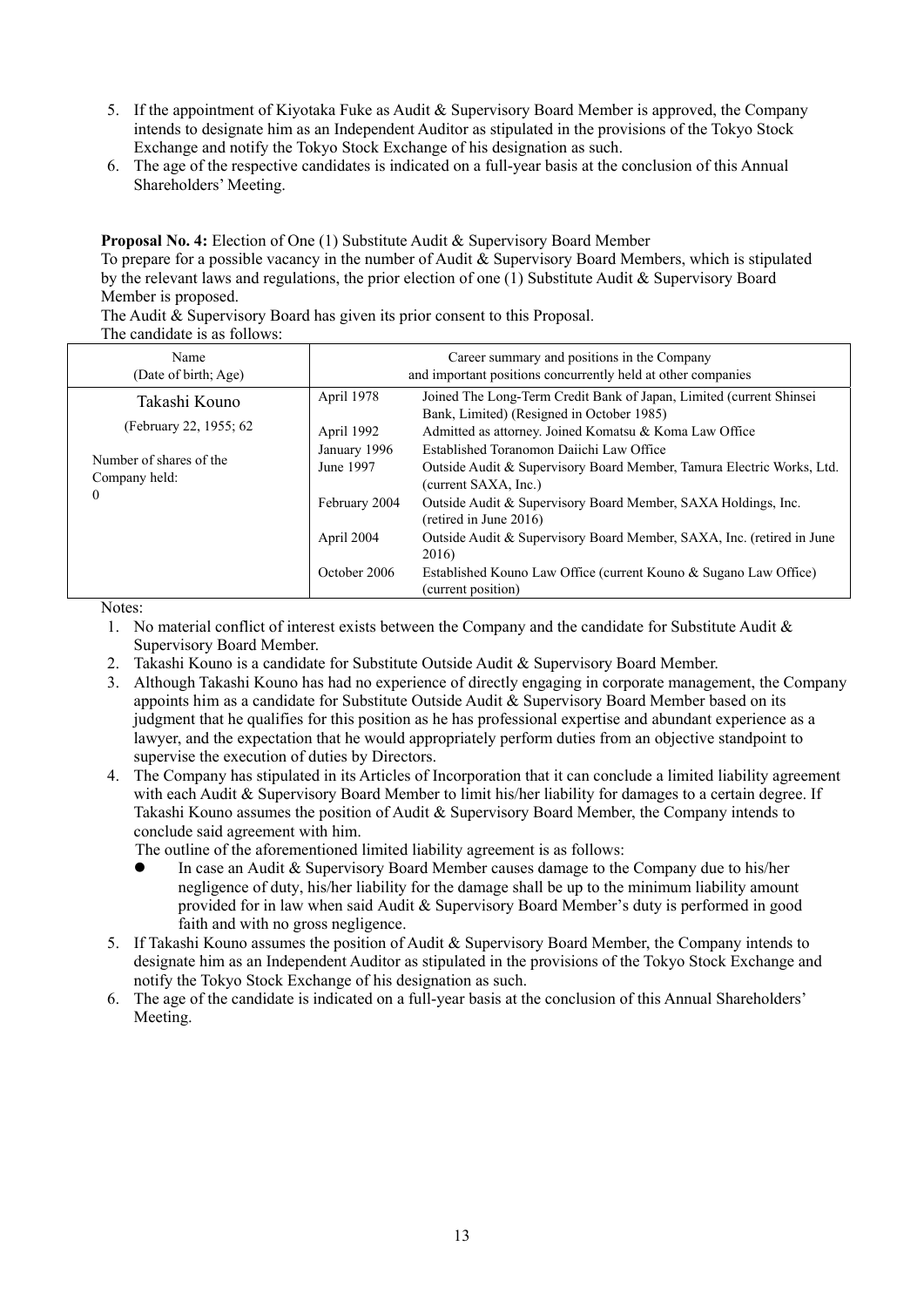[Attached Documents for the 72nd Annual Shareholders' Meeting]

# **Business Report**

(From April 1, 2016, to March 31, 2017)

#### **1. Overview of the Group**

#### **(1) Business Progress and Results**

# **1) Overview of business**

Looking at the global economy during the fiscal year ended March 31, 2017, the U.S. economy followed a moderate, expansive undertone against a backdrop of the improvement of the employment and income environments and an increase in consumer spending, and the European economy overall continued a gradual upward momentum due to steady consumer spending. The Asian economy overall remained firm, and the Chinese economy, showed signs of economic pickup from the preceding trend of a slower growth rate. The Japanese economy continued a track to gradual recovery, reflecting rallies in exports, mining and manufacturing production and consumer spending.

Given such circumstances, the Taikisha Group's orders received totaled ¥218,323 million (a 1.6% year-on-year decrease), of which overseas orders received decreased by 8.6% year on year to ¥110,050 million, due to decreases in orders received mainly in China and Indonesia despite increases in North America and Japan.

Net sales of completed construction contracts totaled ¥200,604 million (a 5.6% year-on-year decrease), of which overseas net sales were ¥98,820 million, a 16.2% year-on-year decrease, mainly due to decreases in the sales of construction contracts in Thailand and Brazil despite increases in North America and Japan.

In terms of profits, gross profit on completed construction contracts decreased by ¥4,413 million year on year to ¥28,157 million, mainly due to a year-on-year decrease of ¥11,820 million in net sales of completed construction contracts and the deteriorated profitability of paint finishing system projects in the United States. Operating income totaled ¥8,473 million (a year-on-year decrease of ¥4,261 million) and ordinary income totaled ¥9,842 million (a year-on-year decrease of ¥2,501 million). As a result, for the fiscal year ended March 31, 2017, profit attributable to owners of parent was ¥6,305 million (a year-on-year decrease of ¥779 million) on a consolidated basis.

#### **Green Technology System Division:**

Orders received for the fiscal year under review decreased year on year, mainly due to decreases in orders received in Thailand and Indonesia despite an increase in Japan for the HVAC for buildings category. Net sales of completed construction contracts decreased year on year mainly due to a decrease in Thailand despite an increase in Japan in the industrial HVAC category.

As a result, orders received in this segment totaled ¥130,430 million (a 1.7% year-on-year decrease). Of this figure, orders for the HVAC for buildings category increased 11.5% year on year to ¥48,739 million whereas those for the Industrial HVAC category decreased 8.2% year on year to ¥81,690 million. Net sales of completed construction contracts totaled ¥124,565 million (a 7.6% year-on-year decrease). Of this figure, sales of the HVAC for buildings category increased 0.6% year on year to ¥43,857 million whereas those of the Industrial HVAC category decreased 11.5% year on year to ¥80,708 million. Segment profit (ordinary income) amounted to ¥9,981 million (a year-on-year increase of ¥1,031 million).

#### **Paint Finishing System Division:**

Orders received for the fiscal year under review decreased year on year due to overall decreases in orders received especially in China as a reaction to large-scale projects in the previous year, despite increases in North America and Russia. Net sales of completed construction contracts decreased, reflecting the decreased turnover of construction contracts in Brazil and China despite increases in North America and Japan.

As a result, orders received in this segment totaled ¥87,893 million (a 1.3% year-on-year decrease). Net sales of completed construction contracts totaled ¥76,085 million (a 2.1% year-on-year decrease).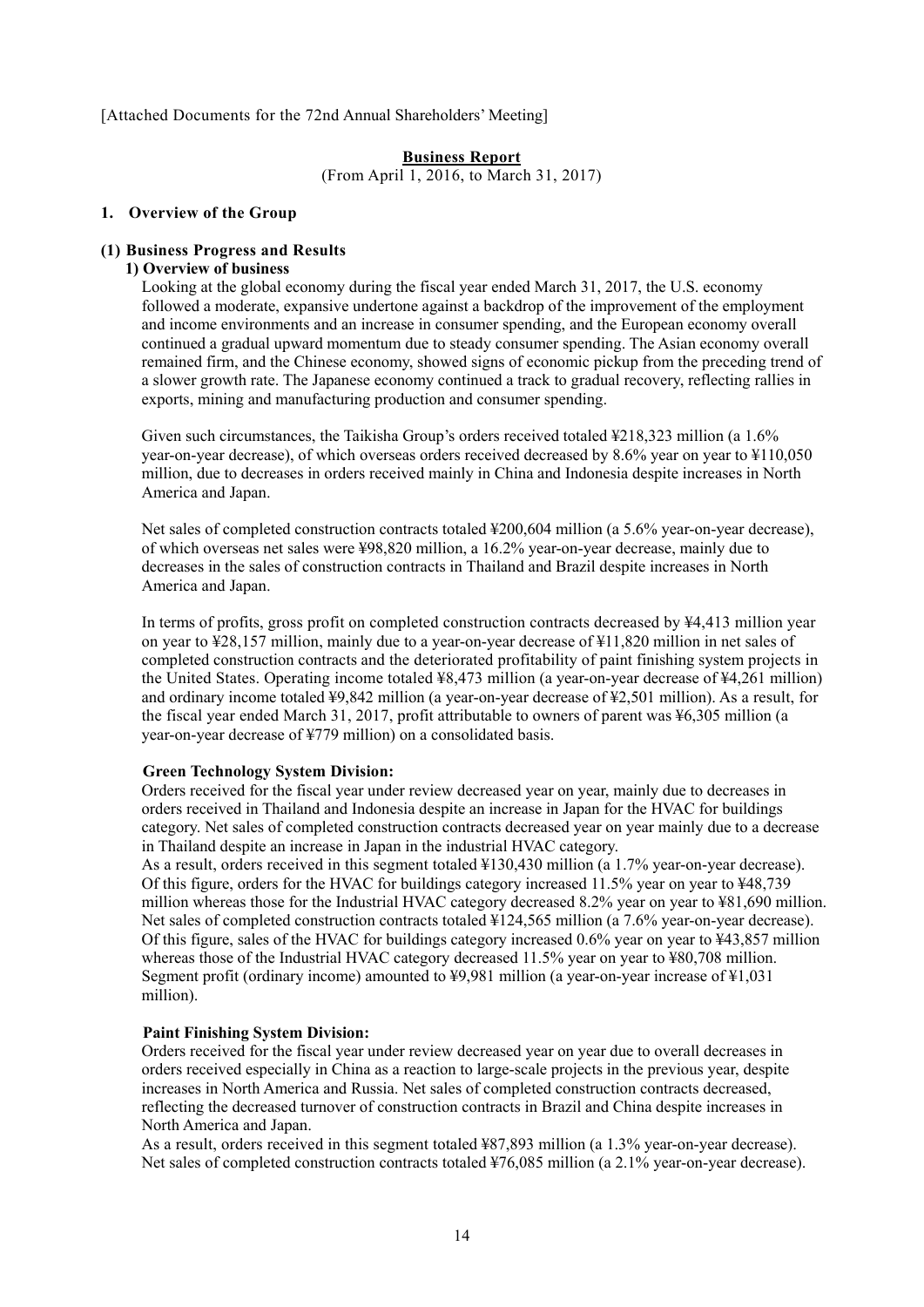Segment loss (ordinary loss) amounted to ¥115 million (compared with segment profit (ordinary income) of ¥3,524 million for the previous fiscal year).

#### **Orders received, net sales of completed construction contracts and construction carried forward by business segment**   $\alpha$  cut  $\alpha$  y

|                                          |                               |                                    |                                                                 |                       |                                                                                                     | (ivilihons of yen)                 |
|------------------------------------------|-------------------------------|------------------------------------|-----------------------------------------------------------------|-----------------------|-----------------------------------------------------------------------------------------------------|------------------------------------|
|                                          | Category                      | Construction<br>brought<br>forward | Orders<br>received<br>during the<br>fiscal year<br>under review | Total                 | Net sales of<br>completed<br>construction<br>contracts<br>during the<br>fiscal year<br>under review | Construction<br>carried<br>forward |
| Green                                    | HVAC for<br>buildings         | 49,590                             | 48,739                                                          | 98,329                | 43,857                                                                                              | 54,472                             |
| Technology<br>System<br>Division         | Industrial<br><b>HVAC</b>     | 39,117                             | 81,690                                                          | 120,808               | 80,704                                                                                              | 40,103                             |
|                                          | Subtotal<br>[overseas]        | 88,707<br>[20,083]                 | 130,430<br>[35, 441]                                            | 219,137<br>[55, 525]  | 124,561<br>[36, 635]                                                                                | 94,575<br>[18, 890]                |
| Paint<br>Finishing<br>System<br>Division | Paint<br>finishing<br>systems | 63,067<br>[55,881]                 | 87,893<br>[74,608]                                              | 150,961<br>[130, 490] | 76,043<br>[62, 185]                                                                                 | 74,918<br>[68, 304]                |
|                                          | Total<br>[overseas]           | 151,775<br>[75, 965]               | 218,323<br>[110, 050]                                           | 370,099<br>[186, 016] | 200,604<br>[98, 820]                                                                                | 169,494<br>[87, 195]               |

Note: The conversion for "Construction brought forward" regarding overseas consolidated subsidiaries is adjusted for increases/decreases due to exchange rate fluctuations during the fiscal year under review.

As for the non-consolidated performance of the Company, orders received totaled ¥112,222 million (a 0.4% year-on-year increase) whereas net sales of completed construction contracts totaled ¥105,378 million (a 1.8% year-on-year decrease). Profit of the Company was ¥7,251 million (a year-on-year increase of ¥2,302 million).

#### **2) Capital expenditures**

There is nothing of significance to mention for the fiscal year under review.

#### **3) Financing**

There is nothing of significance to mention for the fiscal year under review.

- **(2) Transfer of Business, Absorption-Type Company Split and Incorporation-Type Company Split**  Not applicable.
- **(3) Business Assigned from Other Companies**  Not applicable.
- **(4) Succession of Rights and Obligations regarding Other Entities' Business due to Absorption-Type or Incorporation-Type Company Split**  Not applicable.
- **(5) Acquisition or Disposition of Shares and Other Equity Interests or Share Subscription Rights of Other Companies**

Not applicable.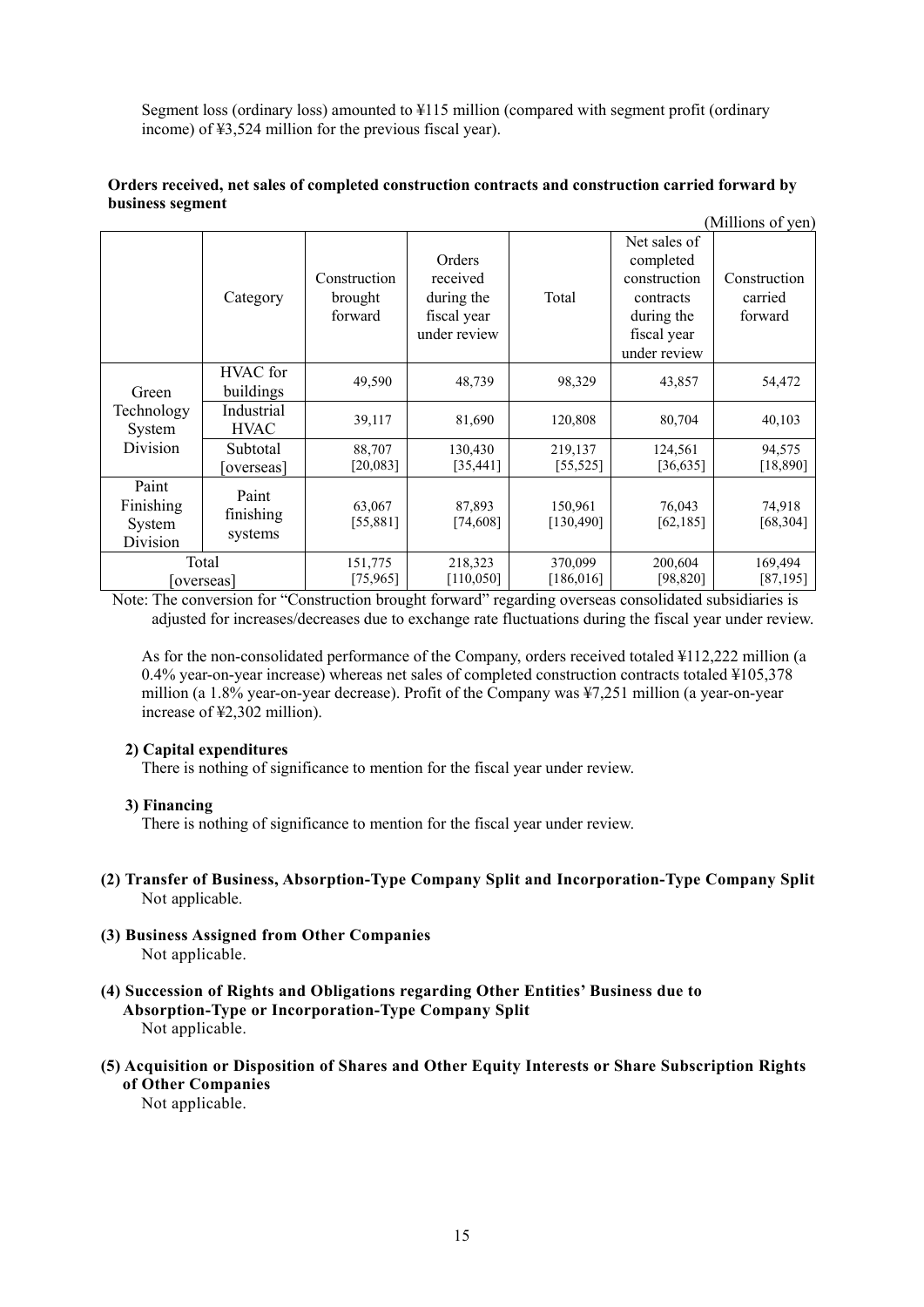#### **(6) Changes in Assets and Income 1) Changes in operating results**

|                               |                  |                  |                  |                  | (Millions of yen) |
|-------------------------------|------------------|------------------|------------------|------------------|-------------------|
|                               |                  |                  |                  |                  | Year ended March  |
|                               | Year ended March | Year ended March | Year ended March | Year ended March | 31, 2017          |
|                               | 31, 2013         | 31, 2014         | 31, 2015         | 31, 2016         | (72nd term)       |
|                               | (68th term)      | (69th term)      | (70th term)      | (71st term)      | Fiscal year under |
|                               |                  |                  |                  |                  | review            |
| Orders<br>received            | 195,920          | 189,026          | 187,311          | 221,764          | 218,323           |
| Net sales of                  |                  |                  |                  |                  |                   |
| completed                     |                  |                  |                  |                  |                   |
| construction                  | 216,051          | 185,421          | 183,648          | 212,424          | 200,604           |
| contracts                     |                  |                  |                  |                  |                   |
| Ordinary                      | 10,728           | 9,292            | 9,579            | 12,343           | 9,842             |
| income                        |                  |                  |                  |                  |                   |
| Profit                        |                  |                  |                  |                  |                   |
| attributable to               | 6,200            | 4,155            | 6,084            | 7,084            | 6,305             |
| owners of                     |                  |                  |                  |                  |                   |
| parent                        |                  |                  |                  |                  |                   |
| Basic                         |                  |                  |                  |                  |                   |
| earnings per                  | 170.99           | 116.08           | 172.64           | 204.35           | 183.16            |
| share (Yen)<br>Total assets   |                  |                  |                  |                  | 199,024           |
|                               | 163,014          | 166,680          | 188,283          | 189,566          |                   |
| Net assets                    | 78,537           | 84,712           | 99,669           | 95,921           | 100,184           |
| Net assets per<br>share (Yen) | 2,087.16         | 2,282.56         | 2,690.76         | 2,633.60         | 2,799.30          |

Note: "Basic earnings per share" is calculated based on the average number of shares outstanding during the year after subtracting treasury shares. "Net assets per share" is calculated based on the total number of issued shares at the end of the year after subtracting treasury shares. The number of treasury shares do not include the number of the Company's shares held by Trust & Custody Services Bank, Ltd. (Trust E Account), because of the introduction of ESOP (Employee Stock Ownership Plan).

# **2) Changes in net sales of completed construction contracts by business segment**

|                                          |                               |                      |                       |                      |                      | (Millions of yen)    |
|------------------------------------------|-------------------------------|----------------------|-----------------------|----------------------|----------------------|----------------------|
|                                          |                               |                      |                       |                      |                      | Year ended           |
|                                          |                               | Year ended           | Year ended            | Year ended           | Year ended           | March 31,            |
|                                          |                               | March 31,            | March 31,             | March 31,            | March 31,            | 2017                 |
|                                          |                               | 2013                 | 2014                  | 2015                 | 2016                 | (72nd term)          |
|                                          |                               | (68th term)          | (69th term)           | (70th term)          | (71st term)          | Fiscal year          |
|                                          |                               |                      |                       |                      |                      | under review         |
| Green                                    | HVAC for<br>buildings         | 46,573               | 36,455                | 40,827               | 43,608               | 43,857               |
| Technology<br>System<br>Division         | Industrial<br><b>HVAC</b>     | 90,641               | 78,989                | 75,307               | 91,214               | 80,704               |
|                                          | Subtotal                      | 137,214              | 115,444               | 116,134              | 134,822              | 124,561              |
| Paint<br>Finishing<br>System<br>Division | Paint<br>finishing<br>systems | 78,837               | 69,976                | 67,513               | 77,602               | 76,043               |
|                                          | Total<br>overseas             | 216,051<br>[124,097] | 185,421<br>[114, 214] | 183,648<br>[101,344] | 212,424<br>[117,881] | 200,604<br>[98, 820] |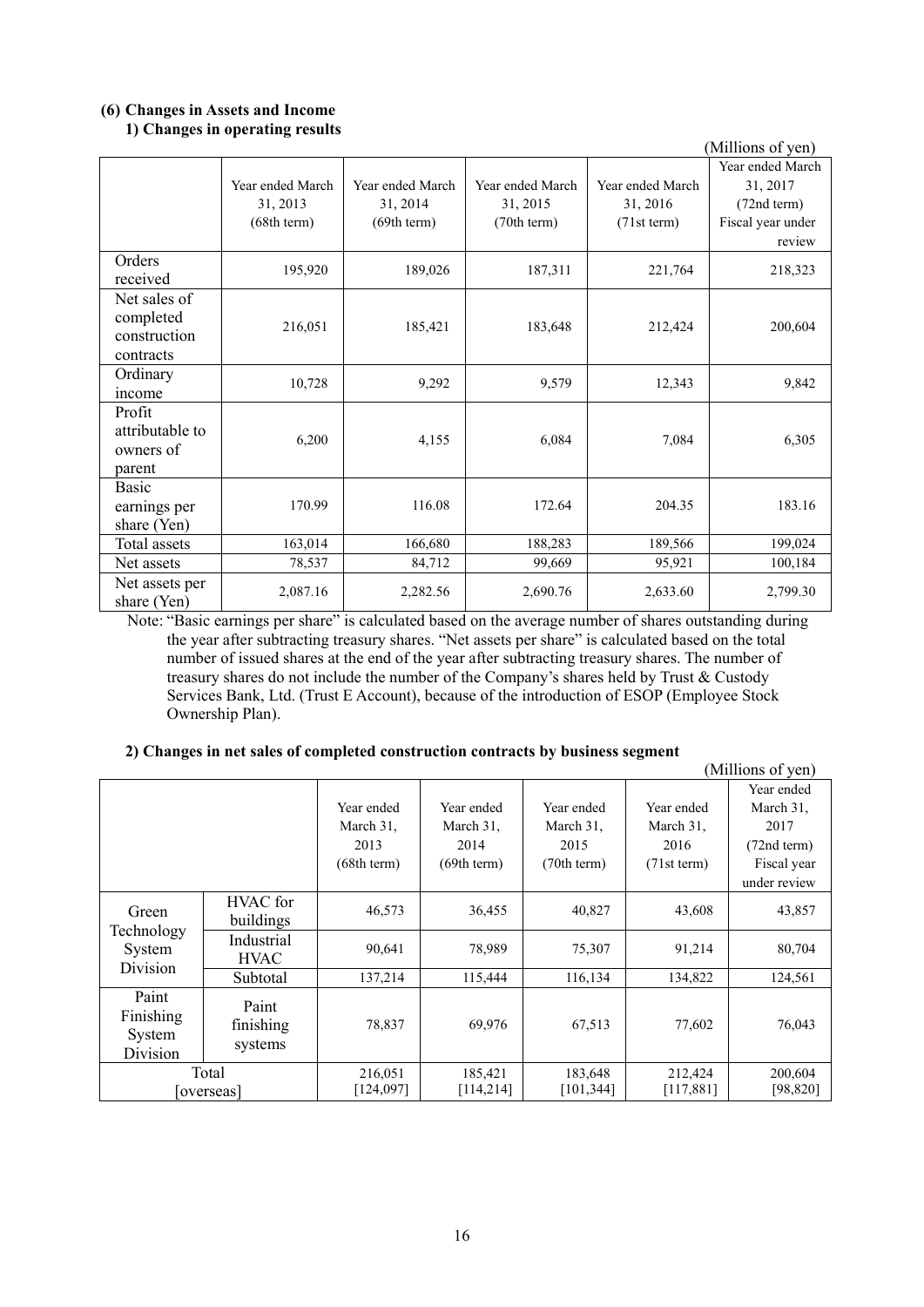# **(7) Issues to Be Addressed**

# **Basic management policy**

The Company and its subsidiaries will globally expand their business areas and pursue stable and sustainable growth in compliance with the "Customer first" spirit as Taikisha's mission statement, and based on environmentally compliant technologies through our expertise in "Energy, Air, and Water" represented by the company name *"Taikisha.*" To this end, we will further create an attractive company for all stakeholders and contribute to society.

#### **1) Reinforcing management base**

To flexibly and swiftly respond to social needs and environmental changes in markets, and practice the basic management policy stated above, the Company intends to reinforce its management base with the following proactive initiatives: (a) enhance and streamline corporate governance, (b) reinforce the global compliance system, (c) develop capabilities of human resources, and (d) carry out strategic investments to fortify its business base.

Specific action plans, which serve to help realize these initiatives, are incorporated in the annual action policies at the respective departments, and each department in charge continues its own activities to this end while getting back to the basics of these initiatives.

|                        |                        |                        | (Billions of yen)      |
|------------------------|------------------------|------------------------|------------------------|
|                        | Actual performance for | Targets for the fiscal | Targets for the fiscal |
|                        | the fiscal year ended  | year ending March 2018 | year ending March 2019 |
|                        | March 2017             |                        |                        |
| Orders received        | 218.3                  | 208.5                  | 213.0                  |
| Net sales of completed | 200.6                  | 202.5                  | 208.1                  |
| construction contracts |                        |                        |                        |
| Operating income       | 8.47                   | 11.6                   | 12.3                   |
| Ordinary income        | 9.84                   | 12.3                   | 13.0                   |
| Profit attributable to | 6.30                   | 7.1                    | 7.5                    |
| owners of parent       |                        |                        |                        |

The outline and the progress of the Mid-Term Business Plan (from the fiscal year ended March 2017 through the fiscal year ending March 2019), which was released on May 16, 2016, are as follows:

# **2) Business development with an emphasis on high-growth markets and fields**

The Company has two mainstay business divisions: the Green Technology System Division, which encompasses relevant businesses ranging from the design and construction of HVAC equipment for buildings to the engineering of production facilities, and the Paint Finishing System Division, which engages in engineering mainly for automobile paint plants.

The Green Technology System Division intends to continue expanding business operations not only in Japan but also in overseas markets. Its priority is on developing environmental businesses, including plant designs that minimize environmental impact to meet the needs of a low-carbon society, innovative engineering for the renovation of existing equipment/facilities and to raise production efficiency, sales of high-efficiency exhaust gas treatment systems and exploitation of new business fields such as the plant factory system. Moreover, more stringent cost controls will be pursued to strengthen earnings capacity.

The Paint Finishing System Division intends to develop the total engineering-oriented business that aims to improve painting and coating efficiency for automobiles, as well as reduce the energy impact of the whole paint plant. For the paint plants that will be newly established and renovated in India, China, the United Stated and Europe, the Company will work to rack up profits by increasing orders received not only from Japanese car manufacturers but also locally capitalized counterparts. Moreover, business expansion will be pursued in peripheral fields including the business for paint finishing systems other than automobiles such as aircraft, painting technology commensurate with new materials and conveyor systems.

# **3) Compliance-based management**

In accordance with the aforementioned basic management policy, the Company formulated the Management Vision: To conduct transactions through free and fair competition by abiding by the laws and their spirit, and to contribute to our customers, partners, shareholders, employees, community, society and global environment through transparency and high ethical standards.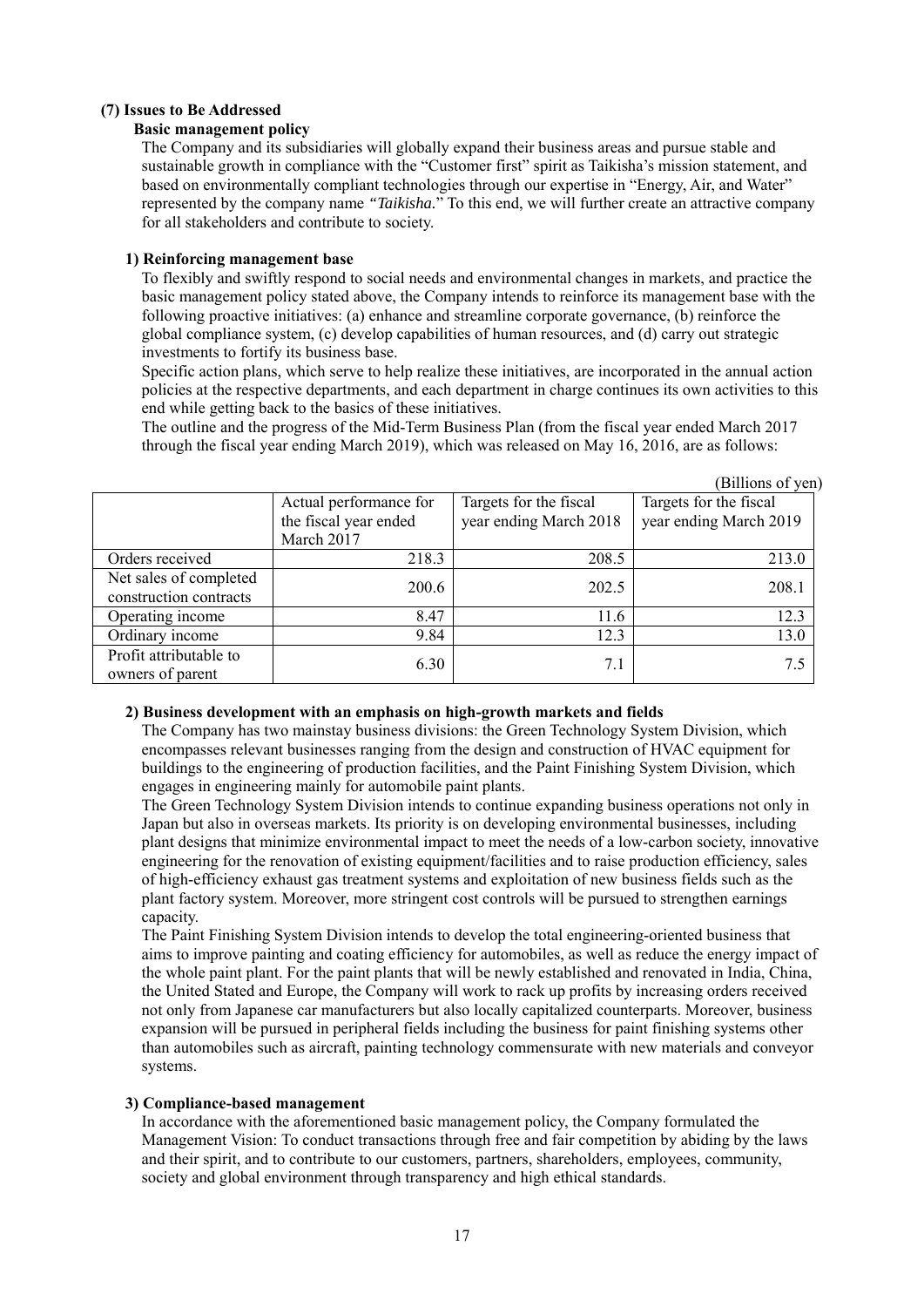The Management Vision expresses the Company's resolution of creating value for all stakeholders surrounding the Company and fulfilling its corporate social responsibility on the basis of legal compliance. Specific measures are carried out for enhanced compliance, including the holding of compliance-based training sessions for executives and employees; the streamlining and disseminating of internal reporting systems; and the verification of compliance status at the monthly meetings of the Corporate Compliance Committee.

The Company will strive to continue promoting management supported by compliance-based, transparent and highly ethical management values.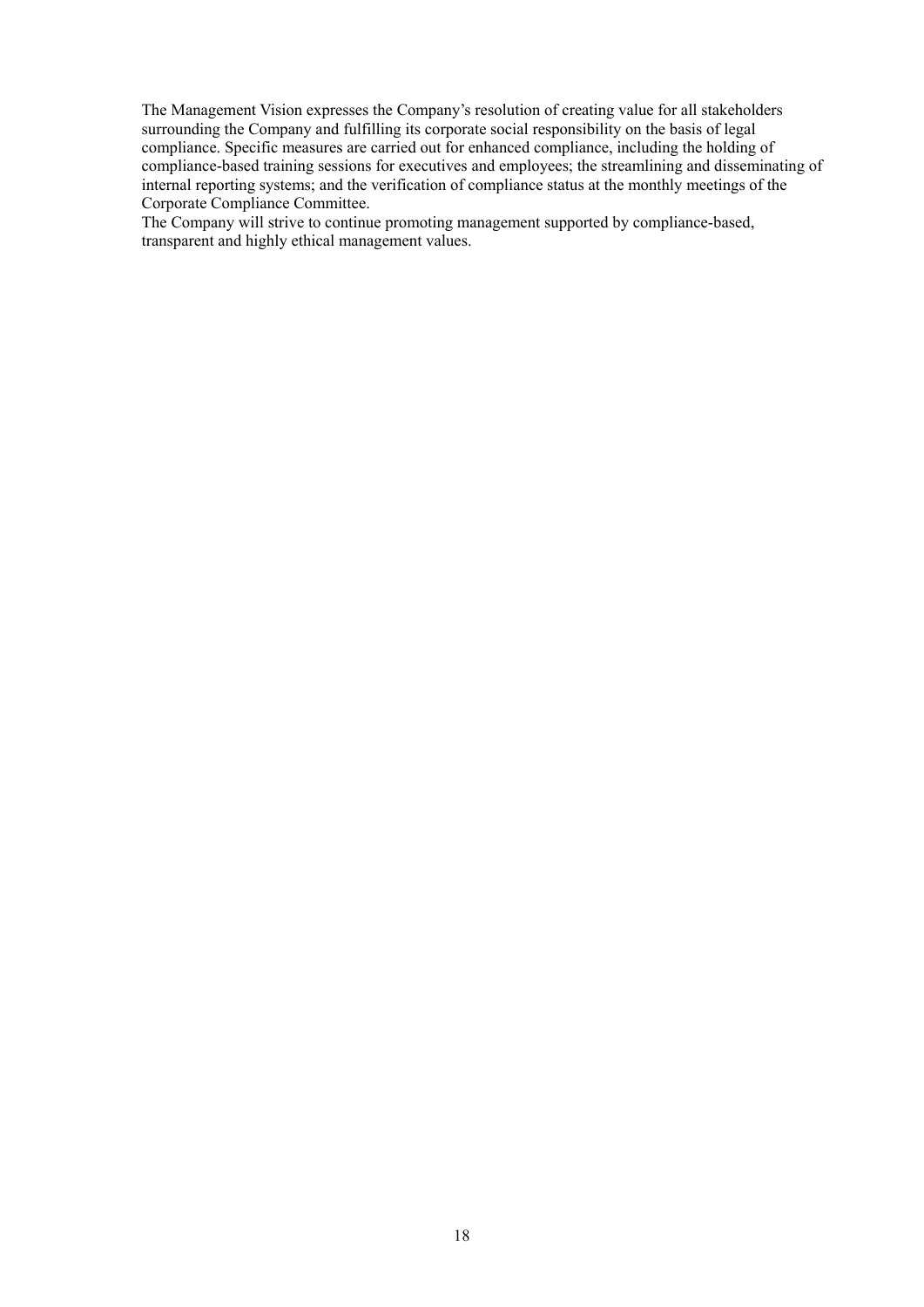# **(8) Significant Subsidiaries**

| 8) Significant Subsidiaries                             |                               |                                                       |                                                                                                                                |
|---------------------------------------------------------|-------------------------------|-------------------------------------------------------|--------------------------------------------------------------------------------------------------------------------------------|
| Company name                                            | Capital                       | Percentage of voting<br>rights held by the<br>Company | Principal business                                                                                                             |
| San Esu Industry Co., Ltd.                              | ¥100 million                  | 87.75%                                                | Pipework, sheet metal work<br>and can manufacturing work,<br>as well as manufacture and<br>sales of machinery and<br>equipment |
| Nippon Noise Control Ltd.                               | ¥30 million                   | 100.00%                                               | Design, manufacture, sales<br>and installation of silencer<br>and vibration-proof<br>equipment                                 |
| Tokyo Taikisha Service Ltd.                             | ¥20 million                   | 100.00%                                               | Design and installation of<br>HVAC systems                                                                                     |
| <b>TKS</b> Industrial Company                           | USD <sub>10</sub><br>thousand | 100.00%                                               | Design and installation of<br>paint finishing and HVAC<br>systems                                                              |
| Encore Automation LLC <sup>1,3</sup>                    |                               | 51.00%                                                | Design and installation of<br>paint systems and plants for<br>automobile industry and<br>aviation industry                     |
| Taikisha Canada Inc. <sup>1</sup>                       | <b>CAD 442</b><br>thousand    | 100.00%                                               | Design and installation of<br>paint finishing and HVAC<br>systems                                                              |
| Taikisha de Mexico,<br>$S.A.$ de $C.V.1$                | <b>MXN 11,729</b><br>thousand | 100.00%                                               | Design and installation of<br>paint finishing and HVAC<br>systems                                                              |
| Taikisha Mexicana Service<br>$S.A.$ de $C.V.1$          | <b>MXN 100</b><br>thousand    | 100.00%                                               | Design and installation of<br>paint finishing and HVAC<br>systems, as well as temporary<br>staffing services                   |
| Taikisha do Brasil Ltda. <sup>1</sup>                   | <b>BRL 8,107</b><br>thousand  | 100.00%                                               | Design and installation of<br>paint finishing and HVAC<br>systems                                                              |
| Taikisha (Singapore)<br>Pte. Ltd.                       | SGD 20 million                | 100.00%                                               | Design and installation of<br>HVAC and paint finishing<br>systems                                                              |
| Taikisha (Thailand)<br>Co., Ltd. <sup>1</sup>           | THB 40 million                | 85.65%                                                | Design and installation of<br>HVAC and paint finishing<br>systems                                                              |
| Taikisha Trading (Thailand)<br>Co., Ltd. <sup>1</sup>   | THB 5 million                 | 98.60%                                                | Exports and imports of HVAC<br>and paint finishing systems and<br>other products for plants                                    |
| Thaiken Maintenance<br>& Service Co., Ltd. <sup>1</sup> | THB 5 million                 | 100.00%                                               | Maintenance services and<br>small-scale works, etc.                                                                            |
| Token Interior & Design<br>Co., Ltd. <sup>1</sup>       | THB 20 million                | 83.40%                                                | Manufacture and sales of<br>interior goods and materials                                                                       |
| TKA Co., Ltd. <sup>1</sup>                              | THB 5 million                 | 96.00%                                                | Manufacture and sales of<br>precision machinery parts                                                                          |
| Token Myanmar Co., Ltd. <sup>1</sup>                    | <b>USD 200</b><br>thousand    | 90.00%                                                | Interior decoration-related<br>design and installation                                                                         |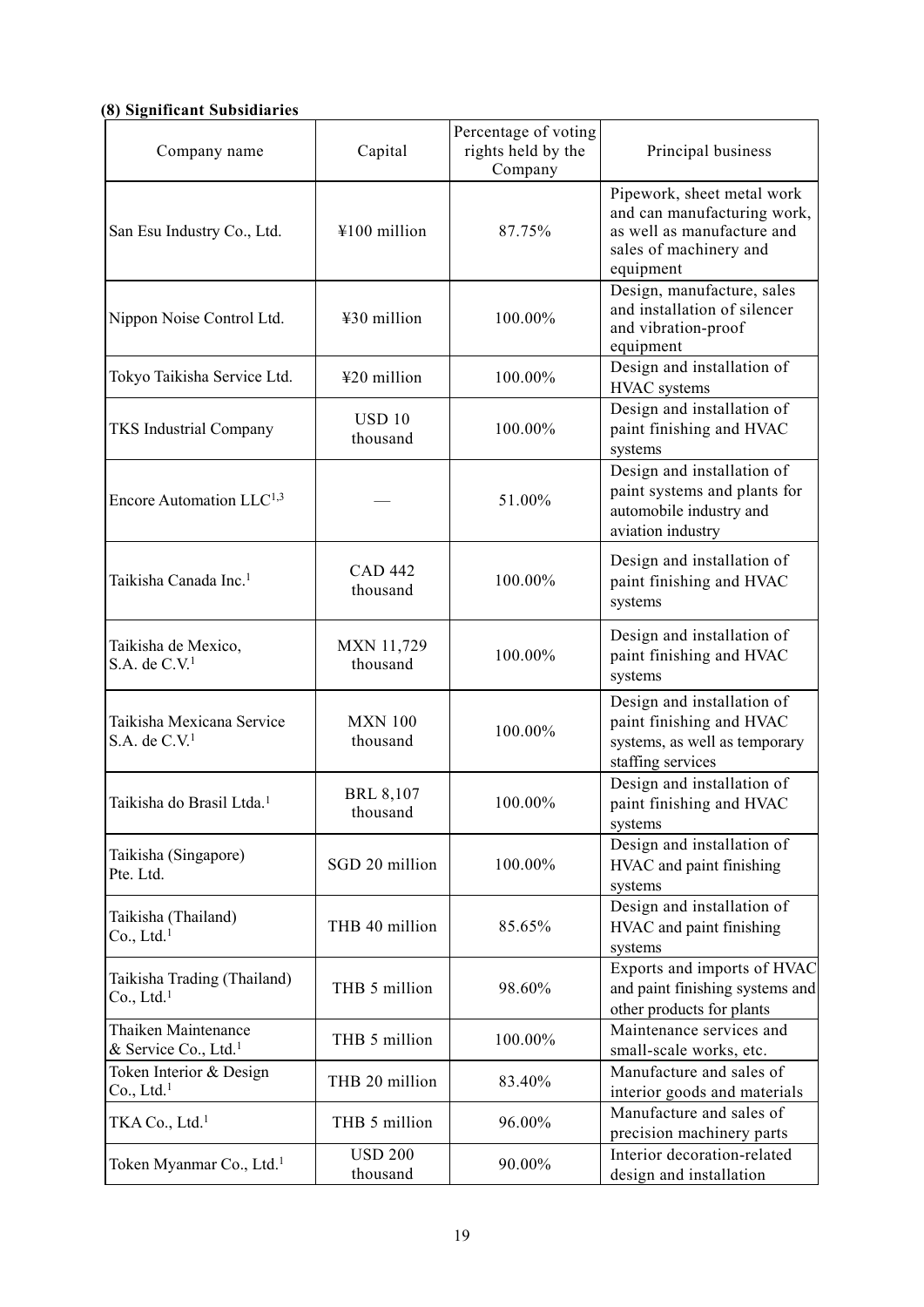| Company name                                                 | Capital                     | Percentage of voting<br>rights held by the<br>Company | Principal business                                                                                                                                                                          |
|--------------------------------------------------------------|-----------------------------|-------------------------------------------------------|---------------------------------------------------------------------------------------------------------------------------------------------------------------------------------------------|
| Taikisha Engineering<br>(M) Sdn. Bhd.                        | <b>MYR 750</b><br>thousand  | 100.00%                                               | Design and installation of<br>HVAC and paint finishing<br>systems                                                                                                                           |
| P.T. Taikisha Indonesia<br>Engineering                       | <b>IDR 982</b><br>million   | 99.98%                                                | Design and installation of<br>HVAC and paint finishing<br>systems                                                                                                                           |
| P.T. Taikisha<br>Manufacturing Indonesia                     | IDR 87,531<br>million       | 99.98%                                                | Painting of automobile parts                                                                                                                                                                |
| Taikisha Philippines Inc. <sup>2</sup>                       | PHP 22 million              | 40.00%                                                | Design and installation of<br>HVAC and paint finishing<br>systems                                                                                                                           |
| Taikisha Vietnam<br>Engineering Inc.                         | <b>VND 3,895</b><br>million | 100.00%                                               | Design and installation of<br>HVAC and paint finishing<br>systems                                                                                                                           |
| Taikisha (Cambodia) Co., Ltd.                                | <b>USD 300</b><br>thousand  | 100.00%                                               | Design and installation of<br>HVAC and paint finishing<br>systems                                                                                                                           |
| Taikisha Myanmar Co., Ltd. <sup>1</sup>                      | USD <sub>2</sub><br>million | 100.00%                                               | Design, installation and<br>maintenance of HVAC and<br>paint finishing systems                                                                                                              |
| Wuzhou Taikisha Engineering<br>Co., Ltd.                     | CNY 51 million              | 70.00%                                                | Design and installation of<br>HVAC and paint finishing<br>systems                                                                                                                           |
| Beijing Wuzhou Taikisha<br>Equipment Co., Ltd. <sup>1</sup>  | <b>CNY 800</b><br>thousand  | 100.00%                                               | Manufacture, installation,<br>adjustment and repair of paint<br>finishing, HVAC and<br>pollution control systems, as<br>well as sales of machinery,<br>equipment and electronic<br>products |
| Tianjin Taikisha Paint<br>Finishing System Ltd. <sup>1</sup> | CNY 73 million              | 90.00%                                                | Research, development,<br>manufacture, sales and<br>maintenance of paint systems                                                                                                            |
| Taikisha Hong Kong Limited                                   | HKD 2 million               | 100.00%                                               | Design and installation of<br>HVAC and paint finishing<br>systems                                                                                                                           |
| Taikisha (Taiwan) Ltd.                                       | TWD 230 million             | 100.00%                                               | Design and installation of<br>HVAC and paint finishing<br>systems                                                                                                                           |
| Taikisha Korea Ltd. <sup>1</sup>                             | KRW 700 million             | 80.00%                                                | Design and installation of<br>paint finishing and HVAC<br>systems                                                                                                                           |
| Taikisha Engineering India<br>Private Ltd.                   | INR 6 million               | 55.00%                                                | Design and installation of<br>paint finishing and HVAC<br>systems                                                                                                                           |
| Geico S.p.A.                                                 | EUR 3 million               | 51.00%                                                | Design and installation of<br>paint systems and plants for<br>automobile industry                                                                                                           |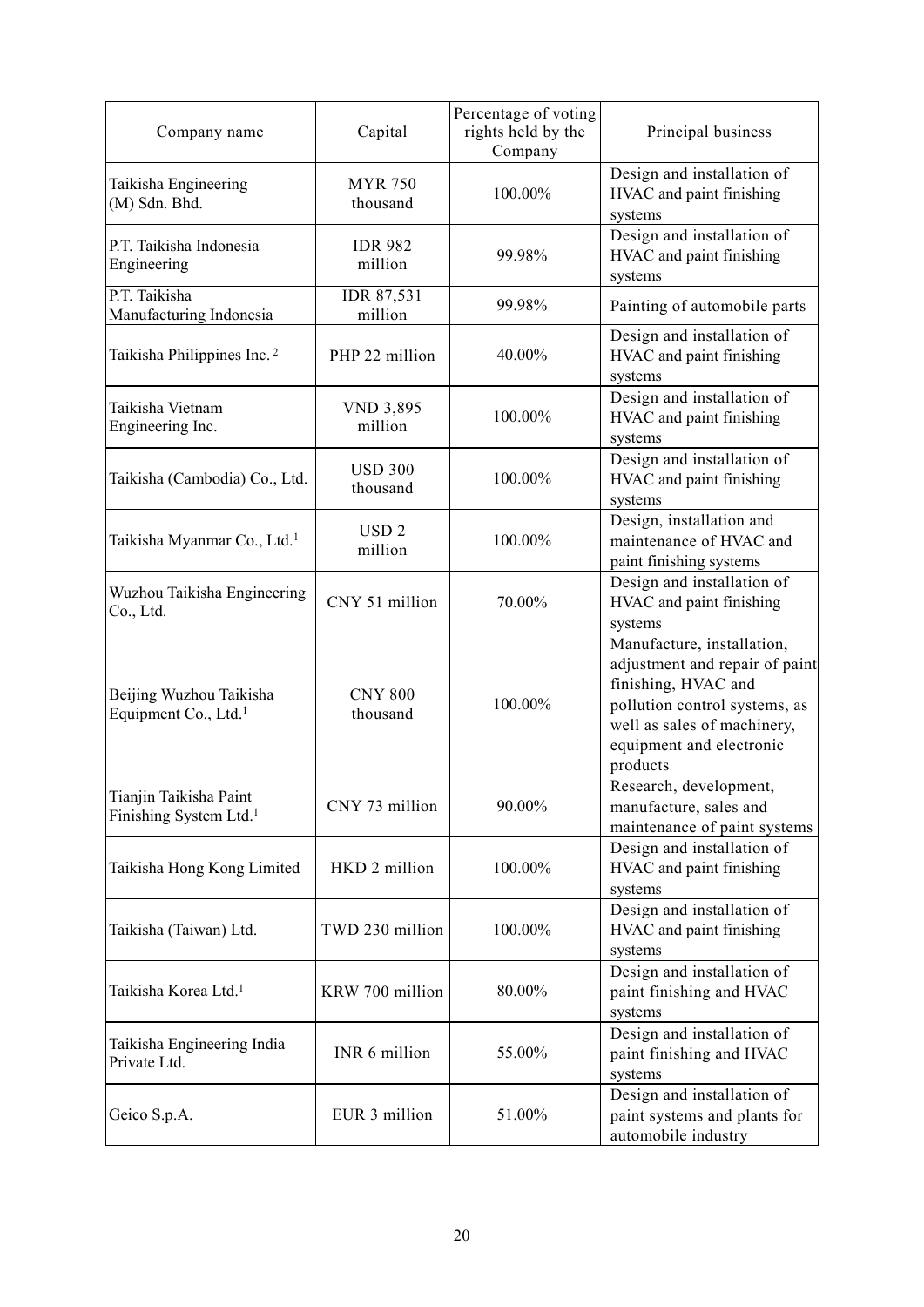| Company name                                             | Capital                      | Percentage of voting<br>rights held by the<br>Company | Principal business                                                                |
|----------------------------------------------------------|------------------------------|-------------------------------------------------------|-----------------------------------------------------------------------------------|
| J-CO America Corporation <sup>1,4</sup>                  | USD 300<br>thousand          | $100.00\%$                                            | Design and installation of<br>paint systems and plants for<br>automobile industry |
| Geico Taikisha Europe Ltd. <sup>1</sup>                  | EUR 4 million                | 100.00%                                               | Design and installation of<br>paint finishing and HVAC<br>systems                 |
| J-CO Mexico, S. de R.L. de<br>C.V. <sup>1</sup>          | <b>MXN 272</b><br>thousand   | 100.00%                                               | Design and installation of<br>paint systems and plants for<br>automobile industry |
| Geico Brasil Ltda. <sup>1</sup>                          | <b>BRL 5,500</b><br>thousand | 100.00%                                               | Design and installation of<br>paint systems and plants for<br>automobile industry |
| Geico Paint Shop India Private<br>Limited <sup>1</sup>   | INR 3 million                | 100.00%                                               | Design and installation of<br>paint systems and plants for<br>automobile industry |
| Geico Painting System<br>(Suzhou) Co., Ltd. <sup>1</sup> | CNY 25 million               | 100.00%                                               | Design and installation of<br>paint systems and plants for<br>automobile industry |
| "Geico Russia" LLC <sup>1</sup>                          | RUB 6 million                | 100.00%                                               | Design and installation of<br>paint systems and plants for<br>automobile industry |

Notes:

1. For the companies marked with "1," the percentage of voting rights held by the Company includes the equity investment by the Company's subsidiaries.

- 2. Although the Company's equity in the company marked with "2" is 50% or less, this company is included in the category of "consolidated subsidiaries" as the Company substantially controls it.
- 3. The company marked with "3" is a "limited liability company" under U.S. laws; the "Capital" is not stated in the table because the concept precisely falling under such "capital" does not exist.
- 4. The company marked with "4" is included in the category of "consolidated subsidiaries" as it was newly established during the fiscal year under review.

# **(9) Principal Business**

The Taikisha Group is mainly engaged in the design, supervision and installation of HVAC systems and paint finishing systems in Japan and overseas, as well as in the manufacture and sales of related equipment and materials. Major markets and client fields for each business segment are as follows:

| Green Technology System<br>Division | • General-purpose HVAC systems for offices, hotels, stores,<br>schools, research institutes, theaters, halls, residences,<br>hospitals, computer centers and so forth<br>· Industrial HVAC systems, including clean rooms, for<br>factories and plants of semiconductors, electronic<br>parts/components, precision machinery, pharmaceuticals,<br>foods and so forth |
|-------------------------------------|-----------------------------------------------------------------------------------------------------------------------------------------------------------------------------------------------------------------------------------------------------------------------------------------------------------------------------------------------------------------------|
| Paint Finishing System<br>Division  | • Paint finishing systems in factories not only for automobile<br>parts/components such as chassis and bumpers slated for<br>automobile industry but also for construction vehicles,<br>rolling stock, aircraft and the like                                                                                                                                          |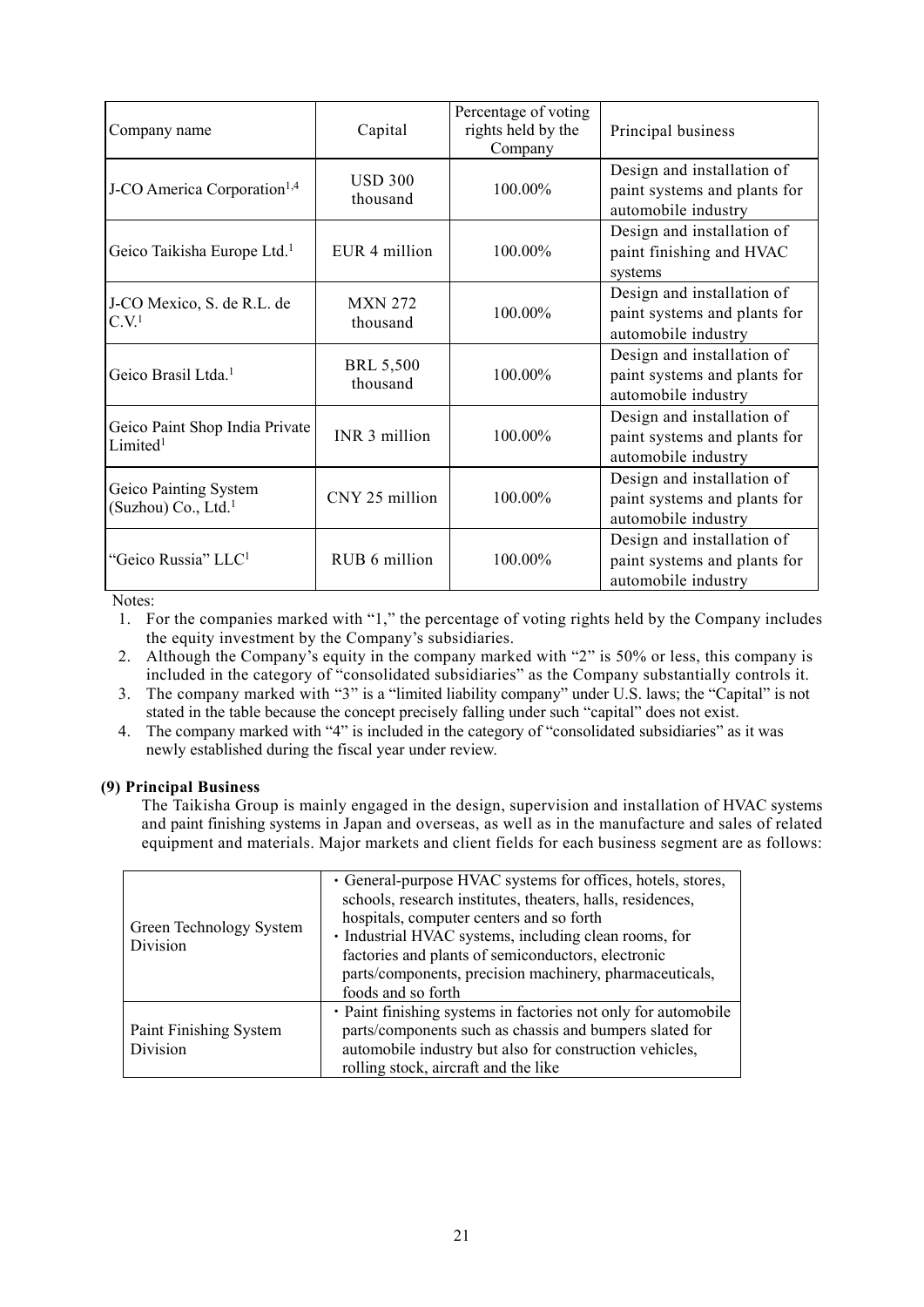#### **(10) Principal Business Locations**

# **1) The Company**

| Head Office         | 8-17-1, Nishi-Shinjuku, Shinjuku-ku, Tokyo                |
|---------------------|-----------------------------------------------------------|
|                     | Sapporo Office, Tohoku Branch Office (Sendai-shi), Kanto  |
|                     | Office (Saitama-shi), Tokyo Branch Office (Nakano-ku,     |
|                     | Tokyo), Chubu Branch Office (Nagoya-shi), Osaka Branch    |
| <b>Branch</b>       | Office, Chugoku Office (Hiroshima-shi), Kyushu Branch     |
|                     | Office (Fukuoka-shi), International Operations Center     |
|                     | (Shinjuku-ku, Tokyo), East Japan Office (Shinjuku-ku,     |
|                     | Tokyo), West Japan Office (Nagoya-shi), Automation Office |
|                     | (Zama-shi, Kanagawa)                                      |
|                     | Ibaraki (Tsukuba-shi), Hokuriku (Kanazawa-shi), Nagano,   |
| Sales Office        | Kyoto, Kobe, Shikoku (Takamatsu-shi), Kagoshima,          |
|                     | Okinawa (Naha-shi)                                        |
|                     | Zama Technical Center (Zama-shi, Kanagawa), Research and  |
|                     | Development Center (Aikawa-cho, Aiko-gun, Kanagawa),      |
| Research Laboratory | Paint Finishing System Division Research and Development  |
|                     | Department (Hirakata-shi, Osaka)                          |

# **2) Subsidiaries**

| Japan    | San Esu Industry Co., Ltd.                   | Hirakata-shi, Osaka |
|----------|----------------------------------------------|---------------------|
|          | Nippon Noise Control Ltd.                    | Nakano-ku, Tokyo    |
|          | Tokyo Taikisha Service Ltd.                  | Nakano-ku, Tokyo    |
| Overseas | <b>TKS Industrial Company</b>                | U.S.A.              |
|          | <b>Encore Automation LLC</b>                 | U.S.A.              |
|          | Taikisha Canada Inc.                         | Canada              |
|          | Taikisha de Mexico, S.A. de C.V.             | Mexico              |
|          | Taikisha Mexicana Service S.A. de C.V.       | Mexico              |
|          | Taikisha do Brasil Ltda.                     | <b>Brazil</b>       |
|          | Taikisha (Singapore) Pte. Ltd.               | Singapore           |
|          | Taikisha (Thailand) Co., Ltd.                | Thailand            |
|          | Taikisha Trading (Thailand) Co., Ltd.        | Thailand            |
|          | Thaiken Maintenance & Service Co., Ltd.      | Thailand            |
|          | Token Interior & Design Co., Ltd.            | Thailand            |
|          | TKA Co., Ltd.                                | Thailand            |
|          | Token Myanmar Co., Ltd.                      | Myanmar             |
|          | Taikisha Engineering (M) Sdn. Bhd.           | Malaysia            |
|          | P.T. Taikisha Indonesia Engineering          | Indonesia           |
|          | P.T. Taikisha Manufacturing Indonesia        | Indonesia           |
|          | Taikisha Philippines Inc.                    | The Philippines     |
|          | Taikisha Vietnam Engineering Inc.            | Vietnam             |
|          | Taikisha (Cambodia) Co., Ltd.                | Cambodia            |
|          | Taikisha Myanmar Co., Ltd.                   | Myanmar             |
|          | WuZhou Taikisha Engineering Co., Ltd.        | China               |
|          | Beijing Wuzhou Taikisha Equipment Co., Ltd.  | China               |
|          | Tianjin Taikisha Paint Finishing System Ltd. | China               |
|          | Taikisha Hong Kong Limited                   | China               |
|          | Taikisha (Taiwan) Ltd.                       | Taiwan              |
|          | Taikisha Korea Ltd.                          | South Korea         |
|          | Taikisha Engineering India Private Ltd.      | India               |
|          | Geico S.p.A.                                 | Italy               |
|          | J-CO America Corporation                     | U.S.A.              |
|          | Geico Taikisha Europe Ltd.                   | U.K.                |
|          | J-CO Mexico, S. de R.L. de C.V.              | Mexico              |
|          | Geico Brasil Ltda.                           | <b>Brazil</b>       |
|          | Geico Paint Shop India Private Limited       | India               |
|          | Geico Painting System (Suzhou) Co., Ltd.     | China               |
|          | "Geico Russia" LLC                           | Russia              |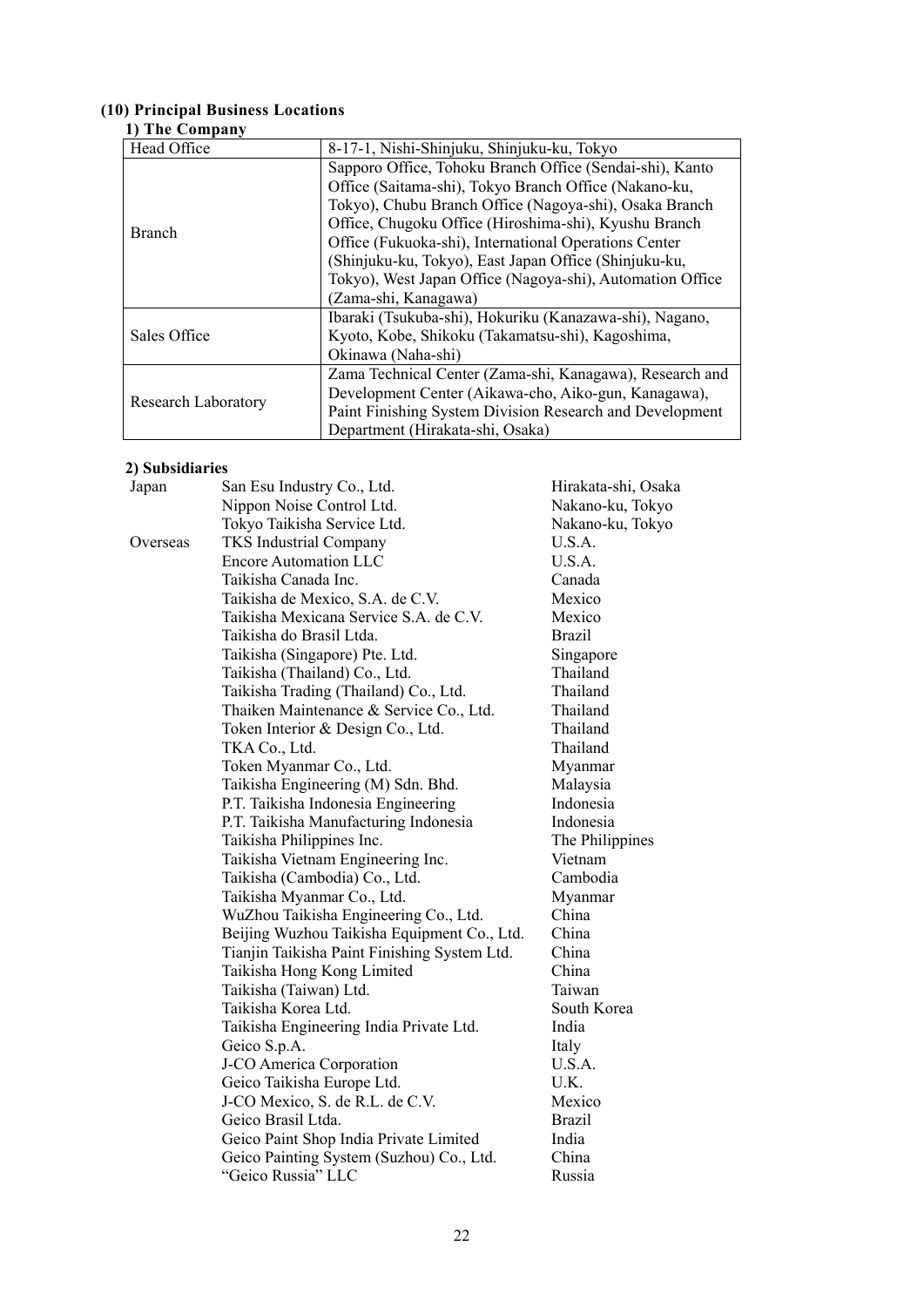# **(11) Employees**

| 1) Taikisha Group              |                     |                                                    |  |  |
|--------------------------------|---------------------|----------------------------------------------------|--|--|
| Type of business               | Number of employees | Increase/Decrease from<br>previous fiscal year-end |  |  |
| Equipment installation<br>work | 4.702               | (190)                                              |  |  |

# **2) The Company**

| Number of<br>employees at fiscal<br>vear-end | Increase/Decrease<br>from previous<br>fiscal year-end | Average age | Average years of<br>service |
|----------------------------------------------|-------------------------------------------------------|-------------|-----------------------------|
| 1.446                                        | 38)                                                   | 43.8        | 18.3                        |

# **(12) Major Lenders**

| Lenders                                   | Balance of borrowings    |
|-------------------------------------------|--------------------------|
| Mizuho Bank, Ltd                          | $\text{\#1,712}$ million |
| The Bank of Tokyo-Mitsubishi UFJ,<br>_td. | $\text{\#1,084}$ million |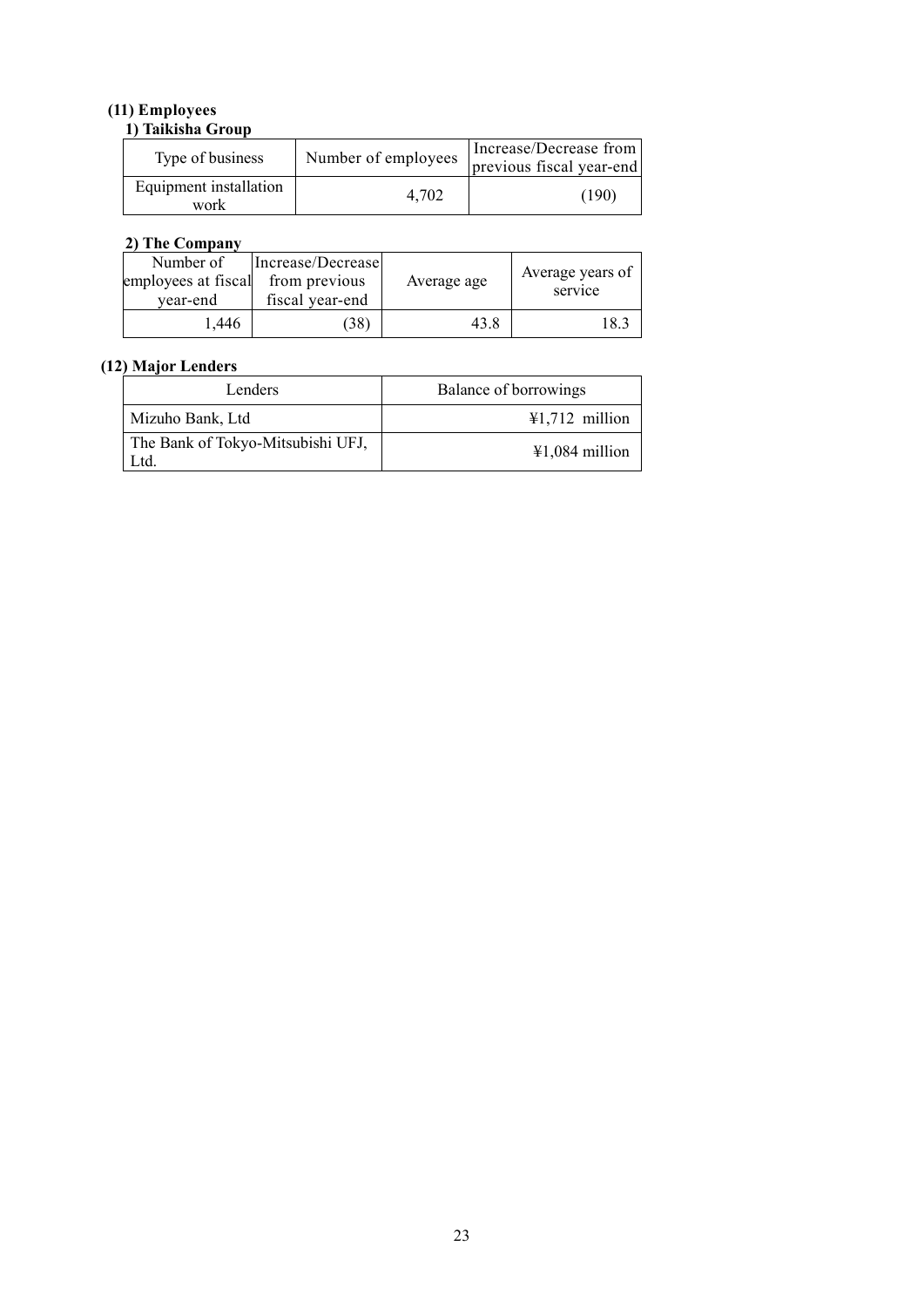# **2. Status of Shares**

- **(1) Total Number of Authorized Shares** 100,000,000 shares
- **(2) Total Number of Issued Shares** 34,206,168 shares

# **(3) Number of Shareholders** 3,235 persons

(excluding 2,575,841 treasury shares)

(a year-on-year decrease of 169 persons)

# **(4) Major Shareholders (top 10)**

| Name of shareholders                        | Number of shares held<br>(in thousands) | Percentage of shares held<br>to the total number of<br>issued shares $(\% )$ |
|---------------------------------------------|-----------------------------------------|------------------------------------------------------------------------------|
| The Master Trust Bank of Japan, Ltd. (Trust | 2,859                                   | 8.4                                                                          |
| Account)                                    |                                         |                                                                              |
| Ichigo Trust Pte. Ltd.                      | 2,262                                   | 6.6                                                                          |
| Kenzaisha Ltd.                              | 1,730                                   | 5.1                                                                          |
| Japan Trustee Services Bank, Ltd. (Trust    | 1,569                                   | 4.6                                                                          |
| Account 9)                                  |                                         |                                                                              |
| Japan Trustee Services Bank, Ltd. (Trust    | 1,415                                   | 4.1                                                                          |
| Account)                                    |                                         |                                                                              |
| THE BANK OF NEW YORK MELLON                 | 1,077                                   | 3.2                                                                          |
| (INTERNATIONAL) LIMITED 131800              |                                         |                                                                              |
| Taikisha Business Partners Shareholding     | 1,034                                   | 3.0                                                                          |
| Association                                 |                                         |                                                                              |
| Dai ni Kenzaisha Ltd.                       | 1,000                                   | 2.9                                                                          |
| Taikisha Employees Shareholding             | 872                                     | 2.6                                                                          |
| Association                                 |                                         |                                                                              |
| Nippon Life Insurance Company               | 866                                     | 2.5                                                                          |

Notes:

- 1. The Company holds 2,575,841 treasury shares but excludes these shares from the list of major shareholders above. The above treasury shares do not include 161,200 shares of the Company's shares held by Trust & Custody Services Bank, Ltd. (Trust E Account), because of the introduction of the ESOP (Employee Stock Ownership Plan).
- 2. The "Percentage of shares held to the total number of issued shares" is calculated by subtracting treasury shares from all issued shares.

# **(5) Other Share-Related Significant Matters**

# **1) Acquisition of treasury shares**

The Company, at its Board of Directors meeting held on November 11, 2016, resolved to acquire treasury shares pursuant to the provisions of Article 156 of the Companies Act, as applied by replacing the terms pursuant to the provisions of Article 165, Paragraph 3, of said Act, and acquired said shares as follows.

- a) Type of shares acquired: Common shares of the Company
- b) Total number of shares acquired: 356,500 shares
- c) Total amount of acquisition price: ¥999,982,500 (¥2,805 per share)
- d) Date of acquisition: November 25, 2016
- e) Reason for acquisition: To increase capital efficiency, as well as to enable the Company to implement a flexible capital strategy in response to changes in the business environment.

# **2) ESOP (Employee Stock Ownership Plan)**

The Company introduced an ESOP (Employee Stock Ownership Plan) (the "Plan"), an incentive program to incentivize employees to improve stock prices and financial results by awarding shares of the Company to its employees.

The Plan has a scheme in which shares of the Company are awarded to its eligible employees who have satisfied certain requirements in accordance with the share awarding regulations set forth in advance by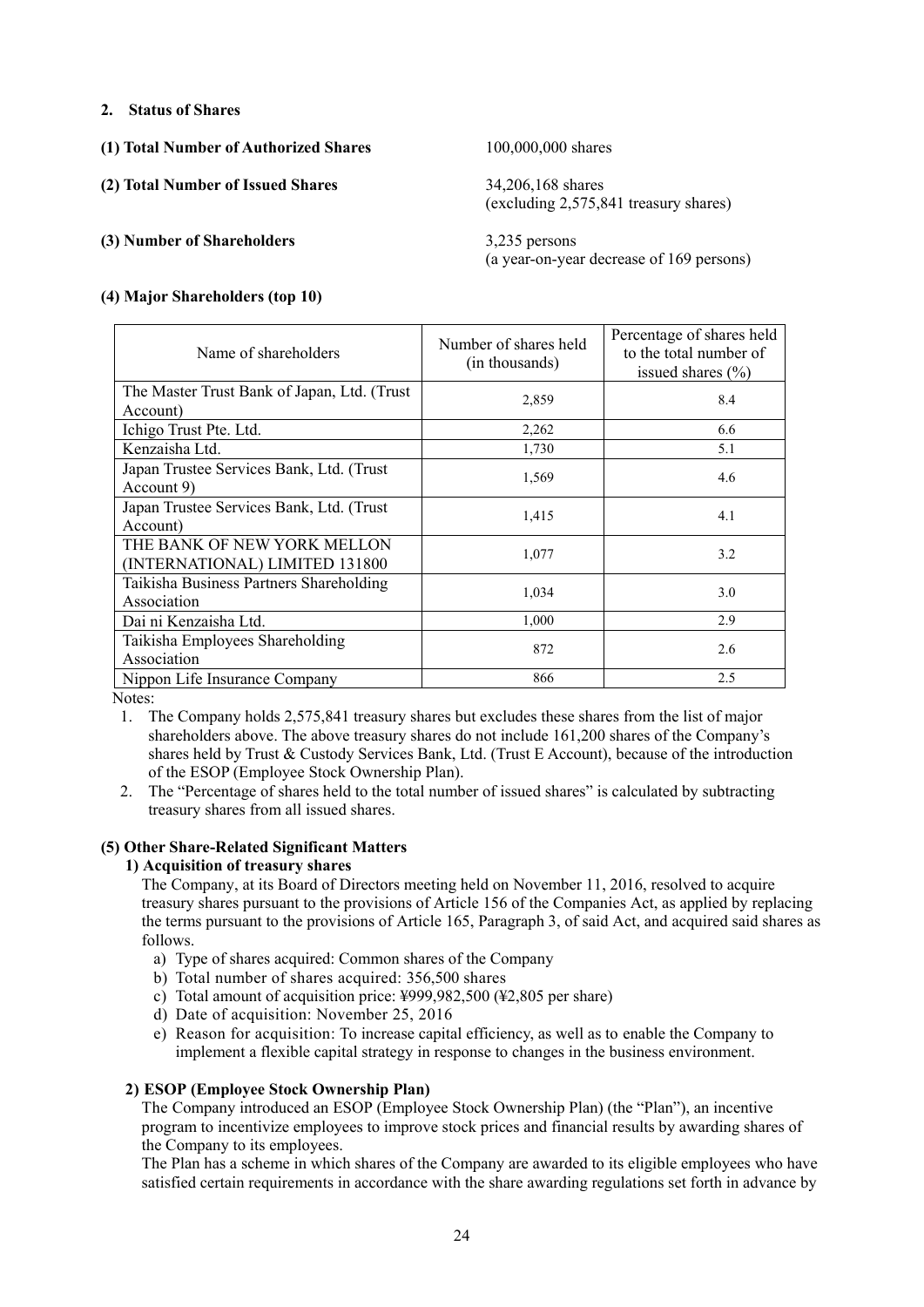the Company. Said Company's shares are acquired with money initially contributed to a trust, including future portions, and separately managed as a trust estate.

**3. Share Subscription Rights (***Shinkabu Yoyakuken***) of the Company, etc.**  Not applicable.

# **4. Company Officers**

## **(1) Directors and Audit & Supervisory Board Members**

| Position                                                 | Name              | Assignments in the Company and important<br>positions con-currently held at other companies                     |  |  |
|----------------------------------------------------------|-------------------|-----------------------------------------------------------------------------------------------------------------|--|--|
| Director                                                 | Eitaro Uenishi    | Chairman                                                                                                        |  |  |
| Representative<br>Director                               | Satoru Kamiyama   | President Corporate Officer                                                                                     |  |  |
| Representative<br>Director                               | Toshiaki Shiba    | <b>Executive Vice President Corporate Officer</b>                                                               |  |  |
| Director                                                 | Kiyoshi Hashimoto | Executive Vice President Corporate Officer,<br>Chief Executive, Corporate Planning<br>Headquarters              |  |  |
| Director                                                 | Koji Kato         | Executive Corporate Officer, Chief Executive,<br>Administrative Management Headquarters and<br>in charge of CSR |  |  |
| Director                                                 | Tetsuya Ogawa     | Executive Corporate Officer, Chief General<br>Manager, Paint Finishing System Division                          |  |  |
| Director                                                 | Hiroshi Mukai     | Managing Corporate Officer, Chief General<br>Manager, Green Technology System Division                          |  |  |
| Director                                                 | Yukinori Hamanaka | Managing Corporate Officer, Vice General<br>Manager, Paint Finishing System Division                            |  |  |
| Director                                                 | Shuichi Murakami  |                                                                                                                 |  |  |
| $\circ$ Director                                         | Kazumasa Suezawa  | Outside Director, Kamakura Shinsho, Ltd.<br>Outside Audit & Supervisory Board Member,<br>Tobu Trading Co., Ltd. |  |  |
| Full-time Audit &<br><b>Supervisory Board</b><br>Member  | Masaaki Saito     |                                                                                                                 |  |  |
| $\circ$ Full-time Audit &<br>Supervisory Board<br>Member | Toshiya Furukatsu |                                                                                                                 |  |  |
| Audit & Supervisory<br><b>Board Member</b>               | Junichi Noro      | Representative Director, President, NLI Research<br>Institute                                                   |  |  |
| Audit & Supervisory<br>Board Member                      | Hirokazu Hikosaka | Lawyer<br>Audit & Supervisory Board Member, Adways<br>Inc.                                                      |  |  |

Notes:

- 1. A Director and an Audit & Supervisory Board Member marked with were newly elected as Director and Audit & Supervisory Board Member at the 71st Annual Shareholders' Meeting held on June 29, 2016, and assumed their respective positions.
- 2. Mitsuru Sano retired from the position of Audit & Supervisory Board Member due to expiry of the term of office at the conclusion of the 71st Annual Shareholders' Meeting held on June 29, 2016.
- 3. Directors Shuichi Murakami and Kazumasa Suezawa are Outside Directors.
- 4. Audit & Supervisory Board Members Junichi Noro and Hirokazu Hikosaka are Outside Audit & Supervisory Board Members.
- 5. Audit & Supervisory Board Member Toshiya Furukatsu has long experience in accounting and finance business affairs, and therefore has abundant knowledge regarding finance and accounting affairs.
- 6. The Company has notified Tokyo Stock Exchange of the designation of Directors Shuichi Murakami and Kazumasa Suezawa, as well as Audit & Supervisory Board Members Junichi Noro and Hirokazu Hikosaka, as Independent Directors/Auditors as stipulated in the provisions of the Tokyo Stock Exchange.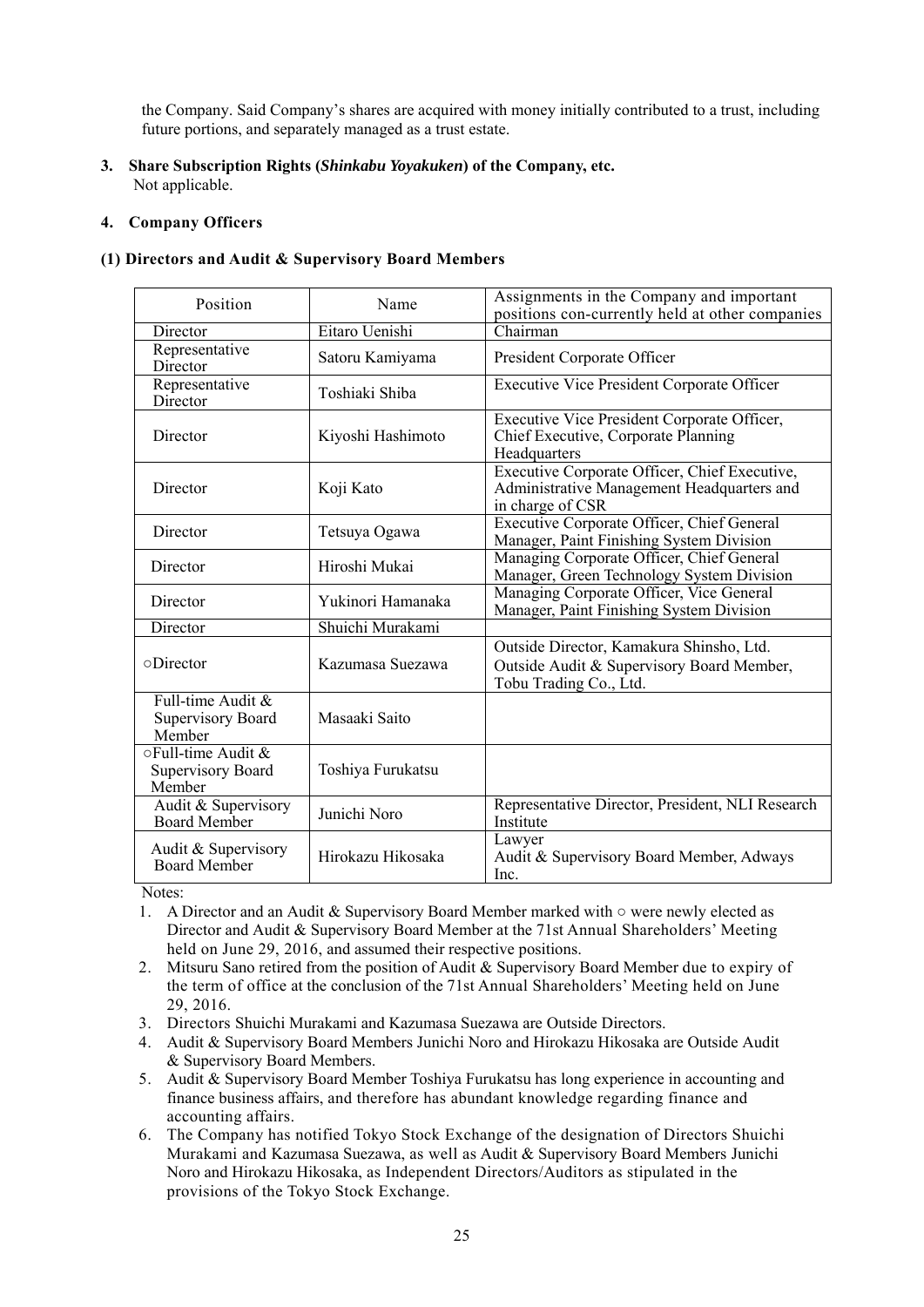| Name              | After the transfer                                                                                                                          | Before the transfer                                                                                                                    |
|-------------------|---------------------------------------------------------------------------------------------------------------------------------------------|----------------------------------------------------------------------------------------------------------------------------------------|
| Toshiaki Shiba    | Representative Director, President<br>Corporate Officer                                                                                     | Representative Director,<br><b>Executive Vice President</b><br>Corporate Officer                                                       |
| Koji Kato         | Representative Director,<br><b>Executive Vice President</b><br>Corporate Officer, in charge of<br>Administrative Management<br>Headquarters | Director, Executive Corporate<br>Officer, Chief Executive,<br>Administrative Management<br>Headquarters and in charge of<br><b>CSR</b> |
| Hiroshi Mukai     | Director, Executive Corporate<br>Officer, Chief General Manager,<br>Green Technology System<br>Division                                     | Director, Managing Corporate<br>Officer, Chief General Manager,<br>Green Technology System<br>Division                                 |
| Satoru Kamiyama   | Director                                                                                                                                    | Representative Director, President<br>Corporate Officer                                                                                |
| Kiyoshi Hashimoto | Director                                                                                                                                    | Director, Executive Vice<br>President Corporate Officer, Chief<br><b>Executive, Corporate Planning</b><br>Headquarters                 |
| Tetsuya Ogawa     | Director                                                                                                                                    | Director, Executive Corporate<br>Officer, Chief General Manager,<br>Paint Finishing System Division                                    |

7. The following assignments in the Company were transferred as of April 1, 2017.

# **(2) Outline of limited liability agreement**

The Company has concluded limited liability agreements respectively with all Directors who are not executive directors and all Audit & Supervisory Board Members to limit their liability for damages under Article 423, Paragraph 1 of the Companies Act, in accordance to the provision of Article 427, Paragraph 1 of the Act.

The liability for damages both for such Directors and Audit & Supervisory Board Members pursuant to the agreements is up to the minimum liability amount provided for in law.

# **(3) Compensation to Directors and Audit & Supervisory Board Members**

| Category                                   | Number of<br>persons | Amount of<br>compensation, etc. | <b>Remarks</b>                                                                             |
|--------------------------------------------|----------------------|---------------------------------|--------------------------------------------------------------------------------------------|
| Directors                                  | 10                   | ¥428 million                    | 2 Outside Directors<br>$\text{\#16}$ million<br>included therein                           |
| Audit &<br>Supervisory<br>Board<br>Members | 5                    | $460$ million                   | 2 Outside Audit &<br><b>Supervisory Board Members</b><br>$415$ million<br>included therein |
| Total                                      | 15                   | ¥489 million                    |                                                                                            |

Notes:

1. The above "Number of persons" includes one (1) Audit & Supervisory Board Member who retired from office at the conclusion of the 71st Annual Shareholders' Meeting held on June 29, 2016.

- 2. The "Amount of compensation, etc.," to Directors includes ¥93 million in directors' bonuses expected to be paid relating to the fiscal year under review.
- 3. At the 71st Annual Shareholders' Meeting held on June 29, 2016, a resolution was adopted to set an upper limit on compensation to Directors to be within ¥540 million per year (of which that for Outside Directors to be within ¥20 million per year) without including the portions of their salaries for Directors who concurrently serve as employees.
- 4. At the 59th Annual Shareholders' Meeting held on June 29, 2004, a resolution was adopted to set an upper limit on compensation to Audit & Supervisory Board Members to be within ¥85 million per year.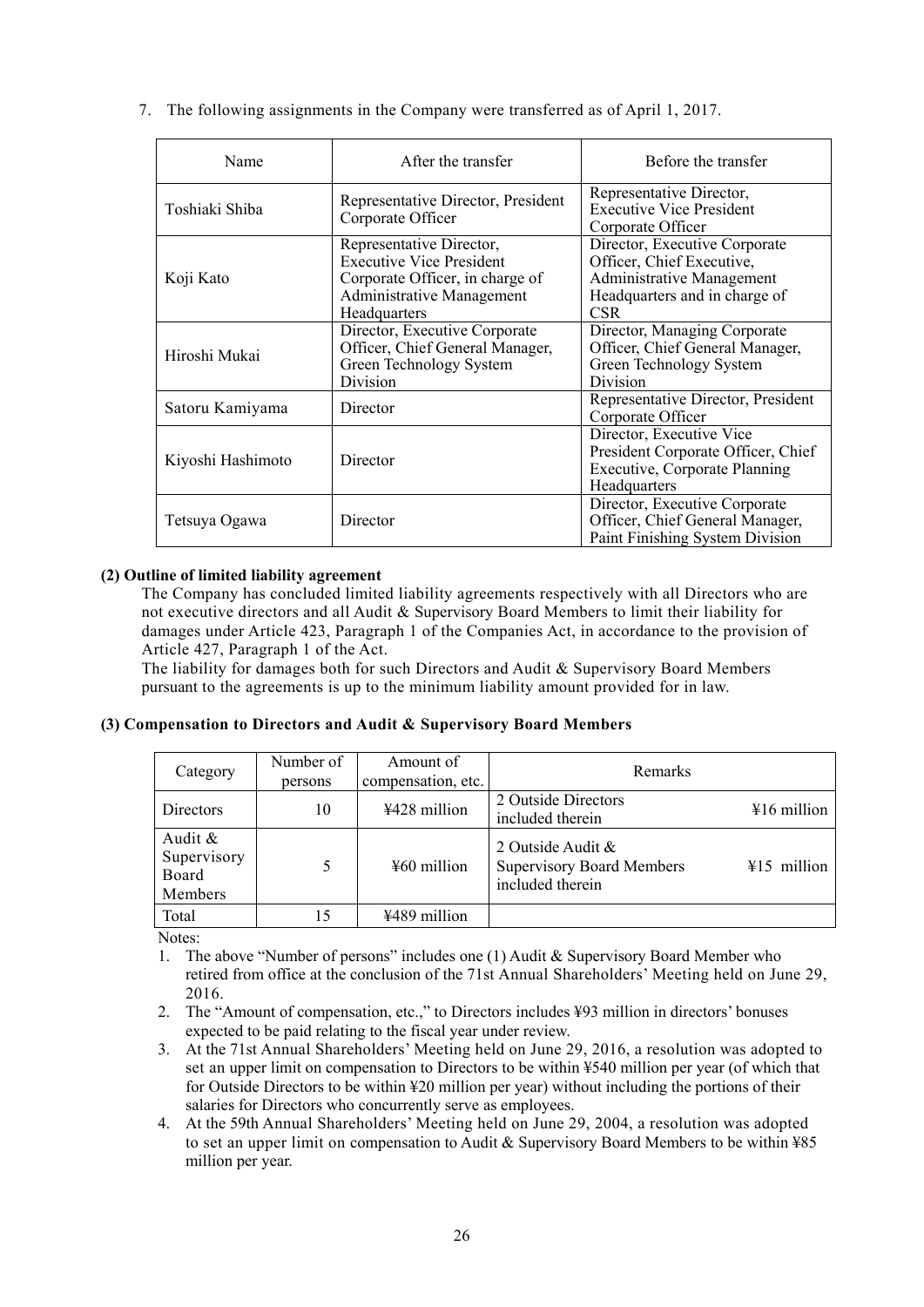# **(4) Outside Officers**

# **1) Relationship between other companies where important positions are concurrently held by our outside officers and the Company**

The important positions that are concurrently held by each of the outside officers of the Company are as stated in "(1) Directors and Audit & Supervisory Board Members" above. There are no special interests between each company where each outside officer concurrently serves and the Company.

|                                               | opinions made thereat |                                                                                                                                                                                                                                                                                                                                                            |
|-----------------------------------------------|-----------------------|------------------------------------------------------------------------------------------------------------------------------------------------------------------------------------------------------------------------------------------------------------------------------------------------------------------------------------------------------------|
| Position                                      | Name                  | Main activities at the meetings                                                                                                                                                                                                                                                                                                                            |
| Director                                      | Shuichi<br>Murakami   | Attended all 12 meetings (attendance rate: 100%) of the<br>Board of Directors held during the fiscal year ended March<br>31, 2017, and timely made remarks based on his knowledge<br>and experience nurtured during his services rendered at a<br>leading non-life insurance company.                                                                      |
| Director                                      | Kazumasa<br>Suezawa   | Attended all 10 meetings (attendance rate: 100%) of the<br>Board of Directors held, after his assumption of office, and<br>timely made remarks based on his knowledge and experience<br>nurtured during his tenure as a manager.                                                                                                                           |
| Audit &<br>Supervisory<br><b>Board Member</b> | Junichi Noro          | Attended all 12 meetings (attendance rate: 100%) of the<br>Board of Directors and all nine meetings (attendance rate:<br>100%) of the Audit & Supervisory Board held during the<br>fiscal year ended March 31, 2017, and made remarks to<br>ensure the legality of decision making by the Board of<br>Directors.                                           |
| Audit $\&$<br>Supervisory<br>Board Member     | Hirokazu<br>Hikosaka  | Attended all 12 meetings (attendance rate: 100%) of the<br>Board of Directors and all nine meetings (attendance rate:<br>100%) of the Audit & Supervisory Board held during the<br>fiscal year ended March 31, 2017, and made remarks to<br>ensure the legality of decision making by the Board of<br>Directors from a professional viewpoint as a lawyer. |

#### **2) Major activities during the year**

a) Attendance at the meetings of the Board of Directors and the Audit & Supervisory Board, and opinions made thereat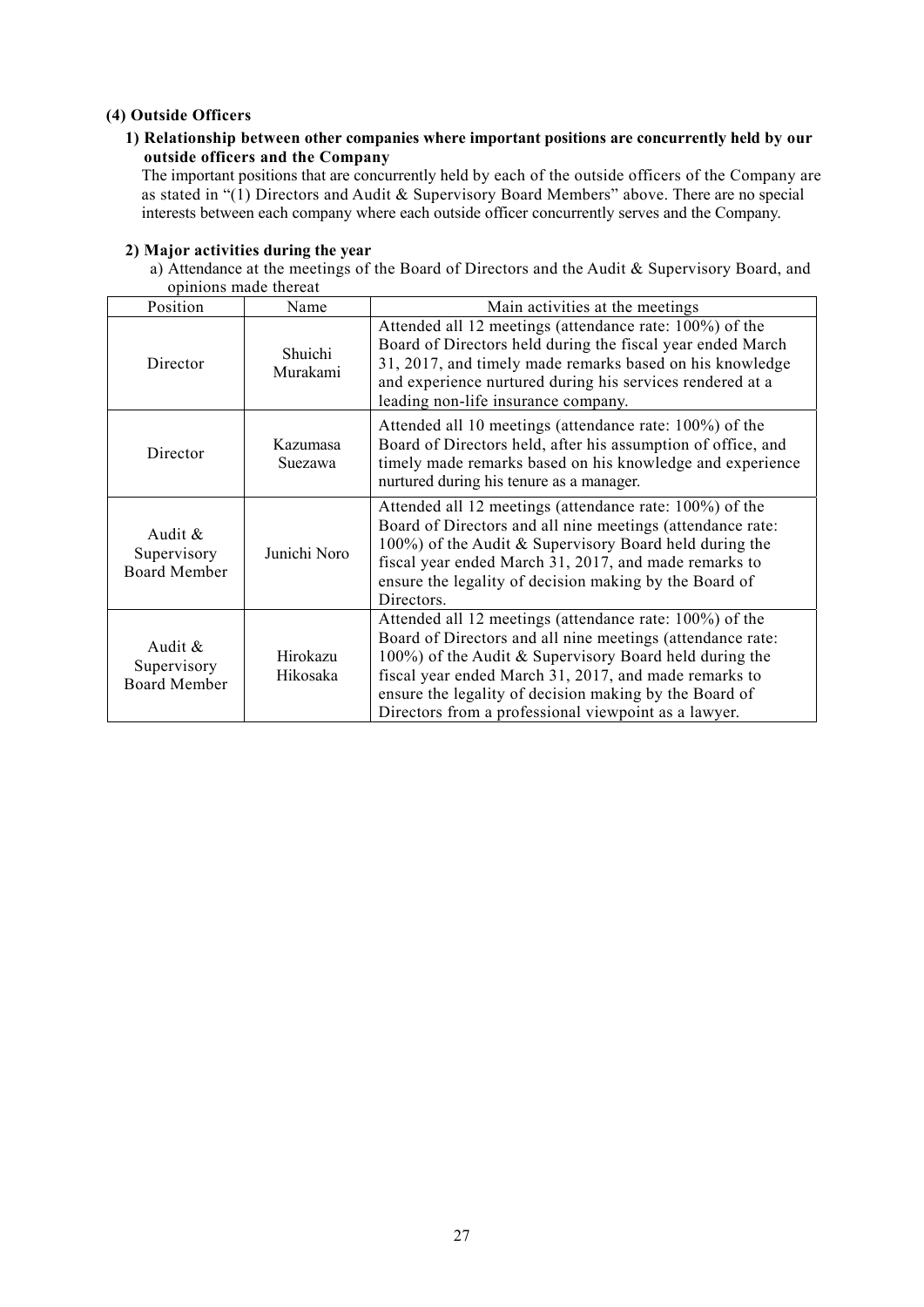# **5. Accounting Auditors**

**(1) Designation of the Accounting Auditors** 

A&A Partners

# **(2) Accounting Auditors' Compensation, etc., Pertaining to the Fiscal Year Ended March 31, 2017**

|              | Amount of compensation, etc.                                                                               | $475$ million |
|--------------|------------------------------------------------------------------------------------------------------------|---------------|
| A&A Partners | Cash and other profits payable by the<br>Company and its subsidiaries to the<br><b>Accounting Auditors</b> | $475$ million |

Notes:

- 1. The Audit & Supervisory Board of the Company examined the status of executed duties for the preceding fiscal years, the grounds for calculating the estimated compensation and other factors with required materials and reports, which were obtained and/or heard from the Directors, relevant in-house departments/sections and the Accounting Auditors. As a result, judging that the compensation amounts above are fair and reasonable, the Audit & Supervisory Board has given its consent, as set forth in Article 399, Paragraph 1, of the Companies Act, with regard to compensation, etc., to the Accounting Auditors.
- 2. Under the audit agreement between the Company and the Accounting Auditors, compensation to audits pursuant to the Companies Act and audits pursuant to the Financial Instruments and Exchange Act are not strictly separated and otherwise cannot be substantially distinguished from each other. Consequently, the above amount reflects total compensation.
- 3. The Company's overseas subsidiaries are audited by Certified Public Accountants or audit corporations (including those with comparable qualifications abroad) other than the Company's Accounting Auditors.

# **(3) Non-Audit Services**

The non-audit services for which the Company pays compensation to the Accounting Auditors include examination of financial figures for the inspection on management matters.

**(4) Policy regarding Determination of Dismissal or Non-Reappointment of Accounting Auditors** 

In the event that the Audit & Supervisory Board judges it necessary to do so, including the cases where the Accounting Auditors are deemed to have violated or interfered with any of the relevant laws and/or regulations such as the Companies Act and the Certified Public Accountant Law, or where the Accounting Auditors have committed an outrage against public decency, the Audit & Supervisory Board shall, in accordance with the Audit & Supervisory Board Rules, decide the content of the proposal regarding the dismissal or non-reappointment of said Accounting Auditors whereas the Board of Directors shall submit said proposal to a shareholders' meeting.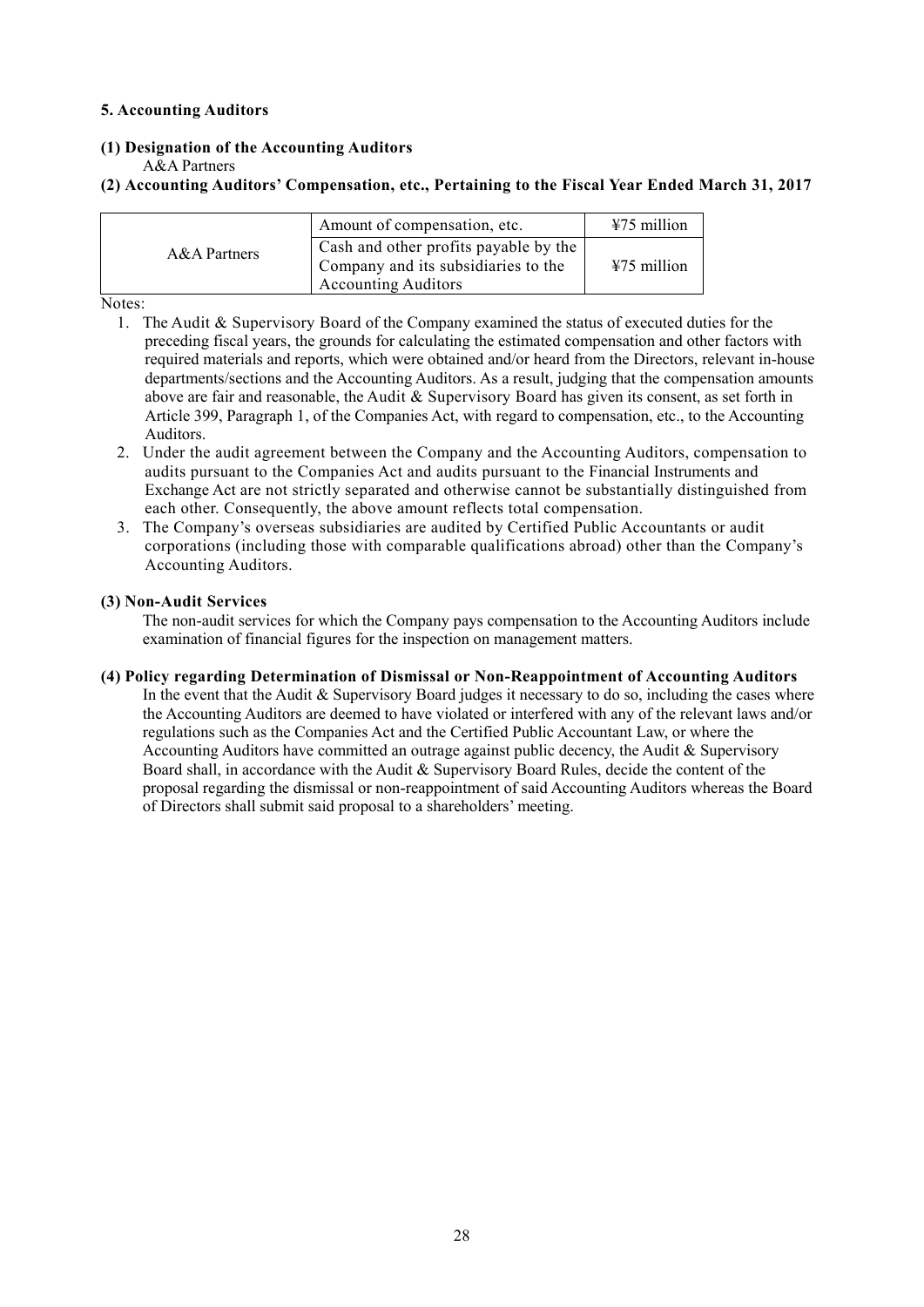## **6. The Company's Systems to Ensure Proper Execution of Business, as well as Operational Status of Said Systems**

#### **[1] Systems to Ensure Proper Execution of Business**

The Board of Directors of the Company has determined its basic policy for the internal control system, which is set forth in the Companies Act and the Ordinance for Enforcement of the Companies Act, as follows:

## [Objectives]

This resolution shall stipulate the outline regarding the establishment and operation of the Company's internal control system, pursuant to the Companies Act and the Ordinance for Enforcement of the Companies Act, in order to recognize the fact that the biggest current managerial risk is violation of the laws and ordinances, and to familiarize and thoroughly carry out execution of observance of the laws and ordinances. The internal control system, in accordance with this resolution, shall be thoroughly established and operated, and shall be improved by constant review with the purpose of ensuring an efficient and proper company structure.

1. The System to Ensure that Directors and Employees of the Company Conformance to Laws and Articles of Incorporation

(1) According to the Company's philosophy and policy, the Company shall consider its management vision—to conduct transactions through free and fair competition by abiding by the laws and their spirit, and to contribute to our customers, partners, shareholders, employees, community, society and global environment through transparency and high ethical standards—and Taikisha's Code of Conduct as performance guidelines for directors and employees, and shall remind all persons involved about these standards.

(2) The Corporate Compliance Committee headed by the Representative Director as chairperson and consisting of directors, the General Manager of the Corporate Compliance Department and the General Manager of the Internal Audit Office shall meet in principle monthly in order to examine and respond to issues regarding compliance in the overall business operations of the Company from a management standpoint and to validate the status of compliance with laws and ordinances as well as the Articles of Incorporation. In addition, audit & supervisory board members shall attend the Corporate Compliance Committee with an independent stance to assure the effectiveness of management monitoring.

(3) The Company shall, in Taikisha's Code of Conduct, implement a basic policy for Anti-Social Forces of refusing any involvement of Anti-Social Forces in our business, rejecting any requirement from Anti-Social Forces and prohibiting all directors and employees of the Company to have any relationship with Anti-Social Forces. In addition, the Company shall constantly conduct educational and dissemination activities related to compliance in order to familiarize all directors and employees of the Company, shall make every effort to prevent any violation of the policy, and shall gather information related to Anti-Social Forces from the outside of the Company regularly. If the Company receives undue demands from Anti-Social Forces, the Company is committed to confront Anti-Social Forces systematically in cooperation with outside experts.

(4) The Corporate Compliance Department, which is under the direct control of the Representative Director, shall constantly conduct educational and dissemination activities related to compliance in order to familiarize all directors and employees of the Company with the management vision and Taikisha's Code of Conduct, and shall make every effort to prevent any violations of the law in cooperation with other compliance-related departments of business divisions, and shall report all relevant activities to the Corporate Compliance Committee.

(5) For instances where a director or employee finds a violation of laws or Articles of Incorporation, an internal reporting system informing to the Corporate Compliance Department shall be developed and an external reporting system informing to independent outside attorneys shall be established. The Corporate Compliance Department shall remind all persons involved, both inside and outside the Company, of the reporting system so that those contacts are effectively utilized, and shall monitor and supervise the situation in accordance with the internal reporting rules so that a person who made a report pursuant to the preceding paragraph is not treated in a disadvantageous manner because he or she made such report.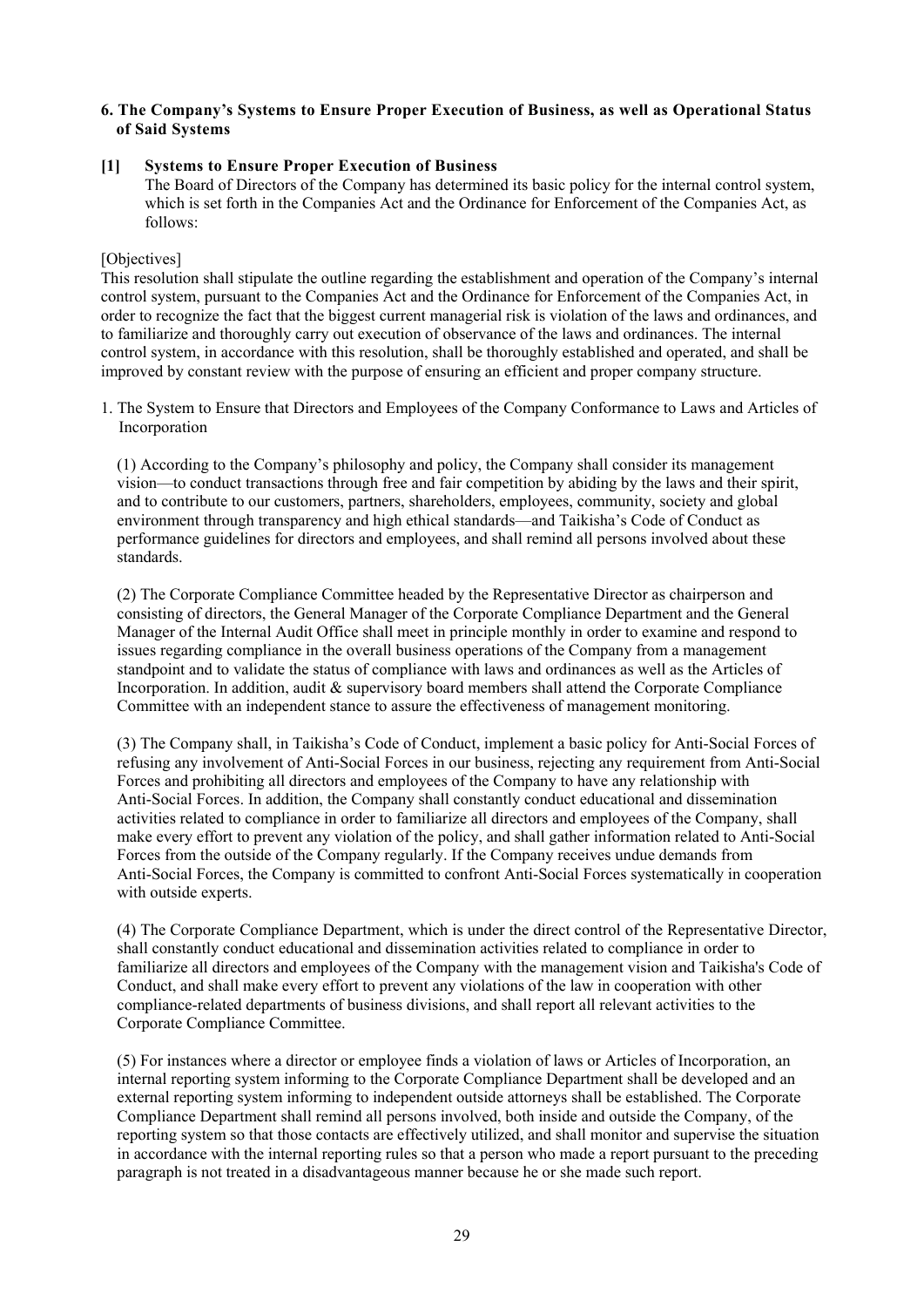(6) In the event of a compliance violation, the offenders concerned shall be severely disciplined according to internal rules and regulations.

2. The System regarding the Storage and Management of Information Related to the Execution of Duties by Directors of the Company

Information and materials related to the directors' execution of duties shall be handled pursuant to internal rules and regulations, especially the Information Security Rules and Document Management Rules, and shall be appropriately stored, managed and disposed of. If necessary, operational status shall be examined and internal rules and regulations shall be reviewed.

3. Rules regarding Risk Management of Loss of the Company and Other Systems

(1) The Company shall, in accordance with the Risk Management Rules, establish the Risk Management Committee to identify risks of Taikisha Group in an integrated fashion and to implement effective and efficient risk management. The Committee shall establish basic policies, responsibility systems, operations and other necessary measures for risk management of Taikisha Group, and shall keep all persons involved informed about the establishment and implementation.

(2) Regarding risks associated with operations, such as quality control, safety control and compliance, assigned to each department, each department shall identify and prioritize the risks, draft specific measures against the risks and report to the Risk Management Committee. Each department shall implement internal rules and regulations, and shall keep all persons involved informed about the details of the implementation.

(3) On the assumption of situations in which measures should be taken to respond to exposed potential major risks (hereinafter referred to as crisis), the Company shall establish the Crisis Management Committee for the purpose of crisis response and daily crisis management. In the event that crisis breaks out, the Crisis Management Committee shall organize the crisis management team or establish the crisis task force to respond to the crisis under the supervision of the Crisis Management Committee. On the assumption of the outbreak of the crisis, the Company shall establish a business continuity plan to restore the damage caused by the crisis.

(4) The Internal Audit Office, which is under the direct control of the Representative Director, shall conduct internal audits in accordance with the Internal Audit Rules. The effectiveness of internal audits shall be ensured by the appointment of the General Manager of the Internal Audit Office chosen from employees at the level of Corporate Officer or higher, and by the placement of other necessary personnel. Furthermore, the Internal Audit Office shall examine audit methods and items to be audited, and shall amend the audit procedures as needed.

4. The System to Ensure the Efficient Execution of Duties by Directors of the Company

(1) By adopting a corporate officer system, responsibilities and authorities of corporate management and duty execution shall be clarified, aiming for revitalization of the Board of Directors, promotion of rapid decision-making, and advancement of management reforms.

(2) Based on the Board of Directors Rules, Rules for Managerial Approval, and other internal rules, the matters applicable for submission to the Board shall be submitted to the Board of Directors. In this regard, the appropriate materials concerning the agendas shall be distributed to all directors in advance and the Board of Directors shall pass a resolution after a full discussion based on such materials.

(3) With the Company's philosophy as a foundation, each departmental headquarters and business divisions, after a policy review meeting, shall establish an appropriate annual policies and annual target, and shall work in order to achieve those targets.

(4) The Management Meeting, mainly consisting of directors at the level of Managing Corporate Officer or higher, shall be established to conduct deliberations regarding Taikisha Group's important management issues to be addressed pursuant to the Rules for Management Approval, and shall make prompt decisions on these issues. In addition, the Management Meeting shall examine the progress toward annual target by monthly reviewing operating reports.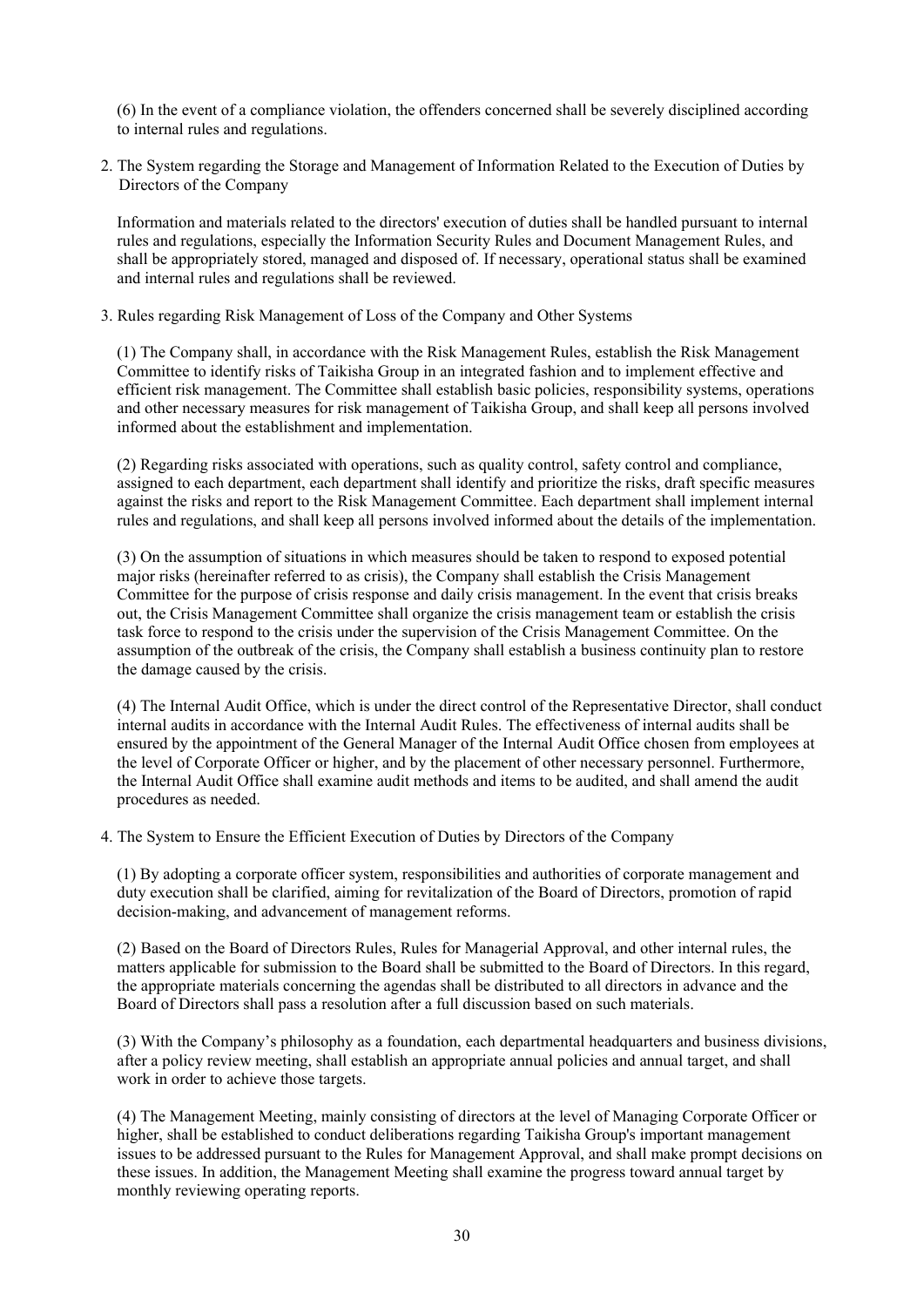5. The System to Ensure the Appropriateness of Operations conducted by the Corporate Group Consisting of the Company and its Subsidiaries (including Affiliated Companies, the same hereinafter)

(1) Directors and employees of the subsidiaries of the Company who execute the business shall report the matters pertaining to the execution of duties to a responsible department and the responsible department shall manage subsidiaries based on the Affiliate Management Rules to enhance management efficiency of Taikisha Group.

(2) The Company shall conduct regular audits mainly by the Internal Audit Office to audit whether any risk exists in subsidiaries in accordance with the Internal Audit Rules and other related internal rules. In addition, the Company shall immediately report a risk of loss in subsidiaries, detected in subsidiaries as a result of audit, to directors, audit & supervisory board members and other departments in charge.

(3) Regarding a system to ensure the adequacy of materials concerning the finances and accounting of Taikisha Group, and to ensure the adequacy of other related information pursuant to the Financial Instruments and Exchange Act, the Company shall, under the instructions of the Representative Director and President, establish the Basic Rules for Internal Control in compliance with the "Standards for Management Assessment and Audit concerning Internal Control Over Financial Reporting" and "Practice Standards for Management Assessment and Audit concerning Internal Control Over Financial Reporting" issued by the Financial Services Agency. In addition, the Company shall, in accordance with the Basic Rules, conduct improvement and operational status assessments of internal control procedures carried out by Taikisha Group.

(4) To ensure that directors and employees of the subsidiaries execute their duties in compliance with laws and ordinances as well as their articles of association, the Internal Audit Office shall play a central role in regular audits and the Corporate Compliance Department shall conduct regular investigations in accordance with the Internal Audit Rules and other related internal rules. In addition, the Corporate Compliance Department shall remind all persons involved of the system so that the internal reporting systems of the Company are effectively utilized.

6. Matters regarding Employees in Cases where Audit & Supervisory Board Members Request to Hire the Employees to Assist in their Audits, and Matters regarding the Independence of the Employees from Directors, and Matters regarding the Ensuring of Effective Instructions to such Employees

The Company shall establish the Audit & Supervisory Board Members Office under the audit & supervisory board members and appoint employees who shall assist with the audit & supervisory board members' duties. Consent from audit & supervisory board members shall be required for appointment, dismissal and transfer of the employees from positions and personnel evaluation and the Company shall ensure that the employees are independent of directors and instructions to the employees are effective.

7. The System for Reporting Information Received from Directors and Employees of the Company and Directors, Statutory Auditors and Employees of Subsidiaries to the Audit & Supervisory Board Members and Other Systems relating to Reporting to the Audit & Supervisory Board Members

(1) Directors and employees shall be obligated to report the following matters to audit & supervisory board members, and shall also provide the necessary reports and information upon request from each audit & supervisory board member pursuant to the Audit & Supervisory Board Rules and the Rules for Audit by Audit & Supervisory Board Members;

- Matters resolved and reported by the Management Meeting
- Matters discussed at the Corporate Compliance Committee, Risk Management Committee and Crisis Management Committee
- Matters which may cause serious harm to the Company and its subsidiaries
- Violation of laws and ordinances or the Articles of Incorporation by directors and employees or facts that may lead to such violations
- Results of internal audits by the Internal Audit Office
- Request forms for internal managerial decisions and proceedings of meetings requested by audit & supervisory board members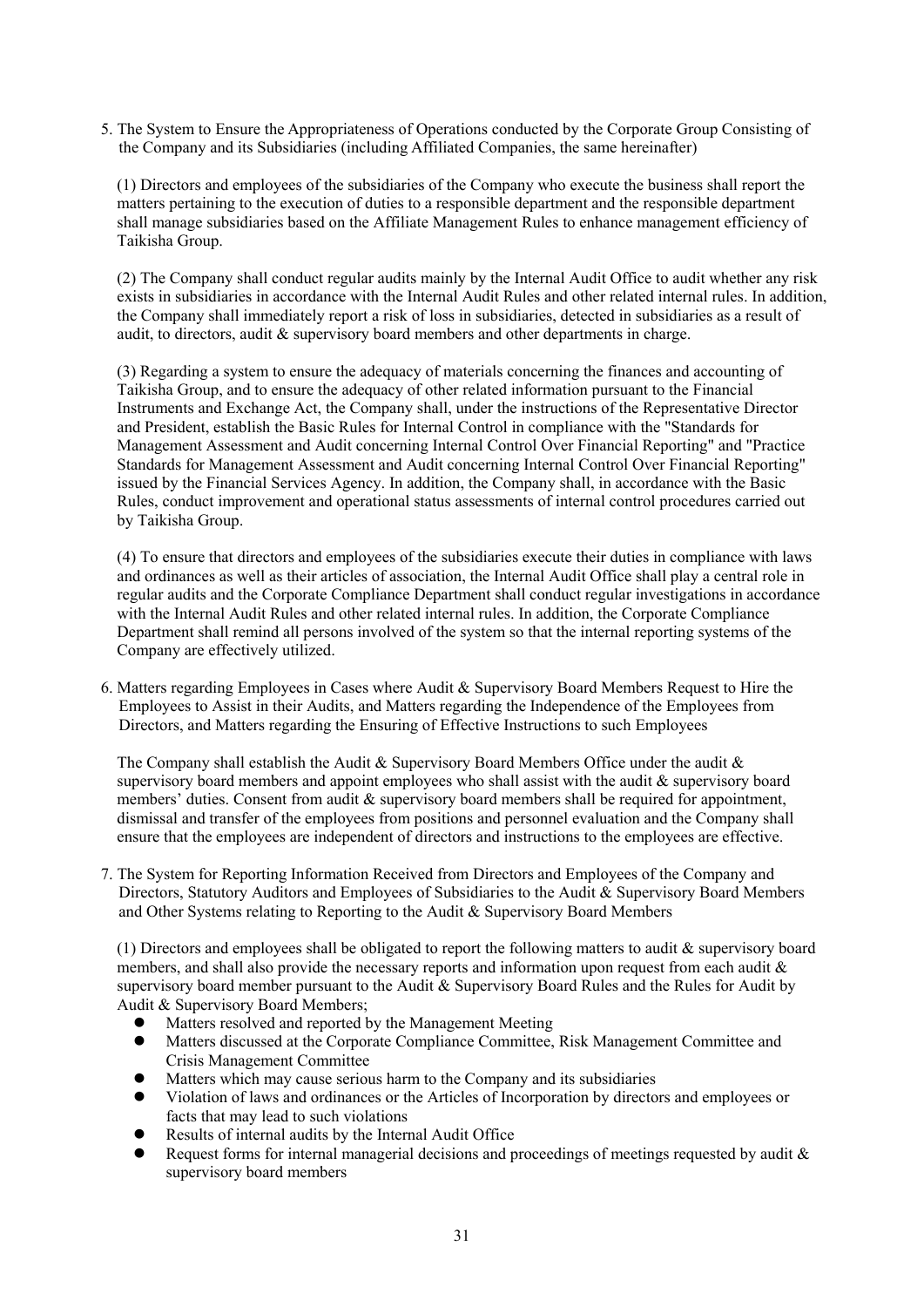(2) The manager of the responsible department of the Company who received a report from a director, statutory auditor or employee of the subsidiaries shall make a report to the audit & supervisory board members of the Company at a meeting at which the audit & supervisory board members are present or periodically as necessary in accordance with the Affiliate Management Rules.

8. The System for Ensuring a Person who made a Report pursuant to the preceding Paragraph is not treated in a Disadvantageous Manner because He or She made Such Report

At the request of the Audit & Supervisory Board, the Company shall ensure that a person who made a report pursuant to the preceding paragraph is not treated in a disadvantageous manner because he or she made such report. In addition, the Corporate Compliance Department shall monitor and supervise the situation so that the person who made such report is not treated in a disadvantageous manner.

9. Matters regarding the Policy for Procedures for Advance Payment or Reimbursement of Expenses incurred with Respect to the Execution of Duties of Audit & Supervisory Board Members and Handling of Other Expenses or Obligations incurred with Respect to the Execution of Such Duties

Audit & supervisory board members may request that any expenses incurred with respect to the execution of duties be paid in advance or reimbursed in accordance with the provisions of the rules of the Audit & Supervisory Board.

10. System to Ensure the Effective Implementation of Audits by Audit & Supervisory Board Members (1) The Representative Director, the Chief Executive of the Administrative Management Headquarters and the General Manager of the Internal Audit Office shall arrange meetings and consultations in order to thoroughly discuss and examine the improvement of the environments for audits conducted by audit & supervisory board members, and shall ensure the effectiveness of such audits.

(2) Audit & supervisory board members may make requests for improvement of the audit system and other related matters in order to ensure the effectiveness of audits conducted by them.

- **[2] Summary of operational status of the Systems to Ensure Proper Execution of Business** 
	- (1) Compliance-related initiatives

During the fiscal year under review, 12 Corporate Compliance Committee meetings were held to examine and discuss the compliance-related issues of the Taikisha Group and verify the status of compliance with laws and regulations.

To raise the awareness of compliance among officers and employees, the Company took several measures such as transmitting information via its intranet, posting posters for enlightenment, holding workshops to explain compliance manuals and training officers and employees (e.g., e-learning and dispatching of staff from the Corporate Compliance Department). The Corporate Compliance Department disseminated regularly the internal reporting systems via its intranet and posters.

(2) Risk management-related initiatives

2 Risk Management Committee meetings were held to examine and discuss basic policies on the risk management of the Taikisha Group. Regarding risks associated with departmental operations, pursuant to the basic policy on risk management, each department identified and prioritized risks, drafted specific measures against the risks and reported such circumstances to the Risk Management Committee.

- (3) Initiatives to ensure the appropriateness and the efficiency of the execution of duties by Directors 12 Board of Directors meetings were held for decision making of the Taikisha Group's management policies and important management issues, as well as for monitoring the execution of duties by Directors with reference to reports on their business execution. 16 Management Meetings were held to deliberate and make decisions on important execution of business entrusted by the Board of Directors and the matters to be submitted to the Board of Directors.
- (4) Initiatives to ensure the appropriateness of operations conducted by the Taikisha Group Regarding the important matters stipulated in the Affiliate Management Rules, we received reports from subsidiaries. In addition, we regularly checked compliance with the Affiliate Management Rules by subsidiaries.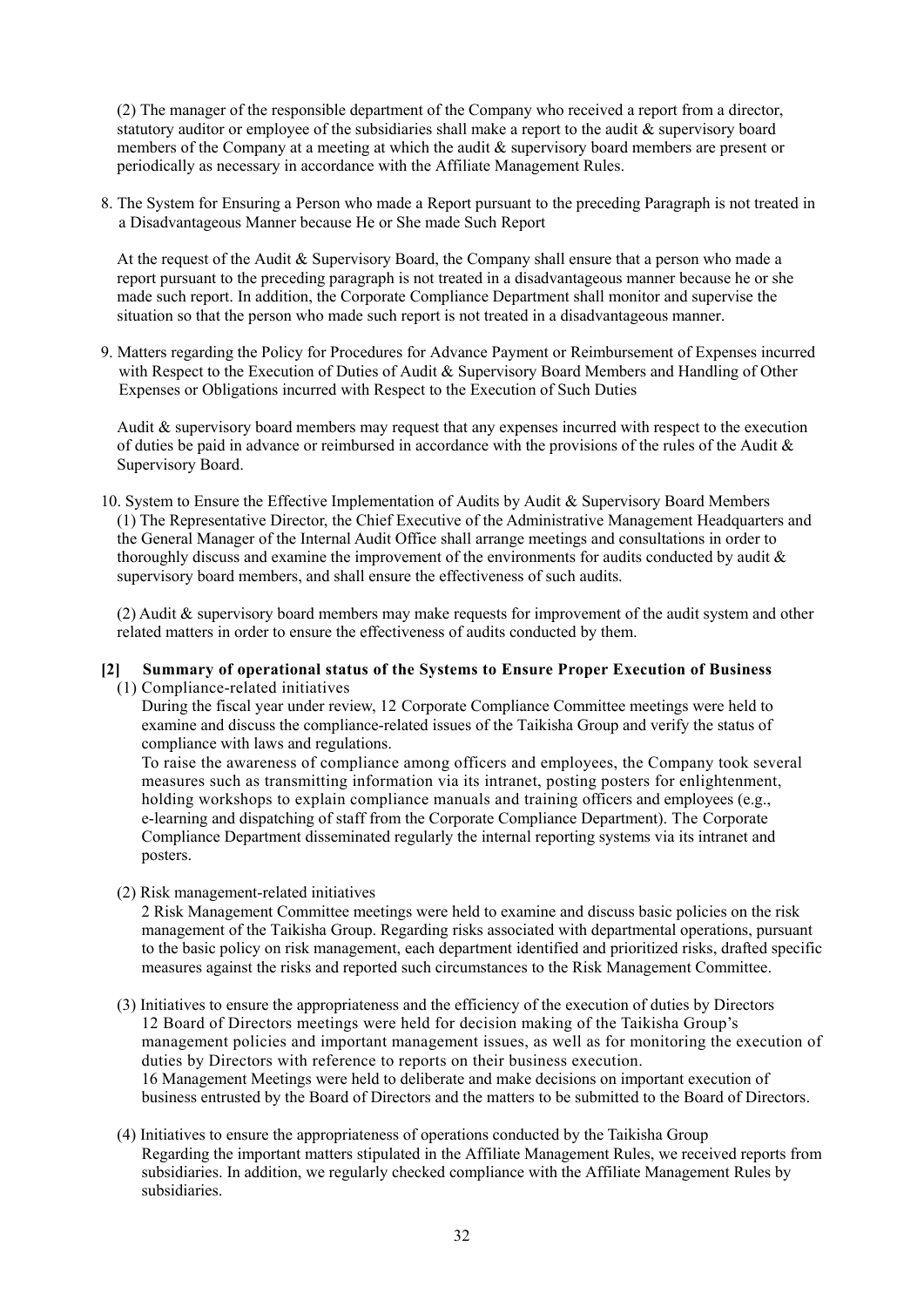(5) Initiatives to ensure the effectiveness of reporting to audit  $\&$  supervisory board members and the audits by audit & supervisory board members

The Audit & Supervisory Board Members attended the meetings of the Board of Directors, the Management Meeting and other important meetings to understand the execution of duties by directors, and collected information and received reports from the Directors, employees and other relevant personnel regarding performance of their duties.

The Internal Audit Office timely reported the results of its internal audits within the Group to the Board of Directors and reported the executed status of the audit plan and internal audits, the results of audits and other related matters to the Audit & Supervisory Board Members.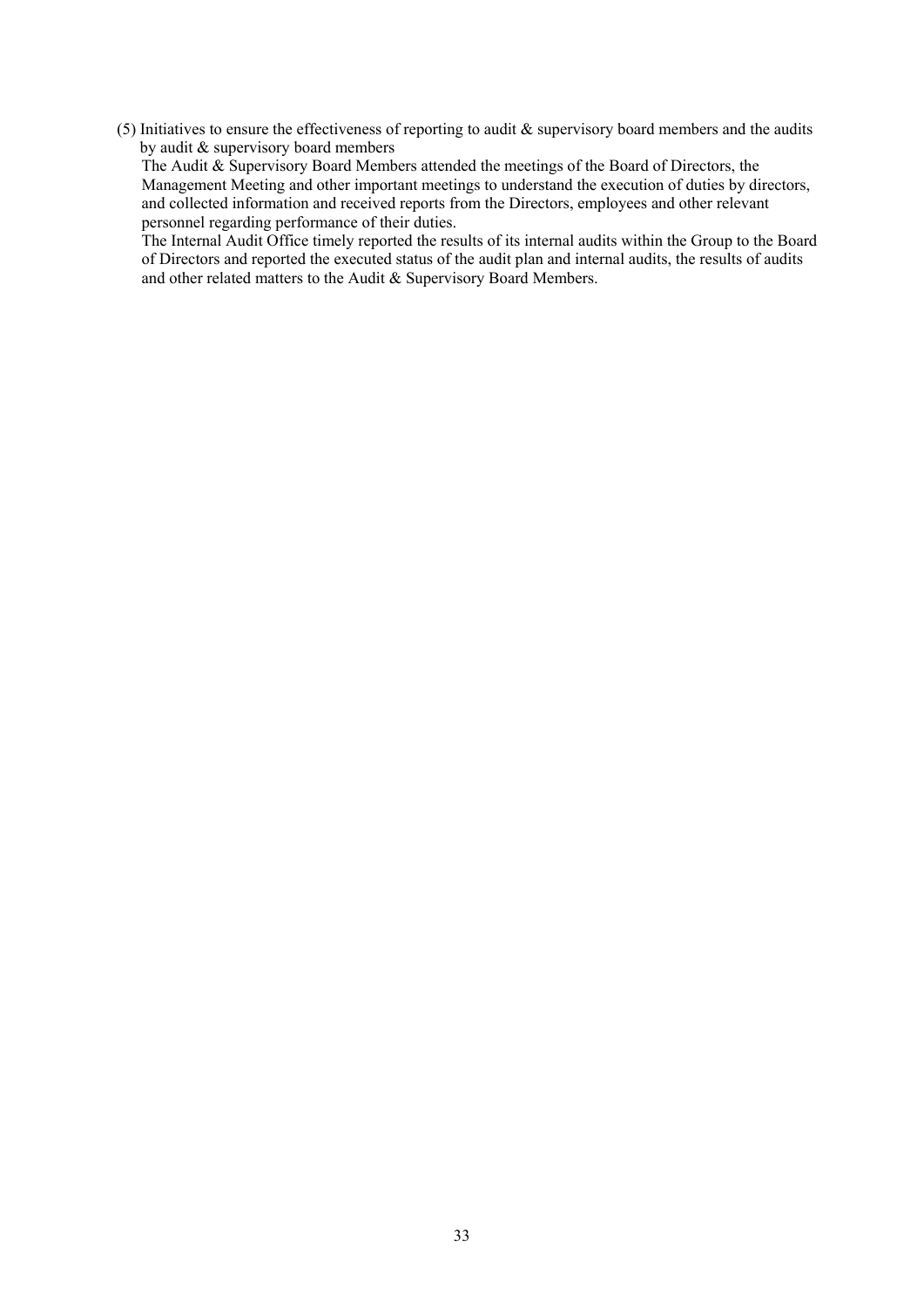#### **7. Basic Policy regarding the Control of the Company**

#### **(1) Basic policy regarding persons who control the Company's decisions on financial matters and business policies**

The Company believes that the trading of the Company shares should be left to the market, and believes that the shareholders should make the final decision as to whether to sell the Company's shares by accepting the request by the Large-Scale Purchaser who conducts the Large-Scale Purchase of the Company's share certificates or other securities. Furthermore, the involvement in the management by the Large-Scale Purchaser will not necessarily damage the corporate value, and if it leads to the expansion of the Company's corporate value, the Company will not deny such involvement.

However, the Company believes that, among the Large-Scale Purchasers who conduct those Large-Scale Purchases, in view of the purpose of the Large-Scale Purchase, in some cases, an inadequate Large-Scale Purchase is made by such Large-Scale Purchaser, such as the case where such purpose is likely to damage the corporate value of the Company, and consequently, the common interests of shareholders, or the case where a Large-Scale Purchase by the Large-Scale Purchaser would virtually force the shareholders to sell the Company shares.

When such inadequate Large-Scale Purchase is made that goes against the corporate value of the Company, and consequently, the common interests of shareholders, the Company believes that it is necessary to secure the sufficient information and time that are necessary to make a decision as to whether the shareholders will accept the request to purchase by the Large-Scale Purchaser and for the Company to secure the opportunity to negotiate with the Large-Scale Purchaser.

In addition, in order to achieve the goal of securing and enhancing the corporate value, and consequently, the common interests of shareholders that maintain the continuity, it is necessary to fully understand the position and the role of each business corporation within the Company group, and strive for a stable management by eyeing the future prospects from a more medium to long-term perspective.

Thus, the Company believes that, in order to secure and enhance the corporate value of the Company, and consequently, the common interests of shareholders, it is essential for the shareholders to secure sufficient information and time necessary for deciding whether to accept that Large-Scale Purchase in light of the special qualities of the Company and the Company group, and for the Company to secure the opportunity to negotiate with the Large-Scale Purchaser, where a Large-Scale Purchase of the Company's share certificates or other securities is made by a Large-Scale Purchaser.

## **(2) Initiatives to help realize the Basic Policy**

The Company has focused on the following as its corporate philosophy: "Establishing a company that can perpetually grow and contribute to the society" and "Creating an attractive company". In order to realize this corporate philosophy, the Company strives for the prosperity of stakeholders through an increase of the value-added, a creation of the productive environment and the development of the industrial society through technologies, personal fulfillment of employees through work, building of an organizational climate that has mutual trust, cooperation and rationality, and other matters. In other words, the following is its management vision that expresses what the Company aims at: "Conduct businesses under free and fair competition in compliance with laws and the spirit thereof; contribute to customer/business partner, shareholder, employee, community/society and global environment with transparency and integrity.". Under the aforementioned philosophy and vision of the Company and based on the Mid-Term Business Plan for three years from the fiscal year ending March 2017 through the fiscal year ending March 2019, the Company aims at achieving sustainable development of the Company's business that is focused on the green technology system business and the paint finishing system business, and at the same time strives to secure and enhance the corporate value and the common interests of shareholders.

The Company is acutely aware that the biggest management risk that will damage the corporate value is a breach of laws and regulations, and therefore it has given top priority to enhance the corporate value through the implementation of compliance, and further expand corporate governance to widely receive recognition from society. Through activities of organizations such as the Board of Directors, the Audit & Supervisory Board, the Management Meeting, the Corporate Compliance Committee and the Internal Audit Office, and also through establishment of an internal control system, the Company strives to comply with relevant laws and regulations such as the Construction Business Act and the Financial Instruments and Exchange Act.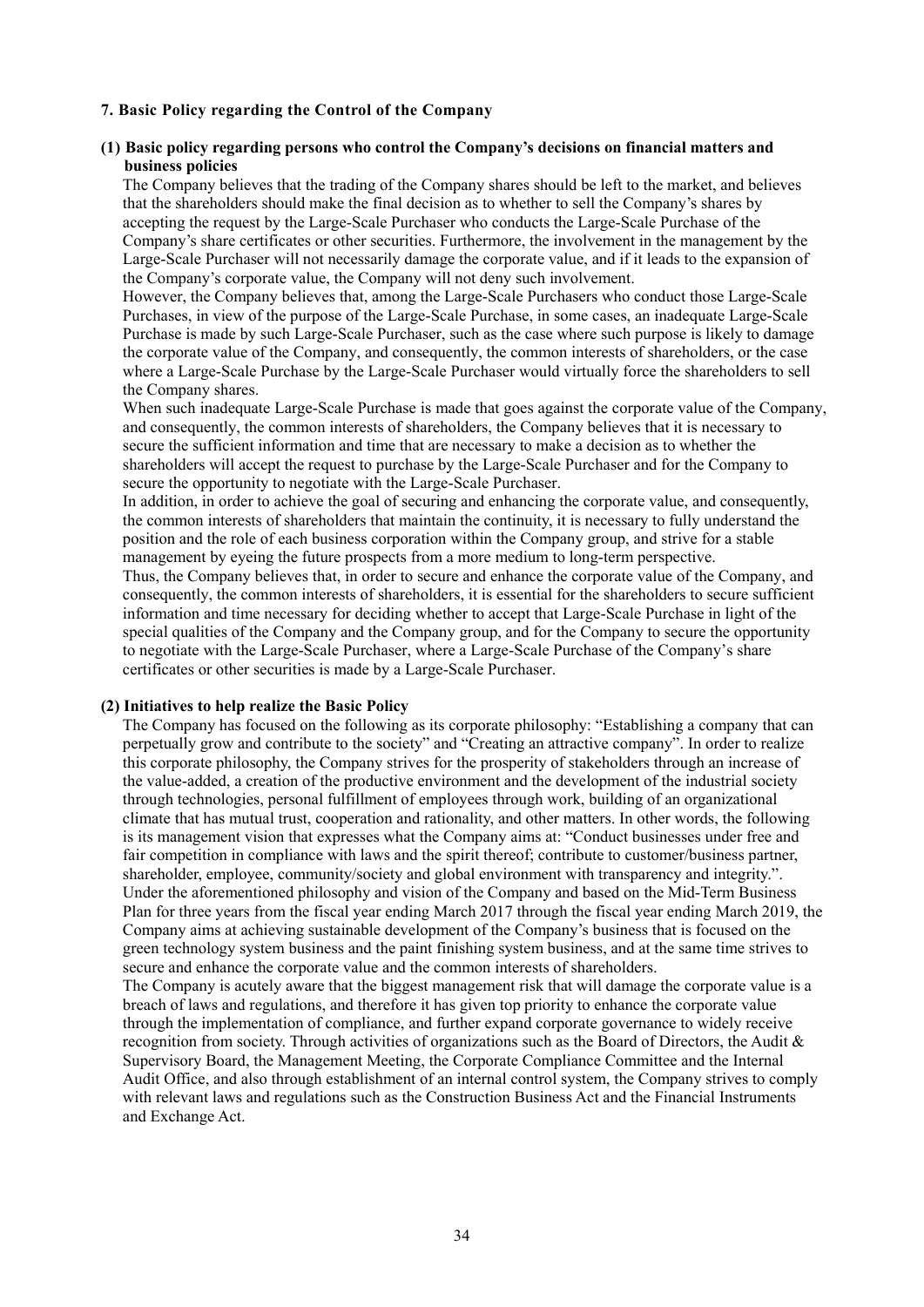## **(3) Initiatives to prevent the Company's decisions on financial matters and business policies from being controlled by a person deemed as inappropriate pursuant to the Basic Policy**

The Company resolved to introduce the "Countermeasures against Large-Scale Purchases of the Company's Share Certificates or Other Securities (Takeover Defense Measures)" at the Board of Directors meeting held on January 31, 2008, to counter against purchases of the Company's share certificates or other securities, in which the ratio of voting rights of specified shareholders, etc. of the Company's share certificates or other securities is 20% or more, or purchases of the Company's share certificates or other securities that result in the ratio of voting rights of the specified shareholders, etc. is 20% or more ("Large-Scale Purchase"; and a person conducting a Large-Scale Purchase shall be referred to as the "Large-Scale Purchaser") with the aim of securing and enhancing the Company's corporate value, and

consequently, the common interests of shareholders. Subsequently, the partial amendments to and continuation of the aforementioned countermeasures (takeover defense measures) were approved by the shareholders at the 63rd Annual Shareholders' Meeting held on June 27, 2008, at the 65th Annual Shareholders' Meeting held on June 29, 2010, at the 68th Annual Shareholders' Meeting held on June 27, 2013, and at the 71st Annual Shareholders' Meeting held on June 29, 2016 (the currently effective plan shall be referred to as the "Plan").

The Plan stipulates the procedures for the Board of Directors to require a Large-Scale Purchaser to provide information on a large-scale purchase in advance to evaluate and examine the Large-Scale Purchase, negotiate with the Large-Scale Purchaser regarding terms and other matters of the purchase, and to propose an alternative plan to shareholders and other matters to shareholders, in order to secure sufficient information and time necessary for shareholders to appropriately decide whether to accept the Large-Scale Purchase upon a Large-Scale Purchase of the Company's share certificates or other securities, and also stipulates the procedures for the Board of Directors to, while, as a general rule, following the recommendations of the Independent Committee, to be appointed from outside directors, outside audit & supervisory board members and outside advisors who have no specific interest with the Company and are highly independent from the Board of Directors, or exercise other countermeasures against a Large-Scale Purchaser that are deemed reasonable at the point in time against a Large-Scale Purchase ("Large-Scale Purchase Rules").

Where the Large-Scale Purchaser fails to observe the Large-Scale Purchase Rules, or even where the Large-Scale Purchaser observes the Large-Scale Purchase Rules, however, if, the Large-Scale Purchase is deemed obvious to be an act that will inflict upon the Company any damage that is difficult to recover from, for example, only when the Large-Scale Purchase falls under any of the objective requirements stipulated reasonably and in detail, the Board of Directors will, as a general rule, resolve to exercise countermeasures, and will exercise such countermeasures, in accordance with the recommendations of the Independent Committee.

As specific countermeasures, appropriate countermeasures will be selected, depending on the situation at different times, out of those accepted as being within the authority of the Board of Directors in relation to a gratis allotment of share subscription rights, other laws and regulations, and the Company's Articles of Incorporation.

For details of the Plan, refer to the description posted on the Company's website below. (http://www.taikisha.co.jp/corporate/news/20160516\_1.pdf)

#### **(4) Above initiatives comply with the Basic Policy and do not impair the common interests of the Company's shareholders or aim to protect the positions of any of the company officers of the Company**

1) Initiatives stated in 2.

The initiatives in "2. Initiatives to help realize the Basic Policy" above have been stipulated with the aim of continuously and sustainably securing and enhancing the Company's corporate value, and consequently, the common interests of shareholders, and therefore contribute to the realization of the Basic Policy.

Consequently, such initiatives comply with the Basic Policy and do not impair the common interests of the Company's shareholders or aim to protect the positions of any of the company officers.

#### 2) Initiatives stated in 3.

The Company believes, for the following reasons, that the initiatives in "3. Initiatives to prevent the Company's decisions on financial matters and business policies from being controlled by a person deemed as inappropriate pursuant to the Basic Policy" above comply with the Basic Policy, and they do not impair the common interests of the Company's shareholders or aim to protect the positions of any of the company officers.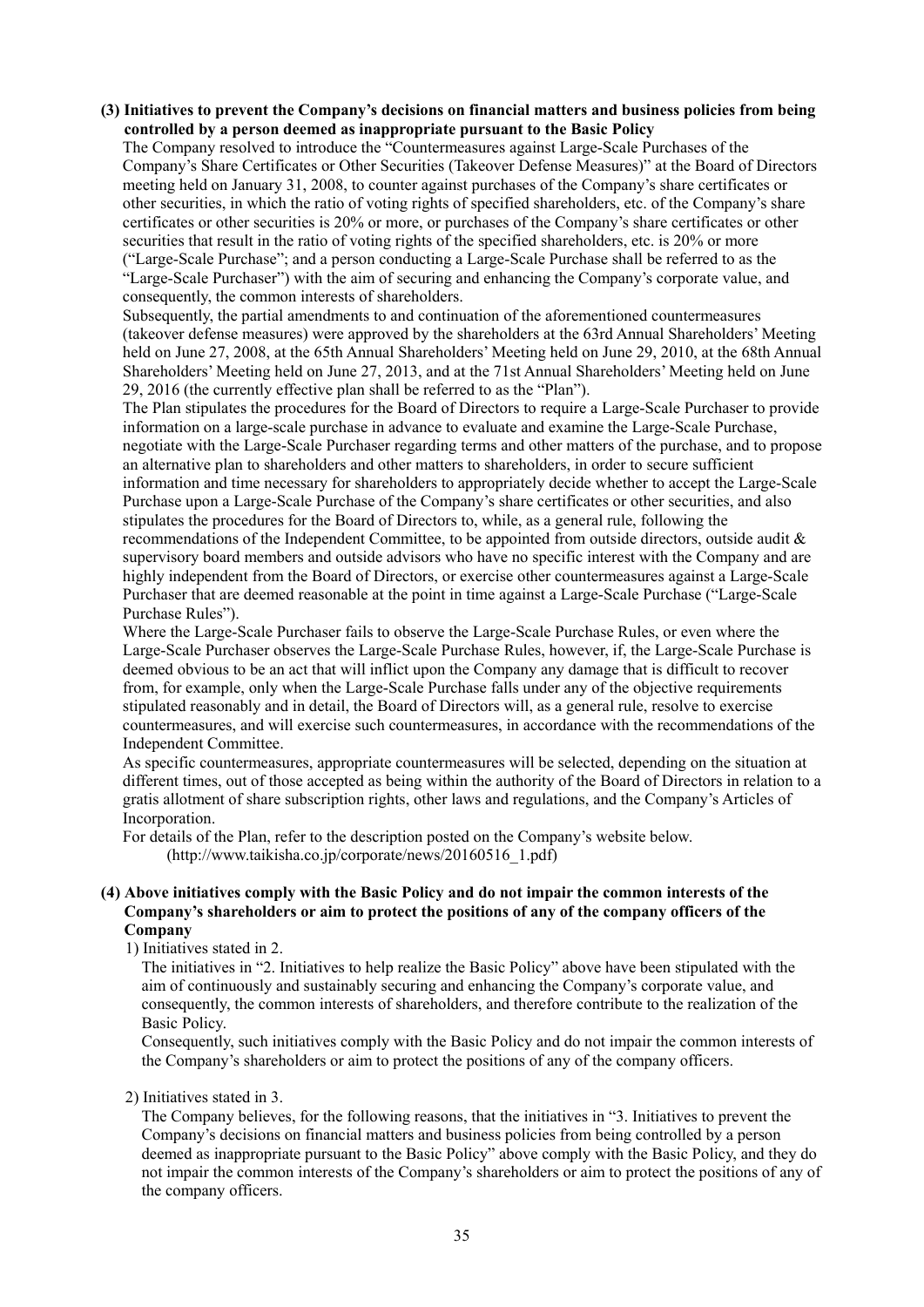a) Fully Satisfying the Three Principles Set Out in the Guidelines Regarding the Takeover Defense Measures

The Plan fully satisfies the three principles ((i) Protection and Enhancement of Corporate Value and Shareholders' Common Interests, (ii) Prior Disclosure and Shareholders' Intent and (iii) Ensuring the Necessity and Reasonableness) set out in the "Guidelines Regarding Takeover Defense for the Purposes of Ensuring and Enhancing Corporate Value and Shareholders' Common Interests" released by the Ministry of Economy, Trade and Industry and the Ministry of Justice as of May 27, 2005.

b) Reflecting the spirit of the Takeover Defense Measures released by the Corporate Value Study Group The contents of the Plan reflect the spirit of "Takeover Defense Measures in Light of Recent Environmental Changes" released on June 30, 2008 by the Corporate Value Study Group established by the Ministry of Economy, Trade and Industry.

#### c) Emphasis on the Intent of the Shareholders and Information Disclosure

The effective period of the Plan shall expire as of the conclusion of the annual shareholders' meeting pertaining to the last fiscal year ending within three years after the completion of the 71st Annual Shareholders' Meeting (74th Annual Shareholders' Meeting scheduled to be held during June 2019). However, even before the expiration of the effective period of the Plan, if the shareholders' meeting resolves to abolish the Plan, then the Plan will be abolished as of the time of such resolution, and for this point, the continuation and abolition of the Plan will be conducted in a manner that respects the intent of the shareholders.

Moreover, a shareholders' meeting (the "Shareholders' Meeting for Confirming the Intent of Shareholders") can be held in order to have an opportunity to confirm the intent of shareholders regarding the advantages and disadvantages of exercising a countermeasure and it will be possible to clarify that countermeasures are exercised by respecting the intent of shareholders. Furthermore, in order to enable the shareholders to appropriately make decisions such as decisions on the abolition or other matters, the decision as to whether to sell shares of the Company by accepting the Large-Scale Purchase, and other matters of the Plan, the Board of Directors will disclose to shareholders the Large-Scale Purchase Relevant Information and other information provided by the Large-Scale Purchaser at the time and in a method the Board of Directors deems appropriate.

d) Scheme to Eliminate Arbitrary Decisions by the Board of Directors

In introducing and continuing the Plan, the Company established the Independent Committee to eliminate arbitrary decisions by the Board of Directors.

If a Large-Scale Purchase is made against the Company, the Independent Committee will make a recommendation to the Board of Directors upon discussing and examining whether to exercise countermeasures against the Large-Scale Purchase, and other matters, and the Board of Directors will, as a general rule, make a resolution following the recommendation of the Independent Committee and a scheme to eliminate the exercise of countermeasures based on arbitrary decisions by the Board of Directors is thereby secured.

Furthermore, the Plan will be exercised only when the Large-Scale Purchaser fails to observe formal Large-Scale Purchase Rules set out in the Plan, or when the Large-Scale Purchase satisfies objective requirements stipulated reasonably and in detail where the Large-Scale Purchaser considerably damages the Company's corporate value, and the Shareholders' Meeting for Confirming the Intent of Shareholders is held in certain cases and countermeasures are exercised only when the approval of the majority of the shareholders is obtained, and also on these points, a scheme to eliminate the exercise of arbitrary countermeasures by the Board of Directors will be in place.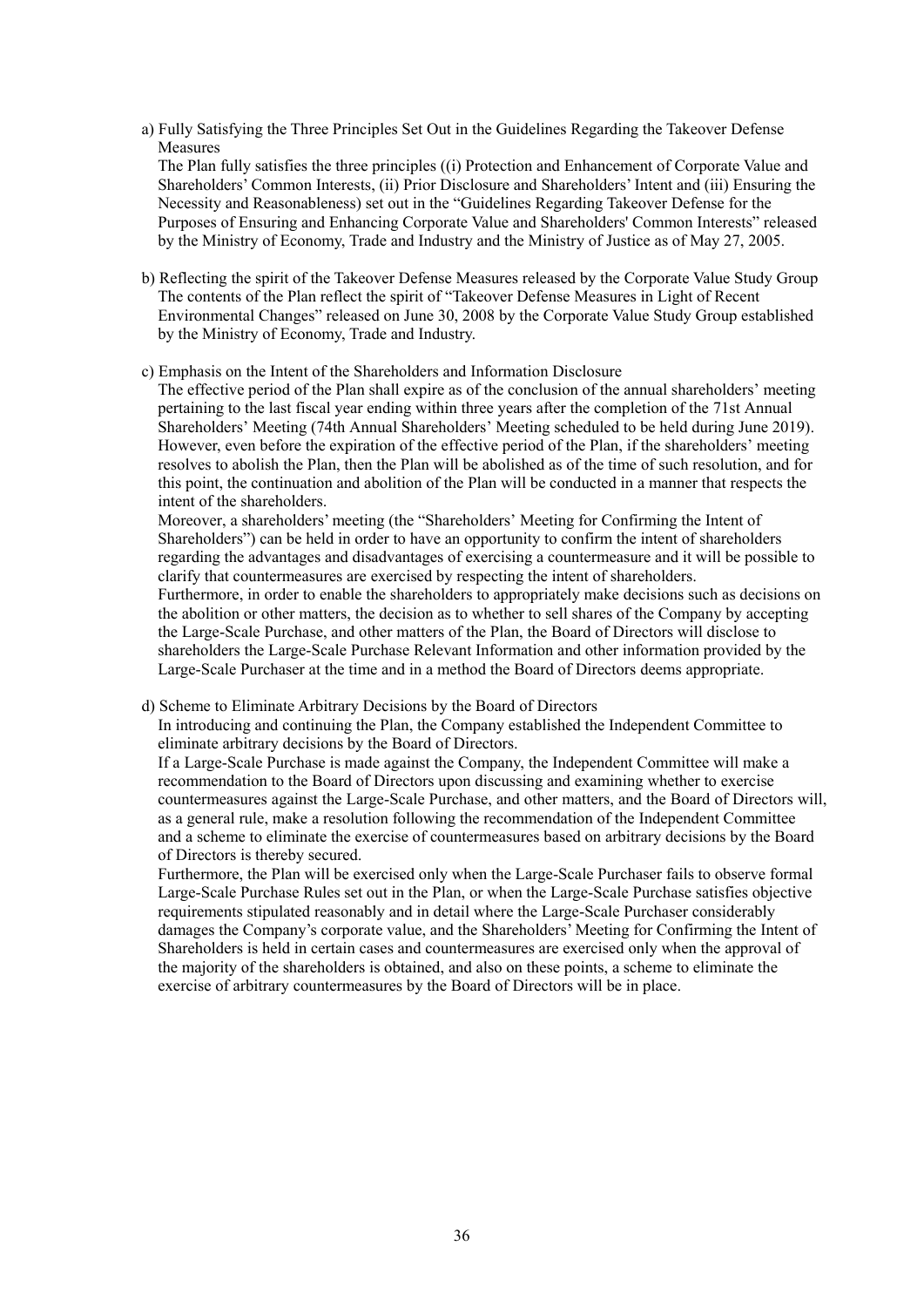e) No Dead-Handed or Slow-Handed Defense Measures

The Plan may be abolished by the Board of Directors, and therefore the Plan is not a dead-handed takeover defense measure (a takeover defense measure in which even if a majority of the constituent members of the Board of Directors are replaced, the exercise of the measures cannot be prevented). In addition, because the Company does not adopt a fixed-term system based on time differences with respect to the term of directors, the Plan is not a slow-handed takeover defense measure (a takeover defense measure that requires time to prevent the exercise because constituent members of the Board of Directors may not be replaced at one time).

Amounts and numbers of shares in this Business Report are rounded down to the nearest unit, while ratios and other figures are rounded off to the nearest unit.

~~~~~~~~~~~~~~~~~~~~~~~~~~~~~~~~~~~~~~~~~~~~~~~~~~~~~~~~~~~~~~~~~~~~~~~~~~~~~~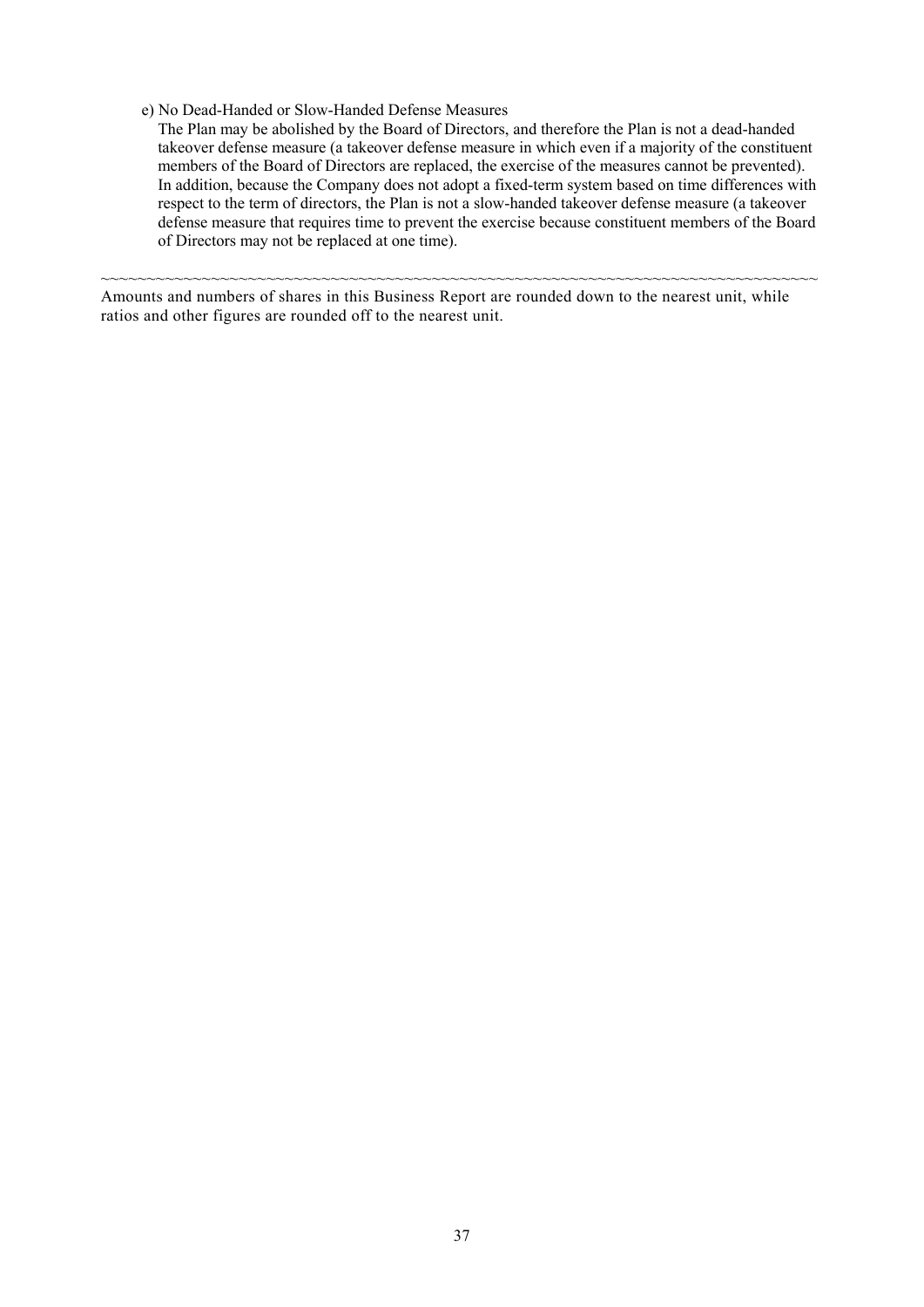# **Consolidated Balance Sheet**

(As of March 31, 2017)

(Millions of yen)

| Account title                                                                               | Amount    | Account title                                                           | Amount  |
|---------------------------------------------------------------------------------------------|-----------|-------------------------------------------------------------------------|---------|
| (Assets)                                                                                    |           | (Liabilities)                                                           |         |
| <b>Current assets</b>                                                                       | 152,907   | <b>Current liabilities</b>                                              | 88,608  |
| Cash and deposits                                                                           | 42,263    | Notes payable, accounts payable for<br>construction contracts and other | 55,287  |
| Notes receivable, accounts<br>receivable from completed<br>construction contracts and other | 100,983   | Short-term loans payable                                                | 4,015   |
| Securities                                                                                  | 10        | Income taxes payable                                                    | 1,462   |
| Costs on uncompleted construction<br>contracts                                              | 1,951     | Deferred tax liabilities                                                | 17      |
| Raw materials and supplies                                                                  | 265       | Advances received on uncompleted<br>construction contracts              | 15,543  |
| Deferred tax assets                                                                         | 1,702     | Provision for warranties for<br>completed construction                  | 973     |
| Other                                                                                       | 6,191     | Provision for loss on construction<br>contracts                         | 790     |
| Allowance for doubtful accounts                                                             | (461)     | Provision for directors' bonuses                                        | 101     |
| <b>Non-current assets</b>                                                                   | 46,116    | Other                                                                   | 10,416  |
| Property, plant and equipment                                                               | 7,633     | <b>Non-current liabilities</b>                                          | 10,231  |
| Buildings and structures                                                                    | 7,448     | Long-term loans payable                                                 | 986     |
| Machinery, vehicles, tools,<br>furniture and fixtures                                       | 8,373     | Deferred tax liabilities                                                | 7,285   |
| Land                                                                                        | 2,073     | Provision for directors' retirement<br>benefits                         | 50      |
| Other                                                                                       | 322       | Net defined benefit liability                                           | 1,492   |
| Accumulated depreciation                                                                    | (10, 584) | Other                                                                   | 416     |
| <b>Intangible assets</b>                                                                    | 5,103     | <b>Total liabilities</b>                                                | 98,839  |
| Goodwill                                                                                    | 2,668     | (Net assets)                                                            |         |
| Other                                                                                       | 2,434     | Shareholders' equity                                                    | 85,577  |
| <b>Investments and other assets</b>                                                         | 33,380    | Capital stock                                                           | 6,455   |
| Investment securities                                                                       | 25,629    | Capital surplus                                                         | 7,305   |
| Deferred tax assets                                                                         | 872       | Retained earnings                                                       | 77,945  |
| Net defined benefit asset                                                                   | 4,984     | Treasury shares                                                         | (6,128) |
| Other                                                                                       | 1,906     | Accumulated other comprehensive<br>income                               | 10,175  |
| Allowance for doubtful accounts                                                             | (13)      | Valuation difference on<br>available-for-sale securities                | 9,969   |
|                                                                                             |           | Deferred gains or losses on hedges                                      | (111)   |
|                                                                                             |           | Foreign currency translation<br>adjustment                              | 349     |
|                                                                                             |           | Remeasurement of defined benefit<br>plans                               | (31)    |
|                                                                                             |           | Non-controlling interests                                               | 4,431   |
|                                                                                             |           | <b>Total net assets</b>                                                 | 100,184 |
| <b>Total assets</b>                                                                         | 199,024   | <b>Total liabilities and net assets</b>                                 | 199,024 |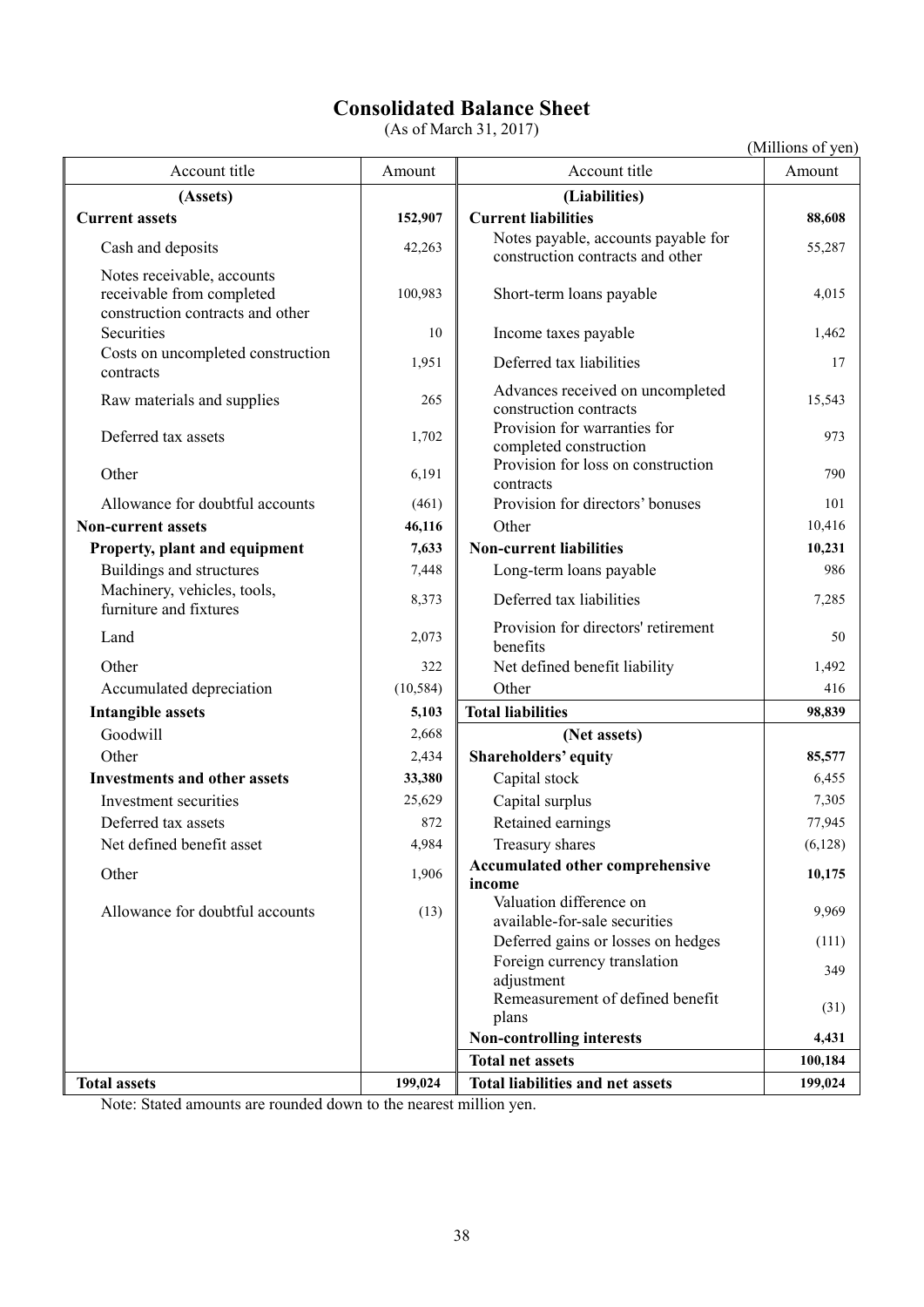# **Consolidated Income Statement**

(From April 1, 2016, to March 31, 2017)

| (Millions of yen) |
|-------------------|
|-------------------|

| Account title                                                             |       | $\mu$ minons of you<br>Amount |
|---------------------------------------------------------------------------|-------|-------------------------------|
|                                                                           |       |                               |
| Net sales of completed construction contracts                             |       | 200,604                       |
| Cost of sales of completed construction contracts                         |       | 172,447                       |
| Gross profit on completed construction<br>contracts                       |       | 28,157                        |
| Selling, general and administrative expenses                              |       | 19,683                        |
| <b>Operating income</b>                                                   |       | 8,473                         |
| Non-operating income                                                      |       |                               |
| Interest and dividends income                                             | 1,018 |                               |
| Foreign exchange gains                                                    | 199   |                               |
| Other                                                                     | 531   | 1,750                         |
| Non-operating expenses                                                    |       |                               |
| Interest expenses                                                         | 175   |                               |
| Other                                                                     | 205   | 381                           |
| <b>Ordinary income</b>                                                    |       | 9,842                         |
| Extraordinary income                                                      |       |                               |
| Gains on disposal of non-current assets                                   | 20    |                               |
| Gain on sales of investment securities                                    | 25    |                               |
| Reversal of reserve for loss on dissolution of<br>employees' pension fund | 9     |                               |
| Surrender value of insurance                                              | 3     | 59                            |
| <b>Extraordinary losses</b>                                               |       |                               |
| Loss on disposal of non-current assets                                    | 18    |                               |
| Impairment loss                                                           | 2     |                               |
| Loss on sales of investment securities                                    | 141   |                               |
| Loss on valuation of investment securities                                | 19    |                               |
| Loss on insurance cancellation                                            | 16    | 199                           |
| Income before income taxes                                                |       | 9,702                         |
| Income taxes—current                                                      | 3,078 |                               |
| Income taxes-deferred                                                     | (45)  | 3,032                         |
| <b>Profit</b>                                                             |       | 6,669                         |
| Profit attributable to non-controlling interests                          |       | 364                           |
| Profit attributable to owners of parent                                   |       | 6,305                         |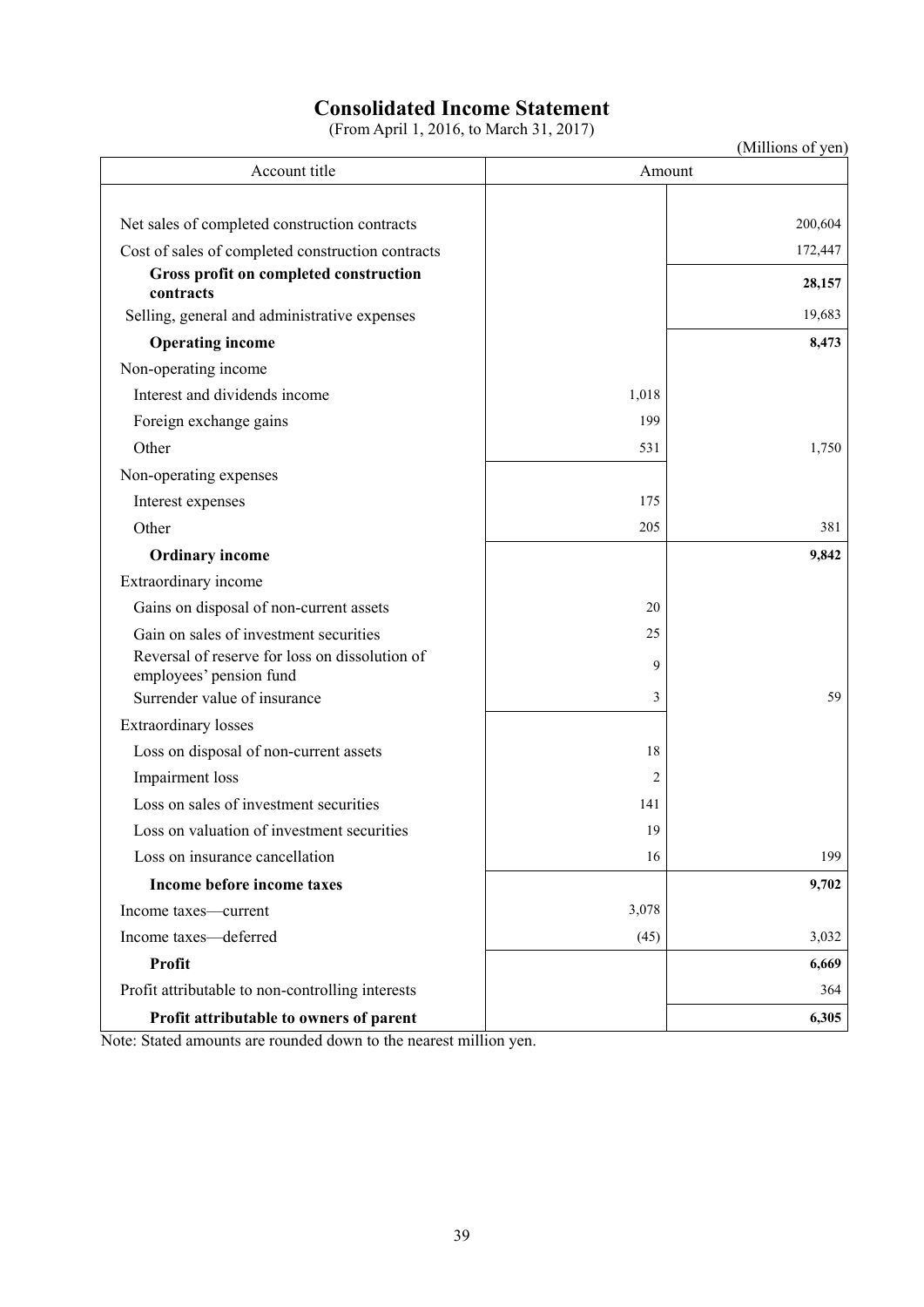# **Consolidated Statement of Comprehensive Income**

(From April 1, 2016, to March 31, 2017)

(Millions of yen)

| Account title                               | Amount, |
|---------------------------------------------|---------|
| <b>Profit</b>                               | 6,669   |
| Other comprehensive income                  |         |
| Valuation difference on available-for-sale  | 2,060   |
| securities                                  |         |
| Deferred gains or losses on hedges          | (225)   |
| Foreign currency translation adjustment     | (1,289) |
| Remeasurements of defined benefit plans     | 1,021   |
| Share of other comprehensive income of      | (62)    |
| entities accounted for using equity method  |         |
| Total other comprehensive income            | 1,504   |
| <b>Comprehensive income</b>                 | 8,174   |
| Comprehensive income attributable to        |         |
| Comprehensive income attributable to owners | 8,071   |
| of the parent                               |         |
| Comprehensive income attributable to        | 102     |
| non-controlling interests                   |         |

Notes: 1.Stated amounts are rounded down to the nearest million yen.

2. The amounts in this statement are not subject to the audit by the Accounting Auditors.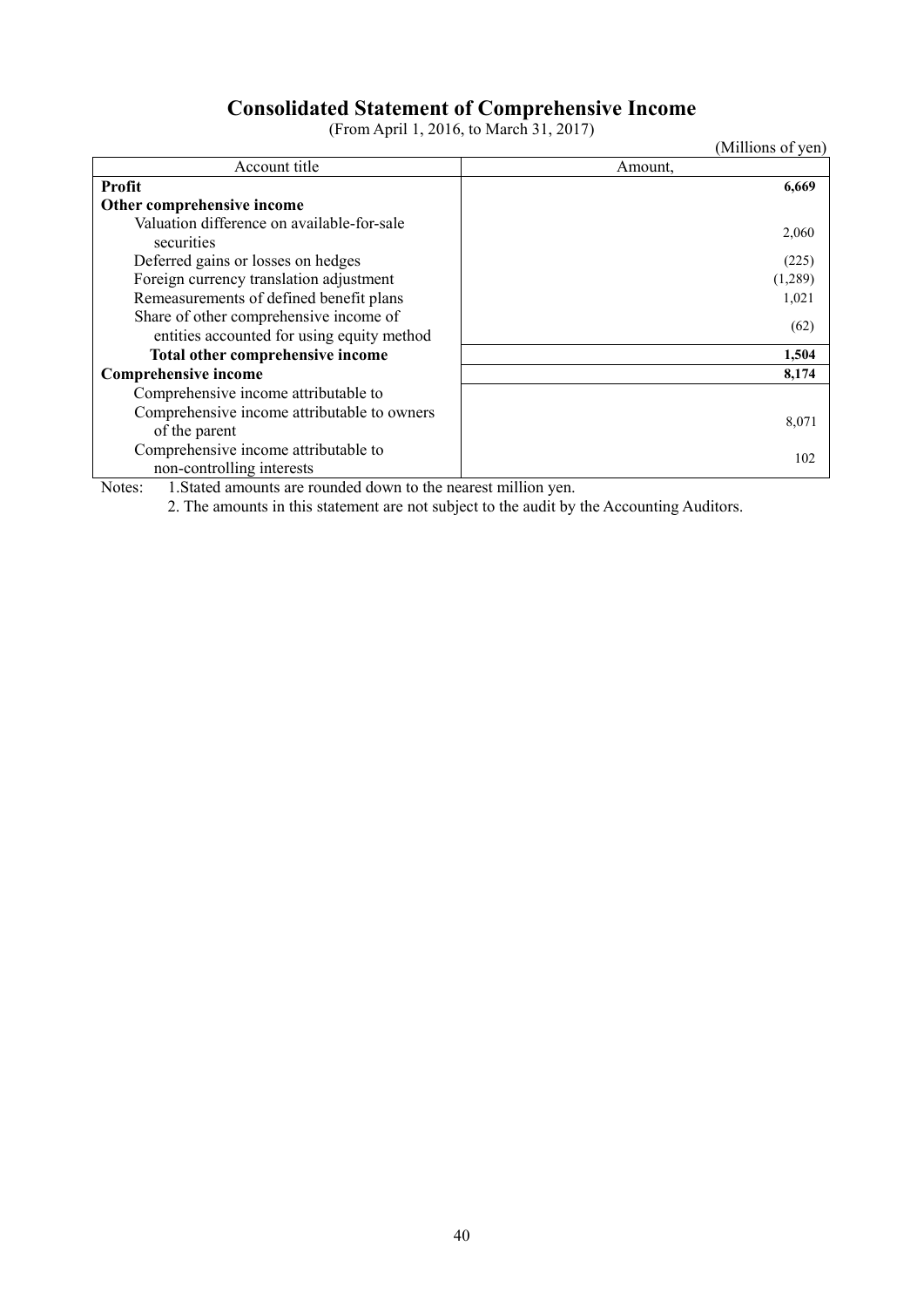# **Consolidated Statement of Changes in Net Assets**

(From April 1, 2016, to March 31, 2017)

(Millions of yen)

|                                                         |               | Shareholders' equity |                   |                 |                                  |  |  |
|---------------------------------------------------------|---------------|----------------------|-------------------|-----------------|----------------------------------|--|--|
|                                                         | Capital stock | Capital surplus      | Retained earnings | Treasury shares | Total<br>shareholders'<br>equity |  |  |
| Balance at the beginning of<br>current period           | 6,455         | 7,344                | 73,943            | (5,127)         | 82,615                           |  |  |
| Cumulative effects of changes<br>in accounting policies |               |                      | 11                |                 | 11                               |  |  |
| <b>Restated balance</b>                                 | 6,455         | 7,344                | 73,955            | (5,127)         | 82,627                           |  |  |
| Changes of items during the<br>period                   |               |                      |                   |                 |                                  |  |  |
| Dividends of surplus                                    |               |                      | (2,315)           |                 | (2,315)                          |  |  |
| Profit attributable to owners of<br>parent              |               |                      | 6,305             |                 | 6,305                            |  |  |
| Purchase of treasury shares                             |               |                      |                   | (1,000)         | (1,000)                          |  |  |
| Purchase of shares of<br>consolidated subsidiaries      |               | (39)                 |                   |                 | (39)                             |  |  |
| Sales of shares of consolidated<br>subsidiaries         |               | (0)                  |                   |                 | (0)                              |  |  |
| Net changes of items other than<br>shareholders' equity |               |                      |                   |                 |                                  |  |  |
| Total changes of items during the<br>period             |               | (39)                 | 3,989             | (1,000)         | 2,949                            |  |  |
| Balance at the end of current<br>period                 | 6,455         | 7,305                | 77,945            | (6,128)         | 85,577                           |  |  |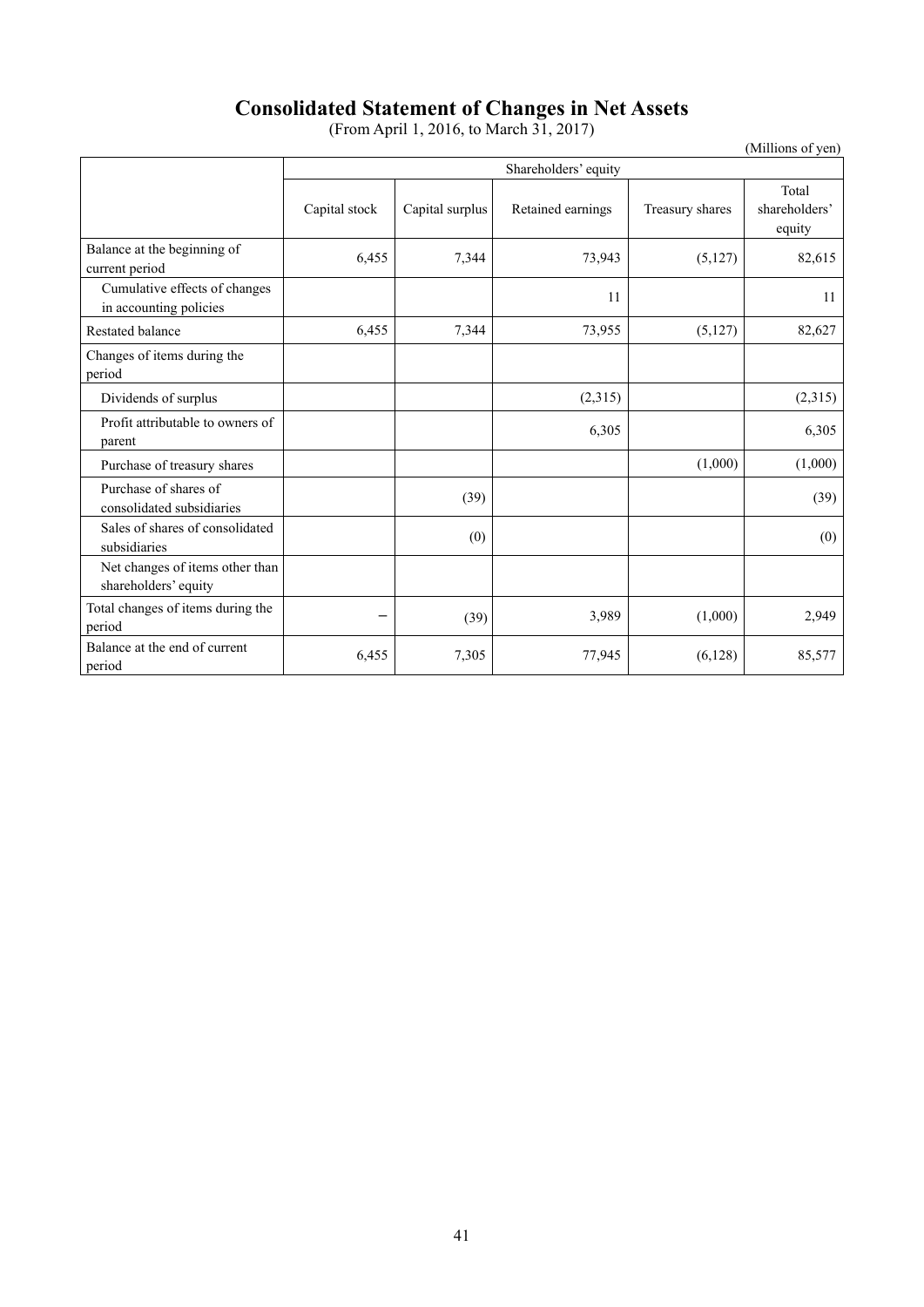(Millions of yen)

|                                                         |                                                                    |                                             |                                                  | Accumulated other comprehensive income |                                                          |                                                      |                     |
|---------------------------------------------------------|--------------------------------------------------------------------|---------------------------------------------|--------------------------------------------------|----------------------------------------|----------------------------------------------------------|------------------------------------------------------|---------------------|
|                                                         | Valuation<br>difference on<br>available-<br>for-sale<br>securities | Deferred<br>gains or<br>losses on<br>hedges | Foreign<br>currency<br>translation<br>adjustment | nts of defined                         | Total<br>other<br>benefit plans comprehensiv<br>e income | Remeasureme accumulated Non-controlling<br>interests | Total<br>net assets |
| Balance at the beginning of<br>current period           | 7,908                                                              | 7                                           | 1,528                                            | (1,036)                                | 8,409                                                    | 4,896                                                | 95,921              |
| Cumulative effects of changes<br>in accounting policies |                                                                    |                                             |                                                  |                                        |                                                          | $\overline{0}$                                       | 12                  |
| <b>Restated balance</b>                                 | 7,908                                                              | 7                                           | 1,528                                            | (1,036)                                | 8,409                                                    | 4,897                                                | 95,934              |
| Changes of items during the<br>period                   |                                                                    |                                             |                                                  |                                        |                                                          |                                                      |                     |
| Dividends of surplus                                    |                                                                    |                                             |                                                  |                                        |                                                          |                                                      | (2,315)             |
| Profit attributable to owners of<br>parent              |                                                                    |                                             |                                                  |                                        |                                                          |                                                      | 6,305               |
| Purchase of treasury shares                             |                                                                    |                                             |                                                  |                                        |                                                          |                                                      | (1,000)             |
| Purchase of shares of<br>consolidated subsidiaries      |                                                                    |                                             |                                                  |                                        |                                                          |                                                      | (39)                |
| Sales of shares of consolidated<br>subsidiaries         |                                                                    |                                             |                                                  |                                        |                                                          |                                                      | (0)                 |
| Net changes of items other than<br>shareholders' equity | 2,060                                                              | (119)                                       | (1, 179)                                         | 1,005                                  | 1,766                                                    | (466)                                                | 1,300               |
| Total changes of items during the<br>period             | 2,060                                                              | (119)                                       | (1, 179)                                         | 1,005                                  | 1,766                                                    | (466)                                                | 4,250               |
| Balance at the end of current<br>period                 | 9,969                                                              | (111)                                       | 349                                              | (31)                                   | 10,175                                                   | 4,431                                                | 100,184             |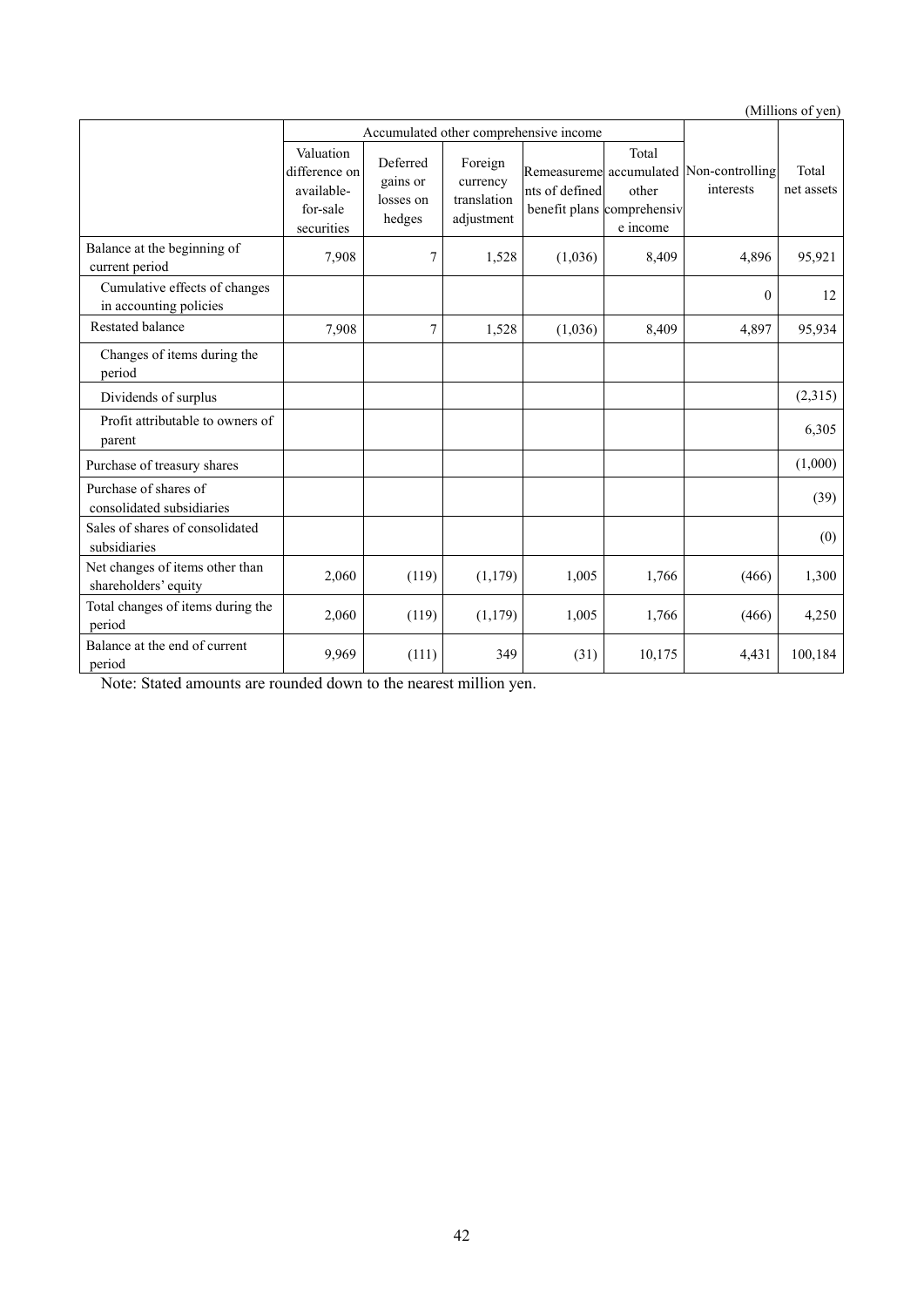# **Non-consolidated Balance Sheet**

(As of March 31, 2017)

| (Millions of yen) |  |  |
|-------------------|--|--|
|                   |  |  |
|                   |  |  |

|                                                |                |                                              | TAHIIDIIS OL YUIT |
|------------------------------------------------|----------------|----------------------------------------------|-------------------|
| Account title                                  | Amount         | Account title                                | Amount            |
| (Assets)                                       |                | (Liabilities)                                |                   |
| <b>Current assets</b>                          | 82,711         | <b>Current liabilities</b>                   | 43,892            |
| Cash and deposits                              | 13,076         | Notes payable-trade                          | 6,291             |
| Notes receivable-trade                         | 814            | Electronically recorded                      | 11,879            |
|                                                |                | obligations - operating                      |                   |
| Electronically recorded monetary               | 3,236          | Accounts payable for construction            | 13,489            |
| claims                                         |                | contracts                                    |                   |
| Accounts receivable from                       | 61,526         | Short-term loans payable                     | 2,398             |
| completed construction contracts               |                |                                              |                   |
| Costs on uncompleted                           | 364            | Lease obligations                            | 2                 |
| construction contracts                         |                |                                              |                   |
| Raw materials and supplies                     | 122            | Accounts payable - other                     | 4.123             |
| Deferred tax assets                            | 1,179          | Income taxes payable<br>Advances received on | 910               |
| Other                                          | 2,392          | uncompleted construction                     | 1,804             |
|                                                |                | contracts                                    |                   |
| <b>Non-current assets</b>                      | 45,995         | Deposits received                            | 233               |
|                                                |                | Provision for warranties for                 |                   |
| Property, plant and equipment                  | 2,860          | completed construction                       | 395               |
|                                                |                | Provision for loss on construction           |                   |
| <b>Buildings</b>                               | 1,155          | contracts                                    | 146               |
| Structures                                     | 13             | Provision for directors' bonuses             | 93                |
| Machinery and equipment                        | 35             | Other                                        | 2.125             |
| Vehicles                                       | $\theta$       | <b>Non-current liabilities</b>               | 5,716             |
| Tools, furniture and fixtures                  | 173            | Long-term loans payable                      | 96                |
| Land                                           | 1,437          | Deferred tax liabilities                     | 5,378             |
| Leased assets                                  | 3              | Provision for retirement benefits            | 130               |
| Construction in progress                       | 41             | Other                                        | 112               |
|                                                |                | <b>Total liabilities</b>                     | 49.609            |
| Intangible assets                              | 2,111          | (Net assets)                                 |                   |
| Software                                       | 2,110          | Shareholders' equity                         | 69.126            |
| Other                                          | 1              | <b>Capital stock</b>                         | 6,455             |
| Investments and other assets                   | 41,023         | Capital surplus                              | 7,344             |
| Investment securities                          | 24,900         | Legal capital surplus                        | 7,297             |
| Shares of subsidiaries and                     | 9,928          | Other capital surplus                        | 47                |
| associates                                     |                |                                              |                   |
| Long-term loans receivable                     | $\overline{4}$ | <b>Retained earnings</b>                     | 61,455            |
| Claims provable in bankruptcy,                 | $\overline{2}$ |                                              | 1.613             |
| claims provable in rehabilitation<br>and other |                | Legal retained earnings                      |                   |
| Long-term prepaid expenses                     | 141            | Other retained earnings                      | 59,841            |
| Prepaid pension cost                           | 4,787          | Reserve for reduction entry                  | $\theta$          |
|                                                |                | Reserve for investment on                    |                   |
| Lease and guarantee deposits                   | 1,263          | information technology                       | 2,200             |
| Other                                          | 3              | General reserve                              | 35,720            |
| Allowance for doubtful accounts                | (8)            | Retained earnings brought forward            | 21,921            |
|                                                |                | <b>Treasury shares</b>                       | (6,128)           |
|                                                |                | Valuation and translation                    |                   |
|                                                |                | adiustments                                  | 9,972             |
|                                                |                | <b>Valuation difference on</b>               | 9,969             |
|                                                |                | available-for-sale securities                |                   |
|                                                |                | Deferred gains or losses on hedges           |                   |
|                                                |                | <b>Total net assets</b>                      | 79.098            |
| <b>Total assets</b>                            | 128,707        | <b>Total liabilities and net assets</b>      | 128,707           |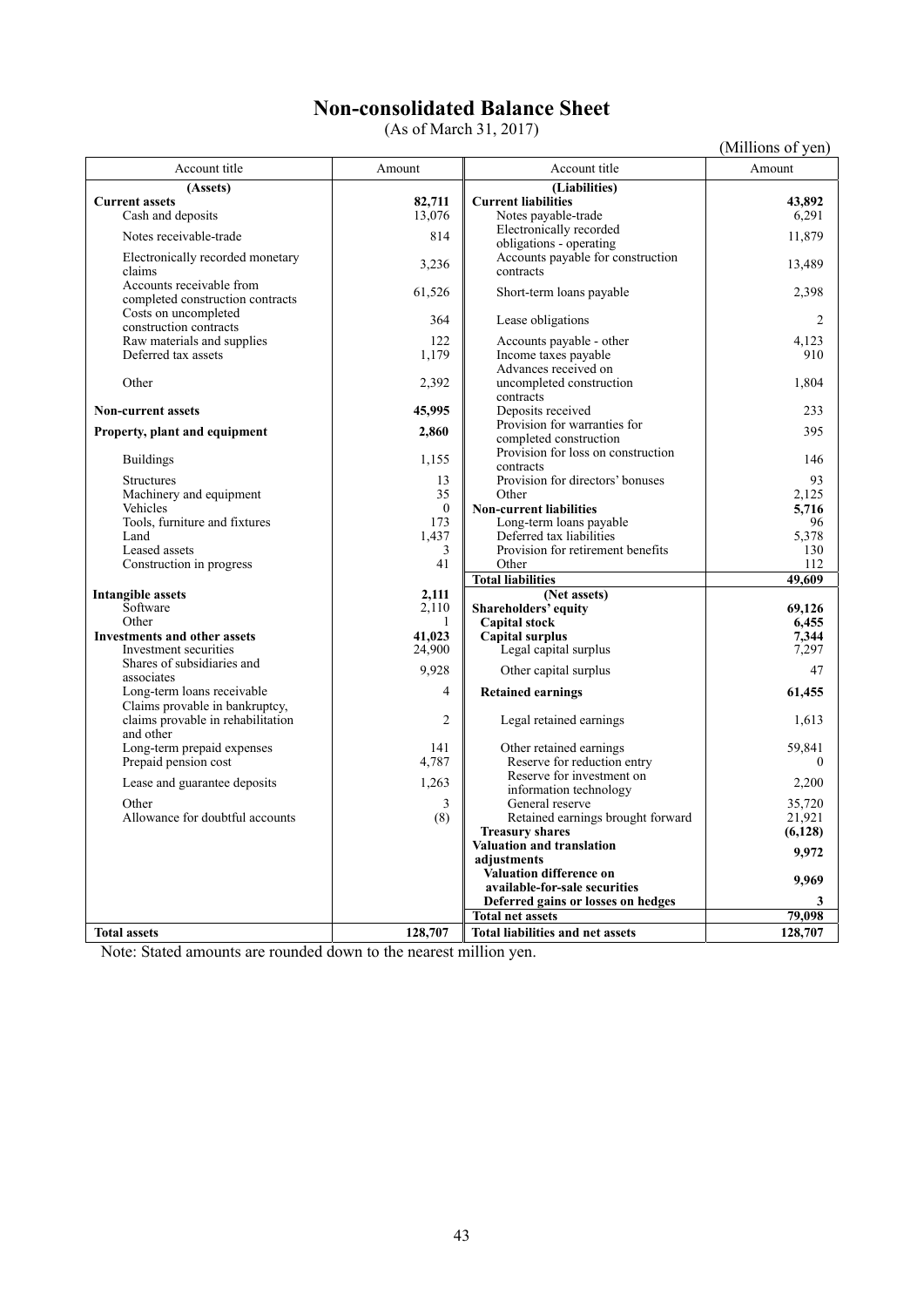# **Non-consolidated Income Statement**

(From April 1, 2016, to March 31, 2017)

| Account title<br>Amount<br>Net sales of completed construction contracts<br>105,378<br>Cost of sales of completed construction contracts<br>86,894<br>Gross profit on completed construction<br>contracts<br>Selling, general and administrative expenses<br><b>Operating income</b><br>Non-operating income<br>Interest income and dividends income<br>1,771<br>Dividends income of insurance<br>133<br>Real estate rent<br>169<br>Technical advisory fee<br>1,540<br>Reversal of allowance for doubtful accounts<br>$\overline{c}$<br>Other<br>43<br>Non-operating expenses<br>21<br>Interest expenses<br>Sales discounts<br>62<br>Rent expenses on real estate<br>48<br>Foreign exchange losses<br>208<br>Other<br>24<br><b>Ordinary income</b><br>Extraordinary income<br>Gain on sales of investment securities<br>19<br>Reversal of reserve for loss on dissolution of<br>9<br>employees' pension fund<br>Surrender value of insurance<br>32<br>3<br><b>Extraordinary losses</b><br>Loss on disposal of non-current assets<br>8<br>Impairment loss<br>2<br>Loss on sales of investment securities<br>141<br>Loss on valuation of investment securities<br>19<br>Loss on valuation of shares of subsidiaries and<br>$\boldsymbol{0}$<br>associates<br>Loss on insurance cancellation<br>16<br>188<br>Income before income taxes<br>9,837<br>2,086<br>Income taxes—current |  | (Millions of yen) |
|--------------------------------------------------------------------------------------------------------------------------------------------------------------------------------------------------------------------------------------------------------------------------------------------------------------------------------------------------------------------------------------------------------------------------------------------------------------------------------------------------------------------------------------------------------------------------------------------------------------------------------------------------------------------------------------------------------------------------------------------------------------------------------------------------------------------------------------------------------------------------------------------------------------------------------------------------------------------------------------------------------------------------------------------------------------------------------------------------------------------------------------------------------------------------------------------------------------------------------------------------------------------------------------------------------------------------------------------------------------------------------|--|-------------------|
|                                                                                                                                                                                                                                                                                                                                                                                                                                                                                                                                                                                                                                                                                                                                                                                                                                                                                                                                                                                                                                                                                                                                                                                                                                                                                                                                                                                |  |                   |
|                                                                                                                                                                                                                                                                                                                                                                                                                                                                                                                                                                                                                                                                                                                                                                                                                                                                                                                                                                                                                                                                                                                                                                                                                                                                                                                                                                                |  |                   |
|                                                                                                                                                                                                                                                                                                                                                                                                                                                                                                                                                                                                                                                                                                                                                                                                                                                                                                                                                                                                                                                                                                                                                                                                                                                                                                                                                                                |  |                   |
|                                                                                                                                                                                                                                                                                                                                                                                                                                                                                                                                                                                                                                                                                                                                                                                                                                                                                                                                                                                                                                                                                                                                                                                                                                                                                                                                                                                |  |                   |
|                                                                                                                                                                                                                                                                                                                                                                                                                                                                                                                                                                                                                                                                                                                                                                                                                                                                                                                                                                                                                                                                                                                                                                                                                                                                                                                                                                                |  | 18,483            |
|                                                                                                                                                                                                                                                                                                                                                                                                                                                                                                                                                                                                                                                                                                                                                                                                                                                                                                                                                                                                                                                                                                                                                                                                                                                                                                                                                                                |  | 11,786            |
|                                                                                                                                                                                                                                                                                                                                                                                                                                                                                                                                                                                                                                                                                                                                                                                                                                                                                                                                                                                                                                                                                                                                                                                                                                                                                                                                                                                |  | 6,697             |
|                                                                                                                                                                                                                                                                                                                                                                                                                                                                                                                                                                                                                                                                                                                                                                                                                                                                                                                                                                                                                                                                                                                                                                                                                                                                                                                                                                                |  |                   |
|                                                                                                                                                                                                                                                                                                                                                                                                                                                                                                                                                                                                                                                                                                                                                                                                                                                                                                                                                                                                                                                                                                                                                                                                                                                                                                                                                                                |  |                   |
|                                                                                                                                                                                                                                                                                                                                                                                                                                                                                                                                                                                                                                                                                                                                                                                                                                                                                                                                                                                                                                                                                                                                                                                                                                                                                                                                                                                |  |                   |
|                                                                                                                                                                                                                                                                                                                                                                                                                                                                                                                                                                                                                                                                                                                                                                                                                                                                                                                                                                                                                                                                                                                                                                                                                                                                                                                                                                                |  |                   |
|                                                                                                                                                                                                                                                                                                                                                                                                                                                                                                                                                                                                                                                                                                                                                                                                                                                                                                                                                                                                                                                                                                                                                                                                                                                                                                                                                                                |  |                   |
|                                                                                                                                                                                                                                                                                                                                                                                                                                                                                                                                                                                                                                                                                                                                                                                                                                                                                                                                                                                                                                                                                                                                                                                                                                                                                                                                                                                |  |                   |
|                                                                                                                                                                                                                                                                                                                                                                                                                                                                                                                                                                                                                                                                                                                                                                                                                                                                                                                                                                                                                                                                                                                                                                                                                                                                                                                                                                                |  | 3,661             |
|                                                                                                                                                                                                                                                                                                                                                                                                                                                                                                                                                                                                                                                                                                                                                                                                                                                                                                                                                                                                                                                                                                                                                                                                                                                                                                                                                                                |  |                   |
|                                                                                                                                                                                                                                                                                                                                                                                                                                                                                                                                                                                                                                                                                                                                                                                                                                                                                                                                                                                                                                                                                                                                                                                                                                                                                                                                                                                |  |                   |
|                                                                                                                                                                                                                                                                                                                                                                                                                                                                                                                                                                                                                                                                                                                                                                                                                                                                                                                                                                                                                                                                                                                                                                                                                                                                                                                                                                                |  |                   |
|                                                                                                                                                                                                                                                                                                                                                                                                                                                                                                                                                                                                                                                                                                                                                                                                                                                                                                                                                                                                                                                                                                                                                                                                                                                                                                                                                                                |  |                   |
|                                                                                                                                                                                                                                                                                                                                                                                                                                                                                                                                                                                                                                                                                                                                                                                                                                                                                                                                                                                                                                                                                                                                                                                                                                                                                                                                                                                |  |                   |
|                                                                                                                                                                                                                                                                                                                                                                                                                                                                                                                                                                                                                                                                                                                                                                                                                                                                                                                                                                                                                                                                                                                                                                                                                                                                                                                                                                                |  | 365               |
|                                                                                                                                                                                                                                                                                                                                                                                                                                                                                                                                                                                                                                                                                                                                                                                                                                                                                                                                                                                                                                                                                                                                                                                                                                                                                                                                                                                |  | 9,993             |
|                                                                                                                                                                                                                                                                                                                                                                                                                                                                                                                                                                                                                                                                                                                                                                                                                                                                                                                                                                                                                                                                                                                                                                                                                                                                                                                                                                                |  |                   |
|                                                                                                                                                                                                                                                                                                                                                                                                                                                                                                                                                                                                                                                                                                                                                                                                                                                                                                                                                                                                                                                                                                                                                                                                                                                                                                                                                                                |  |                   |
|                                                                                                                                                                                                                                                                                                                                                                                                                                                                                                                                                                                                                                                                                                                                                                                                                                                                                                                                                                                                                                                                                                                                                                                                                                                                                                                                                                                |  |                   |
|                                                                                                                                                                                                                                                                                                                                                                                                                                                                                                                                                                                                                                                                                                                                                                                                                                                                                                                                                                                                                                                                                                                                                                                                                                                                                                                                                                                |  |                   |
|                                                                                                                                                                                                                                                                                                                                                                                                                                                                                                                                                                                                                                                                                                                                                                                                                                                                                                                                                                                                                                                                                                                                                                                                                                                                                                                                                                                |  |                   |
|                                                                                                                                                                                                                                                                                                                                                                                                                                                                                                                                                                                                                                                                                                                                                                                                                                                                                                                                                                                                                                                                                                                                                                                                                                                                                                                                                                                |  |                   |
|                                                                                                                                                                                                                                                                                                                                                                                                                                                                                                                                                                                                                                                                                                                                                                                                                                                                                                                                                                                                                                                                                                                                                                                                                                                                                                                                                                                |  |                   |
|                                                                                                                                                                                                                                                                                                                                                                                                                                                                                                                                                                                                                                                                                                                                                                                                                                                                                                                                                                                                                                                                                                                                                                                                                                                                                                                                                                                |  |                   |
|                                                                                                                                                                                                                                                                                                                                                                                                                                                                                                                                                                                                                                                                                                                                                                                                                                                                                                                                                                                                                                                                                                                                                                                                                                                                                                                                                                                |  |                   |
|                                                                                                                                                                                                                                                                                                                                                                                                                                                                                                                                                                                                                                                                                                                                                                                                                                                                                                                                                                                                                                                                                                                                                                                                                                                                                                                                                                                |  |                   |
|                                                                                                                                                                                                                                                                                                                                                                                                                                                                                                                                                                                                                                                                                                                                                                                                                                                                                                                                                                                                                                                                                                                                                                                                                                                                                                                                                                                |  |                   |
|                                                                                                                                                                                                                                                                                                                                                                                                                                                                                                                                                                                                                                                                                                                                                                                                                                                                                                                                                                                                                                                                                                                                                                                                                                                                                                                                                                                |  |                   |
|                                                                                                                                                                                                                                                                                                                                                                                                                                                                                                                                                                                                                                                                                                                                                                                                                                                                                                                                                                                                                                                                                                                                                                                                                                                                                                                                                                                |  |                   |
| 500<br>Income taxes-deferred                                                                                                                                                                                                                                                                                                                                                                                                                                                                                                                                                                                                                                                                                                                                                                                                                                                                                                                                                                                                                                                                                                                                                                                                                                                                                                                                                   |  | 2,586             |
| <b>Profit</b>                                                                                                                                                                                                                                                                                                                                                                                                                                                                                                                                                                                                                                                                                                                                                                                                                                                                                                                                                                                                                                                                                                                                                                                                                                                                                                                                                                  |  | 7,251             |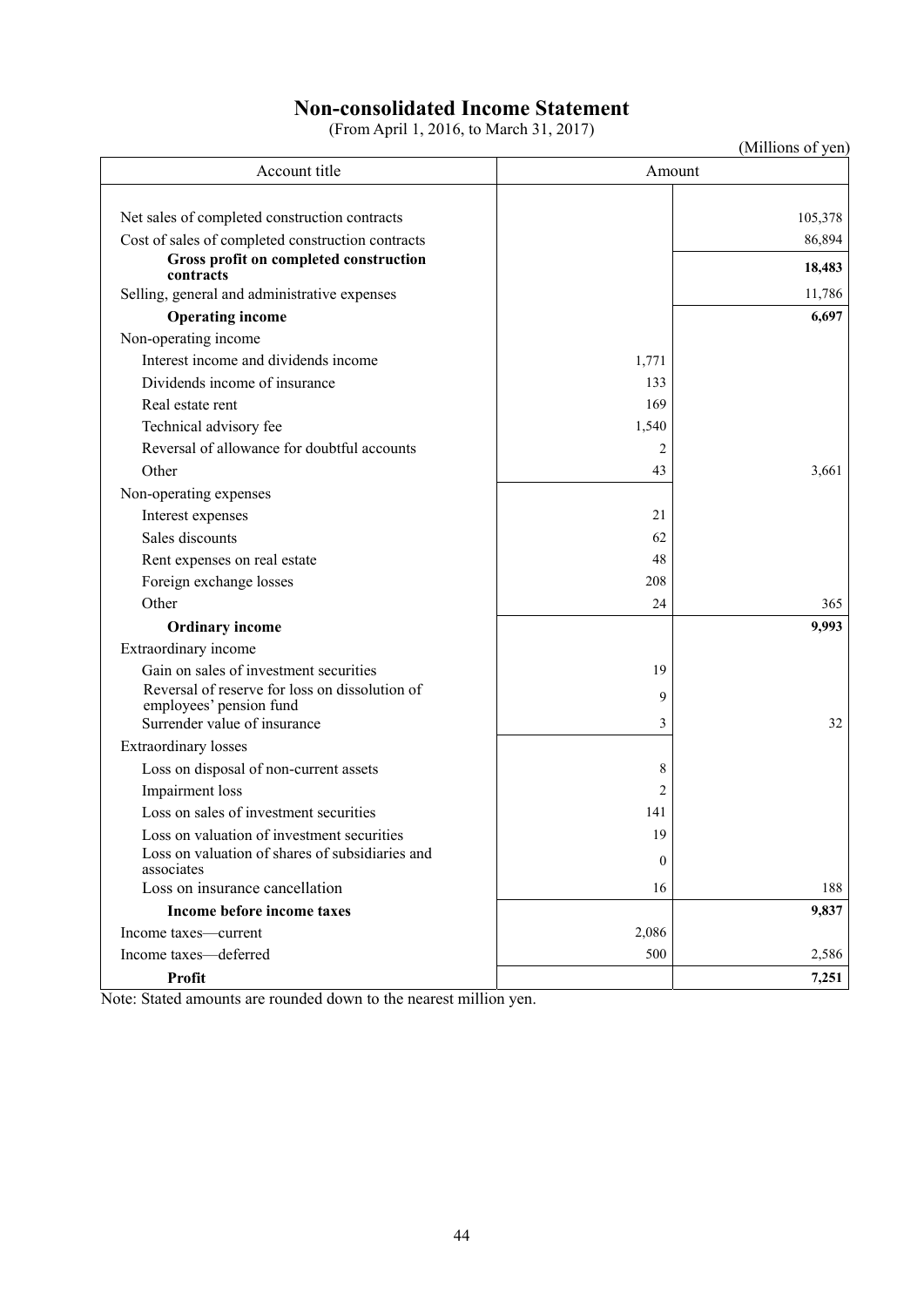# **Non-consolidated Statement of Changes in Net Assets**

(From April 1, 2016, to March 31, 2017)

# (Millions of yen)

|                                                         |                          | Shareholders' equity                                 |                          |                          |                               |                                   |                                                           |                    |                                            |                               |
|---------------------------------------------------------|--------------------------|------------------------------------------------------|--------------------------|--------------------------|-------------------------------|-----------------------------------|-----------------------------------------------------------|--------------------|--------------------------------------------|-------------------------------|
|                                                         |                          | Capital surplus                                      |                          |                          |                               | Retained earnings                 |                                                           |                    |                                            |                               |
|                                                         |                          |                                                      |                          |                          |                               | Other retained earnings           |                                                           |                    |                                            |                               |
|                                                         |                          | Capital stock Legal capital Other capital<br>surplus | surplus                  | Total capital<br>surplus | Legal<br>retained<br>earnings | Reserve for<br>reduction<br>entry | Reserve for<br>investment on<br>information<br>technology | General<br>reserve | Retained<br>earnings<br>brought<br>forward | Total<br>retained<br>earnings |
| Balance at the beginning of current<br>period           | 6,455                    | 7,297                                                | 47                       | 7,344                    | 1,613                         | $\mathbf{0}$                      | 2,000                                                     | 35,720             | 17,186                                     | 56,519                        |
| Changes of items during the period                      |                          |                                                      |                          |                          |                               |                                   |                                                           |                    |                                            |                               |
| Reserve for investment on<br>information technology     |                          |                                                      |                          |                          |                               |                                   | 200                                                       |                    | (200)                                      | -                             |
| Dividends of surplus                                    |                          |                                                      |                          |                          |                               |                                   |                                                           |                    | (2,315)                                    | (2,315)                       |
| Profit                                                  |                          |                                                      |                          |                          |                               |                                   |                                                           |                    | 7,251                                      | 7,251                         |
| Purchase of treasury shares                             |                          |                                                      |                          |                          |                               |                                   |                                                           |                    |                                            |                               |
| Net changes of items other<br>than shareholders' equity |                          |                                                      |                          |                          |                               |                                   |                                                           |                    |                                            |                               |
| Total changes of items during the<br>period             | $\overline{\phantom{0}}$ | $\overline{\phantom{0}}$                             | $\overline{\phantom{m}}$ |                          | $\overline{\phantom{0}}$      | $\qquad \qquad$                   | 200                                                       |                    | 4,735                                      | 4,935                         |
| Balance at the end of current period                    | 6,455                    | 7,297                                                | 47                       | 7,344                    | 1,613                         | $\mathbf{0}$                      | 2,200                                                     | 35,720             | 21,921                                     | 61,455                        |

|                                                         | Shareholders' equity |                                  |                                                                           | Valuation and translation adjustments       |                                                         |                     |  |
|---------------------------------------------------------|----------------------|----------------------------------|---------------------------------------------------------------------------|---------------------------------------------|---------------------------------------------------------|---------------------|--|
|                                                         | Treasury<br>shares   | Total<br>shareholders'<br>equity | <b>Valuation</b><br>difference on<br>available-<br>for-sale<br>securities | Deferred<br>gains or<br>losses on<br>hedges | Total<br>valuation<br>and<br>translation<br>adjustments | Total<br>net assets |  |
| Balance at the beginning of current<br>period           | (5,127)              | 65,191                           | 7,908                                                                     | 1                                           | 7,910                                                   | 73,102              |  |
| Changes of items during the period                      |                      |                                  |                                                                           |                                             |                                                         |                     |  |
| Reserve for investment on<br>information technology     |                      |                                  |                                                                           |                                             |                                                         |                     |  |
| Dividends of surplus                                    |                      | (2,315)                          |                                                                           |                                             |                                                         | (2,315)             |  |
| Profit                                                  |                      | 7,251                            |                                                                           |                                             |                                                         | 7,251               |  |
| Purchase of treasury shares                             | (1,000)              | (1,000)                          |                                                                           |                                             |                                                         | (1,000)             |  |
| Net changes of items other<br>than shareholders' equity |                      |                                  | 2,060                                                                     | 1                                           | 2,061                                                   | 2,061               |  |
| Total changes of items during the<br>period             | (1,000)              | 3,934                            | 2,060                                                                     | 1                                           | 2,061                                                   | 5,996               |  |
| Balance at the end of current period                    | (6,128)              | 69,126                           | 9.969                                                                     | 3                                           | 9,972                                                   | 79,098              |  |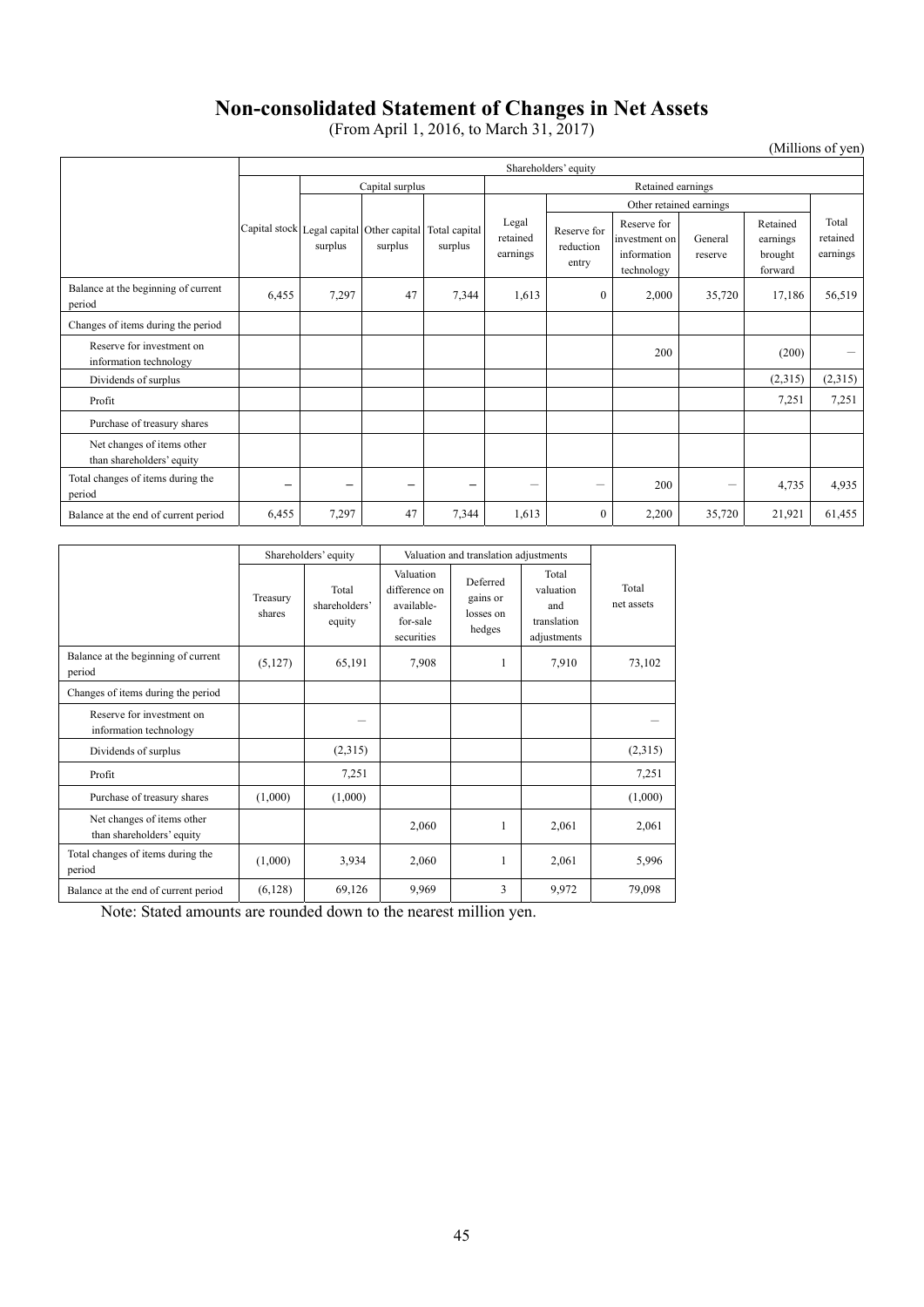Audit & Supervisory Board Audit Report (duplicated copy)

# Audit Report

# (English Translation)

Regarding the performance of duties by the Directors for the 72nd fiscal year from April 1, 2016, to March 31, 2017, the Audit & Supervisory Board hereby submits its Audit Report, which has been prepared upon careful consideration based on the audit report prepared by each Audit & Supervisory Board Member.

- 1. Summary of Auditing Methods by the Audit & Supervisory Board Members and Audit & Supervisory Board
	- (1) The Audit & Supervisory Board established auditing policies, allocation of duties, and other relevant matters for the fiscal year ended March 31, 2016, and received reports from each Audit & Supervisory Board Member regarding his or her audits and results thereof, as well as received reports from the Directors, other relevant personnel and the Accounting Auditors regarding performance of their duties, and requested explanations as necessary.
	- (2) Each Audit & Supervisory Board Member complied with the auditing regulations stipulated by the Audit & Supervisory Board, followed the auditing policies, allocation of duties and other relevant matters for the fiscal year under review, communicated with the Directors, the Internal Audit Office, other employees and any other relevant personnel, and made efforts to prepare the environment for information collection and audits, and conducted his/her audit in the following manner.
		- 1) Each Audit & Supervisory Board Member attended the meetings of the Board of Directors and other important meetings, received reports from the Directors, employees and other relevant personnel regarding performance of their duties, requested explanations as necessary, examined important authorized documents and associated information, and conducted audit visits to study the operations and financial positions of the head office, as well as of principal branch offices, branches and business offices.

With respect to subsidiaries, each Audit & Supervisory Board Member communicated and exchanged information with Directors, Statutory Auditors and other relevant personnel of several major subsidiaries, and conducted audit visits to major subsidiaries including those overseas to study the operations and financial positions thereof.

- 2) With respect to the contents of resolutions of the Board of Directors regarding the improvement of the system stipulated in Article 100, Paragraphs 1 and 3 of the Ordinance for Enforcement of the Companies Act, which is considered necessary pursuant to the System to Ensure that Directors and Employees of the Company Conform to Laws and the Articles of Incorporation and the System to Ensure the Appropriateness of Operations conducted by the Corporate Group Consisting of the Company and its Subsidiaries in the Business Report, as well as to the systems (internal control system) that have been improved based on such resolutions, each Audit & Supervisory Board Member received regular reports from Directors, employees and other relevant personnel with regard to the improvement and operational status of said systems, requested explanations as necessary and expressed opinions, in accordance with the "Audit Standards for Audit & Supervisory Board Members Regarding the Internal Control System" and the "Checklist for the Internal Control System Audit," which were stipulated through consultations among all the Audit & Supervisory Board Members.
- 3) With respect to the Basic Policy pursuant to Article 118, Item 3 (a), and the respective initiatives pursuant to Article 118, Item 3 (b), of the Ordinance for Enforcement of the Companies Act and described in the Business Report, each Audit & Supervisory Board Member examined the content thereof after taking into account deliberations at the Board of Directors and other relevant internal organs.
- 4) Each Audit & Supervisory Board Member monitored and verified whether the Accounting Auditors maintained their independence and implemented appropriate audits, as well as received reports from the Accounting Auditors regarding the performance of their duties and requested explanations as necessary. In addition, each Audit & Supervisory Board Member received notice from the Accounting Auditors that the "system for ensuring that duties are performed properly" (matters set forth in each item of Article 131 of the Ordinance for Corporate Accounting) had been prepared in accordance with the "Product Quality Management Standards Regarding Audits" (issued by the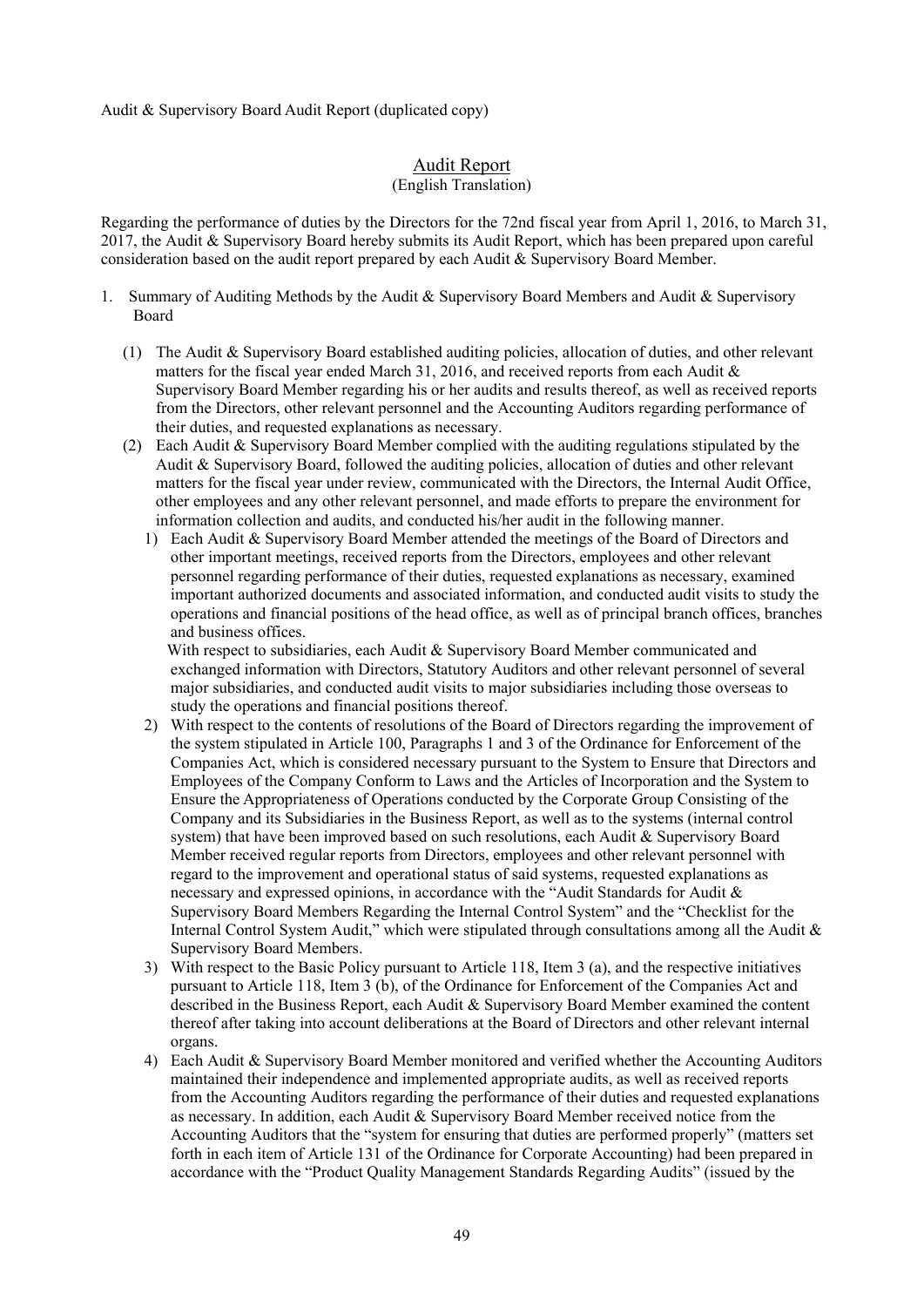Business Accounting Council on October 28, 2005) and other relevant standards, and requested explanations as necessary.

Based on the above methods, we examined the Business Report and the accompanying supplementary schedules, Non-consolidated Financial Statements (Non-consolidated Balance Sheet, Non-consolidated Income Statement, Non-consolidated Statement of Changes in Net Assets, and Notes to Non-consolidated Financial Statements) and the accompanying supplementary schedules, as well as the Consolidated Financial Statements (Consolidated Balance Sheet, Consolidated Income Statement, Consolidated Statement of Changes in Net Assets and Notes to Consolidated Financial Statements), all of which pertain to the fiscal year under review.

- 2. Results of Audit
	- (1) Results of Audit of Business Report and Other Relevant Documents
		- 1) In our opinion, the Business Report and the accompanying supplementary schedules are in accordance with the related laws, regulations and the Articles of Incorporation, and fairly present the Company's condition.
		- 2) We have found no evidence of wrongful action or material violation of related laws and regulations, nor of any violation with respect to the Articles of Incorporation, related to performance of duties by the Directors.
		- 3) In our opinion, the contents of the resolutions of the Board of Directors related to the internal control system are fair and reasonable. In addition, we have found no matters on which to remark regarding the description in the Business Report and the performance of duties by the Directors related to such internal control system.
		- 4) We have found no matters to point out with respect to the basic policy regarding persons who control the Company's decisions on financial matters and business policies as described in the Business Report. In our opinion, the respective initiatives pursuant to Article 118, Item 3 (b), of the Ordinance for Enforcement of the Companies Act set forth in the Business Report comply with said basic policy and do not impair the common interests of the Company's shareholders or aim to protect the positions of any of the company officers.
	- (2) Results of Audit of Consolidated Financial Statements In our opinion, the methods and results employed and rendered by A&A Partners are fair and reasonable.
	- (3) Results of Audit of Non-consolidated Financial Statements and the Accompanying Supplementary Schedules

In our opinion, the methods and results employed and rendered by A&A Partners are fair and reasonable.

May 12, 2017

Audit & Supervisory Board, Taikisha Ltd.

| Full-time Audit & Supervisory<br><b>Board Member</b>                                     | Masaaki Saito (seal)     |
|------------------------------------------------------------------------------------------|--------------------------|
| Full-time Audit & Supervisory<br><b>Board Member</b>                                     | Toshiya Furukatsu (seal) |
| Audit & Supervisory Board<br>Member (Outside Audit &<br>Supervisory Board Member)        | Junichi Noro (seal)      |
| Audit & Supervisory Board<br>Member (Outside Audit &<br><b>Supervisory Board Member)</b> | Hirokazu Hikosaka (seal) |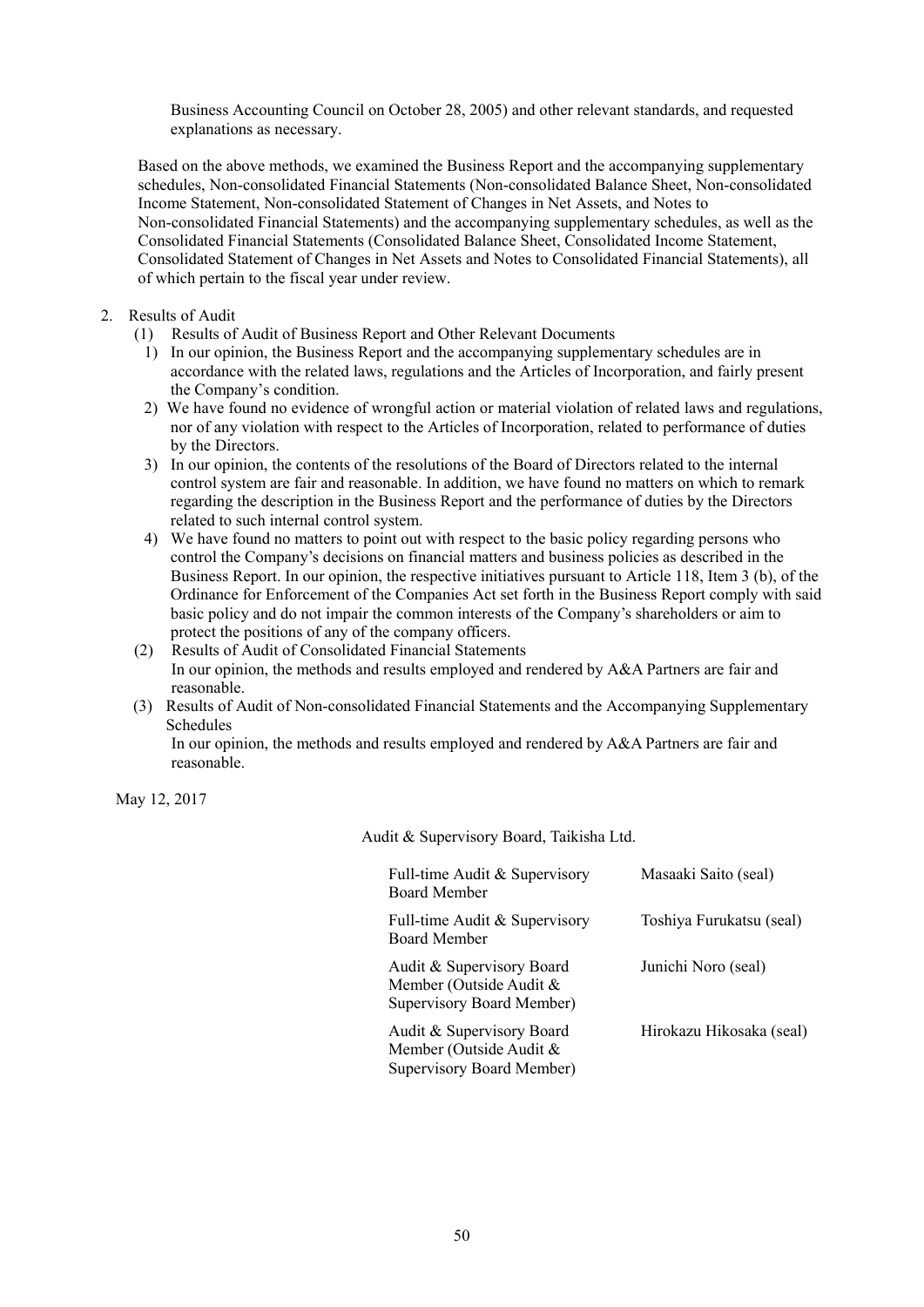# **Items Disclosed on Internet Concerning Notice of the 72nd Annual Shareholders' Meeting**

# **Notes to Consolidated Financial Statements**

# **Notes to Non-consolidated Financial Statements**

(From April 1, 2016, to March 31, 2017)

# **Taikisha Ltd.**

The Company provides its shareholders with the above documents by posting them on the Company's website (http://www.taikisha.co.jp/) in accordance with the provisions of the relevant laws and regulations and Article 15 of the Articles of Incorporation.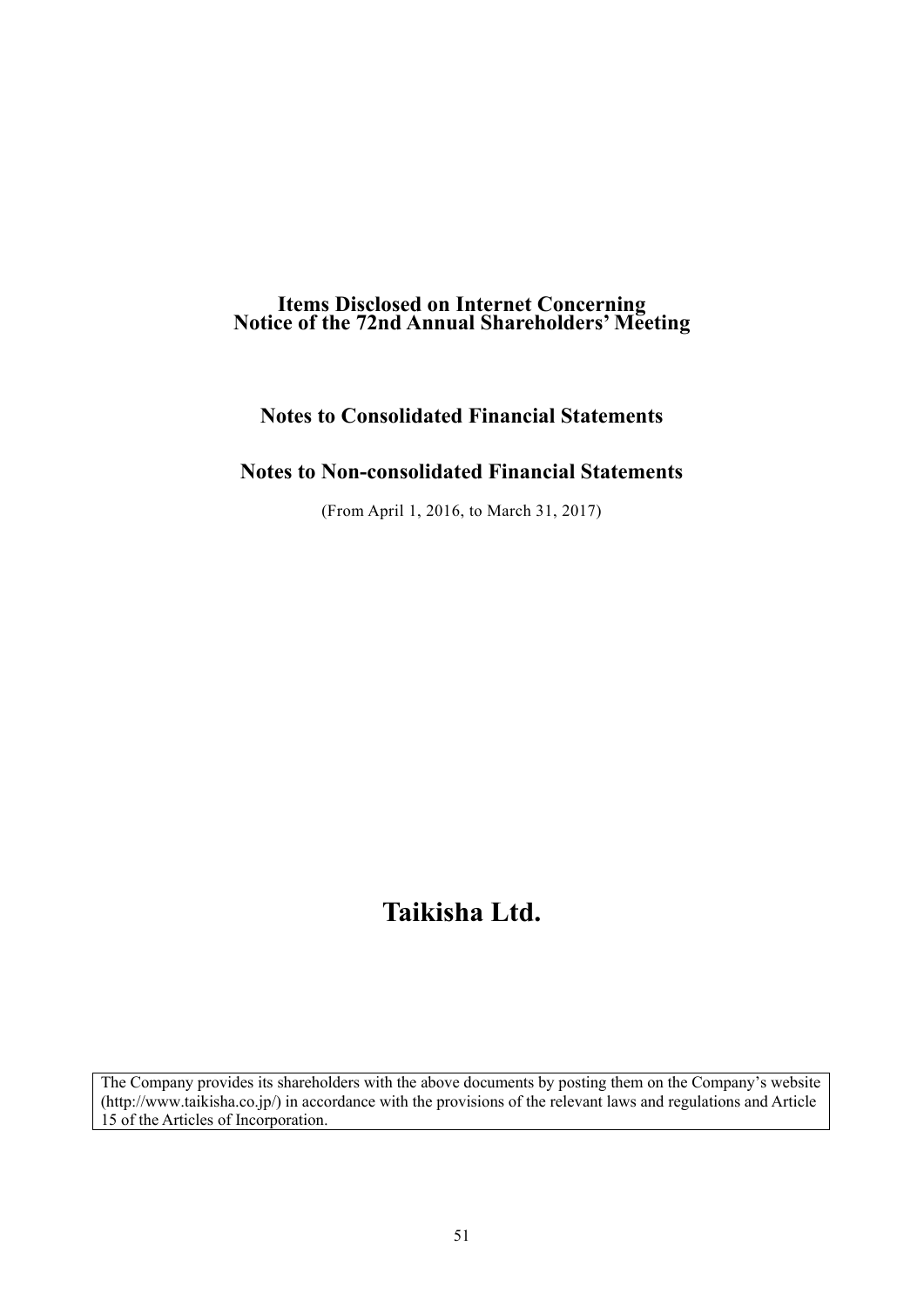# **Notes to Consolidated Financial Statements**

| [Notes to the Basis for Preparation of Consolidated Financial Statements]<br>1. Scope of consolidation                                                                                                                                                                                                                                                                                                                                                                                      |                                                                                                                                                                                                                                                                                                                                                                                                                                                                         |
|---------------------------------------------------------------------------------------------------------------------------------------------------------------------------------------------------------------------------------------------------------------------------------------------------------------------------------------------------------------------------------------------------------------------------------------------------------------------------------------------|-------------------------------------------------------------------------------------------------------------------------------------------------------------------------------------------------------------------------------------------------------------------------------------------------------------------------------------------------------------------------------------------------------------------------------------------------------------------------|
| Number of consolidated subsidiaries<br>Names of significant subsidiaries                                                                                                                                                                                                                                                                                                                                                                                                                    | 38<br>San Esu Industry Co., Ltd.<br><b>TKS</b> Industrial Company<br>Taikisha (Thailand) Co., Ltd.<br>WuZhou Taikisha Engineering Co., Ltd.<br>The newly established J-CO America Corporation is<br>included in the scope of consolidation effective from the<br>fiscal year under review.                                                                                                                                                                              |
| 2. Application of the equity method<br>(1) Number and name of the associates subject to the equity method<br>Number of the associates<br>Name of the associates                                                                                                                                                                                                                                                                                                                             | Shanghai Dongbo-Taiki Conveyor System Manufacturing                                                                                                                                                                                                                                                                                                                                                                                                                     |
|                                                                                                                                                                                                                                                                                                                                                                                                                                                                                             | Co., Ltd.<br>Tianjin Dongchun-Taiki Metal Finishing & Conveyor<br>System Manufacturing Co., Ltd.                                                                                                                                                                                                                                                                                                                                                                        |
| (2) Name of associates not subject to the equity method                                                                                                                                                                                                                                                                                                                                                                                                                                     |                                                                                                                                                                                                                                                                                                                                                                                                                                                                         |
| Name of the associates                                                                                                                                                                                                                                                                                                                                                                                                                                                                      | Makiansia Engineering (M) Sdn. Bhd.<br>J-PM Systems GmbH                                                                                                                                                                                                                                                                                                                                                                                                                |
| Reason for not applying the equity method                                                                                                                                                                                                                                                                                                                                                                                                                                                   | The associates not subject to the equity method are excluded<br>from application of the equity method because the impact of<br>their profit or loss (amount corresponding to the Company's<br>equity in this company), retained earnings (amount<br>corresponding to the Company's equity in these companies),<br>etc., for the consolidated fiscal year under review is negligible<br>even if they are excluded from the scope of application of the<br>equity method. |
| 3. Accounting policies                                                                                                                                                                                                                                                                                                                                                                                                                                                                      |                                                                                                                                                                                                                                                                                                                                                                                                                                                                         |
| (1) Standards and methods for valuation of significant assets<br>Securities<br>●<br>Held-to-maturity debt securities<br>Amortized cost method (straight-line method)<br>Shares of associates<br>Stated at cost using the moving average method<br>Available-for-sale securities<br>- Securities with fair value<br>calculated using the moving-average method.)<br>- Securities without fair value<br>Stated at cost using the moving-average method<br>Derivatives<br>Stated at fair value | Stated at fair value based on the market price, etc., on the balance sheet date<br>(Valuation difference is reported as a component of net assets. The cost of sales is                                                                                                                                                                                                                                                                                                 |

- Inventories
	- Costs on uncompleted construction contracts
		- Stated at cost using the specific identification method
	- Raw materials and supplies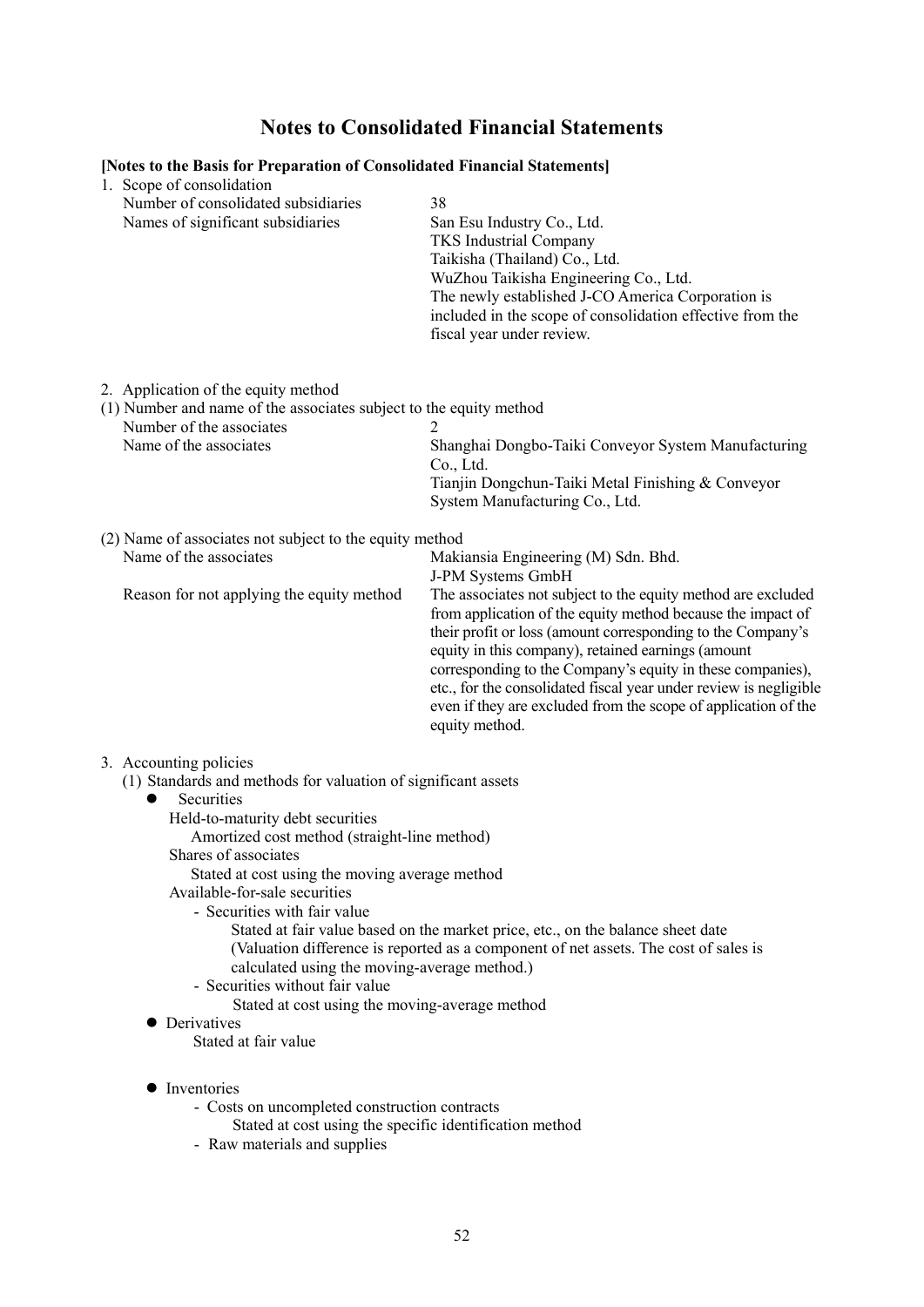Stated at cost using the moving-average method (The amounts stated in the consolidated balance sheet have been calculated by writing down the book value based on decline in profitability.)

- (2) Depreciation method for principal depreciable assets
	- Property, plant and equipment (excluding leased assets)

The declining-balance method is mainly applied. However, the straight-line method is applied for buildings (except for accompanying facilities), which have been acquired on or after April 1, 1998, as well as for accompanying facilities and structures that have been acquired on or after April 1, 2016. The straight-line method is applied by several overseas consolidated subsidiaries. The useful lives and the residual value comply with the similar standards as stipulated in the Corporation Tax Act.

(Change in accounting policies)

(Application of the "Practical Solution on a change in depreciation method due to Tax Reform 2016")

In line with the revisions to the Corporation Tax Act of Japan, the Practical Solution on a change in depreciation method due to Tax Reform 2016 (Practical Issues Task Force (PITF) No. 32, June 17, 2016) is applied from the fiscal year ended March 31, 2017. Accordingly, the depreciation method for facilities attached to buildings and structures acquired on or after April 1, 2016 was changed from the declining-balance method to the straight-line method.

The effect of this change on operating income, ordinary income and income before income taxes for the fiscal year under review is immaterial.

- Intangible assets (excluding leased assets) The straight-line method is applied. However, computer software for internal use is amortized by the straight-line method over the estimated internal useful life (five years).
- Leased assets (Finance leases that are not deemed to transfer the ownership of the leased assets to the lessee)

The straight-line method with no residual value is applied, regarding the lease term as the useful life.

(3) Standards of accounting for principal allowance and provisions

Allowance for doubtful accounts

The allowance for doubtful accounts is provided at the estimated amount of irrecoverable debt to prepare for bad debt losses on receivables such as accounts receivable from completed construction contracts based on the historical write-off rate for ordinary receivables and on the estimated recoverability of each doubtful account for specific doubtful receivables.

- **•** Provision for warranties for completed construction The provision for warranties for completed construction is provided to prepare for losses from repairs of completed construction contracts based on the past warranty experience rate.
- Provision for loss on construction contracts The provision for loss on construction contracts is provided at the estimated amount to prepare for losses from orders received for construction contracts in stock, which involve a high probability of generating losses and where the loss amount can be reasonably estimated.
- Provision for directors' bonuses The provision for directors' bonuses is provided at the estimated amount of payment corresponding to the fiscal year under review to prepare for the possible disbursement of bonuses to directors.
- Reserve for loss on dissolution of employees' pension fund

The reserve for loss on dissolution of employees' pension fund is provided at the estimated amount to prepare for losses from the dissolution of the employees' pension fund. (Additional information)

Nishinihonreitoukuutyou Employees' Pension Fund (general-type), with which the Company and its domestic consolidated subsidiaries are affiliated, resolved to dissolve the fund under special provisions at a meeting of its board of representatives held on September 18, 2013.

As the dissolution procedure under special provisions was completed in February 2017 and the amount corresponding to the liability reserve due to the dissolution was determined, the Company reversed ¥247 million in reserve for loss on dissolution of employees' pension fund and executed the payment procedure thereof.

The difference between the delivered ¥237 million and the remaining amount of reserve for loss on dissolution of employees' pension fund is recorded as "Reversal of reserve for loss on dissolution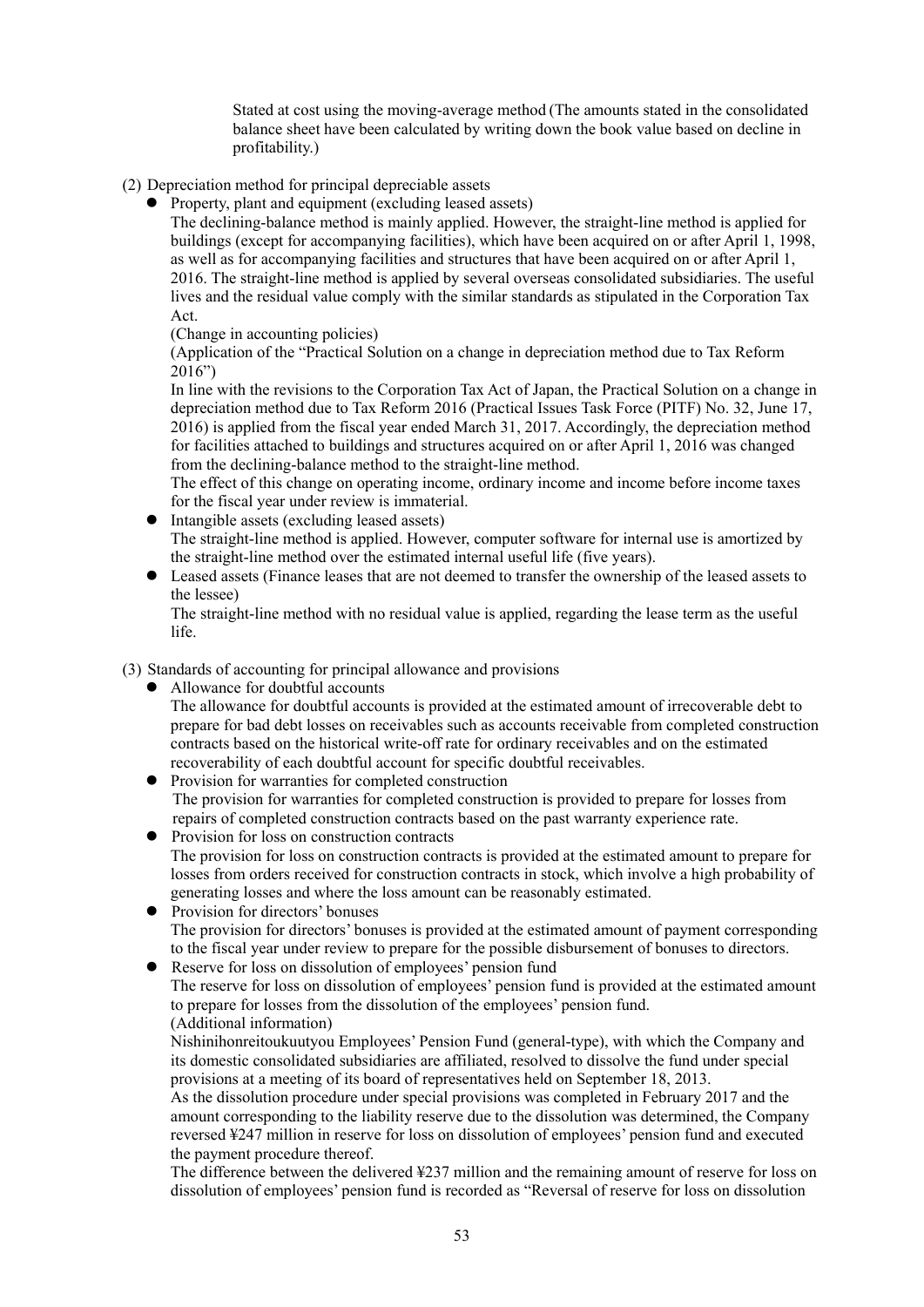of employees' pension fund" of ¥9 million under extraordinary income in the consolidated income statement.

• Provision for directors' retirement benefits

The provision for directors' retirement benefits of domestic consolidated subsidiaries is provided at the full required amount based on their relevant in-house regulations to prepare for the possible disbursement of retirement benefits to directors.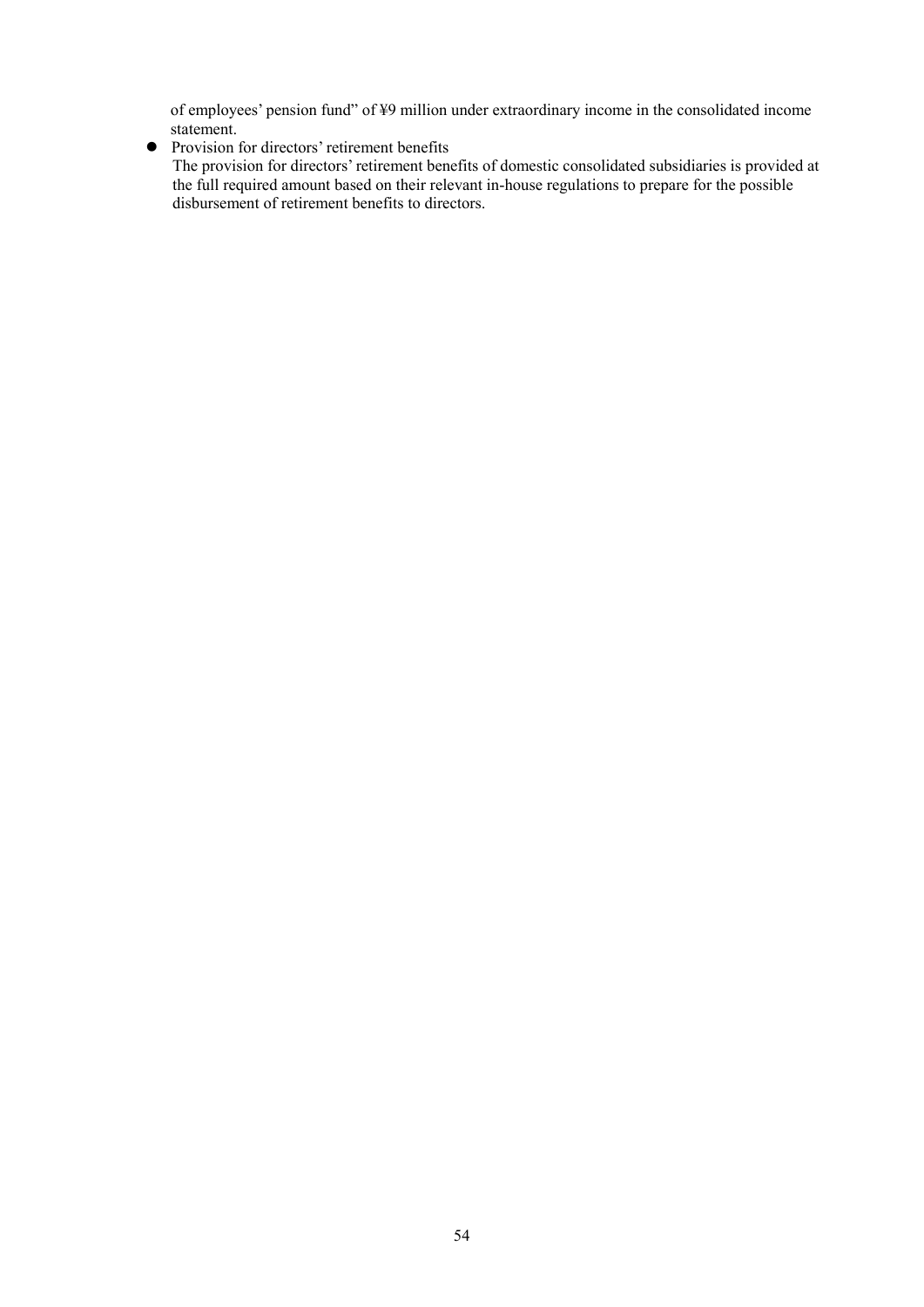(4) Other important matters as the basis of presenting the Consolidated Financial Statements

- Accounting standards for net sales of completed construction contracts and cost of sales of completed construction contracts
- (i) The percentage-of-completion method is applied for construction work for which the completion of a certain percentage of the entire work is clearly recognizable by the balance sheet date for the year under review (percentage of completion is estimated by the cost-to-cost method).
- (ii) The completed-contract method is applied for other construction contracts.
- Important methods of hedge accounting
- (i) Method of hedge accounting
	- Deferred hedge accounting is applied.

With regard to forward exchange contracts that meet the requirements for deferral hedge accounting, deferral hedge accounting is applied.

With regard to interest-rate swaps and interest-rate caps that meet the requirements for exceptional accounting, exceptional accounting is applied.

(ii) Hedging instruments and hedged items

| Hedging instruments | Forward exchange contracts, spot exchange forward         |
|---------------------|-----------------------------------------------------------|
|                     | agreements (non-deliverable forward: NDF), and            |
|                     | interest-rate swaps and interest-rate caps                |
| Hedged items        | Foreign currency receivables, foreign currency payables,  |
|                     | future transactions in foreign currency and interest-rate |
|                     | trading for loans payable                                 |

(iii) Hedging policy

The Company's policy of hedging activities for forward exchange contracts is to reduce exchange-rate fluctuation risks when contracts are concluded and not to conduct speculative trading. The Company's policy of interest-rate swaps and interest-rate caps is to reduce interest-rate fluctuation risks for loans payable and not to conduct speculative trading.

(iv) Method of evaluation of effectiveness of hedging

As forward exchange contracts in the same currency are used for forward exchange transactions, the correlation to subsequent exchange rate fluctuations is completely ensured. Accordingly, evaluating the effectiveness of hedging activities is omitted.

For interest-rate swaps and interest-rate caps, the judgment on whether to apply exceptional accounting is used instead of an evaluation of the effectiveness of hedging.

- Accounting procedure for retirement benefits
- (i) Period allocation of projected retirement benefits

In calculating the retirement benefit obligations, the benefit formula basis is used to allocate the projected retirement benefits to the years of service up to the end of the fiscal year under review.

(ii) Amortization method for actuarial gains/losses and prior service cost Actuarial gains or losses are amortized for the pro-rata amount computed by the straight-line method over a certain period (10 years) within the average remaining service years of employees at the time of recognition, commencing from the following fiscal year of recognition. The prior service cost is amortized by the straight-line method over a certain period (10 years)

within the average remaining service years of employees at the time of recognition.

Amortization method and period for goodwill

Goodwill is equally amortized using the straight-line method over a period of twenty (20) years.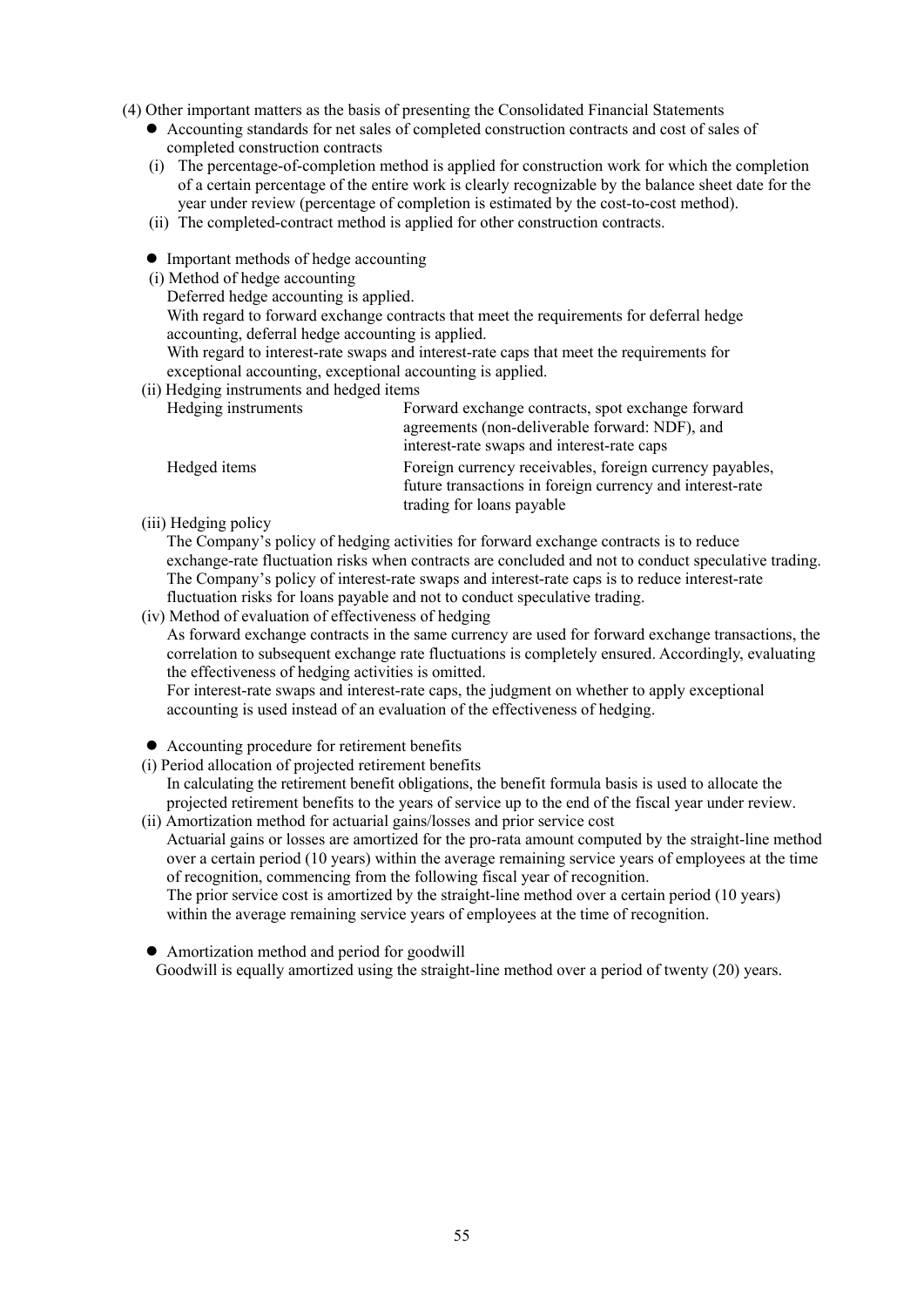#### Accounting for consumption taxes

At the Company and its domestic consolidated subsidiaries, transactions subject to the consumption tax and the local consumption tax are recorded at amounts exclusive of the consumption tax.

#### (Change in accounting policies)

(Application of the Revised Implementation Guidance on Recoverability of Deferred Tax Assets) The Company applied the Revised Implementation Guidance on Recoverability of Deferred Tax Assets (Accounting Standards Board of Japan (ASBJ) Guidance No. 26, March 28, 2016, hereinafter the "Implementation Guidance") from the fiscal year under review, and revised part of the accounting for the recoverability of deferred tax assets accordingly.

The Implementation Guidance was applied following the transitional treatment provided in Paragraph 49 (4) of the same Guidance. Accordingly, the difference between the amounts of deferred tax assets at the beginning of the fiscal year under review assuming the application of the provisions under Paragraph 49(3), (i) to (iii) of the Implementation Guidance, and the amounts of deferred tax assets at the end of the previous fiscal year, was added to retained earnings and non-controlling interests at the beginning of the fiscal year under review.

As a result, deferred tax assets (investments and other assets) increased by ¥12 million, retained earnings increased by ¥11 million and non-controlling interests increased by ¥0 million at the beginning of the fiscal year under review.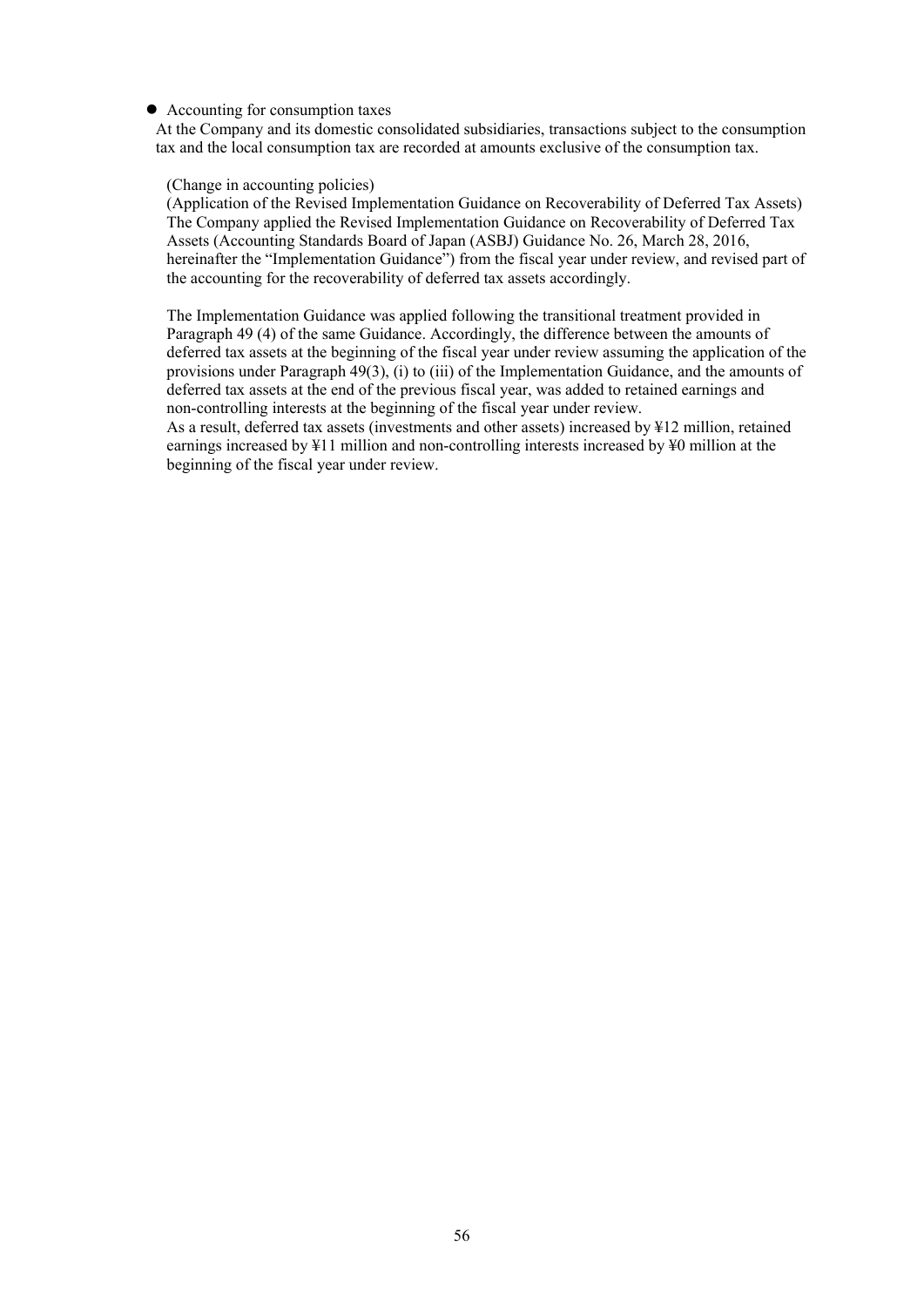# **[Notes to Consolidated Balance Sheet]**

1. Pledged assets

- (1) The following assets are pledged as collateral for security deposits at subsidiaries and associates Cash and deposits
- (2) The following assets are pledged as collateral for loans payable at investees.<br>Investment securities  $\angle$  #2 million Investment securities
- (3) The following assets are pledged as collateral for loans payable at associates.

|                                                       |                             | (Millions of yen)                  |  |
|-------------------------------------------------------|-----------------------------|------------------------------------|--|
| Asset pledged as collateral                           | Year-end balance on account | Secured obligations                |  |
|                                                       | books                       | corresponding to the asset at left |  |
| Cash and deposits                                     | 332                         | າາ'                                |  |
| Machinery, vehicles, tools,<br>furniture and fixtures | 28                          |                                    |  |

# 2. Guarantee obligations

The Taikisha Group guarantees loans payable, etc., made by its employees and affiliated companies under agreements concluded with financial institutions.

| Employees                                              | $\frac{12}{3}$ million |
|--------------------------------------------------------|------------------------|
| Tianjin Dongchun-Taiki Metal Finishing Conveyor System |                        |
| Manufacturing Co., Ltd.                                | $\text{\#312}$ million |
| 3. Endorsed notes                                      | $\text{\#}40$ million  |

57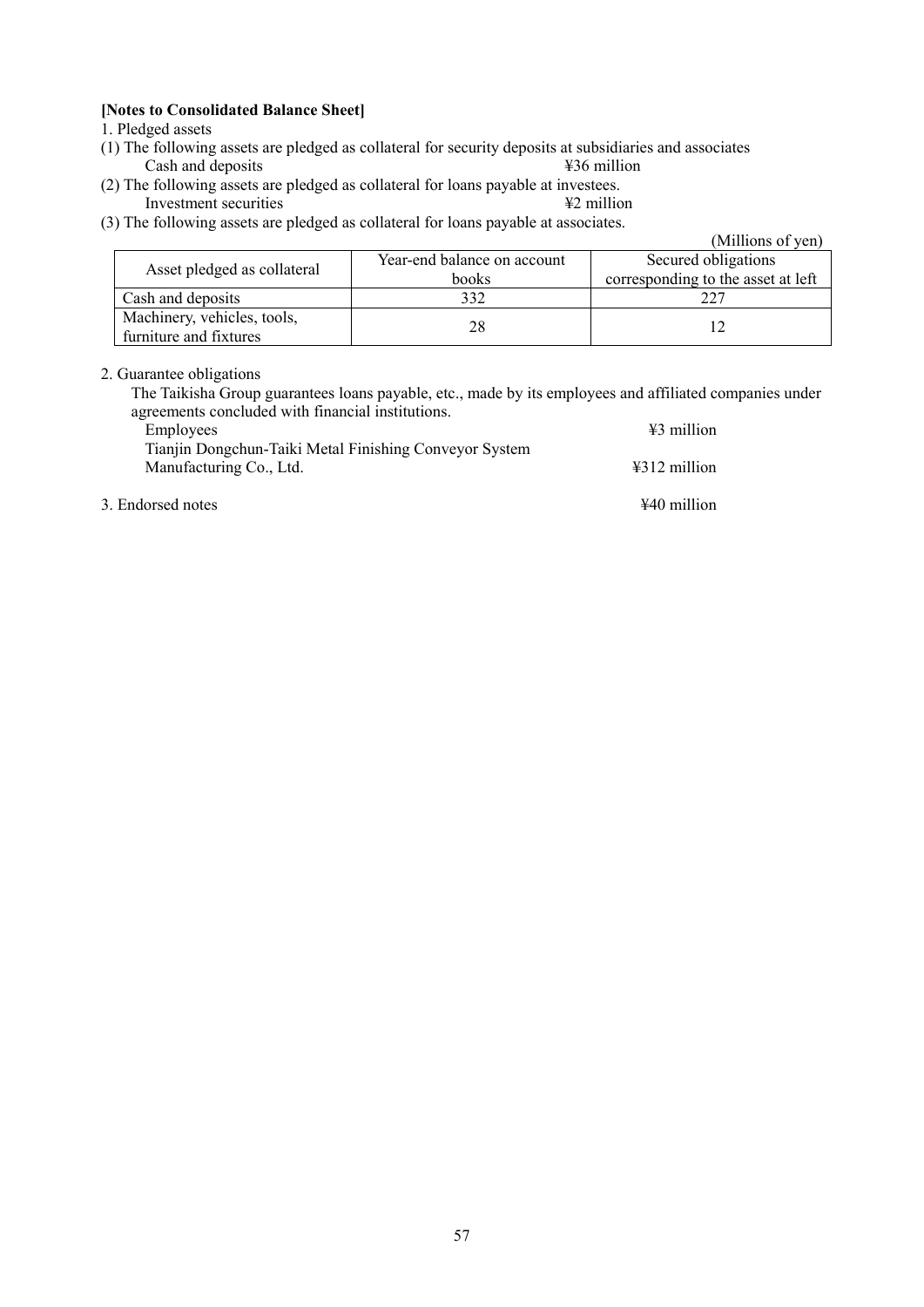## **[Note to Consolidated Income Statement]**

Provision for loss on construction contracts included in the cost of sales of completed construction contracts was ¥756 million.

# **[Notes to Consolidated Statement of Changes in Net Assets]**

- 1. Type and total number of issued shares as of the consolidated balance sheet date Common shares 36,782,009 shares
- 2. Dividends
	- (1) Dividend amount

| Resolution                                               | Type of shares   | Total dividends<br>(Millions of<br>yen) | Dividend per<br>share (Yen) | Record date           | Effective date       |
|----------------------------------------------------------|------------------|-----------------------------------------|-----------------------------|-----------------------|----------------------|
| Annual<br>Shareholders'<br>Meeting on June<br>29, 2016   | Common<br>shares | 1,451                                   | 42.00                       | March 31,<br>2016     | June 30, 2016        |
| Board of Directors<br>Meeting on<br>November 11,<br>2016 | Common<br>shares | 864                                     | 25.00                       | September 30,<br>2016 | November 30,<br>2016 |

(2) Dividends whose record date is during the fiscal year under review, but whose effective date is after the end of the fiscal year under review

The following matters concerning the dividends of common shares are proposed in a proposal at the Annual Shareholders' Meeting to be held on June 29, 2017.

| (i) Total dividends     | $\text{\#1,539}$ million |
|-------------------------|--------------------------|
| (ii) Dividend per share | 445.00                   |
| (iii) Record date       | March 31, 2017           |
| (iv) Effective date     | June 30, 2017            |

Retained earnings are planned to be used as the source of dividends.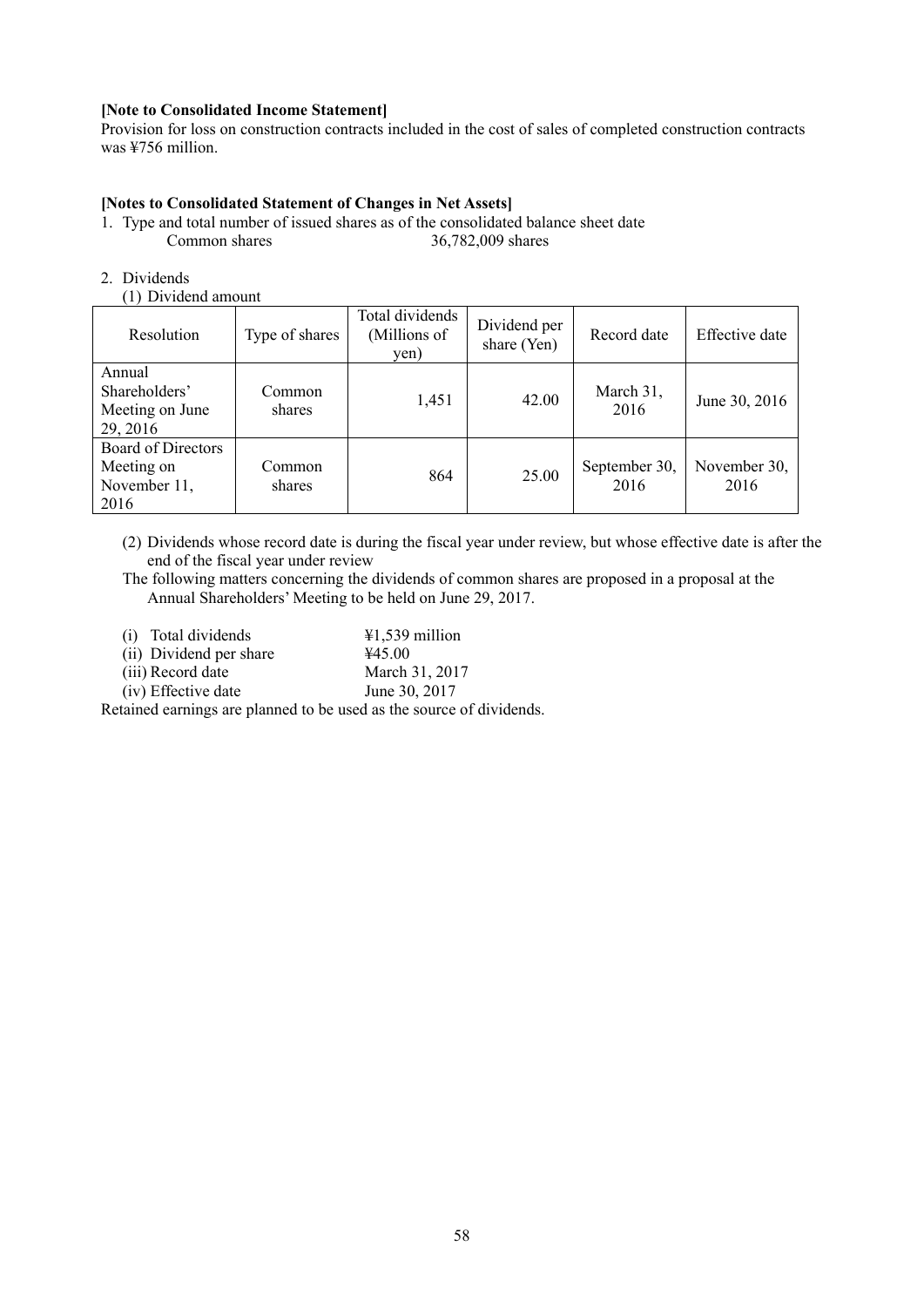#### **[Notes to Financial Instruments]**

1. Status of Financial Instruments

(1) Policies on financial instruments

The Taikisha Group invests its temporary surplus funds in financial assets that are highly secure and procures its short-term working capital in the form of borrowings from banks. The Group utilizes derivatives only to hedge their exposure to the risks as described below but does not enter into such transactions for speculative purposes.

(2) Description of financial instruments, related risks and risk management system

Notes receivable, accounts receivable from completed construction contracts and other, which are trade receivables, are exposed to the credit risk of the respective customers. As for the credit risk of customers, the Group's management system allows us to monitor the credit standing of major customers at any time on a timely basis based on the maturity and balance control by customer. Meanwhile, trade receivables denominated in foreign currencies, which originate from global business operations, are exposed to the risk of exchange rate fluctuations and are partly hedged by utilizing forward exchange contracts. Although being exposed to the risk of fluctuations in market price, stocks included in the category of investment securities are those of companies with which the Group has business relations and are continuously monitored through regular checks of the current market value and financial positions of the issuers.

Notes payable, accounts payable for construction contracts and other, which are trade payables, generally entail the due date for payments, which typically mature within one year. Some of them are those denominated in foreign currencies due to the imports of materials and raw materials, etc., and are exposed to the risk of exchange rate fluctuations but are always within the limit of the balance of accounts receivable from completed construction contracts, which are similarly denominated in foreign currencies. Income taxes payable are imposed on the taxable income of the respective Group companies for the fiscal year under review, and they all mature within one year.

Both short-term and long-term loans payable are fund-raising means associated with business transactions. Short-term loans payable with variable interest rates are exposed to the risk of interest-rate fluctuations. However, long-term loans payables, which are procured at fixed interest rates, in principle, can avoid being exposed to interest-rate fluctuation risk.

Derivative transactions consist of forward exchange contracts and NDFs aimed at hedging the risk of fluctuations in exchange rates for exports and imports in the course of ordinary business operations. Forward exchange contracts and NDFs are executed and managed in accordance with the relevant notice regarding foreign exchange control issued by the Chief Executive of the Administrative Management Headquarters. This notice clearly stipulates regulations for the management policies on derivative transactions, the regulating division and department in charge of risk management, use purposes, scope of utilization, reporting system and the like.. Derivative transactions are executed only with financial institutions of a high rating caliber to reduce the credit risk.

Although trade payables and loans payable are exposed to liquidity risk, the Group strives to control the liquidity risk with measures such as the preparation of a monthly cash management plan by each Group company.

(3) Supplementary explanation on market value of financial instruments, etc.

The contractual amounts, etc., with regard to derivative transactions in "2. Market Value of Financial Instruments" below only indicate nominal contractual or notional principal amounts in derivative transactions, and they are not a direct measure of the Group's risk exposure in connection with the corresponding derivative transactions.

# 2. Fair Value of Financial Instruments

The following table indicates the book value in the consolidated balance sheet, the fair value and the differences thereof as of March 31, 2017. Financial instruments for which it is deemed extremely difficult to measure the fair value are not included in the table below. (Refer to Note 2.)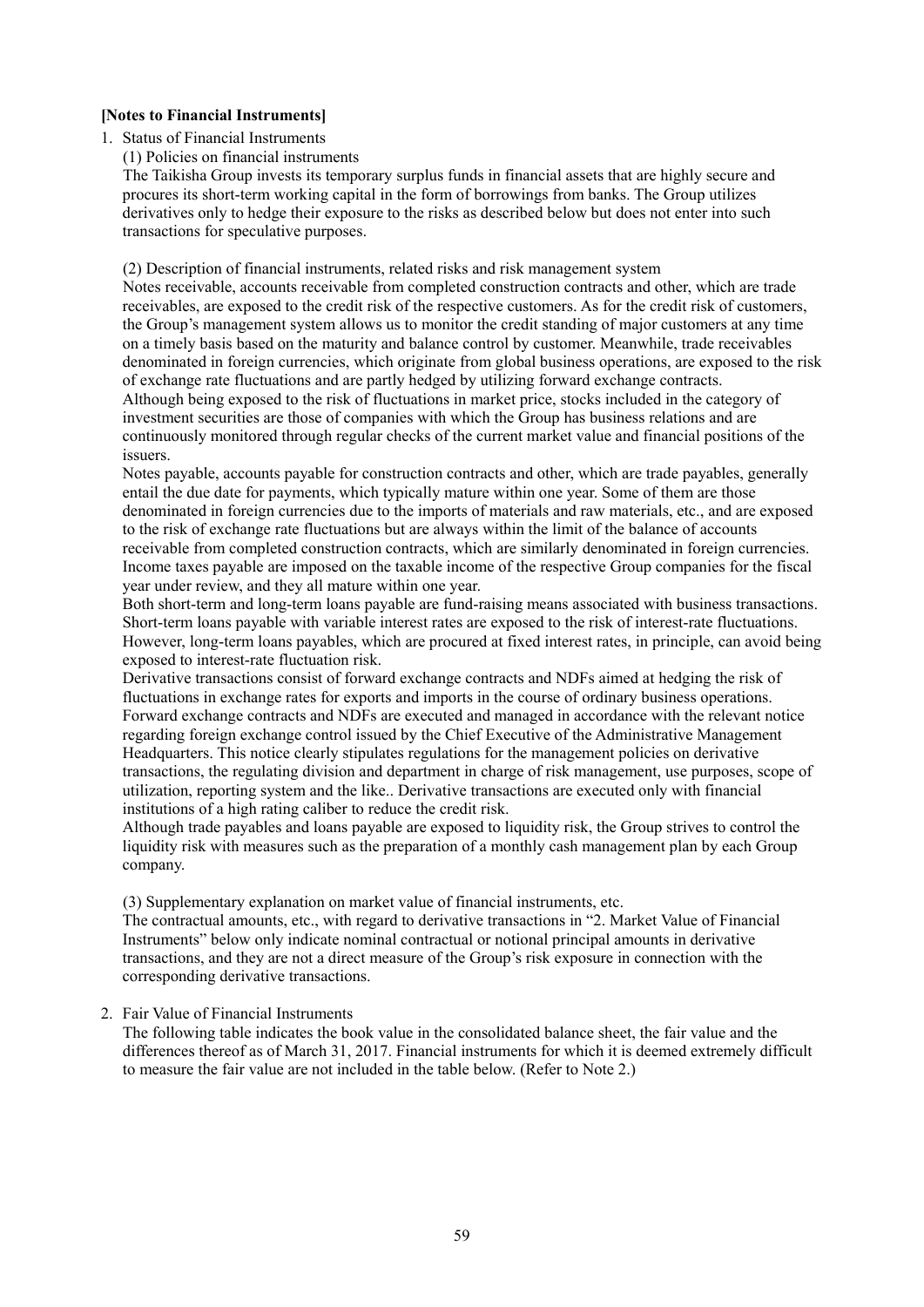(Millions of yen)

|                                                | Book value in the    |            |            |
|------------------------------------------------|----------------------|------------|------------|
|                                                | consolidated balance | Fair value | Difference |
|                                                | sheet                |            |            |
| (1) Cash and deposits                          | 42,263               | 42,263     |            |
| (2) Notes receivable, accounts receivable      |                      |            |            |
| from completed construction contracts          | 100,983              |            |            |
| and other                                      |                      |            |            |
| Allowance for doubtful accounts*1              | (402)                |            |            |
|                                                | 100,581              | 100,578    | (2)        |
| (3) Securities and investment securities $*^2$ | 24,319               | 24,319     |            |
| Total assets                                   | 167,164              | 167,161    | (2)        |
| (4) Notes payable, accounts payable for        | 55,287               | 55,286     |            |
| construction contracts and other               |                      |            | (0)        |
| (5) Short-term loans payable                   | 4,015                | 4,015      |            |
| (6) Income taxes payable                       | 1,462                | 1,462      |            |
| (7) Long-term loans payable                    | 986                  | 937        | (48)       |
| <b>Total liabilities</b>                       | 61,751               | 61,701     | (49)       |
| (8) Derivative transactions                    | (398)                | (398)      |            |

\*1. "Allowance for doubtful accounts" amounts separately included in "notes receivable, accounts receivable from completed construction contracts and other" are deducted.

\*2. "Securities and investment securities" for which it is deemed extremely difficult to measure the market value are not included in the table above.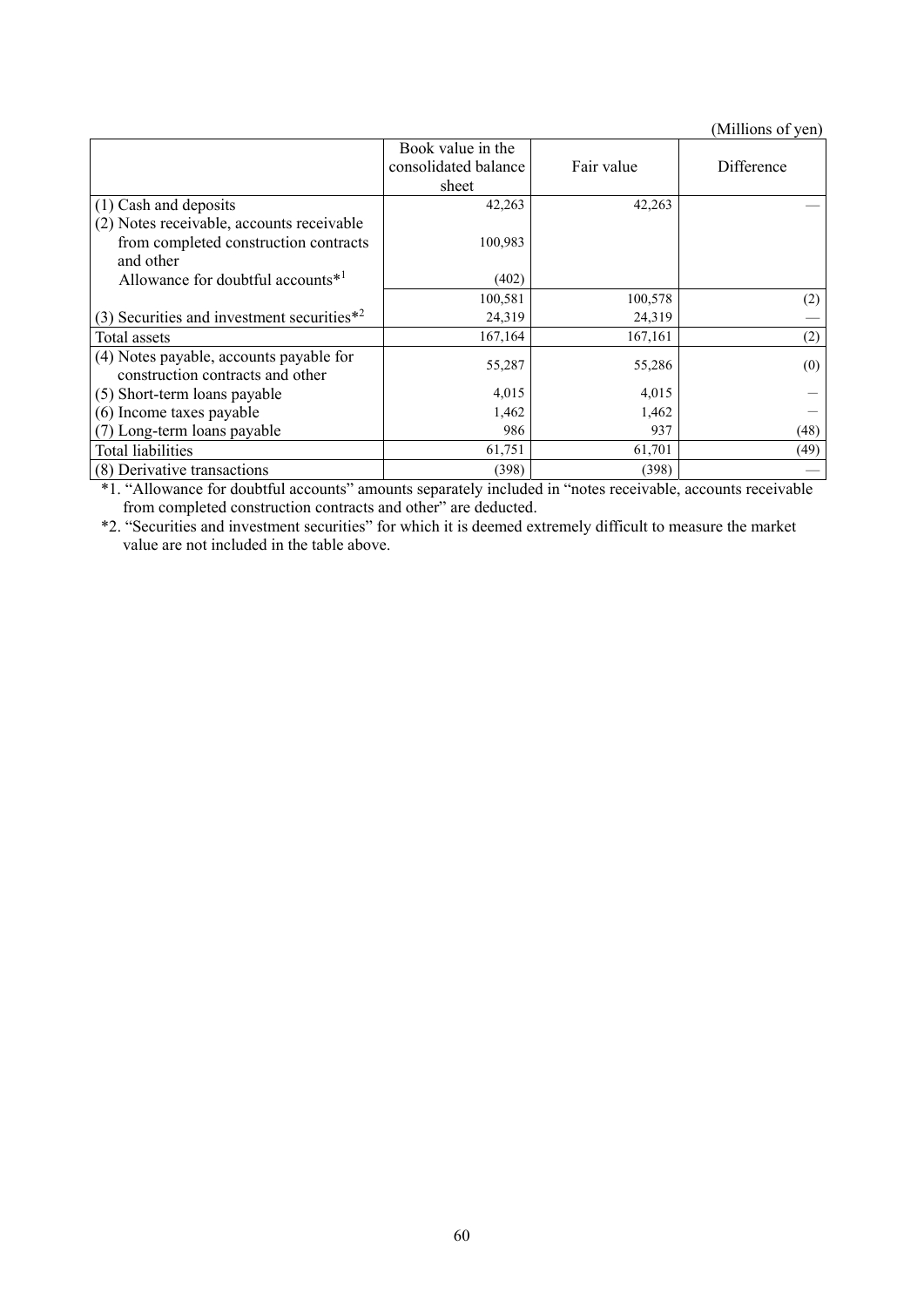Notes:

1. Calculation method of the fair value of financial instruments and securities and derivative transactions

Assets

(1) Cash and deposits:

As cash is settled within a short time, the fair value thereof is almost equal to the book value. Therefore, the calculation of the fair value of these assets is based on the book value concerned.

- (2) Notes receivable, accounts receivable from completed construction contracts and other: The calculation of the fair value of these assets is based on the present value to be achieved by discounting using discount rates, which take into account the remaining period prior to maturity and the credit risk, for receivables individually segmented by certain duration.
- (3) Securities and investment securities:

As for the calculation of the fair value of these assets, stocks are based on the prices traded at the stock exchange, whereas bonds are based on the prices proposed by the correspondent financial institution.

The securities and investment securities are held in the form of "other securities."

(i) The differences between the book value in the consolidated balance sheet and acquisition cost are as follows

|                        |                                                    |                  | Mullions of yen) |
|------------------------|----------------------------------------------------|------------------|------------------|
|                        | Book value in the<br>consolidated balance<br>sheet | Acquisition cost | Difference       |
| Those of which book    |                                                    |                  |                  |
| value exceeds their    |                                                    |                  |                  |
| acquisition cost       |                                                    |                  |                  |
| <b>Stocks</b>          | 24,286                                             | 9,996            | 14,290           |
| Those of which book    |                                                    |                  |                  |
| value does not exceed  |                                                    |                  |                  |
| their acquisition cost |                                                    |                  |                  |
| <b>Stocks</b>          | 32                                                 | 32               |                  |
| Total                  | 24,319                                             | 10.028           | 14,290           |

 $\alpha$  curve of  $\alpha$ 

Other securities with fair value (as of March 31, 2017)

(ii) The sales amount for other securities for the fiscal year under review was ¥234 million. The total gain on sales was ¥25 million, whereas the total loss on sales was ¥141 million. (iii) The "Acquisition cost" in the table above is the book value after an impairment loss is deducted. In posting the impairment loss for the corresponding stocks, an impairment loss was reported for each stock whose market value had fallen more than 50% compared with the acquisition value without reasonable evidence that the market value would rally to the book value within one year. For each stock whose market value had fallen more than 30% but less than 50%, an impairment loss was similarly reported for an amount deemed necessary in the light of past trends in the market price for one prior year and the probability of recovery in its

market value. Liabilities

(4) Notes payable, accounts payable for construction contracts and other, and (5) Short-term loans payable

The calculation of the fair value of these liabilities is based on the present value to be achieved by discounting using discount rates, which take into account the remaining period prior to maturity or repayment and the credit risk, for payables individually segmented by certain duration.

(6) Income taxes payable

As these liabilities are settled within a short time, the fair value thereof is almost equal to the book value. Therefore, the calculation of the fair value of these assets is based on the book value concerned.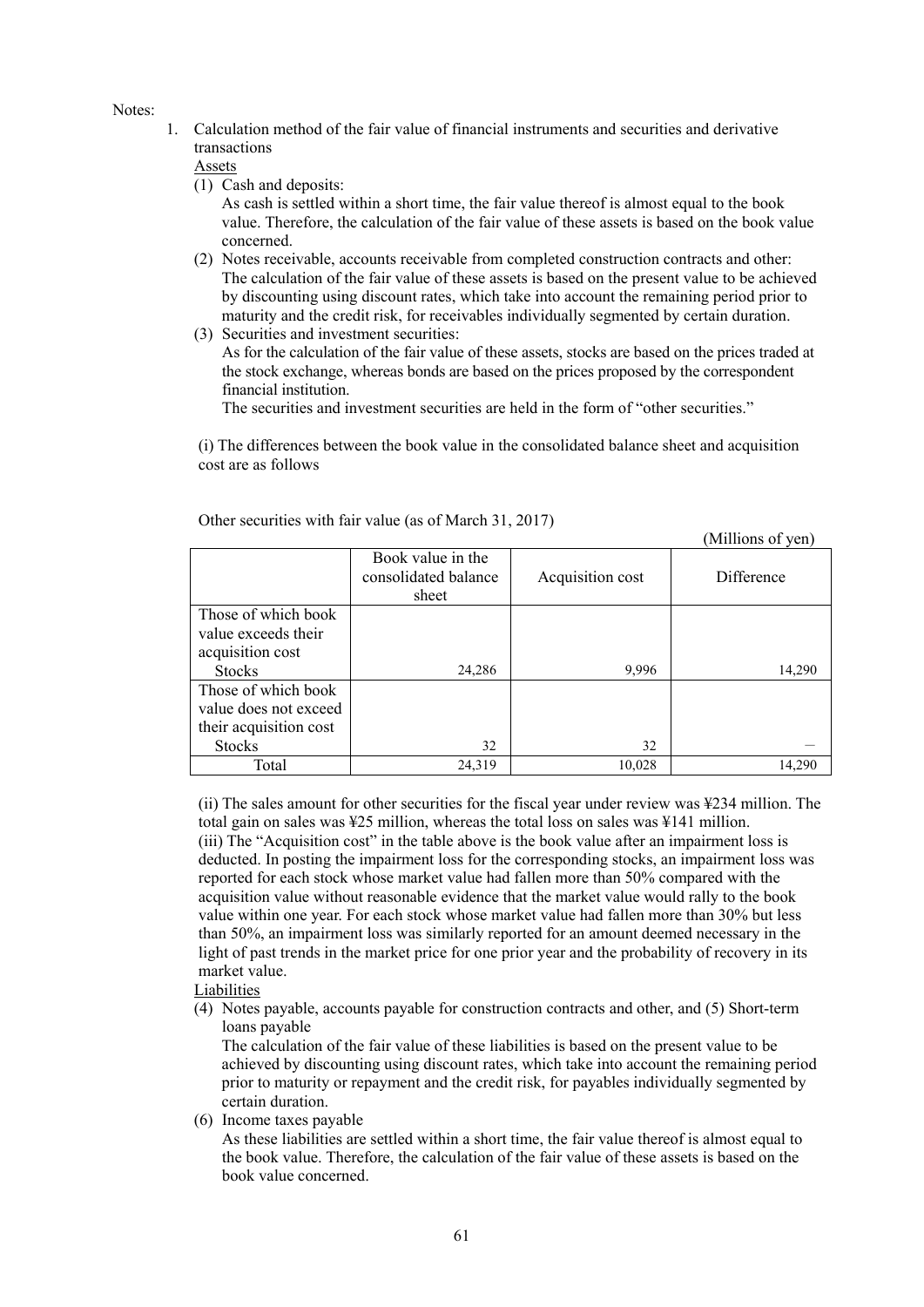# (7) Long-term loans payable

The calculation of the fair value of these liabilities is based on the book value concerned for long-term loans payable with variable interest rates because these liabilities sufficiently reflect the market interest rate within a short time and the credit standing does not change much, thereby making the fair value similar to the book value. For long-term loans payable with fixed interest rates, the fair value is calculated based on the present value estimated by discounting the total principal and interest for said long-term loans payable individually segmented by certain duration, using discount rates that would be applicable for similar new borrowings.

(8) Derivative transactions

(i) Derivative transactions not subject to hedge accounting

For derivative transactions to which hedge accounting is not applied, contractual amounts or the notional principal amounts specified in the derivative contracts, market value and gain (loss) on valuation as of the consolidated balance sheet date by type of target transaction, as well as the calculation method of said fair value, are as follows:

Currency-related

|                         |                                     |                 |                                                     |                  | (Millions of yen)         |
|-------------------------|-------------------------------------|-----------------|-----------------------------------------------------|------------------|---------------------------|
| Classification          | Type                                | Contract amount | Portion<br>due after<br>one year included<br>herein | Fair value       | Gain/loss on<br>valuation |
|                         | Forward foreign exchange contracts: |                 |                                                     |                  |                           |
|                         | Buy:                                |                 |                                                     |                  |                           |
|                         | <b>JPY</b>                          | 76              |                                                     | (4)              | (4)                       |
|                         | <b>USD</b>                          | 17              |                                                     | $\boldsymbol{0}$ | $\mathbf{0}$              |
| Non-market transactions | SGD                                 | $\tau$          | --                                                  | (0)              | (0)                       |
|                         | Sell:                               |                 |                                                     |                  |                           |
|                         | <b>USD</b>                          | 502             |                                                     | (18)             | (18)                      |
|                         | <b>EUR</b>                          | 27              |                                                     | $\boldsymbol{0}$ | $\mathbf{0}$              |
|                         | <b>CNY</b>                          | 838             |                                                     | (90)             | (90)                      |
|                         | Total                               |                 |                                                     | (112)            | (112)                     |

Note: Calculation method of the fair value: Based on the prices and other data submitted by the financial institutions with which business transactions exist.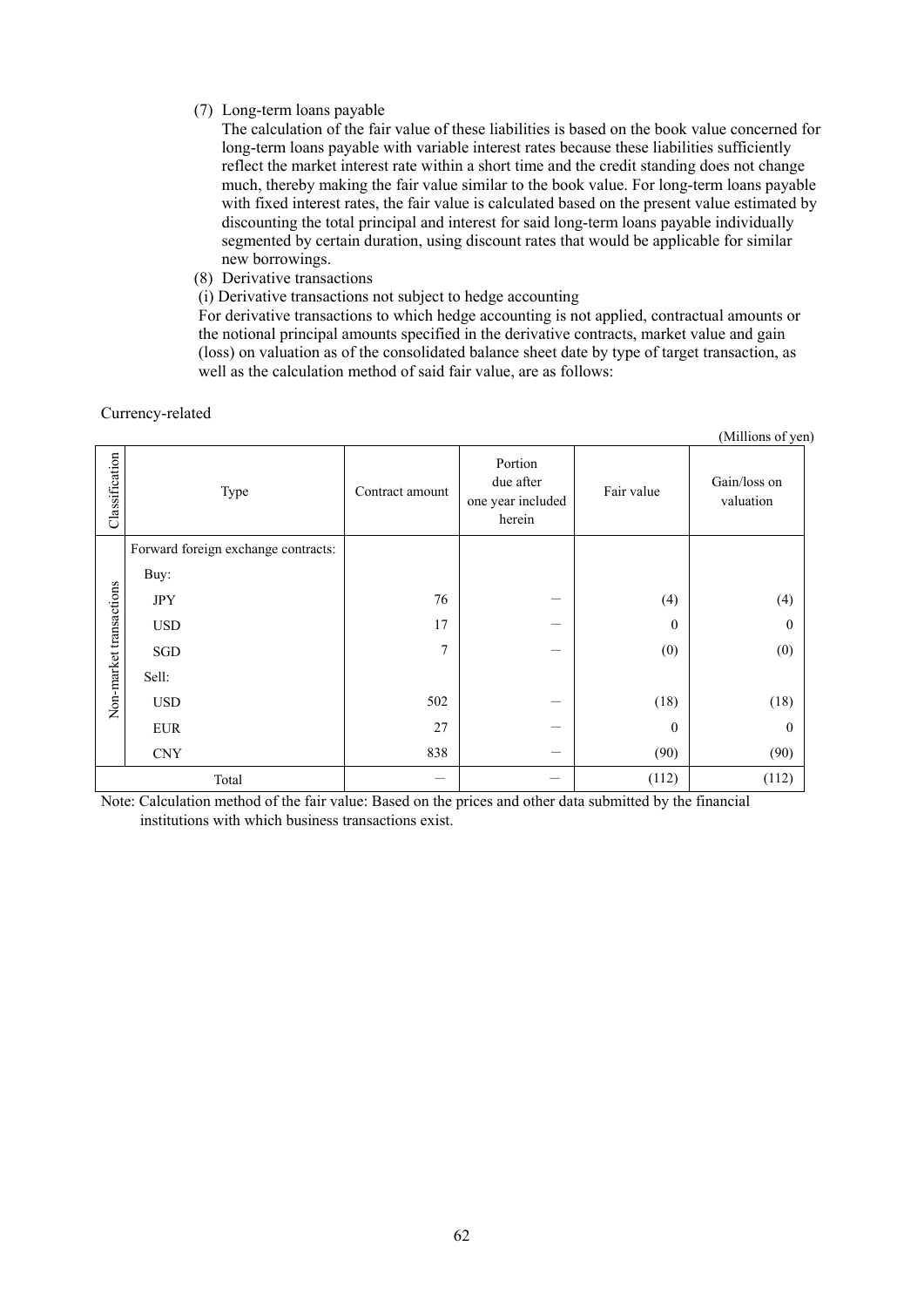(ii) Derivative transactions subject to hedge accounting

For derivative transactions to which hedge accounting is applied, contractual amounts or the notional principal amounts specified in the derivative contracts as of the consolidated balance sheet date by type of hedge accounting method are as follows:

# Currency-related

(Millions of yen)

| Hedge<br>accounting<br>method | Type of derivative<br>transaction | Main hedged item                      | Contract amount | Portion<br>due after<br>one year included<br>herein | Fair value   |
|-------------------------------|-----------------------------------|---------------------------------------|-----------------|-----------------------------------------------------|--------------|
|                               | Forward foreign exchange          |                                       |                 |                                                     |              |
|                               | contracts:                        |                                       |                 |                                                     |              |
|                               | Buy:                              |                                       |                 |                                                     |              |
|                               |                                   | Accounts payable                      |                 |                                                     |              |
|                               | <b>JPY</b>                        | for construction                      | 156             | 17                                                  | (6)          |
|                               |                                   | contracts (forecasts)                 |                 |                                                     |              |
|                               |                                   | Accounts payable                      |                 |                                                     |              |
|                               | <b>THB</b>                        | for construction                      | 136             |                                                     | 3            |
|                               |                                   | contracts (forecasts)                 |                 |                                                     |              |
|                               | Sell:                             |                                       |                 |                                                     |              |
|                               | <b>USD</b>                        | Accounts receivable                   |                 |                                                     |              |
| Accounting                    |                                   | from completed                        | 7,449           | 516                                                 | (294)        |
| based on the                  |                                   | construction                          |                 |                                                     |              |
| principal                     |                                   | contracts (forecasts)                 |                 |                                                     |              |
| method                        | GBP                               | Accounts receivable                   |                 |                                                     |              |
|                               |                                   | from completed                        | 152             |                                                     | $\mathbf{Q}$ |
|                               |                                   | construction                          |                 |                                                     |              |
|                               |                                   | contracts (forecasts)                 |                 |                                                     |              |
|                               |                                   | Accounts receivable                   |                 |                                                     |              |
|                               | <b>EUR</b>                        | from completed                        | 35              |                                                     | $\theta$     |
|                               |                                   | construction                          |                 |                                                     |              |
|                               |                                   | contracts (forecasts)                 |                 |                                                     |              |
|                               |                                   | Accounts receivable<br>from completed |                 |                                                     |              |
|                               | <b>CNY</b>                        | construction                          | 8               |                                                     | $\theta$     |
|                               |                                   | contracts (forecasts)                 |                 |                                                     |              |
|                               |                                   |                                       |                 |                                                     |              |
| Total                         |                                   |                                       |                 | (286)                                               |              |

Note: Calculation method of the market value: Based on the prices and other data submitted by the financial institutions with which business transactions exist.

# 2. Financial instruments for which it is deemed difficult to measure the fair value

|                        | (Millions of yen)                                |
|------------------------|--------------------------------------------------|
| <b>Classification</b>  | Carrying value in the consolidated balance sheet |
| Other securities       |                                                  |
| Unlisted stocks        |                                                  |
| Unlisted foreign bonds |                                                  |

Securities classified under this category have no market prices and estimating future cash flows would likely necessitate enormous costs. Accordingly, it is deemed extremely difficult to measure the fair value, and they are not included in "(3) Securities and investment securities."

3. Redemption schedule for monetary receivables and securities with maturity dates after the consolidated balance sheet date (March 31, 2017)

|                 |                    |             | $\cdots$<br>TPT<br>. Millions<br>'∪11    |
|-----------------|--------------------|-------------|------------------------------------------|
| ∘ within<br>Jue | one<br>atter<br>лю | atter<br>те | $\overline{\phantom{a}}$<br>Jue<br>atter |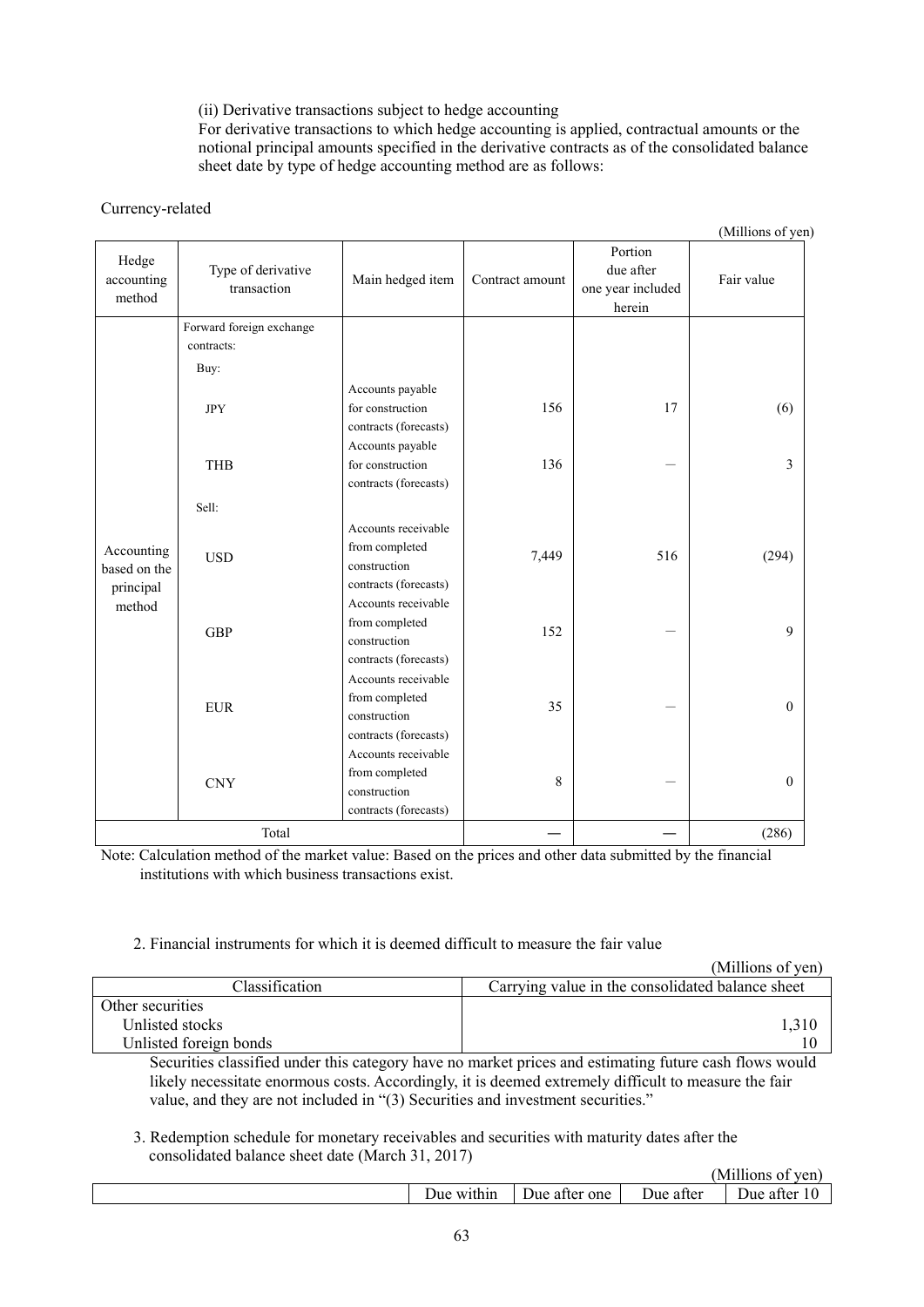|                                                                                          | one year | year but<br>within five | five years but<br>within 10 | years |
|------------------------------------------------------------------------------------------|----------|-------------------------|-----------------------------|-------|
|                                                                                          |          | vears                   | vears                       |       |
| Cash and deposits                                                                        | 42,263   |                         |                             |       |
| Notes receivable, accounts receivable from<br>completed construction contracts and other | 95,409   | 5,280                   | 292                         |       |
| Investment securities                                                                    |          |                         |                             |       |
| Other securities with maturity dates                                                     | 10       |                         |                             |       |
| (unlisted foreign bonds)                                                                 |          |                         |                             |       |
| Total                                                                                    | 137,683  | 5.280                   | 292                         |       |

#### **[Notes to per-Share Information]**

1. Net assets per share  $\text{\#2,799.30}$ 

2. Basic earnings per share ¥183.16

# **[Note to Significant Subsequent Events]**

Not applicable.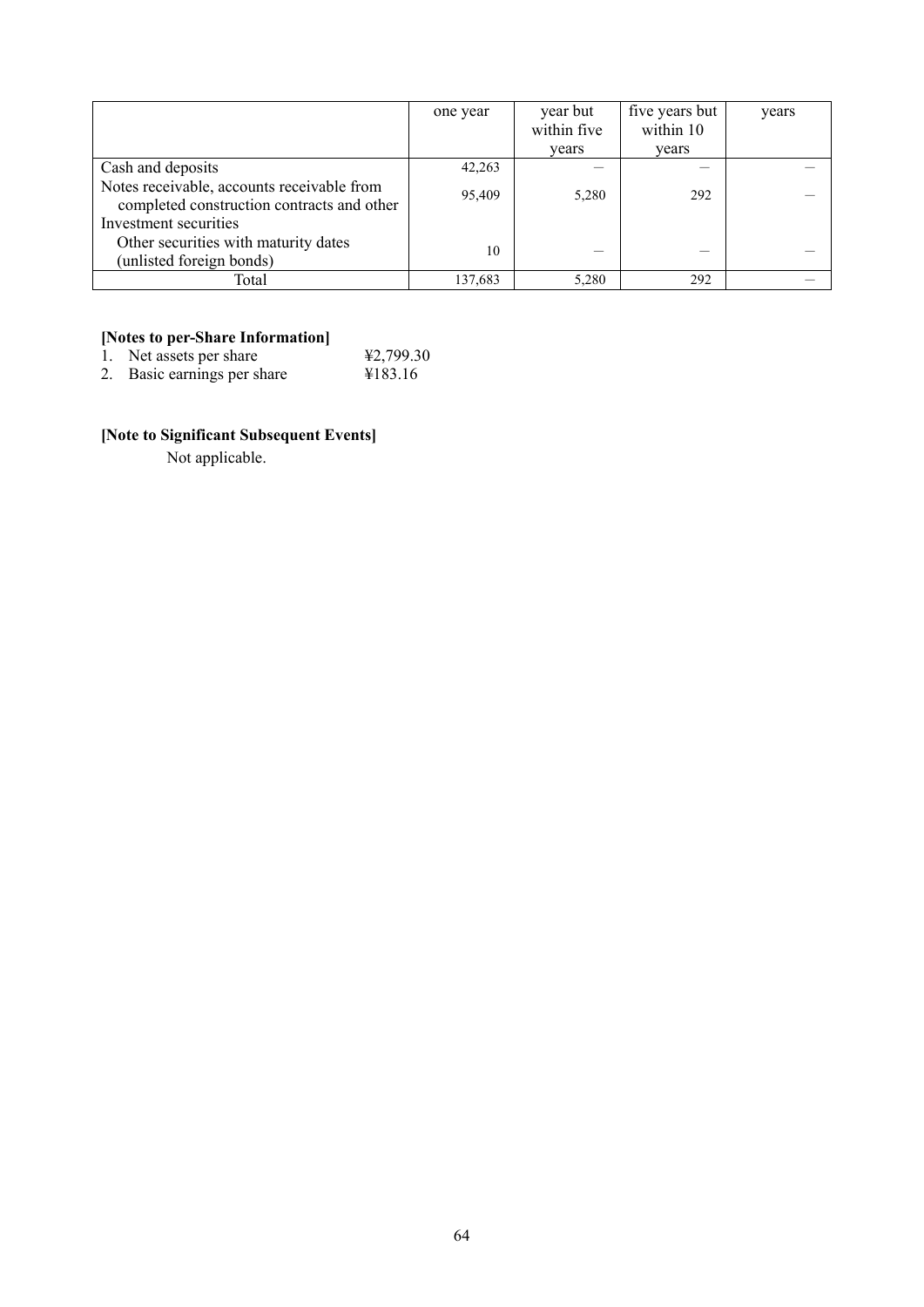# **[Other Notes]**

(Note regarding Transactions of Delivering the Company's Own Stock to Employees, etc., through Trusts) At the occasion of the 100th anniversary since its foundation, the Company introduced an ESOP (Employee Stock Ownership Plan) (the "Plan"), an incentive program for awarding shares of the Company to its employees so as to incentivize employees to improve stock prices and financial results by enhancing the linkage of stock prices and financial results and sharing economic effects with shareholders.

1. Outline of the transactions

The Plan has a scheme according to which shares of the Company are awarded for each period to the eligible employees in accordance with the share awarding regulations set forth in advance by the Company. The Company grants predetermined points to employees and later awards the Company's shares, which corresponds to the total number of accumulated points granted, after the lapse of a predetermined period.

The Company's shares to be awarded to the employees shall be acquired by a trust bank from the Company through an allocation to a third party using funds that have been contributed to the trust and separately managed as a trust estate.

- 2. Although the Practical Solution on Transactions of Delivering the Company's Own Stock to Employees, etc., through Trusts (ASBJ PITF No. 30, March 26, 2015) has been applied, the previously applied method is continued for accounting.
- 3. Matters regarding the Company's own shares held by the trust
	- 1) The book value of the trust estate for the fiscal year under review was ¥299 million. The Company's own shares held by the trust are not reported as treasury shares under shareholders' equity.
	- 2) The number of shares held at the fiscal year-end was 161 thousand, and the average number of shares outstanding during the year was 162 thousand. The number of shares at the fiscal year-end and the average number of shares outstanding during the year are not included in the number of treasury shares to be deducted in calculating per-share information.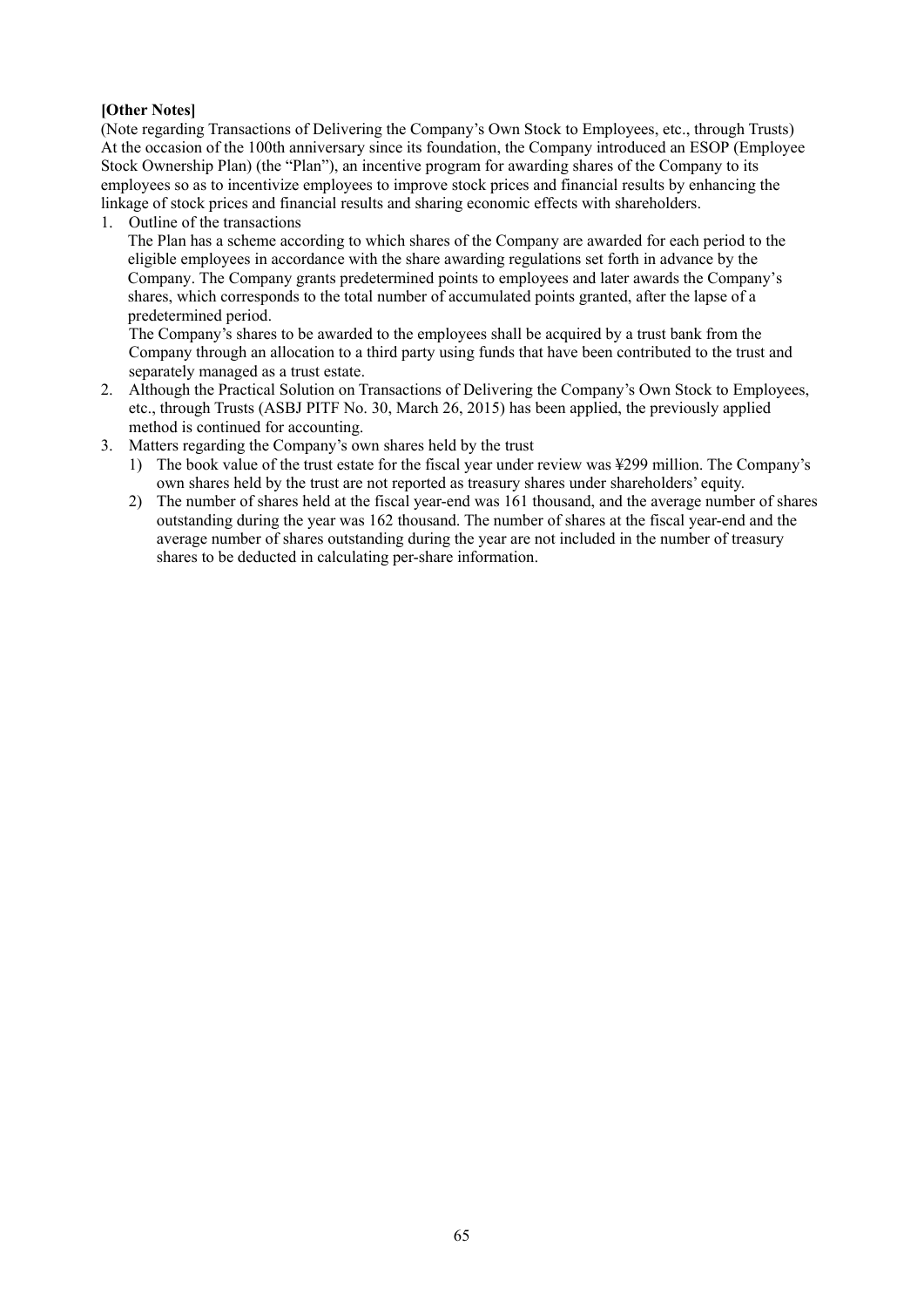# **Notes to Non-consolidated Financial Statements**

# **[Notes to Significant Accounting Policies]**

Accounting Standards

- (1) Standards and methods of valuation of assets
	- Securities
		- Held-to-maturity debt securities
		- Amortized cost method (straight-line method)

Shares of subsidiaries and associates

Stated at cost using the moving-average method

Available-for-sale securities

- Securities with fair value

Stated at fair value based on the market price, etc., on the balance sheet date (Valuation difference is reported as a component of net assets. The cost of sales is calculated using the moving-average method.)

- Securities without fair value
- Stated at cost using the moving-average method
- Derivatives
	- Stated at fair value
- Inventories
	- Costs on uncompleted construction contracts
		- Stated at cost using the specific identification method
	- Raw materials and supplies

Stated at cost using the moving-average method (The figures shown in the non-consolidated balance sheet have been calculated by writing down the book value based on the decline in profitability.)

#### (2) Depreciation method for non-current assets

• Property, plant and equipment (excluding leased assets)

The declining-balance method is applied. However, the straight-line method is applied for buildings (except for accompanying facilities), which have been acquired on or after April 1, 1998 as well as for accompanying facilities and structures which have been acquired on or after April 1, 2016. The useful lives and the residual value comply with the similar standards as stipulated in the Corporation Tax Act.

(Change in accounting policies)

(Application of the "Practical Solution on a change in depreciation method due to Tax Reform 2016")

In line with the revisions to the Corporation Tax Act of Japan, the Practical Solution on a change in depreciation method due to Tax Reform 2016 (Practical Issues Task Force (PITF) No. 32, June 17, 2016) is applied from the fiscal year ended March 31, 2017. Accordingly, the depreciation method for facilities attached to buildings and structures acquired on or after April 1, 2016 was changed from the declining-balance method to the straight-line method.

The impact of this change on operating income, ordinary income and income before income taxes for the fiscal year under review is immaterial.

• Intangible assets (excluding leased assets)

The straight-line method is applied. However, computer software for internal use is amortized by the straight-line method over the estimated internal useful life (5 years).

 Leased assets (Finance leases that are not deemed to transfer the ownership of the leased assets to the lessee)

The straight-line method with no residual value is applied, regarding the lease term as the useful life.

# (3) Standards of accounting for allowance and provisions

- Allowance for doubtful accounts
	- The allowance for doubtful accounts is provided at the estimated amount of irrecoverable debt to prepare for bad debt losses on receivables such as accounts receivable from completed construction contracts based on the historical write-off rate for ordinary receivables and on the estimated recoverability of each doubtful account for specific doubtful receivables.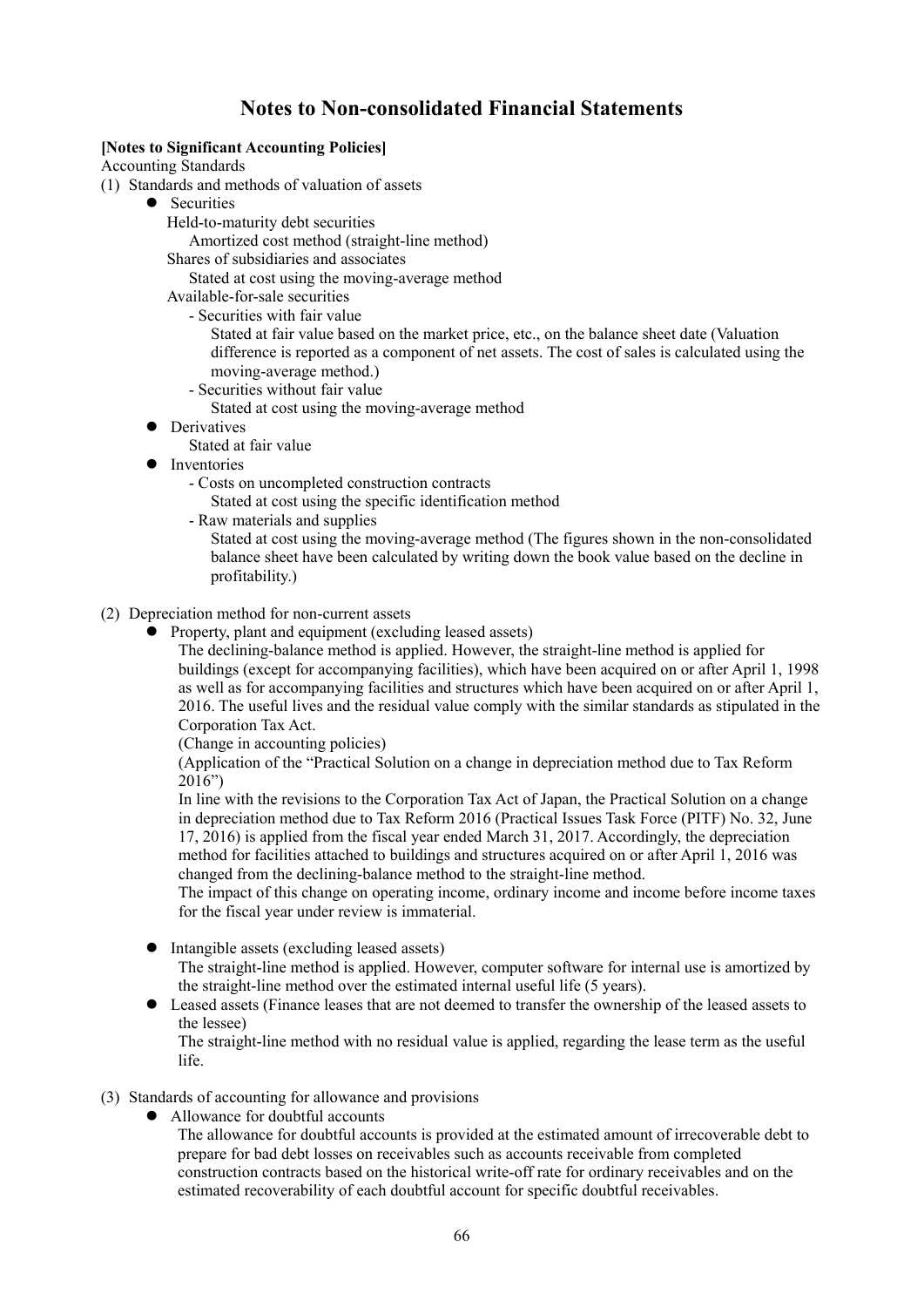- Provision for warranties for completed construction The provision for warranties for completed construction is provided to prepare for losses from repairs of completed construction contracts based on the past warranty experience rate.
- Provision for loss on construction contracts The provision for loss on construction contracts is provided at the estimated amount to prepare for losses from orders received for construction contracts in stock, which involve a high probability of generating losses and where the loss amount can be reasonably estimated.
- Provision for directors' bonuses The provision for directors' bonuses is provided at the estimated amount of payment corresponding to the fiscal year under review to prepare for the possible disbursement of bonuses to Directors.
- Reserve for loss on dissolution of employees' pension fund

The reserve for loss on dissolution of employees' pension fund is provided at the estimated amount to prepare for losses from the dissolution of the employees' pension fund. (Additional information)

Nishinihonreitoukuutyou Employees' Pension Fund (general-type), with which the Company is affiliated, resolved to dissolve the fund under special provisions at a meeting of its board of representatives held on September 18, 2013.

As the dissolution procedure under special provisions was completed in February 2017 and the amount corresponding to the liability reserve due to the dissolution was determined, the Company reversed ¥224 million in reserve for loss on dissolution of employees' pension fund and executed the payment procedure thereof.

The difference between the delivered ¥215 million and the remaining amount of reserve for loss on dissolution of employees' pension fund is recorded as "Reversal of reserve for loss on dissolution of employees' pension fund" of ¥9 million under extraordinary income in the non-consolidated income statement.

Provision for retirement benefits

The provision for retirement benefits is provided based on projected benefit obligations and the fair value of plan assets at the balance sheet date.

(i) Period allocation of projected retirement benefits

In calculating the retirement benefit obligations, the benefit formula basis is used to allocate the projected retirement benefits to the years of service up to the end of the fiscal year under review.

(ii) Amortization method for actuarial gains/losses and prior service cost

Actuarial gains or losses are amortized for the pro-rata amount computed by the straight-line method over a certain period (10 years) within the average remaining service years of employees at the time of recognition, commencing from the following fiscal year of recognition.

The prior service cost is amortized by the straight-line method over a certain period (10 years) within the average remaining service years of employees at the time of recognition.

- (4) Accounting standards for net sales of completed construction contracts and Cost of sales of completed construction contracts
	- (i) The percentage-of-completion method is applied for construction work for which the completion of a certain percentage of the entire work is clearly recognizable by the balance sheet date for the year under review (percentage of completion is estimated by the cost-to-cost method).
	- (ii) The completed-contract method is applied for other construction contracts.
- (5) Other important matters as the basis of presenting the Non-consolidated Financial Statements
	- $\bullet$  Methods of hedge accounting
	- (i) Method of hedge accounting

Deferred hedge accounting is applied.

With regard to forward exchange contracts that meet the requirements for deferral hedge accounting, deferral hedge accounting is applied.

(ii) Hedging instruments and hedged items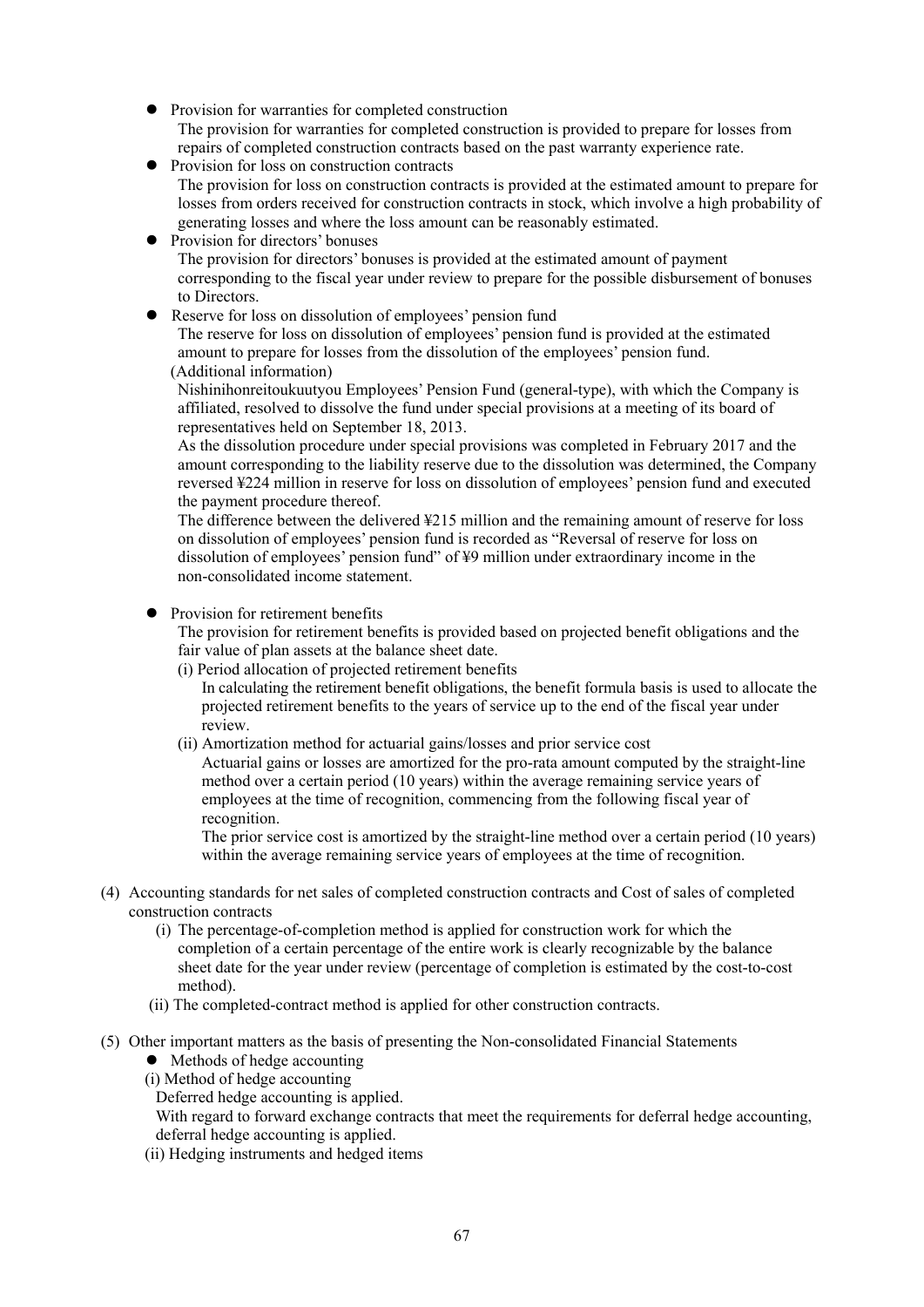| Hedging instruments | Forward exchange contracts and spot exchange forward<br>agreements (non-deliverable forward: NDF)      |
|---------------------|--------------------------------------------------------------------------------------------------------|
| Hedged items        | Foreign currency receivables, foreign currency payables<br>and future transactions in foreign currency |

(iii) Hedging policy

The Company's policy of hedging activities for forward exchange contracts is to reduce exchange-rate fluctuation risks when contracts are concluded and not to conduct speculative trading. (iv) Method of evaluation of effectiveness of hedging

As forward exchange contracts in the same currency are used for forward exchange transactions, the correlation to subsequent exchange rate fluctuations is completely ensured. Accordingly, evaluating the effectiveness of hedging activities is omitted.

- Accounting procedure for retirement benefits Accounting procedures for unrecognized actuarial gains or losses and unrecognized prior service cost relative to retirement benefits differ from those applied in the consolidated financial statements.
- Accounting for consumption taxes Transactions subject to the consumption tax and the local consumption tax are recorded at amounts exclusive of the consumption tax.

# **[Notes to Change in Presentation Method]**

"Electronically recorded monetary claims," which were previously included in "Notes receivable (¥860 million in the previous fiscal year)" on the balance sheet, have been separately presented as electronically recorded monetary claims (¥3,236 million) due to increased importance.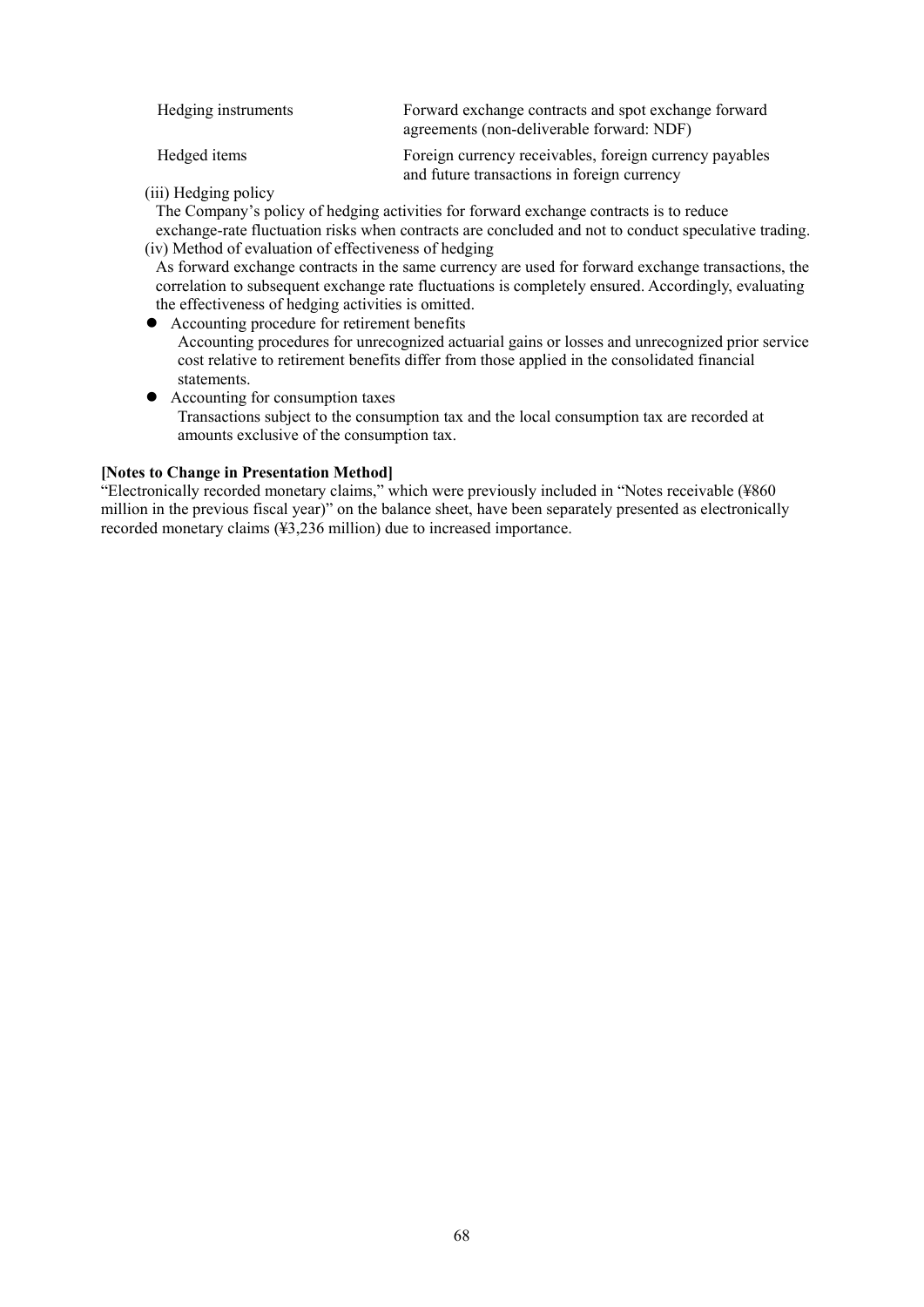# **[Notes to Non-consolidated Balance Sheet]**

| 1. Pledged assets                                                                                                                                         |                   |
|-----------------------------------------------------------------------------------------------------------------------------------------------------------|-------------------|
| The following assets are pledged as collateral for loans payable at investees.                                                                            |                   |
| Investment securities                                                                                                                                     | ¥2 million        |
| 2. Accumulated depreciation of property, plant and equipment                                                                                              | ¥4,932 million    |
| 3. Guarantee obligations                                                                                                                                  |                   |
| The Company guarantees loans payable, etc., made by its employees, subsidiaries and associates under<br>agreements concluded with financial institutions. |                   |
|                                                                                                                                                           | (Millions of yen) |
| Employees                                                                                                                                                 | 3                 |
| Taikisha de Mexico, S.A. de C.V.                                                                                                                          | 183               |
| Taikisha (Singapore) Pte. Ltd.                                                                                                                            | 189               |
| Taikisha (Thailand) Co., Ltd.                                                                                                                             | 1,006             |
|                                                                                                                                                           |                   |
| P.T. Taikisha Indonesia Engineering                                                                                                                       | 83                |
| Taikisha Vietnam Engineering Inc.                                                                                                                         | 234               |
| WuZhou Taikisha Engineering Co., Ltd.                                                                                                                     | 452               |
| Tianjin Taikisha Paint Finishing System Ltd.                                                                                                              | 39                |
| Taikisha (Taiwan) Ltd.                                                                                                                                    | $\mathbf{1}$      |
| Taikisha Korea Ltd.                                                                                                                                       | 22                |
| Taikisha Engineering India Private Ltd.                                                                                                                   | 2,331             |
| Geico Taikisha Europe Ltd.                                                                                                                                | 30                |
| Tianjin Dongchum-Taiki Metal Finishing & Conveyor System Manufacturing Co., Ltd.                                                                          | 312               |
| Total                                                                                                                                                     | 4,890             |
|                                                                                                                                                           |                   |
| 4. Monetary receivables from and payables to subsidiaries and associates                                                                                  |                   |
| Short-term monetary receivables                                                                                                                           | ¥3,599 million    |
| Short-term monetary payables                                                                                                                              | ¥2,625 million    |
|                                                                                                                                                           |                   |
| [Notes to Non-consolidated Income Statement]                                                                                                              |                   |
| 1. Transactions with associates                                                                                                                           |                   |
|                                                                                                                                                           | (Millions of yen) |
| Net sales of completed construction contracts                                                                                                             | 3,446             |
| Purchase of goods                                                                                                                                         | 5,125             |
| Transactions other than operating transactions (for revenue)                                                                                              | 2,911             |
| Transactions other than operating transactions (for expenses)                                                                                             | 57                |
|                                                                                                                                                           |                   |

2. Provision for loss on construction contracts included in the cost of sales of completed construction contracts was ¥142 million.

# **[Note to Non-consolidated Statement of Changes in Net Assets]**

Type and number of treasury shares as of the balance sheet date 2,575,841 shares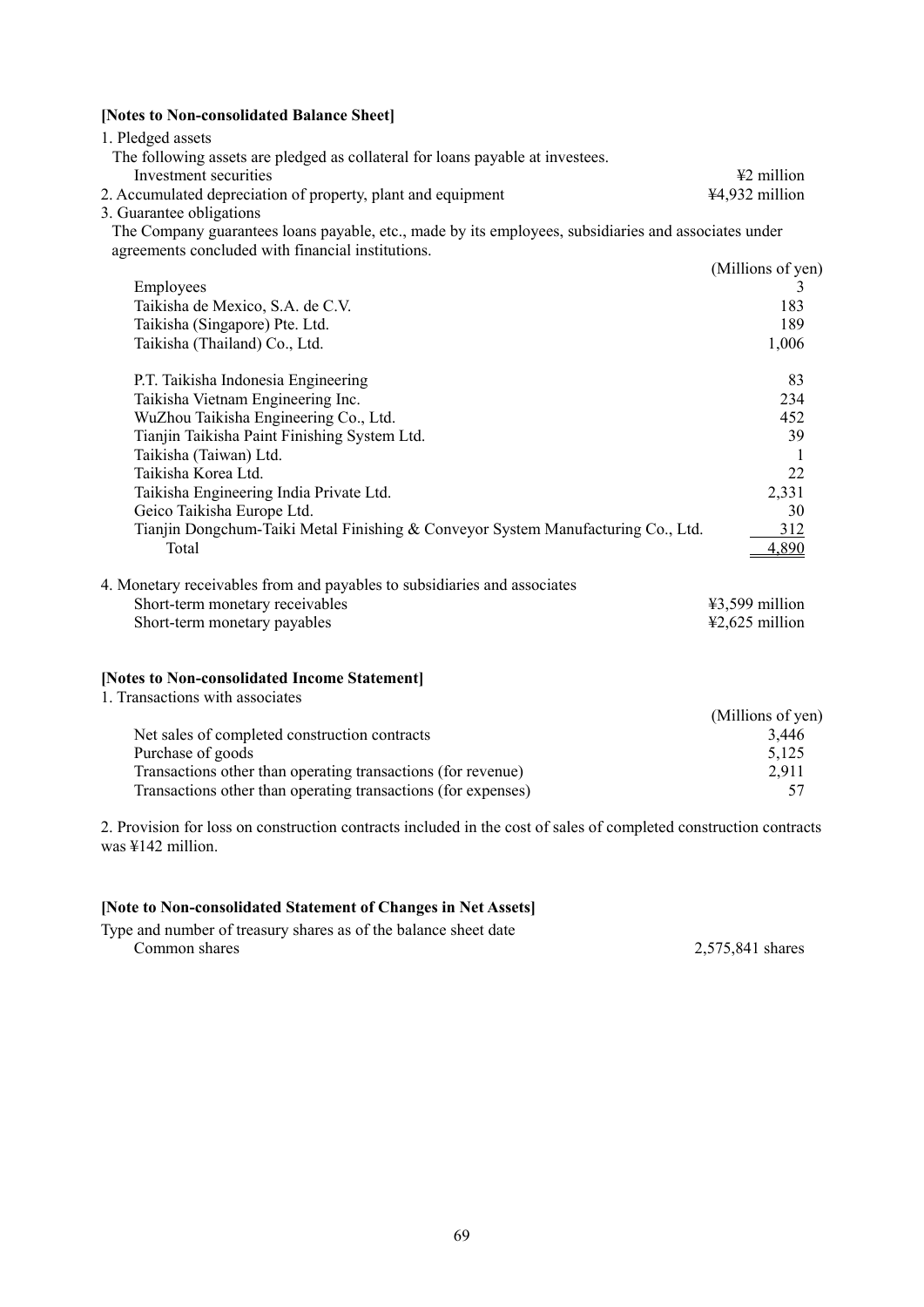#### **[Note to Tax Effect Accounting]**

Breakdown by cause of deferred tax assets and liabilities

(Millions of yen)

|                                                            | ---- -- 1 |
|------------------------------------------------------------|-----------|
| Deferred tax assets:                                       |           |
| Allowance for doubtful accounts                            |           |
| Provision for warranties for completed construction        | 122       |
| Provision for loss on construction contracts               | 45        |
| Provision for retirement benefits                          | 39        |
| Employee pension trust, investment securities              | 276       |
| Accrued enterprise taxes                                   | 98        |
| Accrued bonuses                                            | 944       |
| Loss on valuation of investment securities                 | 123       |
| Loss on valuation of shares of subsidiaries and associates | 445       |
| Loss on valuation of golf club membership                  | 59        |
| Others                                                     | 207       |
| Subtotal                                                   | 2,366     |
| Valuation allowance                                        | (726)     |
| Total deferred tax assets                                  | 1,639     |
| Deferred tax liabilities:                                  |           |
| Prepaid pension cost                                       | (1,466)   |
| Valuation difference on available-for-sale securities      | (4,321)   |
| Others                                                     | (51)      |
| Total deferred tax liabilities                             | (5,838)   |
| Net deferred tax liabilities                               |           |
|                                                            |           |

# **[Notes to Transactions with Related Parties]**

| Subsidiaries and Associates |                                                          |                                                                                    |                                                                                                                                |                                                |                                    | (Millions of yen)                                                     |                               |
|-----------------------------|----------------------------------------------------------|------------------------------------------------------------------------------------|--------------------------------------------------------------------------------------------------------------------------------|------------------------------------------------|------------------------------------|-----------------------------------------------------------------------|-------------------------------|
| Type                        | Name of<br>company,<br>etc.                              | Percentage<br>of voting<br>rights,<br>etc., held<br>(or held of<br>the<br>Company) | Relationship<br>with related<br>party                                                                                          | Transaction<br>details                         | Transaction<br>amount <sup>4</sup> | Account title                                                         | Fiscal<br>year-end<br>balance |
|                             | Taikisha<br>Engineering<br>India<br>Private Ltd.         | Direct<br>holding<br>$(55.00\%)$                                                   | Con-currently held<br>Officers' posts;<br>Financial support;<br>Ordering to the<br>Company for part<br>of construction<br>work | Guarantee of<br>debt <sup>1</sup>              | 2,331                              |                                                                       |                               |
| Subsidiary                  | Tianjin<br>Taikisha<br>Paint<br>Finishing<br>System Ltd. | Direct<br>holding<br>$(72.14\%)$<br>Indirectly<br>holding<br>$(17.86\%)$           | Con-currently held<br>Officers' posts;<br>Financial support;<br>Ordering to the<br>Company for part<br>of construction<br>work | Acceptance<br>of<br>construction<br>$\cos t^2$ | 1,695                              | Accounts<br>receivable from<br>completed<br>construction<br>contracts | 1,642                         |

Transaction conditions and decision policy thereof:

Notes:

- 1. Consists of the guarantee for loans payable at said subsidiary and the guarantee for work to the customers of said subsidiary.
- 2. Entered into under general terms and conditions similar to those under arm's length transactions.
- 3. The transaction amount above does not include consumption taxes.